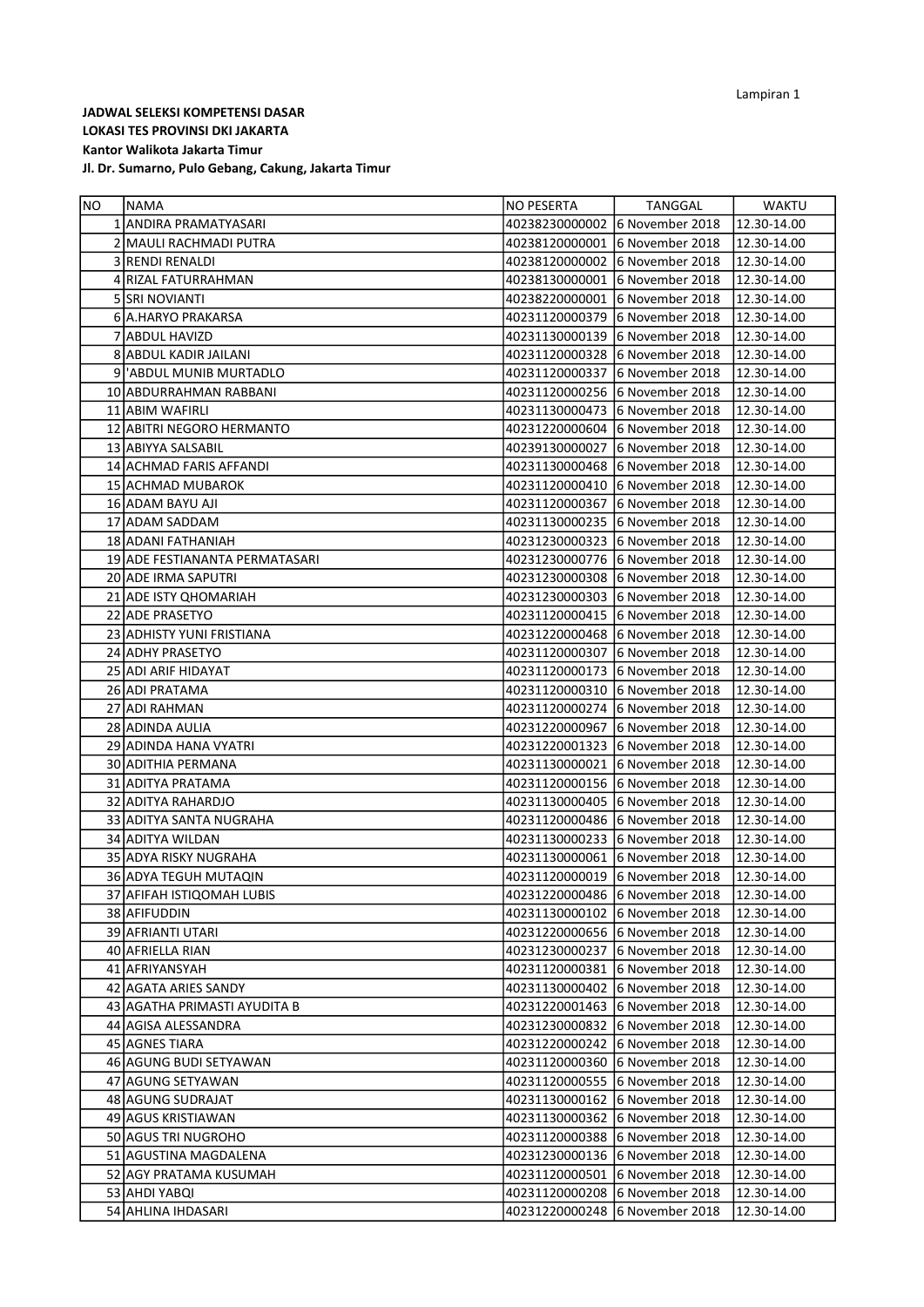| NO | <b>INAMA</b>                                         | NO PESERTA     | TANGGAL                         | <b>WAKTU</b>           |
|----|------------------------------------------------------|----------------|---------------------------------|------------------------|
|    | 55 AHMAD AFFANDI SALEH                               |                | 40231120000056 6 November 2018  | 12.30-14.00            |
|    | 56 AHMAD DZATI ROMI                                  |                | 40231130000185 6 November 2018  | 12.30-14.00            |
|    | 57 AHMAD FADHIL                                      |                | 40231120000293 6 November 2018  | 12.30-14.00            |
|    | 58 AHMAD FAHRIAN ADITYA                              |                | 40231130000065 6 November 2018  | 12.30-14.00            |
|    | 59 AHMAD ILHAM THARIQ WIRADIREDJA                    |                | 40231120000091 6 November 2018  | 12.30-14.00            |
|    | 60 AHMAD KEMAL                                       |                | 40231120000244 6 November 2018  | 12.30-14.00            |
|    | 61 AHMAD MAULANA SYARIF                              |                | 40231130000010 6 November 2018  | 12.30-14.00            |
|    | 62 AINY HAYASHI KOROMO                               |                | 40231220001375 6 November 2018  | 12.30-14.00            |
|    | 63 AISAH                                             |                | 40231230000883 6 November 2018  | 12.30-14.00            |
|    | 64 AJENG APRILLIASARI                                |                | 40231230000705 6 November 2018  | 12.30-14.00            |
|    | 65 AJENG FRASTIKA TYAS ARUM                          |                | 40231230000966 6 November 2018  | 12.30-14.00            |
|    | 66 AJENG HARDIYANTI EFENDI                           |                | 40231220000937 6 November 2018  | 12.30-14.00            |
|    | 67 AJENG RISKY                                       |                | 40231230000104 6 November 2018  | 12.30-14.00            |
|    | 68 AJENG SRI RAHAYU                                  |                | 40231220000610 6 November 2018  | 12.30-14.00            |
|    | 69 AKBAR SOO                                         |                | 40231120000014 6 November 2018  | 12.30-14.00            |
|    | 70 AKHADIN TRI NOFYANDI                              |                | 40231120000457 6 November 2018  | 12.30-14.00            |
|    | 71 AKIP HAIDIR                                       |                | 40231120000430 6 November 2018  | 12.30-14.00            |
|    | 72 ALAN SAEKHU PERMADI                               |                | 40231120000098 6 November 2018  | 12.30-14.00            |
|    | 73 ALAN WIDYA PRAMULYA                               |                | 40231120000344 6 November 2018  | 12.30-14.00            |
|    | 74 ALANG SYAPUTRA KASTA SASMITA                      |                | 40231130000336 6 November 2018  | 12.30-14.00            |
|    | 75 ALDI ALWANSYAH                                    |                | 40231130000140 6 November 2018  | 12.30-14.00            |
|    | 76 ALDI ERI SUSANTO                                  |                | 40231120000547 6 November 2018  | 12.30-14.00            |
|    | 77 ALDISA AGUNG PRASETYO                             |                | 40231120000302 6 November 2018  | 12.30-14.00            |
|    | 78 ALDO ALFIANTO                                     |                | 40231120000057 6 November 2018  | 12.30-14.00            |
|    | 79 ALDWIN MARCIADI                                   |                | 40231120000451 6 November 2018  | 12.30-14.00            |
|    | 80 ALFIN MUBAROK                                     |                | 40231130000409 6 November 2018  | 12.30-14.00            |
|    | 81 ALIFKA RAHMA YUSA                                 |                | 40231230000122 6 November 2018  | 12.30-14.00            |
|    | 82 ALIP BADOWI                                       |                | 40231130000464 6 November 2018  | 12.30-14.00            |
|    | 83 ALISHA RAHMADHANI ISNI                            |                | 40239230000013 6 November 2018  | 12.30-14.00            |
|    | 84 ALITHA TSURAYA HANNA                              |                | 40231230000301 6 November 2018  | 12.30-14.00            |
|    | 85 ALIYUS PRATAMA                                    |                | 40231120000086 6 November 2018  | 12.30-14.00            |
|    | 86 ALLAN BUDIARGA                                    |                | 40231130000448 6 November 2018  | 12.30-14.00            |
|    | 87 ALMER REYHAN ISLAM                                |                | 40231120000570 16 November 2018 | 12.30-14.00            |
|    | 88 AMALIA SRI UTAMI                                  |                | 40231220000805 6 November 2018  | 12.30-14.00            |
|    | 89 AMAN SETIAMAN                                     |                | 40231120000522 6 November 2018  | 12.30-14.00            |
|    | 90 AMANDA INEZ AULIA                                 |                |                                 | 12.30-14.00            |
|    | 91 AMANDA KINANTI SETYONINGRUM                       |                | 40231220000906 6 November 2018  | $\sqrt{12.30 - 14.00}$ |
|    | 92 JAMBAR KARTIKA                                    |                | 40231230000862 6 November 2018  | 12.30-14.00            |
|    | 93 AMBAR SETIYO WATI                                 |                | 40231220001347 6 November 2018  | 12.30-14.00            |
|    | 94 AMELIA                                            |                | 40231220001573 6 November 2018  | 12.30-14.00            |
|    | 95 AMELIA RAHMA NAFISYAH                             |                | 40231220000920 6 November 2018  | 12.30-14.00            |
|    | 96 AMELIA SARY HANDAYANI                             |                | 40231230000264 6 November 2018  | 12.30-14.00            |
|    | 97 AMI DELTA ESTORINI                                |                | 40231230000130 6 November 2018  | 12.30-14.00            |
|    | 98 AMIN SOBRI                                        |                | 40239130000020 6 November 2018  | 12.30-14.00            |
|    | 99 AMNAH                                             |                | 40231220001404 6 November 2018  | 12.30-14.00            |
|    | 100 AMRI ANTO                                        |                | 40231130000138 6 November 2018  | 12.30-14.00            |
|    | 101 ANANDA RIZKI HARRIANSYAH                         | 40231120000461 | 6 November 2018                 | 12.30-14.00            |
|    | 102 ANANG YOGO SAPUTRO                               | 40231120000279 | 6 November 2018                 | 12.30-14.00            |
|    | 103 ANASTASIA ARDYANNE LOUIS OVELLITA PUTRI SETYANTO | 40231220000838 | 6 November 2018                 | 12.30-14.00            |
|    | 104 ANASTASIA EKA KURNIASARI                         | 40231230000011 | 6 November 2018                 | 12.30-14.00            |
|    | 105 ANASTASIA INTAN BASYARI                          | 40231230000621 | 6 November 2018                 | 12.30-14.00            |
|    | 106 ANASTASYA FLORIEND                               |                | 40231220000545 6 November 2018  | 12.30-14.00            |
|    | 107 ANDANI SEPRIADI                                  |                | 40239130000026 6 November 2018  | 12.30-14.00            |
|    | 108 ANDI AZIZ HERLAMBANG                             | 40231130000001 | 6 November 2018                 | 12.30-14.00            |
|    | 109 ANDI DINDA GISDA SEPTYANI                        | 40231220000194 | 6 November 2018                 | 12.30-14.00            |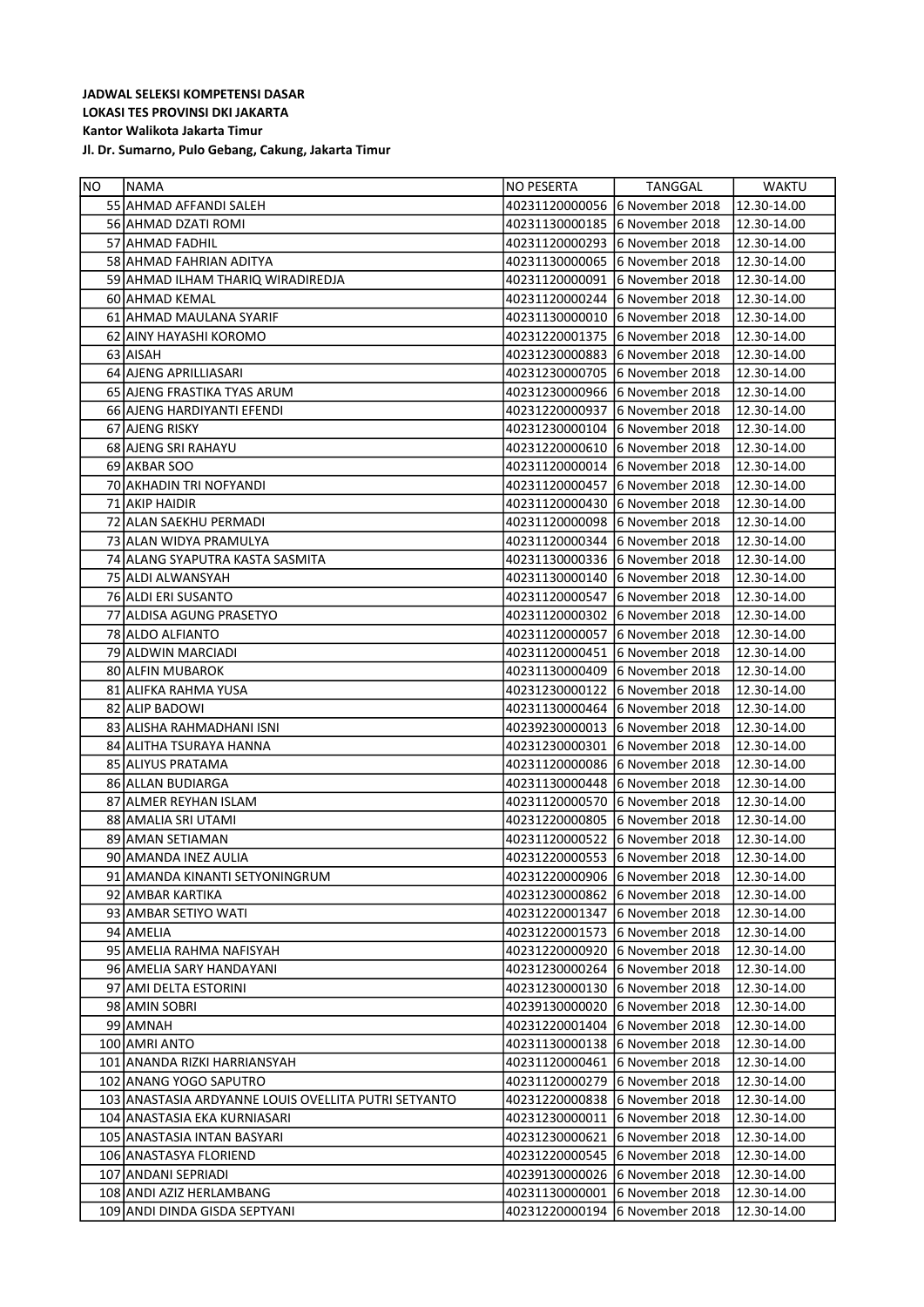| NO. | NAMA                                | NO PESERTA                     | TANGGAL                        | WAKTU       |
|-----|-------------------------------------|--------------------------------|--------------------------------|-------------|
|     | 110 ANDI FACHRUR RIJAL              | 40231130000478                 | 6 November 2018                | 12.30-14.00 |
|     | 111 ANDI RADITIA                    |                                | 40231120000533 6 November 2018 | 12.30-14.00 |
|     | 112 ANDIAN RONALDO                  | 40231120000541                 | 6 November 2018                | 12.30-14.00 |
|     | 113 ANDIKA AGUS SURYADI             | 40231120000264                 | 6 November 2018                | 12.30-14.00 |
|     | 114 ANDIKA DOHARMA OKTAVIANI        | 40231220001239                 | 6 November 2018                | 12.30-14.00 |
|     | 115 ANDIKA DWINANTO                 | 40231120000163                 | 6 November 2018                | 12.30-14.00 |
|     | 116 ANDIKA NUGRAHA                  | 40231130000039                 | 6 November 2018                | 12.30-14.00 |
|     | 117 ANDINI KURNIASARI               | 40231230000447                 | 6 November 2018                | 12.30-14.00 |
|     | 118 ANDIRA ARIESTA S                | 40231230000376                 | 6 November 2018                | 12.30-14.00 |
|     | 119 ANDITA CITRA RESMI              | 40231220000914                 | 6 November 2018                | 12.30-14.00 |
|     | 120 ANDOPRASETYA SITOHANG           | 40231130000012                 | 6 November 2018                | 12.30-14.00 |
|     | 121 ANDRE RIONALDO                  | 40231120000138                 | 6 November 2018                | 12.30-14.00 |
|     | 122 ANDRE ROBBYTA                   | 40231130000229                 | 6 November 2018                | 12.30-14.00 |
|     | 123 ANDREAS FLORMAN MARPAUNG        | 40231130000230                 | 6 November 2018                | 12.30-14.00 |
|     | 124 ANDRI APRIYAN KUSUMAH           | 40231130000394                 | 6 November 2018                | 12.30-14.00 |
|     | 125 ANDRI DARMAWAN                  | 40231130000364                 | 6 November 2018                | 12.30-14.00 |
|     | 126 ANDRIAN TAROREH                 | 40231130000321                 | 6 November 2018                | 12.30-14.00 |
|     | 127 ANDRIYANI                       | 40231220000690                 | 6 November 2018                | 12.30-14.00 |
|     | 128 ANDRO TUAH HARI GUNAWAN DAMANIK | 40231130000202                 | 6 November 2018                | 12.30-14.00 |
|     | 129 ANDRY NUGRAHA PRIATMIKA         | 40231120000428                 | 6 November 2018                | 12.30-14.00 |
|     | 130 ANDY SETIAWAN                   | 40231120000222                 | 6 November 2018                | 12.30-14.00 |
|     | 131 ANESA RHAHEMA                   | 40231230000920                 | 6 November 2018                | 12.30-14.00 |
|     | 132 ANESHI AZHARI                   | 40231220001312                 | 6 November 2018                | 12.30-14.00 |
|     | 133 ANGELIN PUTRI                   | 40231230000606 6 November 2018 |                                | 12.30-14.00 |
|     | 134 ANGGA SETIAWAN                  | 40231120000115 6 November 2018 |                                | 12.30-14.00 |
|     | 135   ANGGI ANGGRAENI               | 40231220000977                 | 6 November 2018                | 12.30-14.00 |
|     | 136 ANGGI AYU SEPTI KENNEDY         | 40231230000570                 | 6 November 2018                | 12.30-14.00 |
|     | 137 ANGGI CAHYANING TRIANA          | 40231230000612                 | 6 November 2018                | 12.30-14.00 |
|     | 138 ANGGI DYAH PANGESTI             | 40231220000823                 | 6 November 2018                | 12.30-14.00 |
|     | 139 ANGGI FADILA AMALIA             | 40231220000783                 | 6 November 2018                | 12.30-14.00 |
|     | 140 ANGGI PIRIMAYANTO               | 40231130000134                 | 6 November 2018                | 12.30-14.00 |
|     | 141 ANGGI TRI WIJAYA                | 40231120000182                 | 6 November 2018                | 12.30-14.00 |
|     | 142 ANGGIE PRASETYO PUTRO           | 40231120000311                 | 6 November 2018                | 12.30-14.00 |
|     | 143 ANGGUN MERDEKAWATI              | 40231220001523                 | 6 November 2018                | 12.30-14.00 |
|     | 144 ANGGUN NURJALIA                 | 40231220000003                 | 6 November 2018                | 12.30-14.00 |
|     | 145 ANGGUN PUSPITA RINI             | 40231220001478                 | 6 November 2018                | 12.30-14.00 |
|     | 146 ANGIA FAUZIAH PUTRI BADNERA     | 40231220001376                 | 6 November 2018                | 12.30-14.00 |
|     | 147   ANGRAENI DWI DAMAYANTI        | 40231220001488                 | 6 November 2018                | 12.30-14.00 |
|     | 148 ANGRIT KHARISMA                 | 40231230000172                 | 6 November 2018                | 12.30-14.00 |
|     | 149 ANIEK ENDAH.S                   | 40231220001237                 | 6 November 2018                | 12.30-14.00 |
|     | 150 ANINDA RISTYORINI               | 40239230000005                 | 6 November 2018                | 12.30-14.00 |
|     | 151 ANINDITA CAHYANINGSIH           | 40231230000605                 | 6 November 2018                | 12.30-14.00 |
|     | 152 ANIS SAPUTRI                    | 40231230000851                 | 6 November 2018                | 12.30-14.00 |
|     | 153 ANISA RIZKI DENDIASARI          | 40231220001316                 | 6 November 2018                | 12.30-14.00 |
|     | 154 ANISA HASNA ANGGRAENI           | 40231220001024                 | 6 November 2018                | 12.30-14.00 |
|     | 155 ANISA MAHARDHITYAS              | 40231220000038                 | 6 November 2018                | 12.30-14.00 |
|     | 156 ANISA PUSPITA DEWI              | 40231220001011                 | 6 November 2018                | 12.30-14.00 |
|     | 157 ANISA RAHMAH                    | 40231220001297                 | 6 November 2018                | 12.30-14.00 |
|     | 158 ANISA WAHYUNI                   | 40231220000740                 | 6 November 2018                | 12.30-14.00 |
|     | 159 ANISA ZULFIA                    | 40231220000511                 | 6 November 2018                | 12.30-14.00 |
|     | 160 ANISAH APRIYANI                 | 40231220000136                 | 6 November 2018                | 12.30-14.00 |
|     | 161 JANISASANI TAMIMI               | 40231220001187                 | 6 November 2018                | 12.30-14.00 |
|     | 162 ANISSA                          | 40231220001455                 | 6 November 2018                | 12.30-14.00 |
|     | 163 ANISSA RIZKIA SAEPUDIN          | 40231220000068                 | 6 November 2018                | 12.30-14.00 |
|     | 164 ANISSA SOETRISNO                | 40231220001126                 | 6 November 2018                | 12.30-14.00 |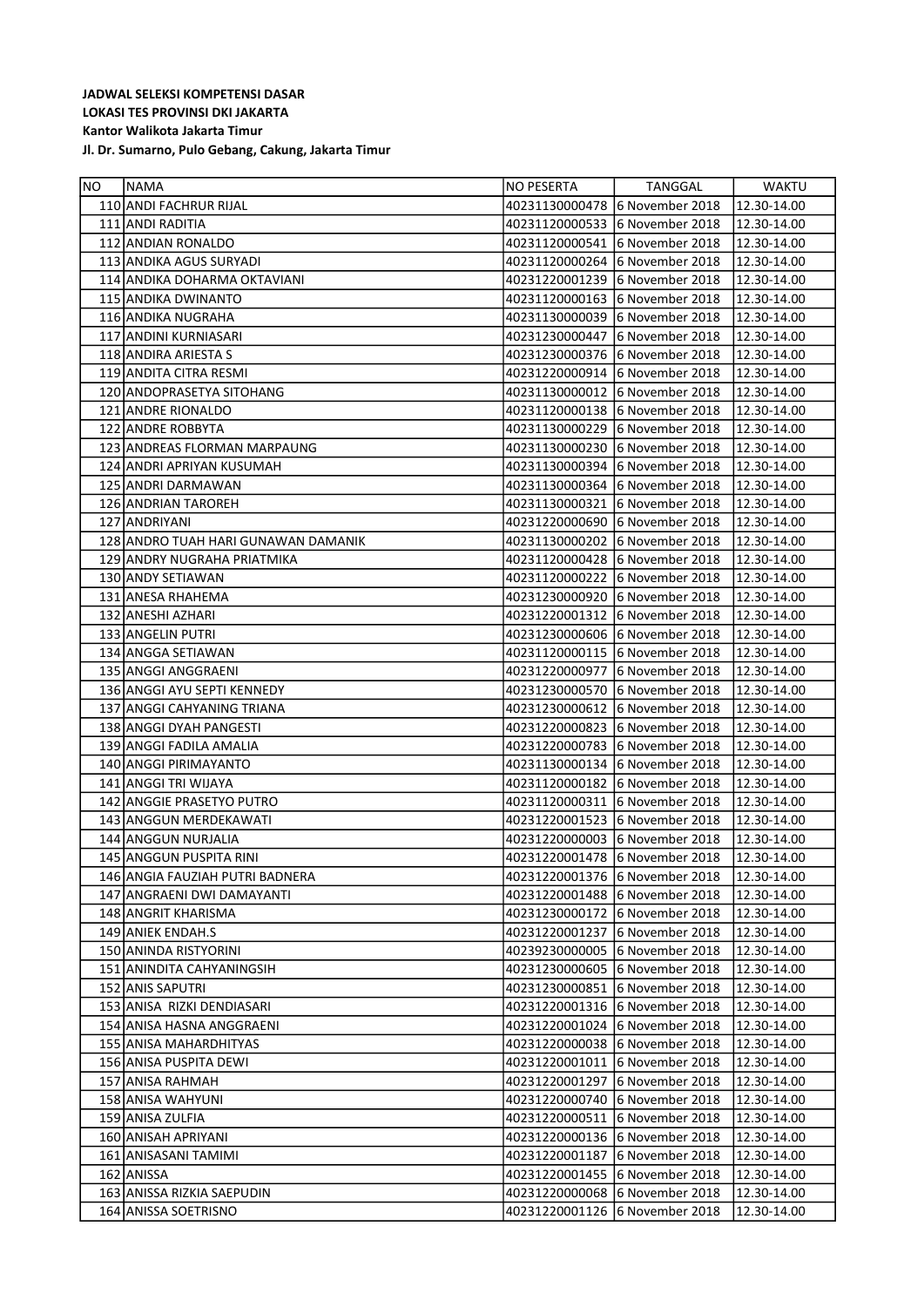| NO. | <b>NAMA</b>                      | NO PESERTA                     | TANGGAL                         | <b>WAKTU</b>           |
|-----|----------------------------------|--------------------------------|---------------------------------|------------------------|
|     | 165 ANITA DEWI                   |                                | 40231220000454 6 November 2018  | 12.30-14.00            |
|     | 166 ANITA DEWI LESTARI           |                                | 40231220000723 6 November 2018  | 12.30-14.00            |
|     | 167 ANITA FITRIANA               |                                | 40231220000738 6 November 2018  | 12.30-14.00            |
|     | 168 ANITA INRIYANI M.            | 40231220000119 6 November 2018 |                                 | 12.30-14.00            |
|     | 169 ANITA RETNOWATI              | 40231220001234                 | 6 November 2018                 | 12.30-14.00            |
|     | 170 ANITA ROCHMAWATI             | 40231220000955 6 November 2018 |                                 | 12.30-14.00            |
|     | 171 ANITA SEPTI CHAHYANI         | 40231220001235 6 November 2018 |                                 | 12.30-14.00            |
|     | 172 ANITA WINDI ASTUTI           | 40231220000522                 | 6 November 2018                 | 12.30-14.00            |
|     | 173 ANITASARI KARTONO            | 40231220000425 6 November 2018 |                                 | 12.30-14.00            |
|     | 174 ANNBIYA RUSSNI               |                                | 40231220000676 6 November 2018  | 12.30-14.00            |
|     | 175 ANNESYA PUTRI ZULFA          |                                | 40231220000426 16 November 2018 | 12.30-14.00            |
|     | 176 ANNIDA DINI HAPSARI          |                                | 40231220000670 6 November 2018  | 12.30-14.00            |
|     | 177 ANNISA AUDRIA AJANNI         |                                | 40231230000046 6 November 2018  | 12.30-14.00            |
|     | 178 ANNISA EL RAHMA              |                                | 40231220001086 6 November 2018  | 12.30-14.00            |
|     | 179 ANNISA FADHILAH              |                                | 40231220000350 6 November 2018  | 12.30-14.00            |
|     | 180 ANNISA FARADHANI             | 40231220000884                 | 6 November 2018                 | 12.30-14.00            |
|     | 181 ANNISA FERISCA AITY          |                                | 40231220001459 6 November 2018  | 12.30-14.00            |
|     | 182 ANNISA FIRDAUSI              | 40231230000697                 | 6 November 2018                 | 12.30-14.00            |
|     | 183 ANNISA HARIZOLLA             |                                | 40231220001135 6 November 2018  | 12.30-14.00            |
|     | 184 ANNISA KARROMAH              |                                | 40231230000051 6 November 2018  | 12.30-14.00            |
|     | 185 ANNISA RACHMAWATI            |                                | 40231230000305 6 November 2018  | 12.30-14.00            |
|     | 186 ANNISA RAGILLIA              |                                | 40231230000526 6 November 2018  | 12.30-14.00            |
|     | 187 ANNISA RAHAYU                | 40231230000117                 | 6 November 2018                 | 12.30-14.00            |
|     | 188 ANNISA RAHMANIA              |                                | 40231230000912 6 November 2018  | 12.30-14.00            |
|     | 189 ANNISA RIZKY AMALIA          |                                | 40231220000712 6 November 2018  | 12.30-14.00            |
|     | 190 ANNISA RIZKYA LESTARI, A.MD  |                                | 40231220000446 6 November 2018  | 12.30-14.00            |
|     | 191 ANNISA SEKAR SHABRINA        |                                | 40231230000686 6 November 2018  | 12.30-14.00            |
|     | 192 ANNISAA NOVI ANGGRAENI       |                                | 40231220000791 6 November 2018  | 12.30-14.00            |
|     | 193 ANNISAFALAH NURINTAN DHANAKY | 40239230000080                 | 6 November 2018                 | 12.30-14.00            |
|     | 194 ANNISARA SHIFA GIANDANI      | 40231230000579                 | 6 November 2018                 | 12.30-14.00            |
|     | 195 ANTADAR NONITEHE LAOLI       |                                | 40231130000421 6 November 2018  | 12.30-14.00            |
|     | 196 ANTON SUGIARTO               | 40231120000201                 | 6 November 2018                 | 12.30-14.00            |
|     | 197 ANTONIUS IWAN PRASETIANTO    |                                | 40231130000104 6 November 2018  | 12.30-14.00            |
|     | 198 ANUGRAHANING KINASIH         |                                | 40231220001354 6 November 2018  | 12.30-14.00            |
|     | 199 ANWAR ANGGIT RYANTO          |                                | 40231120000330 6 November 2018  | 12.30-14.00            |
|     | 200 ANYIPTA NOVIA NINGRUM        |                                | 40231230000162 6 November 2018  | 12.30-14.00            |
|     | 201 APIF FATIHIN AZIZ            |                                | 40231120000012 6 November 2018  | $\sqrt{12.30 - 14.00}$ |
|     | 202 APRILIA SAFITRI              | 40231220001490 6 November 2018 |                                 | 12.30-14.00            |
|     | 203 APRILIANI WIDYOWATI          | 40231220001513 6 November 2018 |                                 | 12.30-14.00            |
|     | 204 APRILLANDA DWISUNA           |                                | 40231220000750 6 November 2018  | 12.30-14.00            |
|     | 205 APRILLIA NURUL ARIFAH        | 40231220000259 6 November 2018 |                                 | 12.30-14.00            |
|     | 206 APRINA ALIA ARAFAH           | 40231220000312 6 November 2018 |                                 | 12.30-14.00            |
|     | 207 AQILLA LAILA TAZKIA          | 40231230000150 6 November 2018 |                                 | 12.30-14.00            |
|     | 208 ARBHY YUANSAR TIMOR          |                                | 40231120000294 6 November 2018  | 12.30-14.00            |
|     | 209 ARDI WIRAWAN                 |                                | 40231120000558 6 November 2018  | 12.30-14.00            |
|     | 210 ARDIAN ILMASARI              |                                | 40231220000582 6 November 2018  | 12.30-14.00            |
|     | 211 ARDITA DESTIANI SE           |                                | 40231230000853 6 November 2018  | 12.30-14.00            |
|     | 212 ARDITA RASTI NUROWIYANI      |                                | 40231230000888 6 November 2018  | 12.30-14.00            |
|     | 213 ARDYTA NUR FITRIANI          |                                | 40231220000623 6 November 2018  | 12.30-14.00            |
|     | 214 ARGAPATI Z                   |                                | 40231120000075 6 November 2018  | 12.30-14.00            |
|     | 215 ARI ARRAHIM                  | 40231120000477                 | 6 November 2018                 | 12.30-14.00            |
|     | 216 ARI BUANA FITRIYANTI         | 40231230000081                 | 6 November 2018                 | 12.30-14.00            |
|     | 217 ARI PRABOWO                  | 40231120000168                 | 6 November 2018                 | 12.30-14.00            |
|     | 218 ARI SUSANTI                  | 40231220000290                 | 6 November 2018                 |                        |
|     | 219 ARIA AJI KUSUMA              | 40231120000008                 | 6 November 2018                 | 12.30-14.00            |
|     |                                  |                                |                                 | 12.30-14.00            |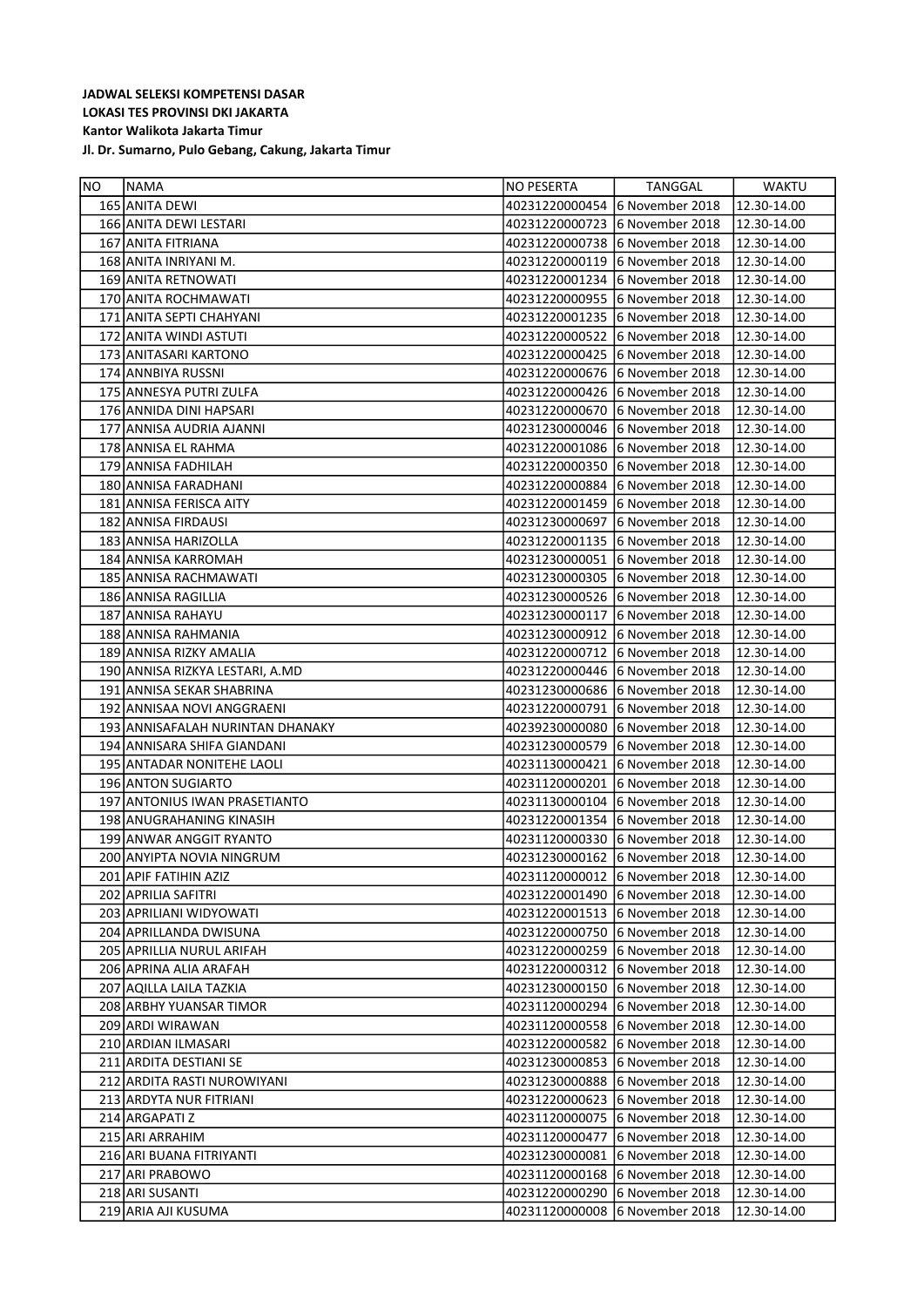| NO | <b>INAMA</b>                    | NO PESERTA     | TANGGAL                        | <b>WAKTU</b> |
|----|---------------------------------|----------------|--------------------------------|--------------|
|    | 220 ARIA WIJAYA                 | 40231120000453 | 6 November 2018                | 12.30-14.00  |
|    | 221 ARIEF PRIMA RAHARJO         | 40231130000388 | 6 November 2018                | 12.30-14.00  |
|    | 222 ARIEF PUJIANTORO            | 40231120000167 | 6 November 2018                | 12.30-14.00  |
|    | 223 ARIEF RAMADHAN              | 40231130000125 | 6 November 2018                | 12.30-14.00  |
|    | 224 ARIEN WIJAYANTI             | 40231230000417 | 6 November 2018                | 12.30-14.00  |
|    | 225 ARIESTA TETRIANA            | 40231220000009 | 6 November 2018                | 12.30-14.00  |
|    | 226 ARIF BUDIANTO               | 40231130000119 | 6 November 2018                | 12.30-14.00  |
|    | 227 ARIF WAHYU KURNIAWAN        | 40231130000269 | 6 November 2018                | 12.30-14.00  |
|    | 228 ARIF WICAKSONO              |                | 40231130000114 6 November 2018 | 12.30-14.00  |
|    | 229 ARIFIAN WIRA MANGGALA       | 40231130000311 | 6 November 2018                | 12.30-14.00  |
|    | 230 ARIN AMBAR SETIARANI        |                | 40231220000646 6 November 2018 | 12.30-14.00  |
|    | 231 ARINDA DINI MAYTA SARI      | 40231220001167 | 6 November 2018                | 12.30-14.00  |
|    | 232 ARINI MUTIARA SILALAHI      | 40231230000967 | 6 November 2018                | 12.30-14.00  |
|    | 233 ARIS BACHTIAR               | 40231130000461 | 6 November 2018                | 12.30-14.00  |
|    | 234 ARLIS SUTRA AYU SIHOTANG    |                | 40231230000084 6 November 2018 | 12.30-14.00  |
|    | 235 ARNOLD DP NAINGGOLAN        | 40231130000160 | 6 November 2018                | 12.30-14.00  |
|    | 236 ARTIKA IRIANA SIMANULLANG   |                | 40231220000314 6 November 2018 | 12.30-14.00  |
|    | 237 ARY NUGRAHA RAMADHANI       | 40231120000282 | 6 November 2018                | 12.30-14.00  |
|    | 238 ARYA NUGRAHA SUGIHRAHMA     | 40231120000321 | 6 November 2018                | 12.30-14.00  |
|    | 239 ASEP INDRA SAEFULLOH        | 40231120000470 | 6 November 2018                | 12.30-14.00  |
|    | 240 ASEP UGIH SUTRISNO          |                | 40231130000085 6 November 2018 | 12.30-14.00  |
|    | 241 ASFAROH IZZAH NURHAYAH      | 40231220001117 | 6 November 2018                | 12.30-14.00  |
|    | 242 ASIAWATI                    | 40231220000203 | 6 November 2018                | 12.30-14.00  |
|    | 243 ASIH KIRANA PRAMUDITA       |                | 40231220000144 6 November 2018 | 12.30-14.00  |
|    | 244 ASKA WIBIANTO               |                | 40231120000345 6 November 2018 | 12.30-14.00  |
|    | 245 ASMA TSABITAH               | 40231220001221 | 6 November 2018                | 12.30-14.00  |
|    | 246 ASMI MIPTAHUL ZANNA         |                | 40231230000455 6 November 2018 | 12.30-14.00  |
|    | 247 ASMIATI NADEAK              |                | 40231220001166 6 November 2018 | 12.30-14.00  |
|    | 248 ASRI DWIMAWATI              | 40231220000309 | 6 November 2018                | 12.30-14.00  |
|    | 249 ASRI FUJI PRATIWI           |                | 40231220000793 6 November 2018 | 12.30-14.00  |
|    | 250 ASRI RAHMI PUTRI            | 40231220000862 | 6 November 2018                | 12.30-14.00  |
|    | 251 ASRI TRIANI ARIAWAN         | 40231230000698 | 6 November 2018                | 12.30-14.00  |
|    | 252 ASSELLA ERAWATI             | 40231220001461 | 6 November 2018                | 12.30-14.00  |
|    | 253 ASTI DWI WAHYU SETIANINGSIH | 40231220000070 | 6 November 2018                | 12.30-14.00  |
|    | 254 ASTI NUR PRATIWI            | 40231230000630 | 6 November 2018                | 12.30-14.00  |
|    | 255 ASTI ULFIANA ZUHROH         |                | 40231220000299 6 November 2018 | 12.30-14.00  |
|    | 256 ASTRI AYU LESTARI           |                | 40231220000345 6 November 2018 | 12.30-14.00  |
|    | 257 ASTRID DWI RIANTY           | 40231230000600 | 6 November 2018                | 12.30-14.00  |
|    | 258 ASTRIYANI                   | 40231230000106 | 6 November 2018                | 12.30-14.00  |
|    | 259 ASTUNI RAHAYU               | 40231220001054 | 6 November 2018                | 12.30-14.00  |
|    | 260 ATDOBEN LUMBAN GAOL         | 40231130000382 | 6 November 2018                | 12.30-14.00  |
|    | 261 ATIKA NURUL HANIFAH         | 40239230000068 | 6 November 2018                | 12.30-14.00  |
|    | 262 ATRI DYAH UTAMI             | 40231230000228 | 6 November 2018                | 12.30-14.00  |
|    | 263 ATUN ISWARI                 | 40231230000562 | 6 November 2018                | 12.30-14.00  |
|    | 264 AUDIA DWI ELVIRA            | 40231220000774 | 6 November 2018                | 12.30-14.00  |
|    | 265 AULIA AFRIYANI              | 40231230000527 | 6 November 2018                | 12.30-14.00  |
|    | 266 AULIA ANDINI PUTRI          | 40231230000496 | 6 November 2018                | 12.30-14.00  |
|    | 267 AULIA BAHAR                 | 40239130000025 | 6 November 2018                | 12.30-14.00  |
|    | 268 AULIA RAHMANA PUTRI         | 40231220000291 | 6 November 2018                | 12.30-14.00  |
|    | 269 AULIYA RACHMAWATI           | 40231220000621 | 6 November 2018                | 12.30-14.00  |
|    | 270 AURA AULIA IRIANA PUTRI     | 40231220000962 | 6 November 2018                | 12.30-14.00  |
|    | 271 AVIEN ANDRIANSYAH           | 40231120000398 | 6 November 2018                | 12.30-14.00  |
|    | 272 AVIERA NAWANG LINTANG       | 40231220001305 | 6 November 2018                | 12.30-14.00  |
|    | 273 AVRILIYA                    | 40231220001388 | 6 November 2018                | 12.30-14.00  |
|    | 274 AYU AISYAH DESYRIANI        | 40231230000667 | 6 November 2018                | 12.30-14.00  |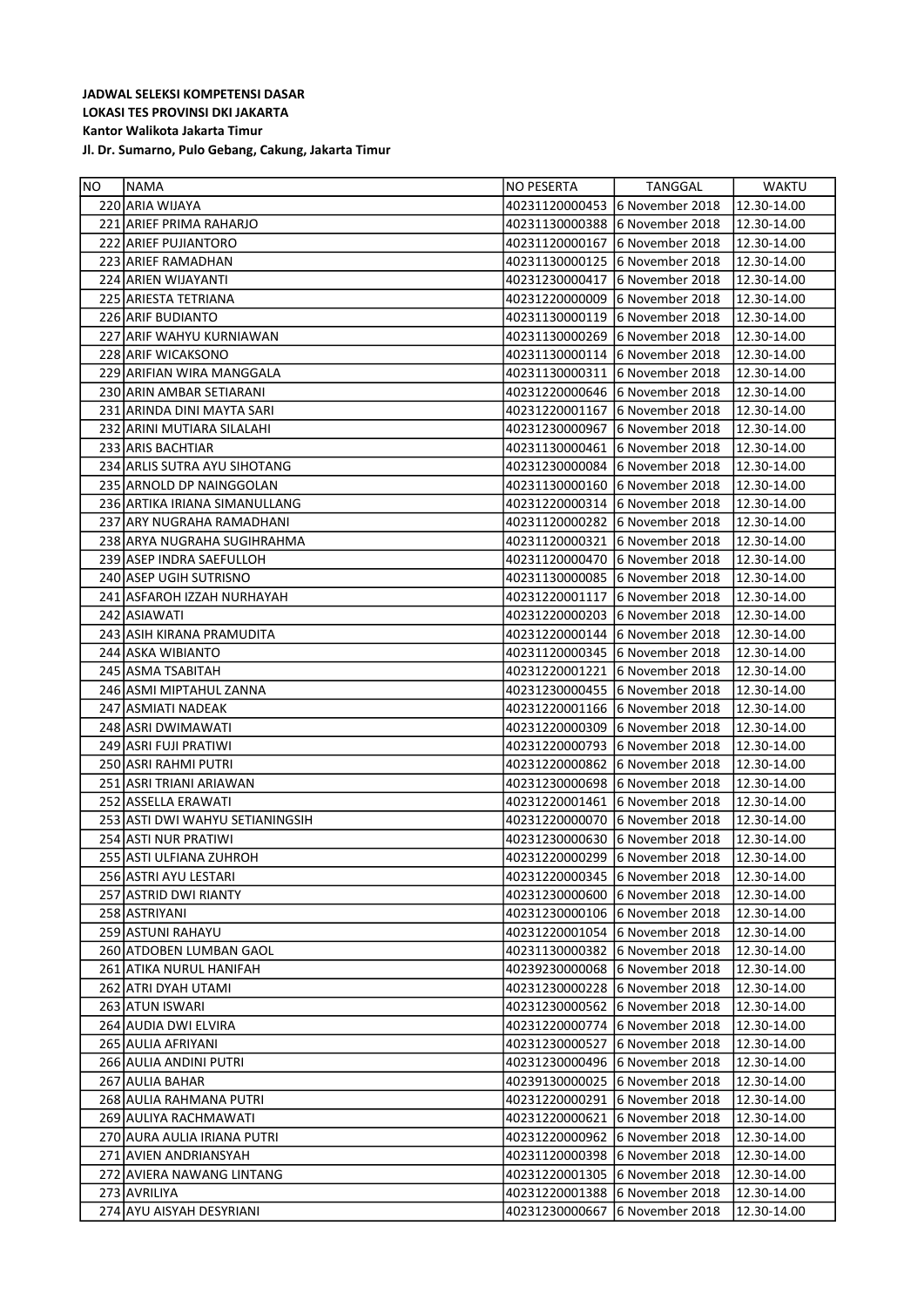| NO. | NAMA                                | NO PESERTA     | <b>TANGGAL</b>                 | WAKTU       |
|-----|-------------------------------------|----------------|--------------------------------|-------------|
|     | 275 AYU DINA ROSIDA                 | 40239230000043 | 6 November 2018                | 12.30-14.00 |
|     | 276 AYU GEMINASTITI                 | 40231220000415 | 6 November 2018                | 12.30-14.00 |
|     | 277 AYU HANDAYANI                   | 40231230000050 | 6 November 2018                | 12.30-14.00 |
|     | 278 AYU IRNING SAQINAH              | 40231220001378 | 6 November 2018                | 12.30-14.00 |
|     | 279 AYU NURHAYATI                   | 40231230000968 | 6 November 2018                | 12.30-14.00 |
|     | 280 AYU PRABAWATI                   | 40231230000505 | 6 November 2018                | 12.30-14.00 |
|     | 281 AYU PRAMITA SARI                | 40231220001062 | 6 November 2018                | 12.30-14.00 |
|     | 282 AYU PRIYANSARI                  | 40231230000352 | 6 November 2018                | 12.30-14.00 |
|     | 283 AYU SARI RIANDINI               | 40231220001308 | 6 November 2018                | 12.30-14.00 |
|     | 284 AYU SORAYA                      | 40231230000850 | 6 November 2018                | 12.30-14.00 |
|     | 285 AYUNI ANGGREANI SEREVA MARBUN   | 40231230000466 | 6 November 2018                | 12.30-14.00 |
|     | 286 AZHILLA TAHTA ZHILLI ARSYIKA    | 40231220000252 | 6 November 2018                | 12.30-14.00 |
|     | 287 AZIZATUR RAHMAH                 | 40231230000056 | 6 November 2018                | 12.30-14.00 |
|     | 288 AZKA FAURUZA                    | 40231220000354 | 6 November 2018                | 12.30-14.00 |
|     | 289 AZZAHRA ULFA                    | 40231230000758 | 6 November 2018                | 12.30-14.00 |
|     | 290 BACHRUL FAHMI                   | 40231120000255 | 6 November 2018                | 12.30-14.00 |
|     | 291 BADRUDIN                        | 40231130000426 | 6 November 2018                | 12.30-14.00 |
|     | 292 BADRUL ULUM                     | 40231120000480 | 6 November 2018                | 12.30-14.00 |
|     | 293 BAGUS ADITYA NUGROHO            | 40231120000158 | 6 November 2018                | 12.30-14.00 |
|     | 294 BAGUS PRAYOGA                   | 40231120000104 | 6 November 2018                | 12.30-14.00 |
|     | 295 BAGUS SEPTIAWAN                 | 40231120000577 | 6 November 2018                | 12.30-14.00 |
|     | 296 BAGUS ZAKARYA WIBOWO            | 40231120000484 | 6 November 2018                | 12.30-14.00 |
|     | 297 BAHRUN ASSIDIQI                 | 40231130000141 | 6 November 2018                | 12.30-14.00 |
|     | 298 BAKHTIAR LAIYA                  | 40231120000575 | 6 November 2018                | 12.30-14.00 |
|     | 299 BANGUN ARDIYANTO                | 40231120000196 | 6 November 2018                | 12.30-14.00 |
|     | 300 BANU RIANTO                     | 40231120000035 | 6 November 2018                | 12.30-14.00 |
|     | 301 BAYU ADITYA NUGROHO             | 40231130000411 | 6 November 2018                | 12.30-14.00 |
|     | 302 BAYU ARIHTA SITEPU              | 40231120000423 | 6 November 2018                | 12.30-14.00 |
|     | 303 BAYU DWIYUDONO                  | 40231130000492 | 6 November 2018                | 12.30-14.00 |
|     | 304 BAYU RINDONESIA                 | 40231120000447 | 6 November 2018                | 12.30-14.00 |
|     | 305 BAYU WIBOWO                     | 40231130000030 | 6 November 2018                | 12.30-14.00 |
|     | 306 BELA SETYA NINGRUM              | 40231220000848 | 6 November 2018                | 12.30-14.00 |
|     | 307 BELIZATO TELAUMBANUA            | 40231130000188 | 6 November 2018                | 12.30-14.00 |
|     | 308 BELLA AGUSTYAS NINGSIH          | 40231230000259 | 6 November 2018                | 12.30-14.00 |
|     | 309 BELLA LISMAN DWITAMA            | 40231130000303 | 6 November 2018                | 12.30-14.00 |
|     | 310 BELLA PUTRI                     | 40231230000128 | 6 November 2018                | 12.30-14.00 |
|     | 311 BELLA ZATNIKA                   | 40231120000083 | 6 November 2018                | 12.30-14.00 |
|     | 312 BELTON SINURAT                  | 40231130000430 | 6 November 2018                | 12.30-14.00 |
|     | 313 BETINDA HIFA ATRASINA           | 40239230000116 | 6 November 2018                | 12.30-14.00 |
|     | 314 BETTY ARI HARTATI               |                | 40231220001394 6 November 2018 | 12.30-14.00 |
|     | 315 BILLY CHANDRA SIMANJUNTAK       | 40231130000178 | 6 November 2018                | 12.30-14.00 |
|     | 316 BIMA ADI SANJAYA                | 40239130000028 | 6 November 2018                | 12.30-14.00 |
|     | 317 BIMO DWI PRAKOSO                | 40231120000172 | 6 November 2018                | 12.30-14.00 |
|     | 318 BINGKY KURNIASARI               | 40231220001065 | 6 November 2018                | 12.30-14.00 |
|     | 319 BINTANG ANDHIKA MARTA           | 40231120000087 | 6 November 2018                | 12.30-14.00 |
|     | 320 BINTANG MAULANA SINAGA          | 40239130000015 | 6 November 2018                | 12.30-14.00 |
|     | 321 BINTANG SYAHBUDI                | 40231120000425 | 6 November 2018                | 12.30-14.00 |
|     | 322 BISMA ENGGAR SETYA NUGROHO      | 40231120000358 | 6 November 2018                | 12.30-14.00 |
|     | 323 BOB MORA TOGI                   | 40231130000368 | 6 November 2018                | 12.30-14.00 |
|     | 324 BONA BACHTIAR FRANSEDA SILALAHI | 40231120000449 | 6 November 2018                | 12.30-14.00 |
|     | 325 BUDI SANTOSO                    | 40231120000200 | 6 November 2018                | 12.30-14.00 |
|     | 326 BUDI SYAHBANI                   | 40231220001397 | 6 November 2018                | 12.30-14.00 |
|     | 327 BUDI TRI BUDIARMAN              | 40231130000052 | 6 November 2018                | 12.30-14.00 |
|     | 328 BUNGA ANISAH HARARED            | 40231230000356 | 6 November 2018                | 12.30-14.00 |
|     | 329 BUNGA CINTYA DEWI               | 40231220000054 | 6 November 2018                | 12.30-14.00 |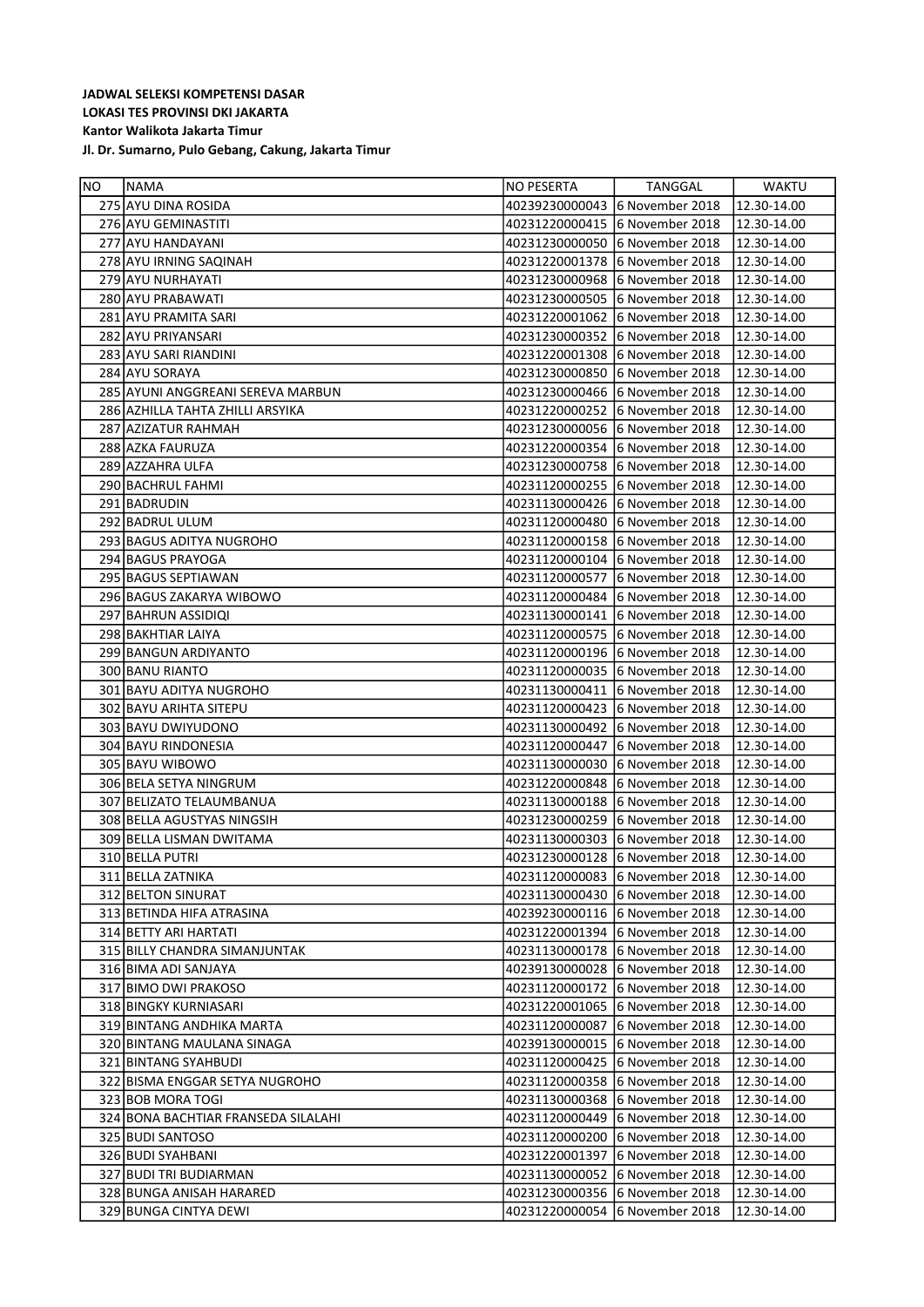| NO. | NAMA                                                 | NO PESERTA                     | TANGGAL                        | WAKTU       |
|-----|------------------------------------------------------|--------------------------------|--------------------------------|-------------|
|     | 330 CAHYA NALENDRI                                   | 40239230000069                 | 6 November 2018                | 12.30-14.00 |
|     | 331 CANCERINE SASQIA RIDAR                           | 40231220001205                 | 6 November 2018                | 12.30-14.00 |
|     | 332 CANDRA IRAWAN                                    | 40231120000487                 | 6 November 2018                | 12.30-14.00 |
|     | 333 CANDRA MANURUNG                                  | 40231130000487                 | 6 November 2018                | 12.30-14.00 |
|     | 334 CARINTA HENDRA PUTRI                             | 40231220000703                 | 6 November 2018                | 12.30-14.00 |
|     | 335 CARMIKO PRASMANA KAMAL                           | 40231120000490                 | 6 November 2018                | 12.30-14.00 |
|     | 336 CATHERINA LISTIANI                               | 40231220001038                 | 6 November 2018                | 12.30-14.00 |
|     | 337 CATUR AJI WIJAYANTI                              | 40231220000554                 | 6 November 2018                | 12.30-14.00 |
|     | 338 CATUR INDAH CAHYANI                              | 40231220000832                 | 6 November 2018                | 12.30-14.00 |
|     | 339 CECEP SAEPUL ROHMAN                              |                                | 40231130000313 6 November 2018 | 12.30-14.00 |
|     | 340 CECEP SUPRIYATNA                                 | 40231120000429                 | 6 November 2018                | 12.30-14.00 |
|     | 341 CENG EMAN                                        | 40231130000329                 | 6 November 2018                | 12.30-14.00 |
|     | 342 CHAIRANISA NATASHA MIRAZA                        | 40239230000091                 | 6 November 2018                | 12.30-14.00 |
|     | 343 CHANDRA E WIJAYA                                 | 40231120000258                 | 6 November 2018                | 12.30-14.00 |
|     | 344 CHANDRA RAENALDI                                 | 40231130000250                 | 6 November 2018                | 12.30-14.00 |
|     | 345 CHANDRIKA DAMANIK                                | 40231230000494                 | 6 November 2018                | 12.30-14.00 |
|     | 346 CHARISMA SHENDY ADITYA                           | 40231120000465 6 November 2018 |                                | 12.30-14.00 |
|     | 347 CHENNY SULIANTO                                  | 40231220001245 6 November 2018 |                                | 12.30-14.00 |
|     | 348 CHIKA AYU PARAMITA                               | 40231220000741                 | 6 November 2018                | 12.30-14.00 |
|     | 349 CHINDY FLAWDIA PUTRI                             |                                | 40231230000723 6 November 2018 | 12.30-14.00 |
|     | 350 CHINTRIA TIRA NADIA                              | 40231230000174 6 November 2018 |                                | 12.30-14.00 |
|     | 351 CHISKA PUTRI SARTIKA                             | 40231220000225 6 November 2018 |                                | 12.30-14.00 |
|     | 352 CHRISTIN PUTRI JANUARTA                          | 40231230000731                 | 6 November 2018                | 12.30-14.00 |
|     | 353 CHRISTINA RANTY SUMOMBA                          | 40231230000818                 | 6 November 2018                | 12.30-14.00 |
|     | 354 CHRISTINA RIRIS MAHARANI                         | 40231230000728                 | 6 November 2018                | 12.30-14.00 |
|     | 355 CHRISTINA SITANGGANG                             | 40231230000678                 | 6 November 2018                | 12.30-14.00 |
|     | 356 CHRISTINA SIWI MAHARANI                          | 40231230000141                 | 6 November 2018                | 12.30-14.00 |
|     | 357 CHUSNUL CHOTIMAH SAFITRI                         | 40231230000626 6 November 2018 |                                | 12.30-14.00 |
|     | 358 CINTHA VALENTINA                                 | 40239230000050                 | 6 November 2018                | 12.30-14.00 |
|     | 359 CITRA BUDIARNANI                                 | 40231230000341                 | 6 November 2018                | 12.30-14.00 |
|     | 360 CITRA CHINTYA DEVI REINANDA BR.SEMBIRING MELIALA | 40231230000320                 | 6 November 2018                | 12.30-14.00 |
|     | 361 CITRA NOTI AQUARIUS                              | 40231220000387                 | 6 November 2018                | 12.30-14.00 |
|     | 362 CITRA RESMI DIAH EKOWATI SURYANI DEWI            | 40231220001522                 | 6 November 2018                | 12.30-14.00 |
|     | 363 CLARA WALANDARA                                  | 40231220001226 6 November 2018 |                                | 12.30-14.00 |
|     | 364 CLARRISA ASMA HANIFA                             |                                | 40231220000043 6 November 2018 | 12.30-14.00 |
|     | 365 CRISTINA MERLIANA BATUBARA                       | 40231220001056 6 November 2018 |                                | 12.30-14.00 |
|     | 366 CUCU NURJANAH                                    | 40231220000589                 | 6 November 2018                | 12.30-14.00 |
|     | 367 CYNTHIA ANINDITA                                 | 40231230000970                 | 6 November 2018                | 12.30-14.00 |
|     | 368 DAHLIA                                           | 40231220000208                 | 6 November 2018                | 12.30-14.00 |
|     | 369 DAHNIAR SITI RAHAYU                              | 40231230000296 6 November 2018 |                                | 12.30-14.00 |
|     | 370 DALIL ALDARY MUHAMMAD                            | 40231120000278                 | 6 November 2018                | 12.30-14.00 |
|     | 371 DAMAR PANGGALIH                                  | 40231120000103 6 November 2018 |                                | 12.30-14.00 |
|     | 372 DANI GUSTIAN                                     | 40231130000207                 | 6 November 2018                | 12.30-14.00 |
|     | 373 DANIA VIRTA PRAMUDITA                            | 40231220000215                 | 6 November 2018                | 12.30-14.00 |
|     | 374 DANIL ADYAPUTRA                                  | 40231130000210                 | 6 November 2018                | 12.30-14.00 |
|     | 375 DARA SUHARYATI                                   | 40231120000424 6 November 2018 |                                | 12.30-14.00 |
|     | 376 DARMAWAN SYAWALDI                                | 40231120000407                 | 6 November 2018                | 12.30-14.00 |
|     | 377 DARUS SALAM                                      | 40231120000472                 | 6 November 2018                | 14.30-16.00 |
|     | 378 DARY WIDIANINGRUM                                | 40231220000150                 | 6 November 2018                | 14.30-16.00 |
|     | 379 DEA BESTY NURISLAMY                              | 40231220001119                 | 6 November 2018                | 14.30-16.00 |
|     | 380 DEA HAPPY UTAMI DUMADI                           | 40231230000354                 | 6 November 2018                | 14.30-16.00 |
|     | 381 DEA OKTABRIANTI                                  | 40231220000666                 | 6 November 2018                | 14.30-16.00 |
|     | 382   DEA RACHMADIAH                                 | 40231220001426                 | 6 November 2018                | 14.30-16.00 |
|     | 383 DEDAH HERDIANI                                   | 40231230000549                 | 6 November 2018                | 14.30-16.00 |
|     | 384 DEDDE WIDIANTORO                                 | 40231120000183                 | 6 November 2018                | 14.30-16.00 |
|     |                                                      |                                |                                |             |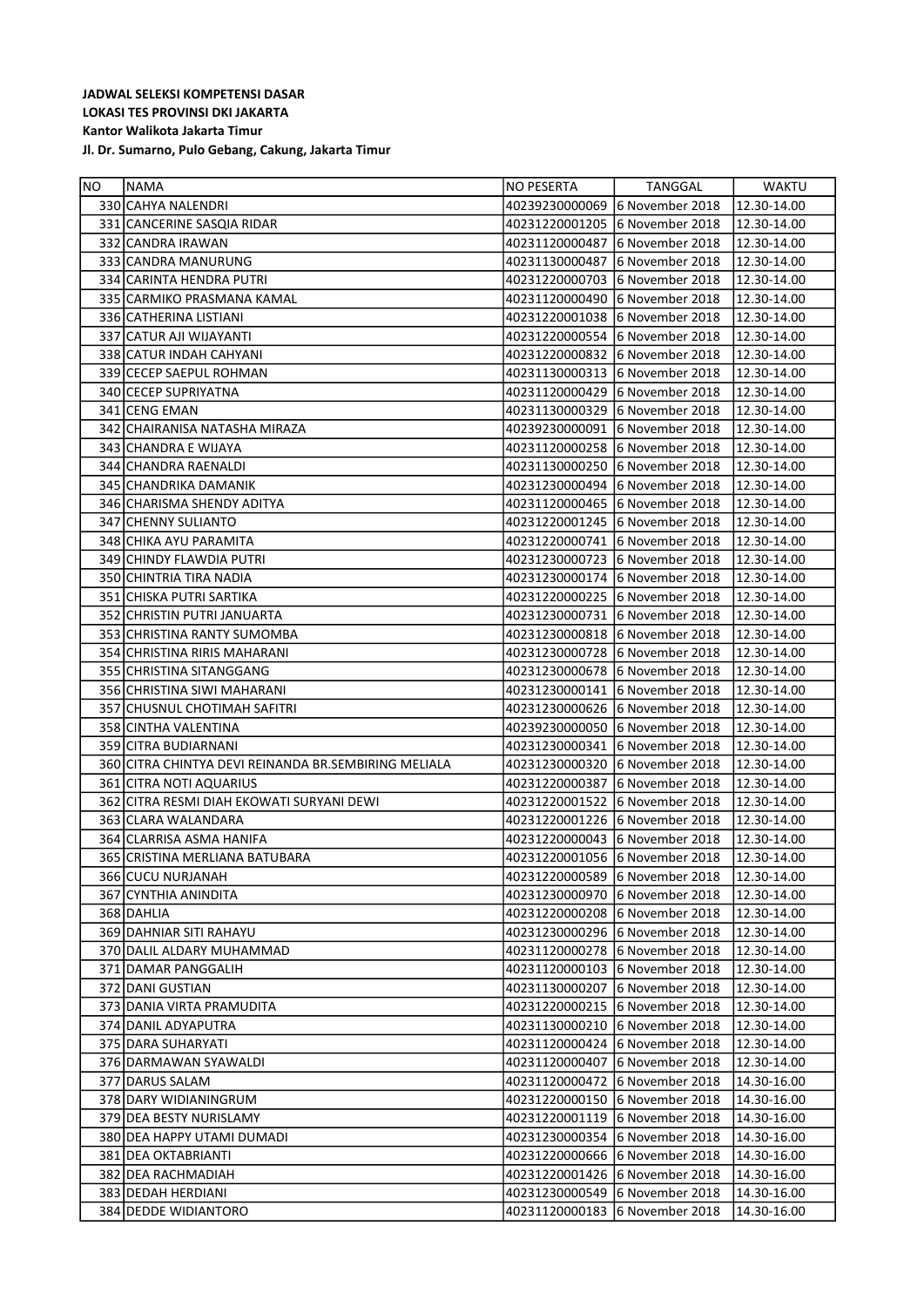| NO | <b>INAMA</b>                               | NO PESERTA     | TANGGAL                        | <b>WAKTU</b>           |
|----|--------------------------------------------|----------------|--------------------------------|------------------------|
|    | 385 DEDDY                                  | 40231130000089 | 6 November 2018                | 14.30-16.00            |
|    | 386 DEDE ADITYA PERMANA                    |                | 40231130000055 6 November 2018 | 14.30-16.00            |
|    | 387 DEDE ARIS HIDAYAT                      | 40231130000097 | 6 November 2018                | 14.30-16.00            |
|    | 388 DEDEH KURNIA                           | 40231230000112 | 6 November 2018                | 14.30-16.00            |
|    | 389 DEDI TAHYUDIN                          | 40231120000211 | 6 November 2018                | 14.30-16.00            |
|    | 390 DEFANI SERLA                           |                | 40231220001446 6 November 2018 | 14.30-16.00            |
|    | 391 DEFI EFISA                             | 40231220000764 | 6 November 2018                | 14.30-16.00            |
|    | 392 DEINOX LIA WIDIASIH                    |                | 40231220000236 6 November 2018 | 14.30-16.00            |
|    | 393 DEKI ANNISA ARUMDANI                   | 40231220001227 | 6 November 2018                | 14.30-16.00            |
|    | 394 DELIANTY NURUL FADILLAH                |                | 40239230000108 6 November 2018 | 14.30-16.00            |
|    | 395 DELLA KEN HARAJENG HANDOYO PUTRI       | 40231220000527 | 6 November 2018                | 14.30-16.00            |
|    | 396 DELLIA MAIDA FIKA                      | 40231220001320 | 6 November 2018                | 14.30-16.00            |
|    | 397 DELVIRA OKTAVIANI                      |                | 40231220001324 6 November 2018 | 14.30-16.00            |
|    | 398 DEMITHA PISSAY                         |                | 40231230000406 6 November 2018 | 14.30-16.00            |
|    | 399 DENANDA AFRIANI                        |                | 40231220001009 6 November 2018 | 14.30-16.00            |
|    | 400 DENARA AKMAL                           |                | 40231230000309 6 November 2018 | 14.30-16.00            |
|    | 401 DENI FARDIAN                           |                | 40231130000196 6 November 2018 | 14.30-16.00            |
|    | 402 DENI SETIAWAN                          | 40231120000571 | 6 November 2018                | 14.30-16.00            |
|    | 403 DENNY MULA PERKASA SIREGAR             | 40231130000437 | 6 November 2018                | 14.30-16.00            |
|    | 404 DEO SARAH SIMANJUNTAK                  | 40231220001470 | 6 November 2018                | 14.30-16.00            |
|    | 405 DESDY RIZKY CAHYA                      |                | 40231130000106 6 November 2018 | 14.30-16.00            |
|    | 406 DESI ANA BUDI NUR CAHYANI              | 40231220000071 | 6 November 2018                | 14.30-16.00            |
|    | 407 DESI ANRIANI                           |                | 40231230000643 6 November 2018 | 14.30-16.00            |
|    | 408 DESI AULIASARI                         | 40239230000020 | 6 November 2018                | 14.30-16.00            |
|    | 409 DESI HAYATI BR SARAGIH                 |                | 40231230000836 6 November 2018 | 14.30-16.00            |
|    | 410 DESI HUTAMININGSIH                     |                | 40231230000745 6 November 2018 | 14.30-16.00            |
|    | 411 DESI MEGA HARIYANI                     |                | 40231220000375 6 November 2018 | 14.30-16.00            |
|    | 412 DESI PURNAMA SARI                      | 40231220001107 | 6 November 2018                | 14.30-16.00            |
|    | 413 DESI SUSANTI                           | 40231230000003 | 6 November 2018                | 14.30-16.00            |
|    | 414 DESI WULANDARI                         | 40231220001307 | 6 November 2018                | 14.30-16.00            |
|    | 415 DESIANA ISMARATRI                      | 40231220001310 | 6 November 2018                | 14.30-16.00            |
|    | 416 DESIANA NUR HENDRAYANTI                |                | 40231230000773 6 November 2018 | 14.30-16.00            |
|    | 417 DESKA CAHYA DAMAYANI                   | 40231220000317 | 6 November 2018                | 14.30-16.00            |
|    | 418 DESMAWIRESTI                           |                | 40231230000510 6 November 2018 | 14.30-16.00            |
|    | 419 DESMOND PARHUSIP                       |                | 40231130000238 6 November 2018 | 14.30-16.00            |
|    | 420 DESSY DWI ANGGRAINI                    |                | 40231230000252 6 November 2018 | 14.30-16.00            |
|    | 421 DESTI ALFATH LIESTIYANI                |                | 40231230000076 6 November 2018 | $\sqrt{14.30 - 16.00}$ |
|    | 422 DESTI CANDRA KURNIASARI                | 40231230000078 | 6 November 2018                | 14.30-16.00            |
|    | 423   DESTI PERMATA NUGRAHA                | 40231220000564 | 6 November 2018                | 14.30-16.00            |
|    | 424 DESTI RAHMAWATI                        | 40231220001206 | 6 November 2018                | 14.30-16.00            |
|    | 425 DESTIA ANGGIE SAPUTRI                  | 40231230000277 | 6 November 2018                | 14.30-16.00            |
|    | 426 DESTIANA AULIA                         | 40231220000841 | 6 November 2018                | 14.30-16.00            |
|    | 427 DESTIAR TODY PRATAMA                   |                | 40231130000284 6 November 2018 | 14.30-16.00            |
|    | 428 DESTRIANA HENDRIARTATI                 | 40231220001050 | 6 November 2018                | 14.30-16.00            |
|    | 429 DESTYA ANGGRAENI                       | 40231220000786 | 6 November 2018                | 14.30-16.00            |
|    | 430 DESY ANDRIANI                          | 40231220000010 | 6 November 2018                | 14.30-16.00            |
|    | 431 DESY MAULIDA HIDAYATI                  | 40231220000722 | 6 November 2018                | 14.30-16.00            |
|    | 432 DETALITA NUR HADIYANTI                 | 40231220000921 | 6 November 2018                | 14.30-16.00            |
|    | 433 DETIA NINGRUM                          | 40231220000639 | 6 November 2018                | 14.30-16.00            |
|    | 434 DEVI FITRIANI                          | 40231220000724 | 6 November 2018                | 14.30-16.00            |
|    | 435 DEVI NAVIA SYAHPUTRI                   | 40231220000601 | 6 November 2018                | 14.30-16.00            |
|    | 436 DEVI NIRMALASARI                       | 40231220000061 | 6 November 2018                | 14.30-16.00            |
|    | 437 DEVI NOVITA                            | 40231230000311 | 6 November 2018                | 14.30-16.00            |
|    |                                            | 40231220000186 | 6 November 2018                |                        |
|    | 438 DEVI NURLITA<br>439 DEVI PUTRI PRATAMA | 40231220001055 | 6 November 2018                | 14.30-16.00            |
|    |                                            |                |                                | 14.30-16.00            |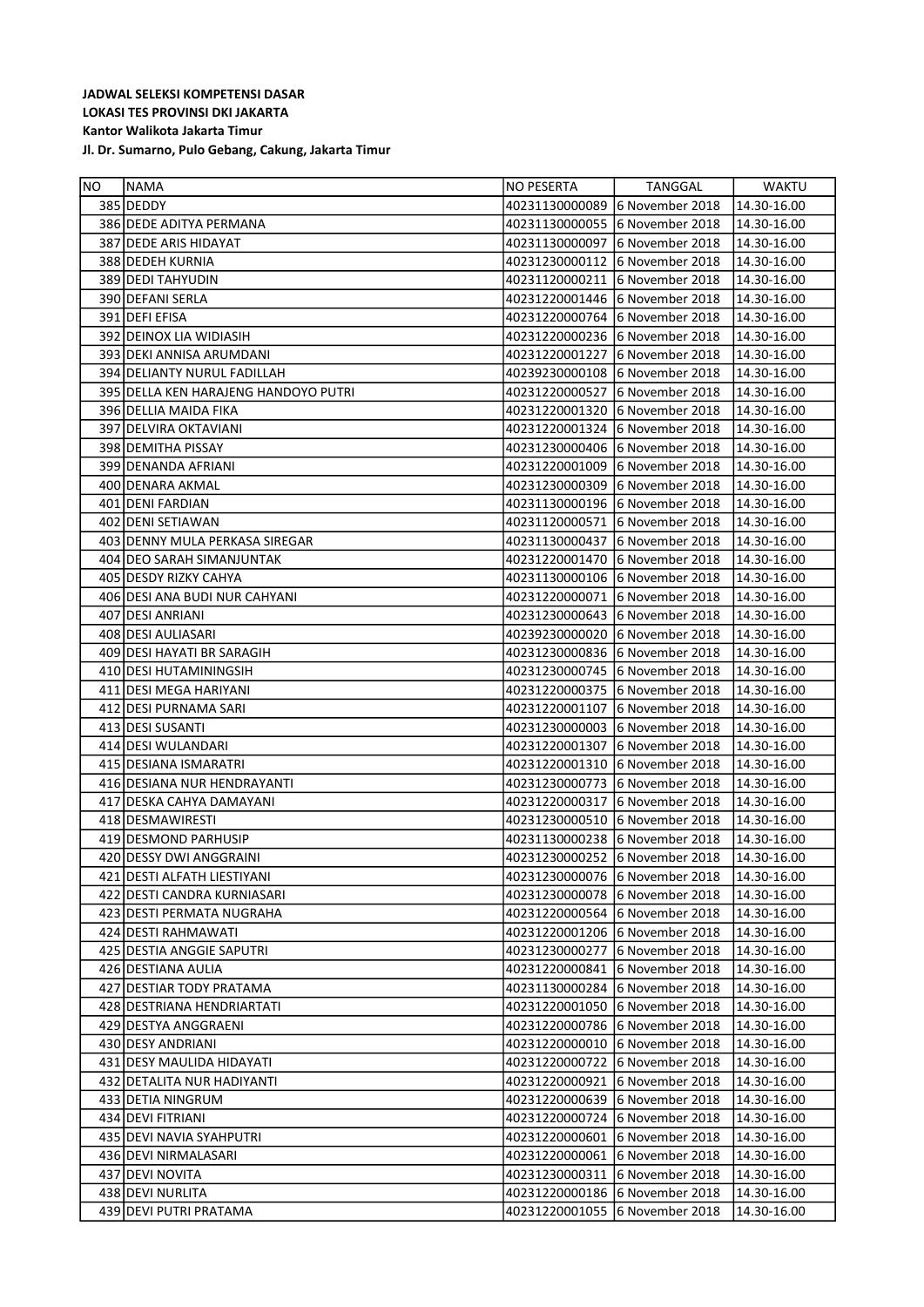| NO | <b>INAMA</b>                        | NO PESERTA                     | TANGGAL                        | WAKTU                  |
|----|-------------------------------------|--------------------------------|--------------------------------|------------------------|
|    | 440 DEVI SWASTANTY                  | 40231220001326 6 November 2018 |                                | 14.30-16.00            |
|    | 441 DEVIA VICKY ASHARI              |                                | 40231220000179 6 November 2018 | 14.30-16.00            |
|    | 442 DEVITRIANITA                    |                                | 40231230000450 6 November 2018 | 14.30-16.00            |
|    | 443 DEWANTARI PUTRI                 |                                | 40239230000114 6 November 2018 | 14.30-16.00            |
|    | 444 DEWI ASRIANI LATIFAH            |                                | 40231230000668 6 November 2018 | 14.30-16.00            |
|    | 445 DEWI ASTUTI                     | 40231220001081                 | 6 November 2018                | 14.30-16.00            |
|    | 446 DEWI KARTIKA SARI               |                                | 40231220000959 6 November 2018 | 14.30-16.00            |
|    | 447 DEWI RAHMAWATI                  | 40231220001037                 | 6 November 2018                | 14.30-16.00            |
|    | 448 DEWI RANTI SATRIANTI            |                                | 40231220000654 6 November 2018 | 14.30-16.00            |
|    | 449 DEWI SARTIKA NADEAK             |                                | 40231230000336 6 November 2018 | 14.30-16.00            |
|    | 450 DEWI SINTA TANTIA               |                                | 40231230000402 6 November 2018 | 14.30-16.00            |
|    | 451 DEWI SUSANTI                    |                                | 40231230000350 6 November 2018 | 14.30-16.00            |
|    | 452 DEWI YULIANTI                   |                                | 40231220001253 6 November 2018 | 14.30-16.00            |
|    | 453 DEWITA SARI NAINGGOLAN          |                                | 40231220001474 6 November 2018 | 14.30-16.00            |
|    | 454 DHANI MASKURI                   | 40231120000080                 | 6 November 2018                | 14.30-16.00            |
|    | 455 DHANIAR OKTRINA                 |                                | 40231220000719 6 November 2018 | 14.30-16.00            |
|    | 456 DHEA PUTRI WANTIKA              |                                | 40231230000430 6 November 2018 | 14.30-16.00            |
|    | 457 DHIMAS RAMA ADHI KUMARA         |                                | 40231130000045 6 November 2018 | 14.30-16.00            |
|    | 458 DHIO AUGUSTA                    |                                | 40231130000247 6 November 2018 | 14.30-16.00            |
|    | 459 DHONY ABDUL KHARIST             |                                | 40231120000576 6 November 2018 | 14.30-16.00            |
|    | 460 DIAH AYU MEDICIANA CHANDRA DEWI |                                | 40231230000769 6 November 2018 | 14.30-16.00            |
|    | 461 DIAH AYU PARAMITA               | 40231220001544 6 November 2018 |                                | 14.30-16.00            |
|    | 462 DIAH FARIDA ULFAH               | 40239230000028 6 November 2018 |                                | 14.30-16.00            |
|    | 463 DIAHNITA ANGGRAENI              |                                | 40231230000889 6 November 2018 | 14.30-16.00            |
|    | 464 DIAN KURNIAWAN                  |                                | 40231130000133 6 November 2018 | 14.30-16.00            |
|    | 465 DIAN MIFTAH AL BAROKAH          |                                | 40231130000033 6 November 2018 | 14.30-16.00            |
|    | 466 DIAN NANDA UTAMI                |                                | 40231220001542 6 November 2018 | 14.30-16.00            |
|    | 467 DIAN NOVITASARI                 |                                | 40231220000355 6 November 2018 | 14.30-16.00            |
|    | 468 DIAN NURHADISYAH                | 40231220000837                 | 6 November 2018                | 14.30-16.00            |
|    | 469 DIAN RAKHMAWATI                 | 40239230000110                 | 6 November 2018                | 14.30-16.00            |
|    | 470 DIAN RISMASARI RAJAGUKGUK, SE   | 40231230000551                 | 6 November 2018                | 14.30-16.00            |
|    | 471 DIAN SASTRIANA                  |                                | 40231230000274 6 November 2018 | 14.30-16.00            |
|    | 472 DIAN TRI LESTARI                |                                | 40231230000954 6 November 2018 | 14.30-16.00            |
|    | 473 DIAN YULIASARI                  |                                | 40231230000359 6 November 2018 | 14.30-16.00            |
|    | 474 DIANA ANGGRENI                  |                                | 40231230000326 6 November 2018 | 14.30-16.00            |
|    | 475 DIANA NUR PERTIWI               |                                | 40231220000182 6 November 2018 | 14.30-16.00            |
|    | 476 DIANA PUSPA                     |                                | 40231230000962 6 November 2018 | $\sqrt{14.30 - 16.00}$ |
|    | 477 DIARA RAVAL DINI                | 40231220000528                 | 6 November 2018                | 14.30-16.00            |
|    | 478 DIAS ADITYA ANDRIANTO           | 40231120000194                 | 6 November 2018                | 14.30-16.00            |
|    | 479 DIASTRIZAR YAMANIK              | 40231220001393 6 November 2018 |                                | 14.30-16.00            |
|    | 480 DICKY DIPA SAPUTRA              | 40231130000363 6 November 2018 |                                | 14.30-16.00            |
|    | 481 DICKY ERVYANTO                  | 40231120000135 6 November 2018 |                                | 14.30-16.00            |
|    | 482 DIDA RACHMA WANDAYATI           | 40239230000059                 | 6 November 2018                | 14.30-16.00            |
|    | 483 DIENNA FAIRUZ OKTAVIANI         | 40231230000573                 | 6 November 2018                | 14.30-16.00            |
|    | 484 DIETER OKQY KURNIA C SP         | 40231120000273                 | 6 November 2018                | 14.30-16.00            |
|    | 485 DIFA KHRESNA                    | 40231130000063                 | 6 November 2018                | 14.30-16.00            |
|    | 486 DIFA RAKHIMATIN KHAIRIYAH       | 40231230000240                 | 6 November 2018                | 14.30-16.00            |
|    | 487 DIGA ALFRIANI                   | 40231220001073                 | 6 November 2018                | 14.30-16.00            |
|    | 488 DIMAS NOVA DHIANSYAH            | 40231120000113                 | 6 November 2018                | 14.30-16.00            |
|    | 489 DIMAS PATRIA AKBAR WIBOWO       | 40231130000034                 | 6 November 2018                | 14.30-16.00            |
|    | 490 DINA FITRIASARI                 | 40231230000014                 | 6 November 2018                | 14.30-16.00            |
|    | 491 DINA INTAN ANGGRAENI            | 40231220000734                 | 6 November 2018                | 14.30-16.00            |
|    | 492 DINA KUMALA                     | 40231220000118                 | 6 November 2018                | 14.30-16.00            |
|    | 493 DINA PUSPITA                    | 40231220001336                 | 6 November 2018                | 14.30-16.00            |
|    | 494 DINAR NUR ADILA                 | 40231220000265                 | 6 November 2018                | 14.30-16.00            |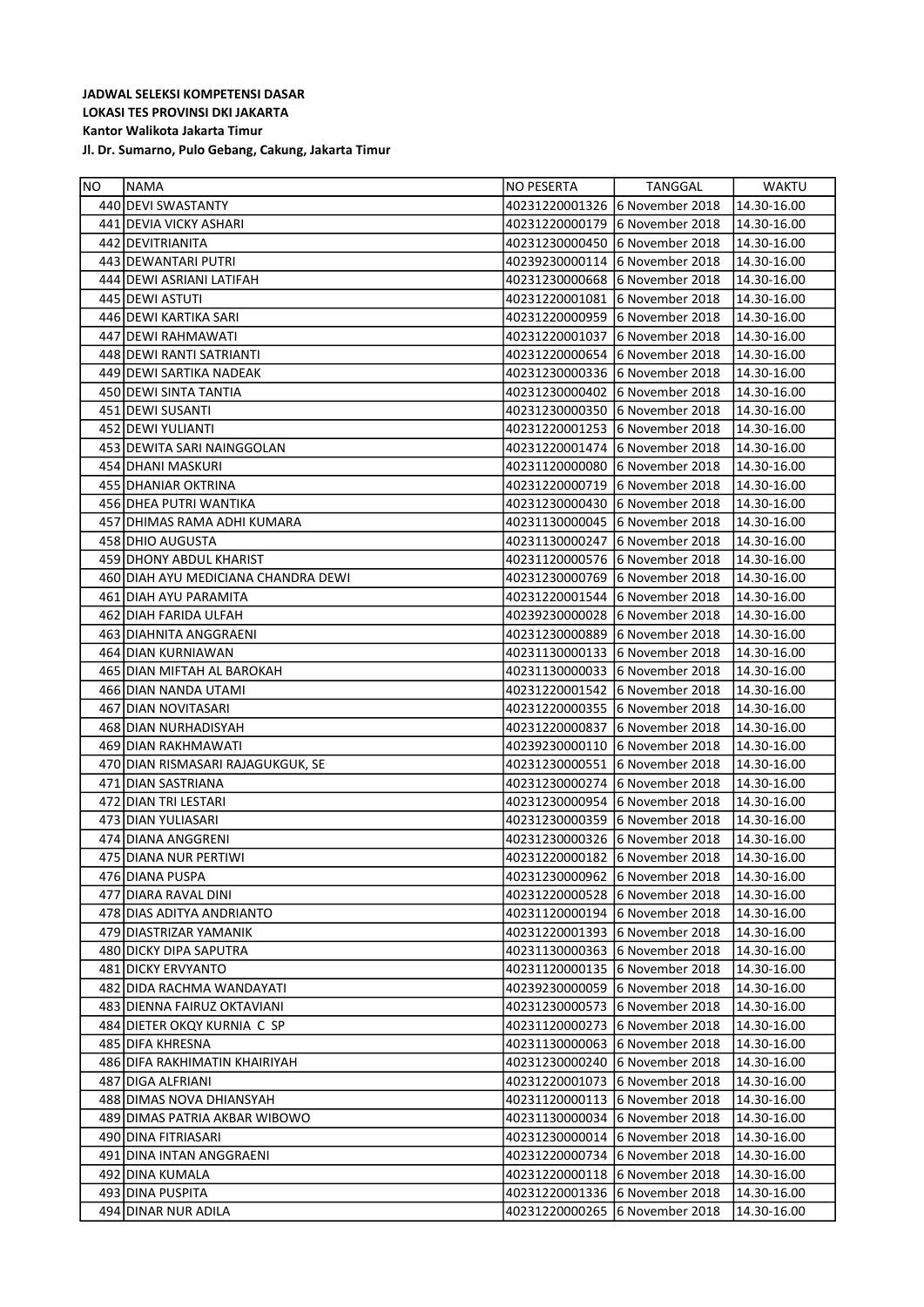| NO. | NAMA                           | NO PESERTA                     | TANGGAL                        | WAKTU       |
|-----|--------------------------------|--------------------------------|--------------------------------|-------------|
|     | 495 DINAR RIZKY AMALIA         | 40231230000907                 | 6 November 2018                | 14.30-16.00 |
|     | 496 DINAR SAFIR FATIKHA        | 40231220001223                 | 6 November 2018                | 14.30-16.00 |
|     | 497 DINDA ANDIKA               |                                | 40231220000245 6 November 2018 | 14.30-16.00 |
|     | 498 DINDA ORIEAMA YOGA PRATICA | 40231230000001                 | 6 November 2018                | 14.30-16.00 |
|     | 499 DINDA YULIANSE             | 40231230000905                 | 6 November 2018                | 14.30-16.00 |
|     | 500 DINI FEBRYANTI R           | 40231220001357                 | 6 November 2018                | 14.30-16.00 |
|     | 501 DINI ROFAATUSSYAHDIA       | 40231220001295                 | 6 November 2018                | 14.30-16.00 |
|     | 502 DINI SAVITRI               | 40231230000984                 | 6 November 2018                | 14.30-16.00 |
|     | 503 DINI UTAMI                 | 40231230000532                 | 6 November 2018                | 14.30-16.00 |
|     | 504 DINNY APRILIA AMANDA       | 40231220001409                 | 6 November 2018                | 14.30-16.00 |
|     | 505 DIO PRADIPTO               | 40231130000069                 | 6 November 2018                | 14.30-16.00 |
|     | 506 DITA ANGGRAENI             | 40231220000001                 | 6 November 2018                | 14.30-16.00 |
|     | 507 DITA ANGGRAINI             | 40231220001001                 | 6 November 2018                | 14.30-16.00 |
|     | 508 DITA SETYARINI             | 40231220000637                 | 6 November 2018                | 14.30-16.00 |
|     | 509 DITO WIDHI NURPRABOWO      | 40231120000078                 | 6 November 2018                | 14.30-16.00 |
|     | 510 DITTA GIANTI               | 40231230000459                 | 6 November 2018                | 14.30-16.00 |
|     | 511 DITYA NUR KUSUMANINGDYAH   | 40231220000184                 | 6 November 2018                | 14.30-16.00 |
|     | 512 DIYAH AYU TRIHARTARI       | 40239230000101                 | 6 November 2018                | 14.30-16.00 |
|     | 513 DIYAH WULANDARI            | 40231230000503                 | 6 November 2018                | 14.30-16.00 |
|     | 514 DIYANTI AFIFAH             | 40231220001518                 | 6 November 2018                | 14.30-16.00 |
|     | 515 DODI SETIAWAN              | 40231130000429                 | 6 November 2018                | 14.30-16.00 |
|     | 516 DONA BAHRI PUTERI          | 40231230000523                 | 6 November 2018                | 14.30-16.00 |
|     | 517 DONA INTAN ASTRIA          | 40231220001151                 | 6 November 2018                | 14.30-16.00 |
|     | 518 DONNA AFRIYANTI            | 40231220000042                 | 6 November 2018                | 14.30-16.00 |
|     | 519 DONNY ANRI SIRAIT          | 40231130000255 6 November 2018 |                                | 14.30-16.00 |
|     | 520 DONY PRAWIRA PUTRA         | 40231130000116 6 November 2018 |                                | 14.30-16.00 |
|     | 521 DOREA TRIFENA SINAGA       | 40231230000703                 | 6 November 2018                | 14.30-16.00 |
|     | 522 DUMARIS HUTABARAT          | 40231230000908                 | 6 November 2018                | 14.30-16.00 |
|     | 523 DWI AGUSTIADI              | 40231120000546                 | 6 November 2018                | 14.30-16.00 |
|     | 524 DWI ANGGRAINI              | 40231230000324                 | 6 November 2018                | 14.30-16.00 |
|     | 525 DWI FATIMAH HANDAYANI      | 40231230000552                 | 6 November 2018                | 14.30-16.00 |
|     | 526 DWI FERAWATI               | 40231220000763                 | 6 November 2018                | 14.30-16.00 |
|     | 527 DWI IRA NOVIANTY           | 40231220000926                 | 6 November 2018                | 14.30-16.00 |
|     | 528 DWI NUGRAHA                | 40231120000055                 | 6 November 2018                | 14.30-16.00 |
|     | 529 DWI NURYATI                | 40231220000361                 | 6 November 2018                | 14.30-16.00 |
|     | 530 DWI PRIBADI ANUGRAH        | 40231120000263 6 November 2018 |                                | 14.30-16.00 |
|     | 531 DWI PUSPITA SARI           | 40231220000683                 | 6 November 2018                | 14.30-16.00 |
|     | 532 DWI RIZKA MAULIDIYAH       | 40231220000199                 | 6 November 2018                | 14.30-16.00 |
|     | 533 DWI SILVIA                 | 40231220000305                 | 6 November 2018                | 14.30-16.00 |
|     | 534 DWI SUCI FITRIANI          | 40231220000451                 | 6 November 2018                | 14.30-16.00 |
|     | 535 DWI UTAMI HANDAYANY        | 40231220000752                 | 6 November 2018                | 14.30-16.00 |
|     | 536 DWI YODHA ADITYA           | 40231130000231                 | 6 November 2018                | 14.30-16.00 |
|     | 537 DWI YUNITA PUTRI           | 40231220001192 6 November 2018 |                                | 14.30-16.00 |
|     | 538 DYAH ATMI FITTRIAS TUTI    | 40231230000059                 | 6 November 2018                | 14.30-16.00 |
|     | 539 DYAH AYU WULANDARI         | 40231230000358                 | 6 November 2018                | 14.30-16.00 |
|     | 540 DYAH DWI DAMAYANTI         | 40231220000866 6 November 2018 |                                | 14.30-16.00 |
|     | 541 DYAH FITRI MAHMUDI         | 40231220001248 6 November 2018 |                                | 14.30-16.00 |
|     | 542 DYAH REZA LESTARI          | 40239230000077                 | 6 November 2018                | 14.30-16.00 |
|     | 543 DYAHRINI WULANSARI         | 40231220000748                 | 6 November 2018                | 14.30-16.00 |
|     | 544 EDDY HERMAWAN              | 40231130000263                 | 6 November 2018                | 14.30-16.00 |
|     | 545 EDHI WAHYU SAPUTRO         | 40231130000383                 | 6 November 2018                | 14.30-16.00 |
|     | 546 EDI JUNAEDI                | 40231130000296                 | 6 November 2018                | 14.30-16.00 |
|     | 547 EDWARD ERIYONO MANDAGIE    | 40231120000496                 | 6 November 2018                | 14.30-16.00 |
|     | 548 EDWIN ADRIAN BACHTIAR      | 40231130000217                 | 6 November 2018                | 14.30-16.00 |
|     | 549 EDWIN PRAMUDHITYA          | 40231120000090                 | 6 November 2018                | 14.30-16.00 |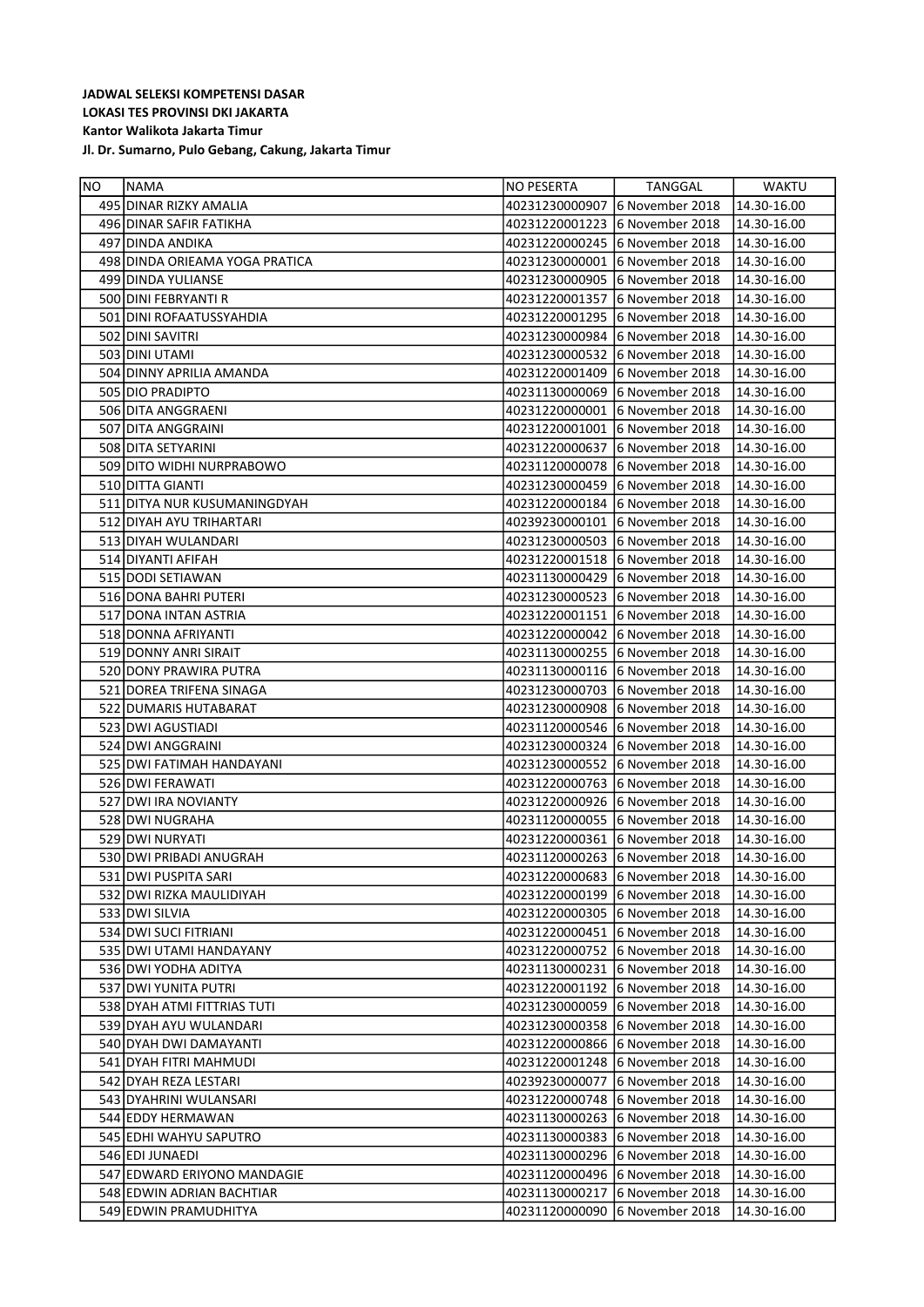| NO. | <b>NAMA</b>                       | NO PESERTA                     | TANGGAL                        | <b>WAKTU</b> |
|-----|-----------------------------------|--------------------------------|--------------------------------|--------------|
|     | 550 EFA KURNIA                    |                                | 40231220000516 6 November 2018 | 14.30-16.00  |
|     | 551 EFLIANA AYU MAIDA             |                                | 40231220001423 6 November 2018 | 14.30-16.00  |
|     | 552 EGA SILVI FEBRIASTUTI         |                                | 40231230000810 6 November 2018 | 14.30-16.00  |
|     | 553 EGA SUSIARTO                  |                                | 40231120000186 6 November 2018 | 14.30-16.00  |
|     | 554 EHA RISMAWATI                 |                                | 40231220000445 6 November 2018 | 14.30-16.00  |
|     | 555 EKA IPRISTIADI                |                                | 40231120000021 6 November 2018 | 14.30-16.00  |
|     | 556 EKA NUR AENI                  |                                | 40231220000356 6 November 2018 | 14.30-16.00  |
|     | 557 EKA RAMDANI                   |                                | 40231130000206 6 November 2018 | 14.30-16.00  |
|     | 558 EKA SARTIKA                   |                                | 40231220001184 6 November 2018 | 14.30-16.00  |
|     | 559 EKA SEPTI WULANDARI           |                                | 40231230000449 6 November 2018 | 14.30-16.00  |
|     | 560 EKA ULFA FITRIYANA            |                                | 40231220000946 6 November 2018 | 14.30-16.00  |
|     | 561 EKA YULIA                     |                                | 40231230000179 6 November 2018 | 14.30-16.00  |
|     | 562 EKO BUDIHARTONO               |                                | 40231120000315 6 November 2018 | 14.30-16.00  |
|     | 563 EKO NUGROHO HARI UTOMO        |                                | 40231130000315 6 November 2018 | 14.30-16.00  |
|     | 564 EKO PUJO LAKSONO              |                                | 40231120000241 6 November 2018 | 14.30-16.00  |
|     | 565 EKO SETYO UTOMO A.MD          |                                | 40231120000352 6 November 2018 | 14.30-16.00  |
|     | 566 EKO WAHYU PRASETYO            |                                | 40231120000514 6 November 2018 | 14.30-16.00  |
|     | 567 EL- MIRA TSALATSA MAGHFIRA    |                                | 40231220000778 6 November 2018 | 14.30-16.00  |
|     | 568 ELFANA RAHMAWATI KURNIASIH    |                                | 40231220000221 6 November 2018 | 14.30-16.00  |
|     | 569 ELGA ANDRIYANTO               |                                | 40231120000107 6 November 2018 | 14.30-16.00  |
|     | 570 ELGA KAMARA GESTI             |                                | 40231220000396 6 November 2018 | 14.30-16.00  |
|     | 571 ELIANA KISAMA IRAWATI         |                                | 40231230000646 6 November 2018 | 14.30-16.00  |
|     | 572 ELIKA REGNI UTAMI             |                                | 40239230000092 6 November 2018 | 14.30-16.00  |
|     | 573 ELIN HERLIANI                 |                                | 40231220001158 6 November 2018 | 14.30-16.00  |
|     | 574 ELISABETH GABRIELA HAPPYONO   |                                | 40231220000080 6 November 2018 | 14.30-16.00  |
|     | 575 ELISABETH KANTATE SIMORANGKIR |                                | 40231230000633 6 November 2018 | 14.30-16.00  |
|     | 576 ELISABETH PRATIWI SIDAURUK    |                                | 40231230000316 6 November 2018 | 14.30-16.00  |
|     | 577 ELITE MAY LEGAL               |                                | 40231220001448 6 November 2018 | 14.30-16.00  |
|     | 578 ELLEND RHESHIANDA             |                                | 40231220001304 6 November 2018 | 14.30-16.00  |
|     | 579 ELMA MAULIDYANUR LUBIS        |                                | 40231220000239 6 November 2018 | 14.30-16.00  |
|     | 580 ELMONTY SUMEZARD              |                                | 40231130000323 6 November 2018 | 14.30-16.00  |
|     | 581 ELSYIFA OKI ALFATHARI         |                                | 40231220000506 6 November 2018 | 14.30-16.00  |
|     | 582 ELTRISSA PURAMBA YANSAH       |                                | 40231220000148 6 November 2018 | 14.30-16.00  |
|     | 583 ELVASARI LAYLATUL BEKTI       |                                | 40231220001202 6 November 2018 | 14.30-16.00  |
|     | 584 ELVIN RIDNO DAELI             |                                | 40231130000341 6 November 2018 | 14.30-16.00  |
|     | 585 ELY WIDAYANTI                 |                                | 40231230000504 6 November 2018 | 14.30-16.00  |
|     | 586 EMA SRI MULYATI               |                                | 40231230000724 6 November 2018 | 14.30-16.00  |
|     | 587 EMIRA SUCI INDAH LESTARI      | 40231220000809 6 November 2018 |                                | 14.30-16.00  |
|     | 588 ENDAH RAHMAWATI               | 40231220000961                 | 6 November 2018                | 14.30-16.00  |
|     | 589 ENDANG ENDARI MAHULAE         | 40231230000675 6 November 2018 |                                | 14.30-16.00  |
|     | 590 ENDANG LESTARI                | 40231220001160                 | 6 November 2018                | 14.30-16.00  |
|     | 591 ENGGIE RAHMAWATI              | 40231220000141                 | 6 November 2018                | 14.30-16.00  |
|     | 592 ENI HAPIJAH                   | 40231230000544                 | 6 November 2018                | 14.30-16.00  |
|     | 593 ENO FUJI ASTRIANI             | 40231230000451                 | 6 November 2018                | 14.30-16.00  |
|     | 594 EPRIN MUKTI RAHAYU            | 40231230000918 6 November 2018 |                                | 14.30-16.00  |
|     | 595 ERDIN SITUMORANG              | 40231120000010 6 November 2018 |                                | 14.30-16.00  |
|     | 596 ERI PEBRIANI                  | 40231220000644                 | 6 November 2018                | 14.30-16.00  |
|     | 597 ERIENE BUNGA ANDHITA          | 40231230000854                 | 6 November 2018                | 14.30-16.00  |
|     | 598 ERIKA DAIPURNAMA SITUNGKIR    | 40231220000298 6 November 2018 |                                | 14.30-16.00  |
|     | 599 ERLYNDA DIAN AFSARI           | 40231230000372                 | 6 November 2018                | 14.30-16.00  |
|     | 600 ERMA APRIANY                  | 40231230000105                 | 6 November 2018                | 14.30-16.00  |
|     | 601 ERNA KARTIKA SIALLAGAN        |                                | 40231230000465 6 November 2018 | 14.30-16.00  |
|     | 602 ERNAWATI LIMBONG              | 40231230000657                 | 6 November 2018                | 14.30-16.00  |
|     | 603 ERNI DWI RAHMAWATI            | 40231230000584                 | 6 November 2018                | 14.30-16.00  |
|     | 604 ERWAN FRIYANTO                | 40231120000406                 | 6 November 2018                | 14.30-16.00  |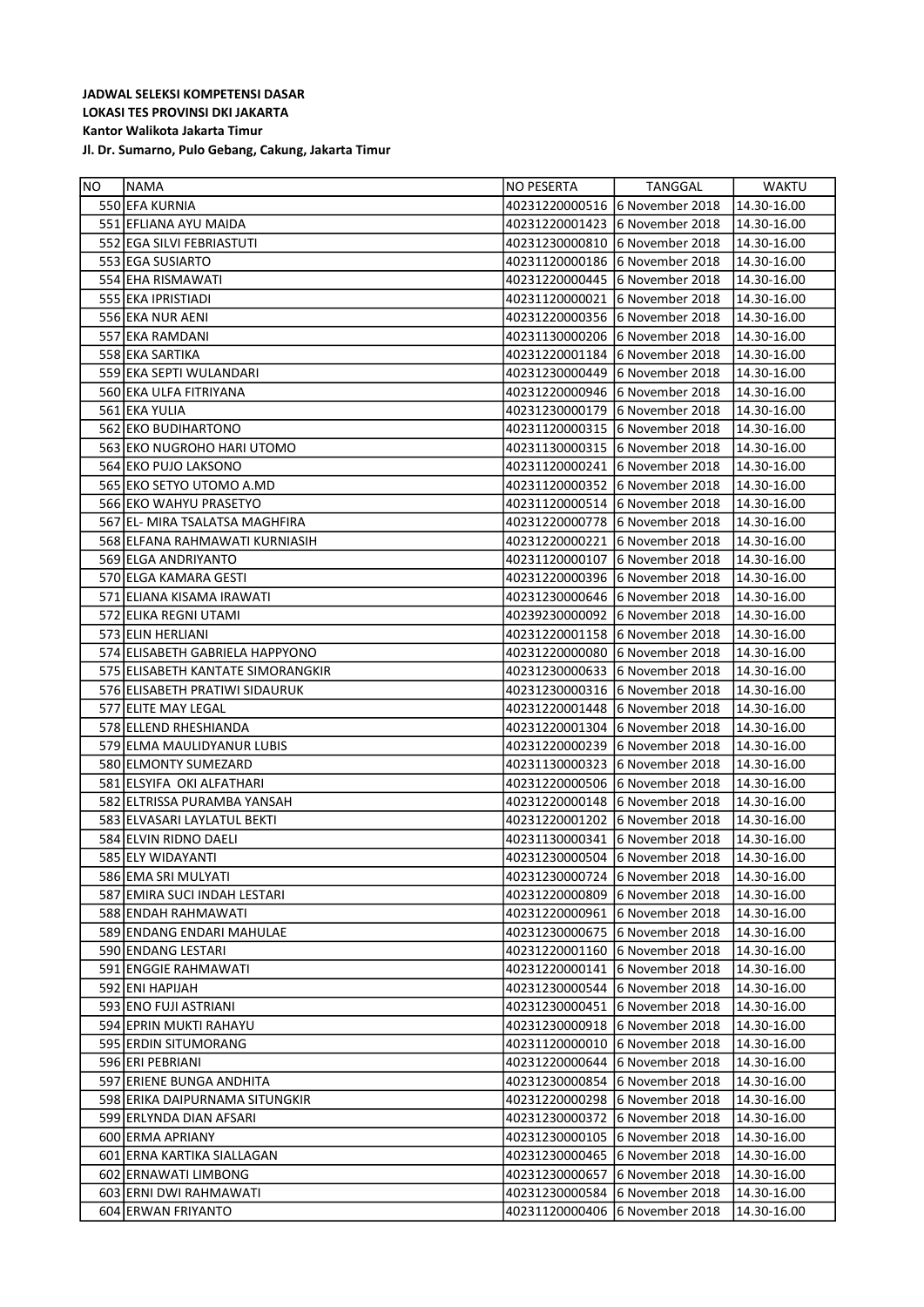| NO | NAMA                             | NO PESERTA                     | TANGGAL                        | WAKTU       |
|----|----------------------------------|--------------------------------|--------------------------------|-------------|
|    | 605 ESTER LITA CYNTIA            |                                | 40231220000856 6 November 2018 | 14.30-16.00 |
|    | 606 ESTER RUTH APRILLIA MARPAUNG | 40231220001500                 | 16 November 2018               | 14.30-16.00 |
|    | 607 ESTERIA JULYATI SILITONGA    | 40239230000109                 | 16 November 2018               | 14.30-16.00 |
|    | <b>608 ESTHER MARIETTY</b>       | 40231230000650                 | 16 November 2018               | 14.30-16.00 |
|    | 609 ESTI MAYASARI                | 40231220000190                 | 16 November 2018               | 14.30-16.00 |
|    | 610 ESTI RISTANTI                | 40231220000796                 | 6 November 2018                | 14.30-16.00 |
|    | 611 ESTIPURWANTARI ZAGOTO        | 40231230000892                 | 6 November 2018                | 14.30-16.00 |
|    | 612 ETIK SURYANTI                | 40231220000423                 | 16 November 2018               | 14.30-16.00 |
|    | 613 EUNIKE DANIEL HENDRA         |                                | 40231230000558 6 November 2018 | 14.30-16.00 |
|    | 614 EVA HOTMAULINA MANURUNG      | 40231220000957                 | 6 November 2018                | 14.30-16.00 |
|    | 615 EVA SHOFIYANAH               |                                | 40231220000263 6 November 2018 | 14.30-16.00 |
|    | 616 EVA TIFFANY                  | 40231220001567                 | 6 November 2018                | 14.30-16.00 |
|    | 617 EVA TRIANA DEWI              | 40231220001172                 | 6 November 2018                | 14.30-16.00 |
|    | 618 EVA YULIA                    |                                | 40231220000526 6 November 2018 | 14.30-16.00 |
|    | 619 EVANA PUTRI SULISTYOWATI     | 40231230000740                 | 6 November 2018                | 14.30-16.00 |
|    | 620 EVI IRENIA WIDYAWATI         |                                | 40231220000518 6 November 2018 | 14.30-16.00 |
|    | 621 EVI KRISMAYANTI              |                                | 40231230000934 6 November 2018 | 14.30-16.00 |
|    | 622 EVI SHOFIYANTI               |                                | 40231220000316 6 November 2018 | 14.30-16.00 |
|    | 623 EVIE LISTYANA DEWI           | 40231230000625 6 November 2018 |                                | 14.30-16.00 |
|    | 624 EVIE SUKMA                   |                                | 40231230000202 6 November 2018 | 14.30-16.00 |
|    | 625 EVY FITRIYANI                | 40231230000370                 | 16 November 2018               | 14.30-16.00 |
|    | 626 FACHMI FITRA MUARIF          | 40231130000130                 | 16 November 2018               | 14.30-16.00 |
|    | 627 FACHRI HARLAND LUBIS         |                                | 40231130000444 6 November 2018 | 14.30-16.00 |
|    | 628 FADHILAH NUR AFIFAH WIDIGDO  | 40231220000107                 | 16 November 2018               | 14.30-16.00 |
|    | 629 FADHILAH SUCIYANTI           | 40231220000030                 | 16 November 2018               | 14.30-16.00 |
|    | 630 FADHILLAH YETTI OKTAVIANI    | 40231220001100                 | 16 November 2018               | 14.30-16.00 |
|    | 631 FADIL MUHAMMAD               | 40231120000191                 | 16 November 2018               | 14.30-16.00 |
|    | 632 FADILAH RAHMI KARIM          | 40239230000083                 | 6 November 2018                | 14.30-16.00 |
|    | 633 FADJRAIN REZA SIREGAR        |                                | 40231130000073 6 November 2018 | 14.30-16.00 |
|    | 634 FADLI ARFIANTO               |                                | 40231130000488 6 November 2018 | 14.30-16.00 |
|    | 635 FAHMI ARRI DIRGANTARA        |                                | 40231120000314 6 November 2018 | 14.30-16.00 |
|    | 636 FAHMY ADHIGUNA               |                                | 40231130000112 6 November 2018 | 14.30-16.00 |
|    | 637 FAHMY HUSNUL ARIFIN          |                                | 40231120000041 6 November 2018 | 14.30-16.00 |
|    | 638 FAHRIZAL PRADITYA UTAMA      | 40231130000310                 | 6 November 2018                | 14.30-16.00 |
|    | 639 FAHYU INDRAWATI              | 40231220000249                 | 16 November 2018               | 14.30-16.00 |
|    | 640 FAISOL BADRUZZAMAN           |                                | 40231120000246 6 November 2018 | 14.30-16.00 |
|    | 641 FAIZ MALIDA                  | 40231120000548                 | 6 November 2018                | 14.30-16.00 |
|    | 642 FAIZAL RAMADHAN              | 40231120000224                 | 16 November 2018               | 14.30-16.00 |
|    | 643 FAIZAL UMAM                  | 40231120000478                 | 16 November 2018               | 14.30-16.00 |
|    | 644 FAJAR BAGUS WICAKSONO        | 40231130000095                 | 16 November 2018               | 14.30-16.00 |
|    | 645 FAJAR DWI HENDAR UTAMA       |                                | 40231130000338 6 November 2018 | 14.30-16.00 |
|    | 646 FAJAR KHOIRUL ABDILLAH       | 40231120000437                 | 16 November 2018               | 14.30-16.00 |
|    | 647 FAJAR OKTAFIYANTI            | 40231230000660                 | 16 November 2018               | 14.30-16.00 |
|    | 648 FAJAR RIA PANGESTUTI         | 40231220000800                 | 16 November 2018               | 14.30-16.00 |
|    | 649 FAJAR RIYANTO                | 40231120000215                 | 16 November 2018               | 14.30-16.00 |
|    | 650 FAJAR WIDAYATI               | 40231230000478                 | 6 November 2018                | 14.30-16.00 |
|    | 651 FAJAR WINARSO                |                                | 40231120000154 6 November 2018 | 14.30-16.00 |
|    | 652 FAJAR WISNU SEPTIANTO        |                                | 40231120000043 6 November 2018 | 14.30-16.00 |
|    | 653 FAJRIA IZZATI AMANI          | 40231220000346                 | 6 November 2018                | 14.30-16.00 |
|    | 654 FAJRIN WIDIHARTO             |                                | 40231130000163 6 November 2018 | 14.30-16.00 |
|    | 655   FAKHRI ZULFIKAR            | 40231130000031                 | 16 November 2018               | 14.30-16.00 |
|    | 656 FALDI RIZKI AKMAL            | 40231130000385                 | 6 November 2018                | 14.30-16.00 |
|    | 657 FANDI ARYA PRATAMA           | 40231130000080                 | 6 November 2018                | 14.30-16.00 |
|    | 658 FANDY ERWINDA                | 40231130000431                 | 6 November 2018                | 14.30-16.00 |
|    | 659 FANIA IMAS FAUZIAH           | 40231220001049                 | 6 November 2018                | 14.30-16.00 |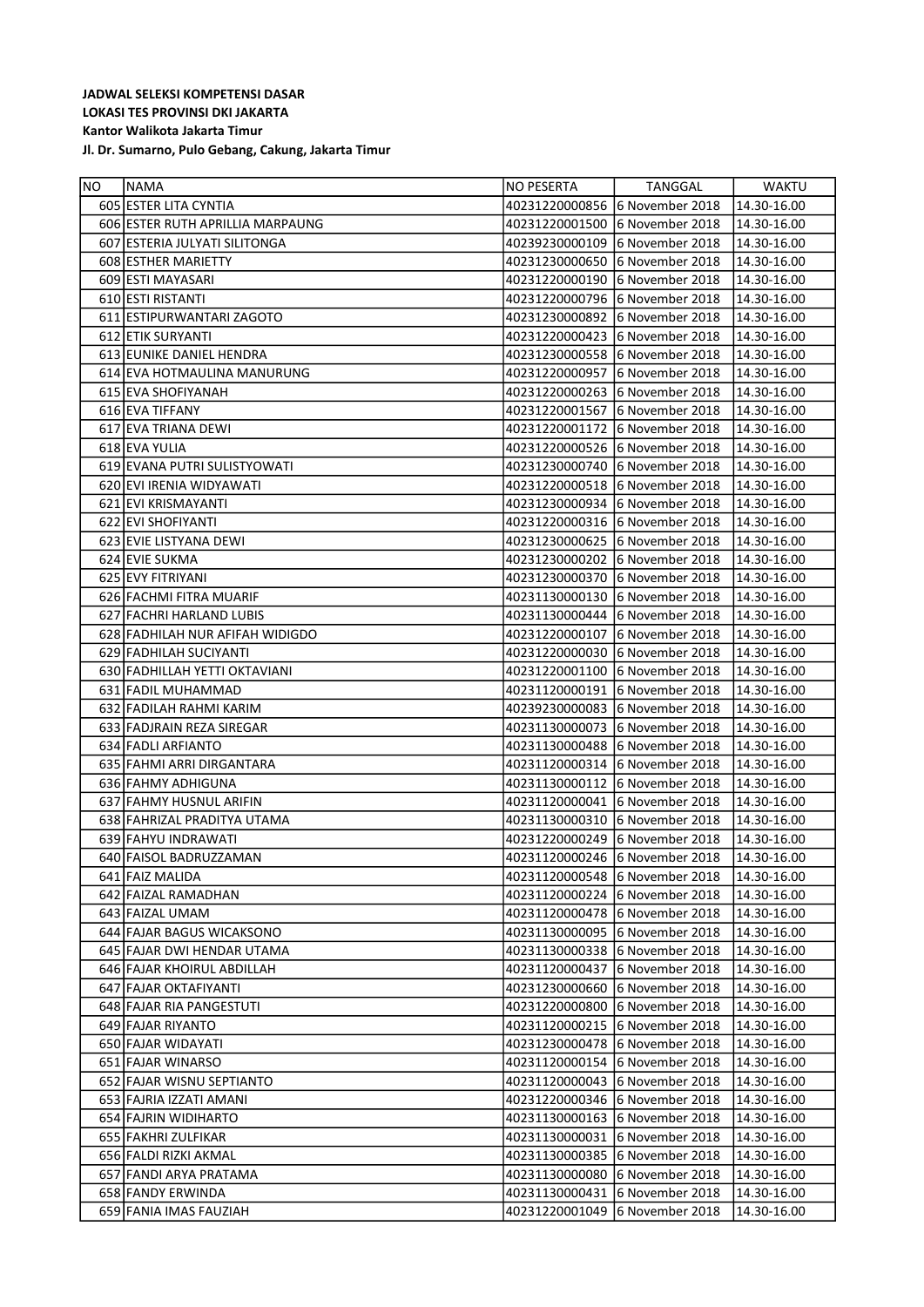| NO. | NAMA                             | NO PESERTA                     | TANGGAL                        | WAKTU       |
|-----|----------------------------------|--------------------------------|--------------------------------|-------------|
|     | 660 FANNY JOVIE MEISINDAH        | 40231220000267                 | 6 November 2018                | 14.30-16.00 |
|     | 661 FANNY WIDIA RESTIANA         | 40231220000075                 | 6 November 2018                | 14.30-16.00 |
|     | 662 FARADILA KUSUMA JATI         | 40239230000012                 | 6 November 2018                | 14.30-16.00 |
|     | 663 FARAH NABILAH SAHLULKHULUQ   | 40231220001484                 | 6 November 2018                | 14.30-16.00 |
|     | 664 FARHAN HARI SETIADIN         | 40231120000209                 | 6 November 2018                | 14.30-16.00 |
|     | 665 FARIDA AZZARA                | 40231230000576                 | 6 November 2018                | 14.30-16.00 |
|     | 666 FARIDA KHUMAIROH SULISTIYANI |                                | 40231220000938 6 November 2018 | 14.30-16.00 |
|     | 667 FARISA FITRI DAMAYANTI       | 40231220000270                 | 6 November 2018                | 14.30-16.00 |
|     | 668 FARIZ HERMAWAN               | 40231130000147                 | 6 November 2018                | 14.30-16.00 |
|     | 669 FARLIN ASMURUF               | 4023P220000001                 | 6 November 2018                | 14.30-16.00 |
|     | 670 FASTI HERIANTY AKHZAN        | 40231230000715 6 November 2018 |                                | 14.30-16.00 |
|     | 671 FATHIMAH DZAT IZZA           | 40231220000831                 | 6 November 2018                | 14.30-16.00 |
|     | 672 FATHULAH HARDI SAPUTRA       | 40231120000122                 | 6 November 2018                | 14.30-16.00 |
|     | 673 FATMAWATI                    | 40231220000857                 | 6 November 2018                | 14.30-16.00 |
|     | 674 FAUZIAH AMALIA               | 40231230000124                 | 6 November 2018                | 14.30-16.00 |
|     | 675 FEBRI NUZUL ILMI             | 40231230000524                 | 6 November 2018                | 14.30-16.00 |
|     | 676 FEBRI SINDIANI               | 40231220000559                 | 6 November 2018                | 14.30-16.00 |
|     | 677 FEBRIAN RAMADHAN WICAKSONO   | 40231120000387                 | 6 November 2018                | 14.30-16.00 |
|     | 678 FEBRINA BR GINTING           | 40231230000978                 | 6 November 2018                | 14.30-16.00 |
|     | 679 FEBRINA KRISTINA SIBUEA      | 40231220000300                 | 6 November 2018                | 14.30-16.00 |
|     | 680 FEBRINDHA RAMADHONA          | 40239230000017                 | 6 November 2018                | 14.30-16.00 |
|     | 681 FEBRIYANA NURSURYA HAERAN    |                                | 40231120000253 6 November 2018 | 14.30-16.00 |
|     | 682 FEBRIYANI                    | 40231220000005 6 November 2018 |                                | 14.30-16.00 |
|     | 683 FEBRY RAHMANDA               |                                | 40231120000436 6 November 2018 | 14.30-16.00 |
|     | 684 FELLYSA FAHIRA               | 40231230000924                 | 6 November 2018                | 14.30-16.00 |
|     | 685 FENI FITRIANI                | 40231230000940                 | 6 November 2018                | 14.30-16.00 |
|     | 686 FERAWATI                     | 40231230000887                 | 6 November 2018                | 14.30-16.00 |
|     | 687 FERDIAN JAYA SAPUTRA         | 40231120000261                 | 6 November 2018                | 14.30-16.00 |
|     | 688 FERINA INDAH PAMASWARI       | 40231220000307                 | 6 November 2018                | 14.30-16.00 |
|     | 689 FERRY PRIMA SETIAWAN         | 40231120000338                 | 6 November 2018                | 14.30-16.00 |
|     | 690 FERYS ASTILLA                | 40231220001289                 | 6 November 2018                | 14.30-16.00 |
|     | 691 FIFI ANGGRAENI               | 40231230000008                 | 6 November 2018                | 14.30-16.00 |
|     | 692 FIKE WAHYU CANRA             | 40231120000079                 | 6 November 2018                | 14.30-16.00 |
|     | 693 FIKI DIAN WIJAYANTI          | 40231220001472                 | 6 November 2018                | 14.30-16.00 |
|     | 694 FIKRIAH NURJANAH             | 40231220001564                 | 6 November 2018                | 14.30-16.00 |
|     | 695 FINA LESTARI KARYADEWI R     | 40231220000865 6 November 2018 |                                | 14.30-16.00 |
|     | 696 FINNA DWIYANTI               | 40231220000613                 | 6 November 2018                | 14.30-16.00 |
|     | 697 FIRA NITA OKTAVIA            | 40231220001438                 | 6 November 2018                | 14.30-16.00 |
|     | 698 FIRDAUS                      | 40231120000114                 | 6 November 2018                | 14.30-16.00 |
|     | 699 FIRDAUS ALAMUL AMRI          | 40231120000157                 | 6 November 2018                | 14.30-16.00 |
|     | 700 FIRDHAUZA                    | 40231220000784                 | 6 November 2018                | 14.30-16.00 |
|     | 701 FIRMAN SUDARMAWAN            | 40231130000081                 | 6 November 2018                | 14.30-16.00 |
|     | 702 FITRI AFRILIANI              | 40231220000728                 | 6 November 2018                | 14.30-16.00 |
|     | 703 FITRI APRILIYANTI            | 40231230000055                 | 6 November 2018                | 14.30-16.00 |
|     | 704 FITRI ARIYANTI               | 40231220000665                 | 6 November 2018                | 14.30-16.00 |
|     | 705 FITRI ARYANTI                | 40231220000561                 | 6 November 2018                | 14.30-16.00 |
|     | 706 FITRI HANDAYANI              | 40231220000736                 | 6 November 2018                | 14.30-16.00 |
|     | 707 FITRI M. LESSY               | 4023P220000002                 | 6 November 2018                | 14.30-16.00 |
|     | 708 FITRI MARYANI                | 40231220001293                 | 6 November 2018                | 14.30-16.00 |
|     | 709 FITRI MAULIDA                | 40231220000576                 | 6 November 2018                | 14.30-16.00 |
|     | 710 FITRI WAHYUNI                | 40231220001075                 | 6 November 2018                | 14.30-16.00 |
|     | 711 FITRI WIDIYANTI              | 40231220000103                 | 6 November 2018                | 14.30-16.00 |
|     | 712 FITRIA FEBRIANISA            | 40231220001545                 | 6 November 2018                | 14.30-16.00 |
|     | 713 FITRIA FEBY HANDAYANI        | 40231220000444                 | 6 November 2018                | 14.30-16.00 |
|     | 714 FITRIA INDRIANI              | 40231220001291                 | 6 November 2018                | 14.30-16.00 |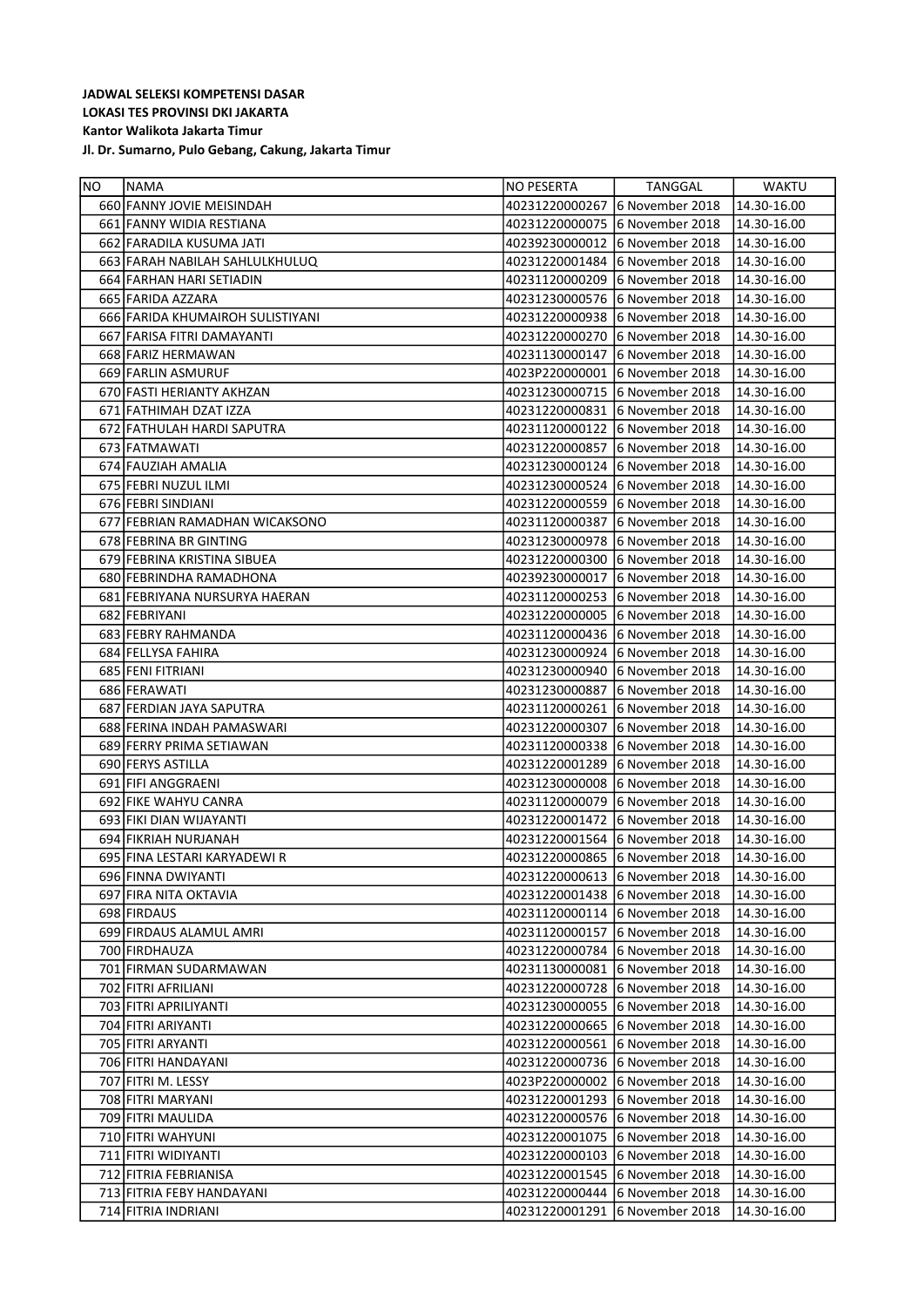| NO. | NAMA                              | NO PESERTA                     | TANGGAL                        | WAKTU       |
|-----|-----------------------------------|--------------------------------|--------------------------------|-------------|
|     | 715 FITRIA LINDA SARI             |                                | 40231230000593 6 November 2018 | 14.30-16.00 |
|     | 716 FITRIAH RIZKY                 | 40231220001421                 | 6 November 2018                | 14.30-16.00 |
|     | 717 FITRIANA PUJI LESTARI         |                                | 40231220001405 6 November 2018 | 14.30-16.00 |
|     | 718 FITRIANTY RAHMA DHANIA        | 40231230000421                 | 6 November 2018                | 14.30-16.00 |
|     | 719 FLORA MAULIDA                 | 40231220001450                 | 6 November 2018                | 14.30-16.00 |
|     | 720 FR. RITA GABRIELA WINDYASTUTI |                                | 40231230000653 6 November 2018 | 14.30-16.00 |
|     | 721 FRANCISCA DEWI LISTYONINGSIH  | 40231220001467                 | 6 November 2018                | 14.30-16.00 |
|     | 722 FRANSISCA KRISTIANI PASARIBU  | 40231230000291                 | 6 November 2018                | 14.30-16.00 |
|     | 723 FRANSISKA OKTAVIA             | 40231230000541                 | 6 November 2018                | 14.30-16.00 |
|     | 724 FRANSISKUS PASRAH DAKHI       |                                | 40231130000203 6 November 2018 | 14.30-16.00 |
|     | 725 FREDY FITRIANDANA             | 40231120000004                 | 6 November 2018                | 14.30-16.00 |
|     | 726 FRENGKI MARIHOT SIREGAR       | 40231120000532                 | 6 November 2018                | 14.30-16.00 |
|     | 727 FRIDA ALFIANA                 | 40231220000330                 | 6 November 2018                | 14.30-16.00 |
|     | 728 FRIDA BUGIS                   |                                | 4023P230000003 6 November 2018 | 14.30-16.00 |
|     | 729 FRINDO FERNANDO               |                                | 40231130000476 6 November 2018 | 14.30-16.00 |
|     | 730 FRISCA ARTA MULIA S           | 40231220001250                 | 6 November 2018                | 14.30-16.00 |
|     | 731 FRISCILIA CHANDRA DEWI        | 40231230000009                 | 6 November 2018                | 14.30-16.00 |
|     | 732 FRISKA HERLINA                | 40231230000392                 | 6 November 2018                | 14.30-16.00 |
|     | 733 FRISKA MANALU                 | 40231230000824                 | 6 November 2018                | 14.30-16.00 |
|     | 734 FRISKA PERTIWI LUMBAN RAJA    | 40231230000065                 | 6 November 2018                | 14.30-16.00 |
|     | 735 FRISKI CHINTIA                | 40231230000939                 | 6 November 2018                | 14.30-16.00 |
|     | 736 FRISTON                       | 40231130000428                 | 6 November 2018                | 14.30-16.00 |
|     | 737 GABRIELLA NATALIA CRISTINA    | 40239230000104                 | 6 November 2018                | 14.30-16.00 |
|     | 738 GAGAN SAPUTRA                 | 40231130000098                 | 6 November 2018                | 14.30-16.00 |
|     | 739 GALUH ORIE SYAMILASANI        |                                | 40239230000106 6 November 2018 | 14.30-16.00 |
|     | 740 GANI GINANJAR                 | 40231120000060                 | 6 November 2018                | 14.30-16.00 |
|     | 741 GANIS MUSTIKA WATI            | 40231220001218                 | 6 November 2018                | 14.30-16.00 |
|     | 742 GARNIDA ARDIAWATI             | 40231220000634                 | 6 November 2018                | 14.30-16.00 |
|     | 743 GATOT TRIATMAJA               | 40231130000075                 | 6 November 2018                | 14.30-16.00 |
|     | 744 GAYATRI RISTA OKTAVIANTI      | 40231220001391                 | 6 November 2018                | 14.30-16.00 |
|     | 745 GENTA FERNIKA NASUH           | 40231220001315                 | 6 November 2018                | 14.30-16.00 |
|     | 746 GHANYS AMALIA RASYIIDA        | 40231230000304                 | 6 November 2018                | 14.30-16.00 |
|     | 747 GHASSANI FILDZAH PUTRI IDWAR  | 40231220001530                 | 6 November 2018                | 14.30-16.00 |
|     | 748 GHULAM FERDI AL MASRIKI       | 40231130000324                 | 6 November 2018                | 14.30-16.00 |
|     | 749 GIAN FAJAR PRATAMA            | 40231120000051                 | 6 November 2018                | 14.30-16.00 |
|     | 750 GILANG BUDI PRAYOGO           |                                | 40231120000536 6 November 2018 | 14.30-16.00 |
|     | 751 GILANG NANDA PRAYOGA          | 40231120000438                 | 6 November 2018                | 14.30-16.00 |
|     | 752 GILANG PUTRA SETIANA          | 40231130000215                 | 6 November 2018                | 14.30-16.00 |
|     | 753 GITA AUDINA                   | 40231220000456                 | 6 November 2018                | 14.30-16.00 |
|     | 754 GITA TIARA                    | 40231220000873                 | 6 November 2018                | 14.30-16.00 |
|     | 755 GITA WAHYUNINGRUM             |                                | 40231230000412 6 November 2018 | 14.30-16.00 |
|     | 756 GLORIA CINTHIA DEWI           | 40231220001553 6 November 2018 |                                | 14.30-16.00 |
|     | 757 GLORY LIVELIHOOD STONE        | 40231230000787                 | 6 November 2018                | 14.30-16.00 |
|     | 758 GOKKI SIDABUTAR               | 40231120000166                 | 6 November 2018                | 14.30-16.00 |
|     | 759 GRACE CHRYSTY HERAWATY        |                                | 40239230000112 6 November 2018 | 14.30-16.00 |
|     | 760 GRACE CINTYA                  | 40231220000568                 | 6 November 2018                | 14.30-16.00 |
|     | 761 GRACE LYDIA DAMAYONA. M       | 40231220001510                 | 6 November 2018                | 14.30-16.00 |
|     | 762 GRACE NOELLA R                | 40231220001437                 | 6 November 2018                | 14.30-16.00 |
|     | 763 GRAND MAHENDRA NAPITUPULU     | 40231130000129                 | 6 November 2018                | 14.30-16.00 |
|     | 764 GRANITA GHASSINI              | 40231230000027                 | 6 November 2018                | 14.30-16.00 |
|     | 765 GREGET WIRADI                 | 40231120000372                 | 6 November 2018                | 14.30-16.00 |
|     | 766 GRESSIYA EUNIKE               | 40239230000035                 | 6 November 2018                | 14.30-16.00 |
|     | 767 GUGUM GUMELAR                 | 40231120000288                 | 6 November 2018                | 14.30-16.00 |
|     | 768 GUITA ARUM SARI               | 40231220000408                 | 6 November 2018                | 14.30-16.00 |
|     | 769 GUSANDRY LUHUR PINTOKO        | 40231120000165                 | 6 November 2018                | 14.30-16.00 |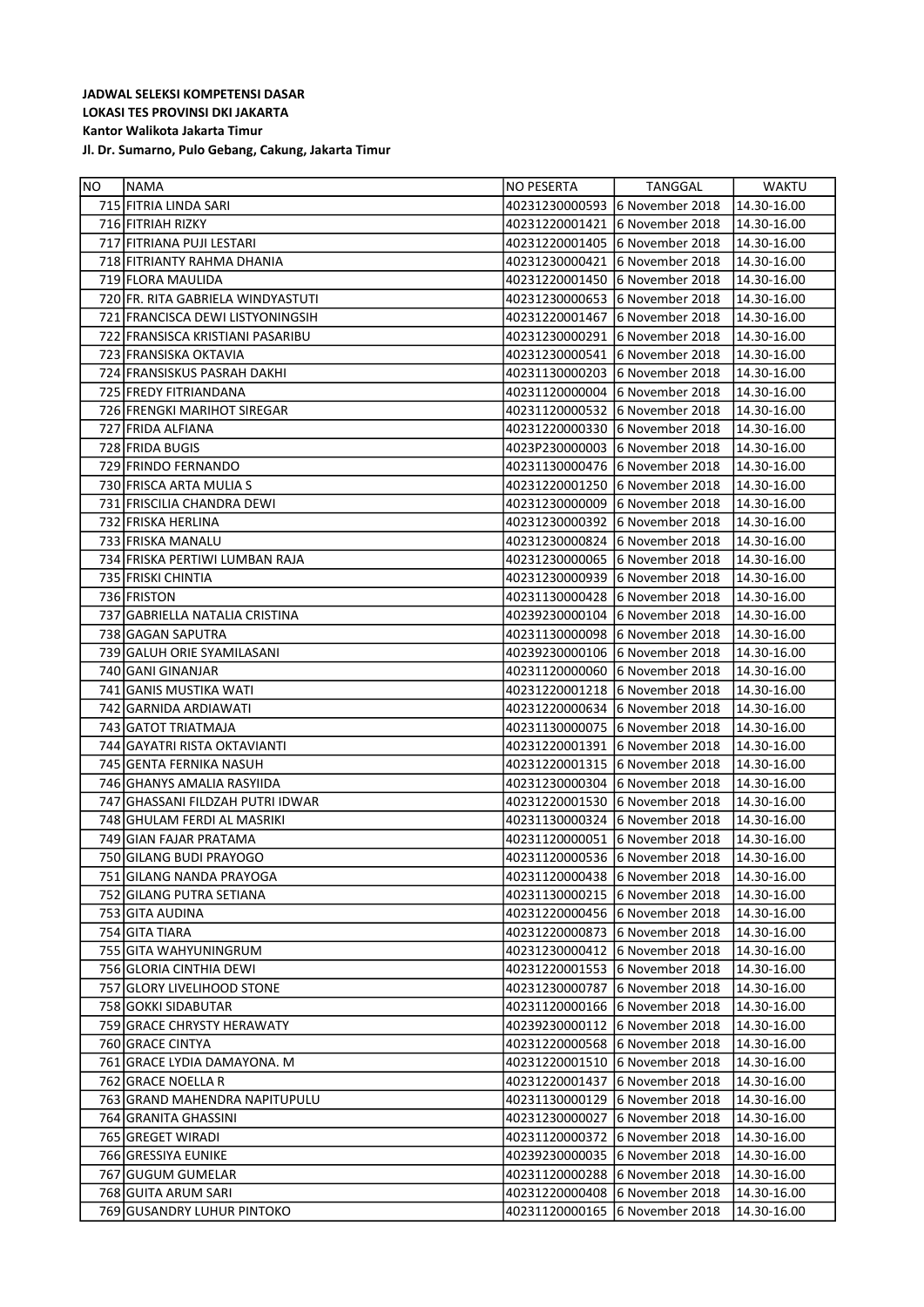| NO | NAMA                               | NO PESERTA     | TANGGAL                         | WAKTU       |
|----|------------------------------------|----------------|---------------------------------|-------------|
|    | 770 GUSTI SETYO GUMILANG           | 40231130000059 | 16 November 2018                | 14.30-16.00 |
|    | 771 GUSTIA DELIYANA                | 40231220000459 | 16 November 2018                | 14.30-16.00 |
|    | 772 GUSTIA EKA PUTRI               | 40231220000657 | 6 November 2018                 | 14.30-16.00 |
|    | 773 HAFIZAL AKBAR                  | 40231130000187 | 16 November 2018                | 14.30-16.00 |
|    | 774 HAFIZH FAISAL                  | 40231130000374 | 6 November 2018                 | 14.30-16.00 |
|    | 775 HAFIZHAH RISNAFITRI            |                | 40231230000043 6 November 2018  | 14.30-16.00 |
|    | 776 HAINA RANI                     |                | 40231220001252 6 November 2018  | 14.30-16.00 |
|    | 777 HAIRUN NISA                    | 40231230000131 | 16 November 2018                | 14.30-16.00 |
|    | 778 HAMIDA                         | 40231220001457 | 16 November 2018                | 14.30-16.00 |
|    | 779   HANA NABILA PUTRI AGHESTIA   | 40231220001149 | 16 November 2018                | 14.30-16.00 |
|    | 780 HANDAYANI RENANINGTYAS         |                | 40231220001284 6 November 2018  | 14.30-16.00 |
|    | 781 HANUM MAULIDINA OCTARINI       |                | 40231230000595 6 November 2018  | 14.30-16.00 |
|    | 782 HANUM RATNANINGRUM             | 40231230000272 | 6 November 2018                 | 14.30-16.00 |
|    | 783 HAPSARI SAPTORINI              |                | 40231220000342 6 November 2018  | 14.30-16.00 |
|    | 784 HARDINI NATALIA                | 40231230000147 | 6 November 2018                 | 14.30-16.00 |
|    | 785 HARDIYANSYAH ERIYANTO          | 40231120000023 | 6 November 2018                 | 14.30-16.00 |
|    | 786 HARDSWEETY JALIUS              | 40231220001129 | 6 November 2018                 | 14.30-16.00 |
|    | 787   HAREDHA NURCAHYA             | 40231130000172 | 6 November 2018                 | 14.30-16.00 |
|    | 788 HARIS IKHSAN WIYANA            | 40231130000232 | 6 November 2018                 | 14.30-16.00 |
|    | 789 HARIS MUCHLISIN                | 40239130000004 | 16 November 2018                | 14.30-16.00 |
|    | 790 HARIS SETIO WAHYUDI            | 40231120000267 | 6 November 2018                 | 14.30-16.00 |
|    | 791 HARRY MULTAHADI                | 40231130000400 | 16 November 2018                | 14.30-16.00 |
|    | 792   HARTIKA RIZKI PARAMAARTA     | 40231230000900 | 6 November 2018                 | 14.30-16.00 |
|    | 793 HARYO YUDANTO SATRIYO DIGDOYO  | 40231120000188 | 16 November 2018                | 14.30-16.00 |
|    | 794 HARYONO NUGROHO                | 40231120000504 | 6 November 2018                 | 14.30-16.00 |
|    | 795 HASAN AHMAD MUBARAK            | 40231130000350 | 16 November 2018                | 14.30-16.00 |
|    | 796 HASNA PUJI NAZIHAH             | 40239230000006 | 16 November 2018                | 14.30-16.00 |
|    | 797 HELEN SERTA SUHARTITIN         | 40231220000772 | 16 November 2018                | 14.30-16.00 |
|    | 798 HELSY AMELIA SAPUTRI           | 40231230000763 | 6 November 2018                 | 14.30-16.00 |
|    | 799 HELWA FAKHIRA                  | 40231220000160 | 6 November 2018                 | 14.30-16.00 |
|    | 800 HENDRA                         | 40231130000309 | 16 November 2018                | 14.30-16.00 |
|    | 801 HENDRA SUGIANTO                | 40231130000123 | 6 November 2018                 | 14.30-16.00 |
|    | 802 HENDRI CAHYONO                 | 40231120000062 | 6 November 2018                 | 16.30-18.00 |
|    | 803 HENI MEILISA                   | 40231230000699 | 6 November 2018                 | 16.30-18.00 |
|    | 804 HENNI SITORUS                  | 40231220001365 | 16 November 2018                | 16.30-18.00 |
|    | 805 HENNY SOVYA                    | 40231220000651 | 16 November 2018                | 16.30-18.00 |
|    | 806 HENRY NUGRAHA                  | 40231130000415 | 6 November 2018                 | 16.30-18.00 |
|    | 807 HERA DESTYA                    | 40231220000241 | 6 November 2018                 | 16.30-18.00 |
|    | 808 HERDIANTO EFFENDI              | 40231130000094 | 6 November 2018                 | 16.30-18.00 |
|    | 809 HERDIATY RIZKIA                |                | 40231230000248 16 November 2018 | 16.30-18.00 |
|    | 810 HERIYANTO                      |                | 40231130000224 6 November 2018  | 16.30-18.00 |
|    | 811 HERMAWAN BUDHI SURYANTO        | 40231120000247 | 16 November 2018                | 16.30-18.00 |
|    | 812 HERMIANA WAHYU KRISTIANINGTYAS | 40231220000681 | 16 November 2018                | 16.30-18.00 |
|    | 813 HERNIYATI SITOHANG             |                | 40231230000681 6 November 2018  | 16.30-18.00 |
|    | 814 HERRY IRAWAN                   |                | 40231130000442 6 November 2018  | 16.30-18.00 |
|    | 815 HERU SISWANTO                  |                | 40231120000382 6 November 2018  | 16.30-18.00 |
|    | 816 HERYANI EKA NUR ULSYANA        | 40231220001210 | 16 November 2018                | 16.30-18.00 |
|    | 817 HILMA NURMALIA SUKMA           | 40231220000909 | 16 November 2018                | 16.30-18.00 |
|    | 818 HIMAWAN WIDHI SUMARMO          |                | 40231130000252 6 November 2018  | 16.30-18.00 |
|    | 819 HITARA SR TUALEKA              | 40231230000175 | 6 November 2018                 | 16.30-18.00 |
|    | 820 HOSEIN PURBA                   |                | 40231130000273 6 November 2018  | 16.30-18.00 |
|    | 821 HUMAMI                         |                | 40231120000566 6 November 2018  | 16.30-18.00 |
|    | 822 HUTAMI FELICIA HUTAPEA         | 40231220000725 | 16 November 2018                | 16.30-18.00 |
|    | 823   I G.A. FRANGIPANI NANDHA     | 40231230000235 | 6 November 2018                 | 16.30-18.00 |
|    | 824 ICHI DAROMA AGUSTIN            | 40231220000500 | 6 November 2018                 | 16.30-18.00 |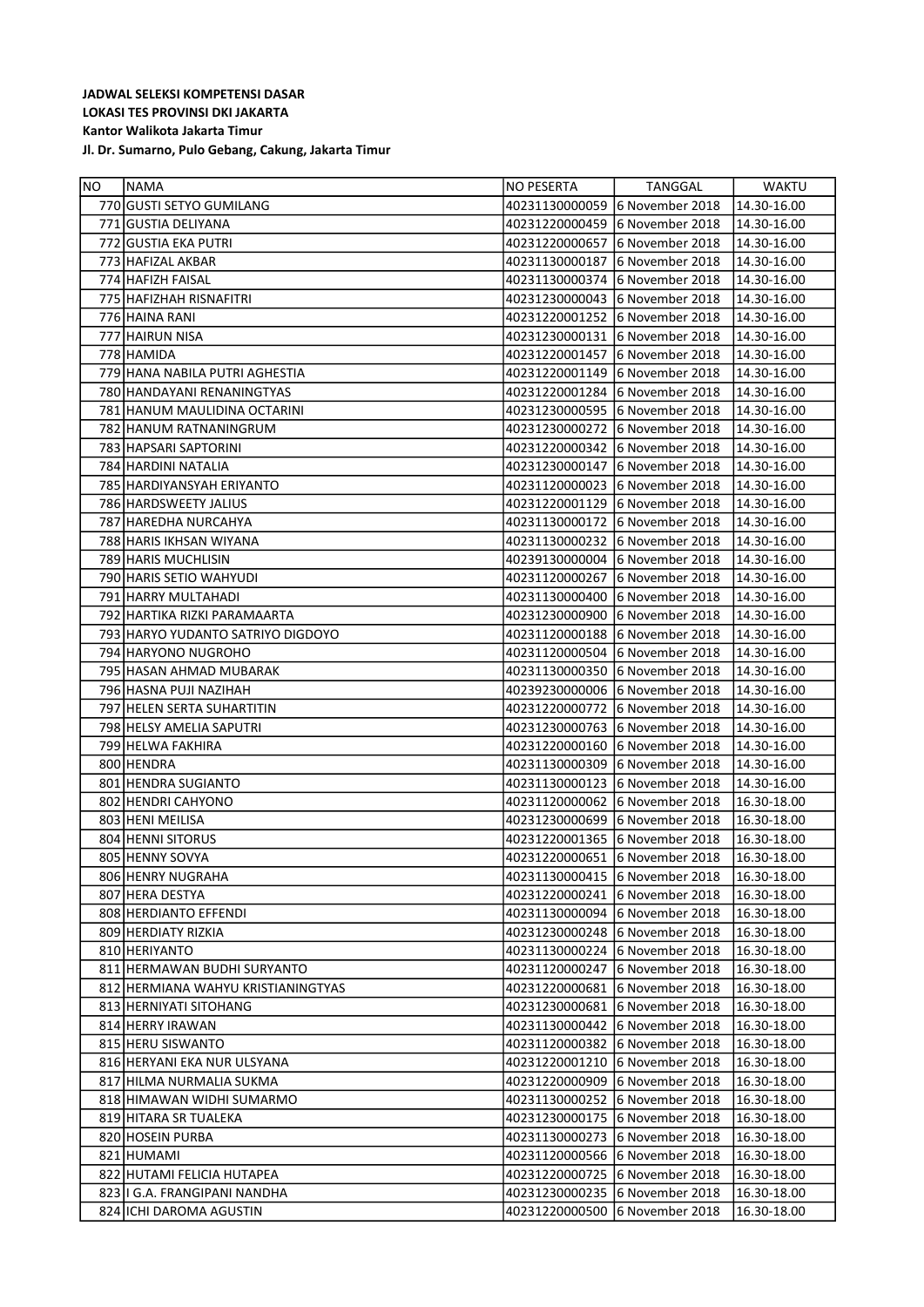| NO. | NAMA                             | <b>NO PESERTA</b> | TANGGAL                        | <b>WAKTU</b> |
|-----|----------------------------------|-------------------|--------------------------------|--------------|
|     | 825 ICHWAN AULIA                 | 40231130000227    | 6 November 2018                | 16.30-18.00  |
|     | 826 IDA NUURUL HUDA              | 40231220000755    | 6 November 2018                | 16.30-18.00  |
|     | 827 IDA YUSPITA SARI HASIBUAN    | 40231230000535    | 6 November 2018                | 16.30-18.00  |
|     | 828 IESHEANA INDIRA              | 40231220001516    | 6 November 2018                | 16.30-18.00  |
|     | 829 IFA MUSDALIFAH               | 40231220000842    | 6 November 2018                | 16.30-18.00  |
|     | 830 IHSAN HERDIANSYAH            | 40231130000369    | 6 November 2018                | 16.30-18.00  |
|     | 831 IHSAN MANSHUR PUTRA          | 40239130000007    | 6 November 2018                | 16.30-18.00  |
|     | 832 IIN INAYAH                   | 40231230000058    | 6 November 2018                | 16.30-18.00  |
|     | 833 IIN NOVENA                   | 40231220000126    | 6 November 2018                | 16.30-18.00  |
|     | 834 IIN SULISTIAWATI             |                   | 40231220000984 6 November 2018 | 16.30-18.00  |
|     | 835 IIS PRAMUDITA SUKAMTO        | 40231220000475    | 6 November 2018                | 16.30-18.00  |
|     | 836 IKA AYU GUSTYANI             | 40231220000472    | 6 November 2018                | 16.30-18.00  |
|     | 837 IKA INDAH LARASWATI          | 40231220000262    | 6 November 2018                | 16.30-18.00  |
|     | 838 IKA PERMATA CHAIRANI         |                   | 40231230000013 6 November 2018 | 16.30-18.00  |
|     | 839 IKA RATNA WULANDARI          | 40231220000237    | 6 November 2018                | 16.30-18.00  |
|     | 840   IKA YULIA LESTARI          | 40231220000034    | 6 November 2018                | 16.30-18.00  |
|     | 841   IKA YULIANI                | 40231220001300    | 6 November 2018                | 16.30-18.00  |
|     | 842 IKE FETRIANITA               |                   | 40231230000683 6 November 2018 | 16.30-18.00  |
|     | 843 IKE YULIANA                  | 40231220000976    | 6 November 2018                | 16.30-18.00  |
|     | 844 IKHSAN KURNIAWAN             | 40231130000017    | 6 November 2018                | 16.30-18.00  |
|     | 845   IKHSAN SEPTIAN FAHREZA     | 40231120000341    | 6 November 2018                | 16.30-18.00  |
|     | 846 IKHWANUL KURNIAWAN           | 40231120000421    | 6 November 2018                | 16.30-18.00  |
|     | 847 ILHAM AL-AZIS                | 40231120000101    | 6 November 2018                | 16.30-18.00  |
|     | 848 ILHAM TRIASTOMO              | 40231120000047    | 6 November 2018                | 16.30-18.00  |
|     | 849 ILMI AMALIA FITRIANI         | 40231230000519    | 6 November 2018                | 16.30-18.00  |
|     | 850 ILMI ISLAMI SILEHU           | 40231220000398    | 6 November 2018                | 16.30-18.00  |
|     | 851 ILYAS NOOR IBRAHIM           | 40231120000526    | 6 November 2018                | 16.30-18.00  |
|     | 852 ILYASA ARSINGGIH PUTRO       |                   | 40231130000144 6 November 2018 | 16.30-18.00  |
|     | 853 IMA NABILA WARSITO           | 40231230000021    | 6 November 2018                | 16.30-18.00  |
|     | 854 IMAM ARIF MURTADHA           | 40231130000234    | 6 November 2018                | 16.30-18.00  |
|     | 855 IMAM NUR SETYO               | 40231120000560    | 6 November 2018                | 16.30-18.00  |
|     | 856 IMANIA ANANDA PUTRI          | 40231230000442    | 6 November 2018                | 16.30-18.00  |
|     | 857 IMAS AMIN NURJANAH           |                   | 40231230000485 6 November 2018 | 16.30-18.00  |
|     | 858 IMAS MAYAWATTI               | 40231230000931    | 6 November 2018                | 16.30-18.00  |
|     | 859 IMAYA SARI BR SEMBIRING      | 40231230000088    | 6 November 2018                | 16.30-18.00  |
|     | 860 IMELA                        |                   | 40231230000335 6 November 2018 | 16.30-18.00  |
|     | 861 IMELDA LENA LUMBAN TOBING    |                   | 40231230000814 6 November 2018 | 16.30-18.00  |
|     | 862 JIMRON FATURAHMAN            | 40231120000116    | 6 November 2018                | 16.30-18.00  |
|     | 863 IMRON ROSADI                 | 40231130000048    | 6 November 2018                | 16.30-18.00  |
|     | 864 INA MUNTARI                  | 40231220000084    | 6 November 2018                | 16.30-18.00  |
|     | 865 INAYATULLAH                  | 40231130000327    | 6 November 2018                | 16.30-18.00  |
|     | 866 INDA WULANDARI               | 40231220001033    | 6 November 2018                | 16.30-18.00  |
|     | 867 INDAH ADE CANDRA             | 40231220001105    | 6 November 2018                | 16.30-18.00  |
|     | 868 INDAH CHAERUNNISAH           | 40231220000123    | 6 November 2018                | 16.30-18.00  |
|     | 869 INDAH DWI MEININGTIAS        | 40231220000925    | 6 November 2018                | 16.30-18.00  |
|     | 870 INDAH KRISTINA               | 40231230000134    | 6 November 2018                | 16.30-18.00  |
|     | 871   INDAH LESTARI              | 40231220000520    | 6 November 2018                | 16.30-18.00  |
|     | 872 INDAH NURMAWATI              | 40231220000483    | 6 November 2018                | 16.30-18.00  |
|     | 873 INDAH PUJI LESTARI           | 40231220000586    | 6 November 2018                | 16.30-18.00  |
|     | 874 INDAH RAHMAWATI              | 40231220000251    | 6 November 2018                | 16.30-18.00  |
|     | 875 INDAH SRI WAHYUNI            | 40231220000471    | 6 November 2018                | 16.30-18.00  |
|     | 876 INDAH WIDYAWATI              | 40231220001133    | 6 November 2018                | 16.30-18.00  |
|     | 877 INDI ERIDANI KURNIANING ASRI | 40231220000806    | 6 November 2018                | 16.30-18.00  |
|     | 878 INDIRA SEKAR AYU VECAMAYA    | 40231230000958    | 6 November 2018                | 16.30-18.00  |
|     | 879 INDRA KURNIAWAN PUTRA        | 40231120000198    | 6 November 2018                | 16.30-18.00  |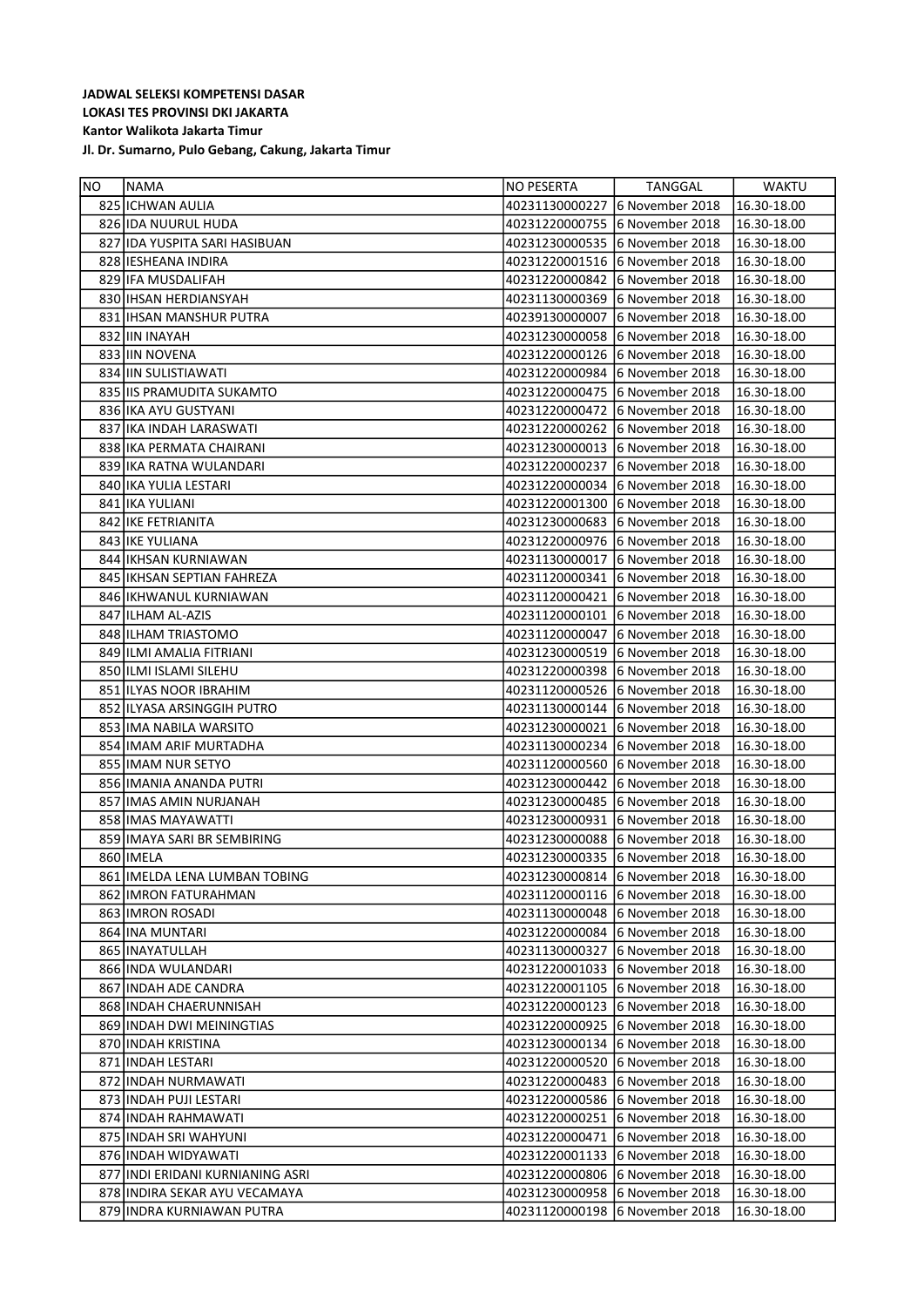| NO. | NAMA                          | NO PESERTA                     | TANGGAL                        | WAKTU       |
|-----|-------------------------------|--------------------------------|--------------------------------|-------------|
|     | 880 INDRI NOVYANA HADIJAYANTI |                                | 40231220001063 6 November 2018 | 16.30-18.00 |
|     | 881 INDRI PRATIWI             |                                | 40231230000389 6 November 2018 | 16.30-18.00 |
|     | 882 INDY AWALIA PUTRI         |                                | 40231230000996 6 November 2018 | 16.30-18.00 |
|     | 883 INE OKTAVIANI BR SITEPU   | 40231220001023                 | 6 November 2018                | 16.30-18.00 |
|     | 884 INEKE MURYADI             | 40231220001349                 | 6 November 2018                | 16.30-18.00 |
|     | 885 INTAN AQILA YAUMIL FITRI  | 40231220001228                 | 6 November 2018                | 16.30-18.00 |
|     | 886 INTAN BIAS PAPEKE         | 40239230000111                 | 6 November 2018                | 16.30-18.00 |
|     | 887 INTAN LESTARI             | 40231230000012                 | 6 November 2018                | 16.30-18.00 |
|     | 888 INTAN MINIESTI WIJAYA     | 40231220000218                 | 6 November 2018                | 16.30-18.00 |
|     | 889 INTAN NOOR ANNISA         | 40231230000651                 | 6 November 2018                | 16.30-18.00 |
|     | 890 INTAN NURAVNI             |                                | 40231220001203 6 November 2018 | 16.30-18.00 |
|     | 891 INTAN NURUL HUDA          | 40231220000351                 | 6 November 2018                | 16.30-18.00 |
|     | 892 INTAN PUSPA DEWI          | 40231230000064                 | 6 November 2018                | 16.30-18.00 |
|     | 893 INTEN APTIYANI            | 40231220000689                 | 6 November 2018                | 16.30-18.00 |
|     | 894 INTI FUSIANA HADIATI      |                                | 40231230000736 6 November 2018 | 16.30-18.00 |
|     | 895   IQBAL AL-BIFARY         | 40231120000371                 | 6 November 2018                | 16.30-18.00 |
|     | 896   IQBAL FAUZI             | 40231120000525                 | 6 November 2018                | 16.30-18.00 |
|     | 897 IQBAL GUNTARA             | 40231120000549                 | 6 November 2018                | 16.30-18.00 |
|     | 898 IRA SARASWATI             | 40231230000048                 | 6 November 2018                | 16.30-18.00 |
|     | 899 IRENE ANGGRAINI           |                                | 40231220000138 6 November 2018 | 16.30-18.00 |
|     | 900 IRESGA NURMEITA           |                                | 40231220000686 6 November 2018 | 16.30-18.00 |
|     | 901   IRFAI IRSAD             | 40231120000181                 | 6 November 2018                | 16.30-18.00 |
|     | 902 IRFAN MUHAMMAD RAMDHAN    | 40231120000280                 | 6 November 2018                | 16.30-18.00 |
|     | 903 IRFAN RIYANTO             |                                | 40231130000483 6 November 2018 | 16.30-18.00 |
|     | 904 IRFANANTO GUSTI PRATAMA   | 40231130000057                 | 6 November 2018                | 16.30-18.00 |
|     | 905   IRGI ABADI              | 40231120000523                 | 6 November 2018                | 16.30-18.00 |
|     | 906 IRHAMSYAH TAUFIKUL ANWAR  | 40231130000194 6 November 2018 |                                | 16.30-18.00 |
|     | 907 IRINA DWI AMALIA PUTRI    | 40231230000448                 | 6 November 2018                | 16.30-18.00 |
|     | 908 IRMA LESTARI              | 40231220000820                 | 6 November 2018                | 16.30-18.00 |
|     | 909 IRMA OKTAVIANI            | 40231230000858                 | 6 November 2018                | 16.30-18.00 |
|     | 910 IRMA SAKA PERTIWI         | 40231220000046 6 November 2018 |                                | 16.30-18.00 |
|     | 911 IRMA SARI                 | 40231220000743 6 November 2018 |                                | 16.30-18.00 |
|     | 912   IRMAYANTI               | 40231220000928                 | 6 November 2018                | 16.30-18.00 |
|     | 913 IRMAYENI NOVIA NINGSIH    | 40231230000170                 | 6 November 2018                | 16.30-18.00 |
|     | 914 IRWAN RAMDHANI PRASETIA   |                                | 40231120000146 6 November 2018 | 16.30-18.00 |
|     | 915 ISAN NURHALIM             |                                | 40231130000093 6 November 2018 | 16.30-18.00 |
|     | 916 ISHANDIKA ADHA M.         | 40231120000403                 | 6 November 2018                | 16.30-18.00 |
|     | 917 ISMA SHIDDIQ SANTOSA      | 40231120000206                 | 6 November 2018                | 16.30-18.00 |
|     | 918 ISMA YULISANI             | 40231230000783                 | 6 November 2018                | 16.30-18.00 |
|     | 919 ISMAIL MARZUKI            | 40231130000137                 | 6 November 2018                | 16.30-18.00 |
|     | 920 ISMANIAR                  | 40231220000323 6 November 2018 |                                | 16.30-18.00 |
|     | 921 ISMI AZIZAH               | 40239230000053 6 November 2018 |                                | 16.30-18.00 |
|     | 922 ISNAENI RIZQI ERNAWATI    | 40231220000555 6 November 2018 |                                | 16.30-18.00 |
|     | 923 ISNAINI KURNIA            | 40231230000047                 | 6 November 2018                | 16.30-18.00 |
|     | 924 ISNANIYYAH                | 40231220001462                 | 6 November 2018                | 16.30-18.00 |
|     | 925 ISNI APRIAMA NINGTIAS     | 40231220000746 6 November 2018 |                                | 16.30-18.00 |
|     | 926   ISPANI ULFALIA          | 40231230000729                 | 6 November 2018                | 16.30-18.00 |
|     | 927 ISRAFAEL NAINGGOLAN       | 40231130000105                 | 6 November 2018                | 16.30-18.00 |
|     | 928 JISTI AMELIA PUTRI        | 40239230000032                 | 6 November 2018                | 16.30-18.00 |
|     | 929 IVAN RIFANDI              | 40231130000454                 | 6 November 2018                | 16.30-18.00 |
|     | 930 IVANI RORO PERMATASARI    | 40231230000490                 | 6 November 2018                | 16.30-18.00 |
|     | 931 IVO NUR SUBIWA            | 40231120000512                 | 6 November 2018                | 16.30-18.00 |
|     | 932 IYUS NUGRAHA              | 40231130000179                 | 6 November 2018                | 16.30-18.00 |
|     | 933 IZZA MAULIDA SANTOSO      | 40239230000019                 | 6 November 2018                | 16.30-18.00 |
|     | 934 JANNATI FITRI             | 40231230000251                 | 6 November 2018                | 16.30-18.00 |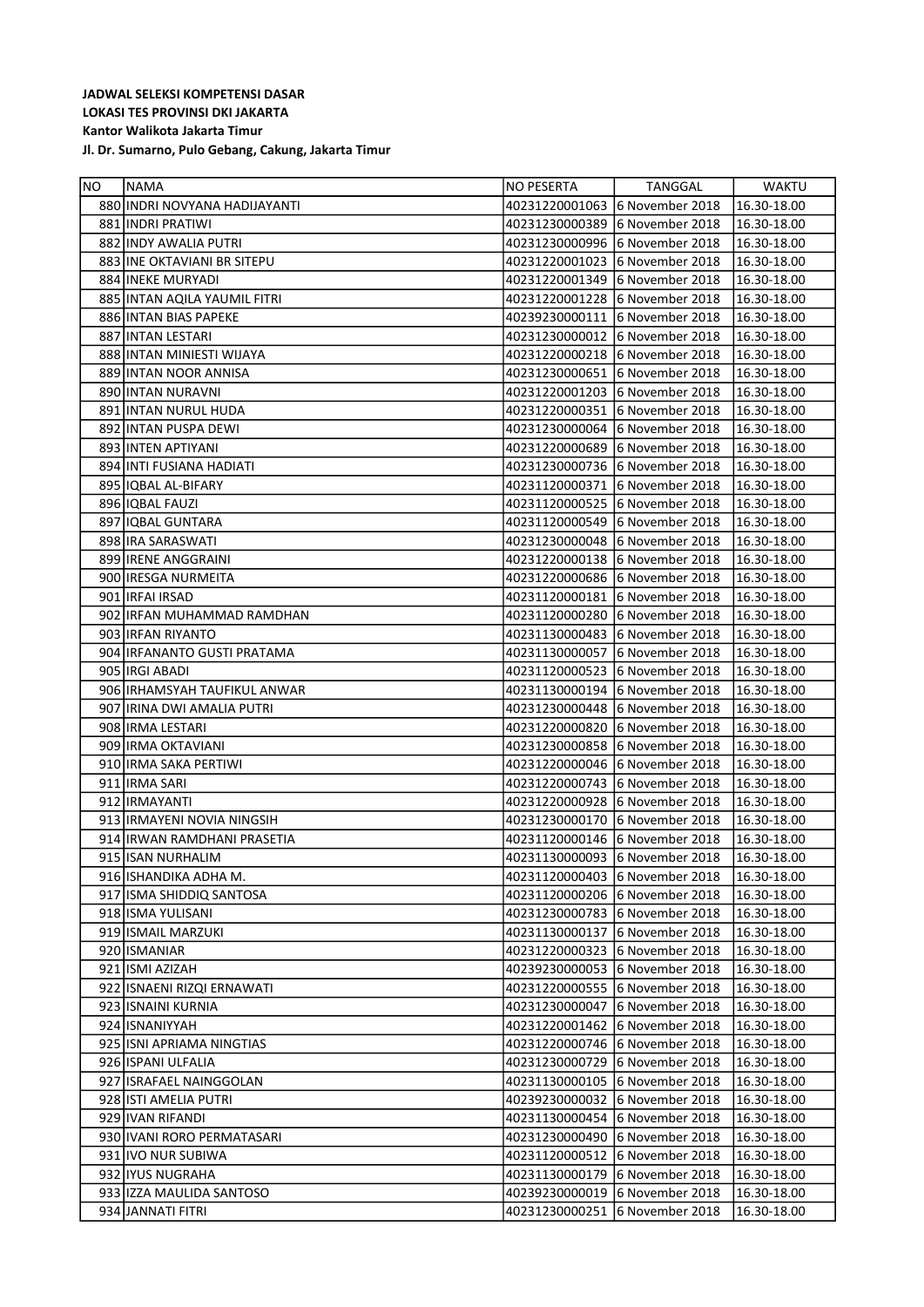| NO. | NAMA                                      | NO PESERTA     | TANGGAL                        | WAKTU       |
|-----|-------------------------------------------|----------------|--------------------------------|-------------|
|     | 935 JARRY ROY BUANA HUTAGAOL              |                | 40231130000414 6 November 2018 | 16.30-18.00 |
|     | 936 JAZEBEL CAESARIO                      | 40239230000062 | 6 November 2018                | 16.30-18.00 |
|     | 937 JELITA SISKA DEWI                     |                | 40231220000124 6 November 2018 | 16.30-18.00 |
|     | 938 JEMBAR RATNA WATI                     | 40231220001082 | 6 November 2018                | 16.30-18.00 |
|     | 939 JENNY ASTARINA                        |                | 40231220001216 6 November 2018 | 16.30-18.00 |
|     | 940 JESSYCA ASRIL                         | 40231220000059 | 6 November 2018                | 16.30-18.00 |
|     | 941 JIRONUL MUSTAGHFIRIN                  |                | 40231120000543 6 November 2018 | 16.30-18.00 |
|     | 942 JJIWO TRI PURUSO                      |                | 40231130000365 6 November 2018 | 16.30-18.00 |
|     | 943 JOANITA NADIA DEANNA                  |                | 40231230000236 6 November 2018 | 16.30-18.00 |
|     | 944 JOHAN EVAN ROBERTO                    |                | 40231130000463 6 November 2018 | 16.30-18.00 |
|     | 945 JOHANNES SILALAHI                     |                | 40231130000256 6 November 2018 | 16.30-18.00 |
|     | 946 JOKO SASONGKO                         |                | 40231130000225 6 November 2018 | 16.30-18.00 |
|     | 947 JOPI SASMITA SINAGA                   |                | 40231130000305 6 November 2018 | 16.30-18.00 |
|     | 948 JUBAEDAH                              |                | 40231220000164 6 November 2018 | 16.30-18.00 |
|     | 949 JULITA PERMATA SARI                   | 40239230000079 | 16 November 2018               | 16.30-18.00 |
|     | 950 JULITA PUSTIKA                        | 40231220000310 | 6 November 2018                | 16.30-18.00 |
|     | 951 JULVI EKA PUSPITASARI                 | 40231220000072 | 16 November 2018               | 16.30-18.00 |
|     | 952 JUNI RATNA MUSTIKASARI                | 40231220001372 | 6 November 2018                | 16.30-18.00 |
|     | 953 JJUWITA HASTUTI                       |                | 40239230000064 6 November 2018 | 16.30-18.00 |
|     | 954 KANDERA RINEKO NINDYA                 | 40231230000751 | 6 November 2018                | 16.30-18.00 |
|     | 955   KARIMATUL HIDAYAH                   |                | 40231220000223 6 November 2018 | 16.30-18.00 |
|     | 956 KARINA ADITIANING WULAN               |                | 40231220000875 6 November 2018 | 16.30-18.00 |
|     | 957   KARINA SRI REZEKI                   |                | 40231230000164 6 November 2018 | 16.30-18.00 |
|     | 958 KARINIA MARTHADEWI                    |                | 40231220001123 6 November 2018 | 16.30-18.00 |
|     | 959 KARMILA N.                            |                | 40231220000616 6 November 2018 | 16.30-18.00 |
|     | 960 KAROLINA SALVENSILIA MAKANG           |                | 40231220001292 6 November 2018 | 16.30-18.00 |
|     | 961 KARTIKA ASMARA RATRI                  |                | 40231230000746 6 November 2018 | 16.30-18.00 |
|     | 962 KARTIKA CANDRA KUSUMA                 |                | 40231230000268 6 November 2018 | 16.30-18.00 |
|     | 963   KARTIKA FITRI ANJARWATI             | 40231220000919 | 6 November 2018                | 16.30-18.00 |
|     | 964 KARTIKA INDAH SARI                    | 40231220000834 | 6 November 2018                | 16.30-18.00 |
|     | 965 KARTINA NAINGGOLAN                    | 40231220000584 | 6 November 2018                | 16.30-18.00 |
|     | 966 KASA DWI ANGGELIA                     | 40231220000467 | 6 November 2018                | 16.30-18.00 |
|     | 967 KASANDRA                              | 40231220000016 | 6 November 2018                | 16.30-18.00 |
|     | 968 KENSALIA YANUAR IWANDA                |                | 40231230000193 6 November 2018 | 16.30-18.00 |
|     | 969 KERI ZUROIDA FATMA                    | 40239230000063 | 6 November 2018                | 16.30-18.00 |
|     | 970 KEZIA ELISABETH PRATIWI               | 40239230000023 | 16 November 2018               | 16.30-18.00 |
|     | 971 KHAIRUL AULIA RAHMAN AMRI             |                | 40231130000322 6 November 2018 | 16.30-18.00 |
|     | 972 KHALID MAJID SRI SANTOSA              | 40231120000013 | 6 November 2018                | 16.30-18.00 |
|     | 973 KHANI GILANG RAMADHAN                 | 40231130000195 | 6 November 2018                | 16.30-18.00 |
|     | 974 KHARISMA PURI                         | 40231220000318 | 6 November 2018                | 16.30-18.00 |
|     | 975   KHARISYA AULIA UTAMI                | 40231220000753 | 6 November 2018                | 16.30-18.00 |
|     | 976 KHATERINE ASTARI HARAULI BR. MARPAUNG |                | 40231230000874 6 November 2018 | 16.30-18.00 |
|     | 977   KHILYATUL AZIZAH                    |                | 40231220001156 6 November 2018 | 16.30-18.00 |
|     | 978 KHOIRUL ANAM                          | 40231130000151 | 6 November 2018                | 16.30-18.00 |
|     | 979 KHOLIDAH YULIANI                      | 40231220001520 | 6 November 2018                | 16.30-18.00 |
|     | 980 KHOLIDATUS SA'DIAH                    |                | 40231220001136 6 November 2018 | 16.30-18.00 |
|     | 981 KHOLIFAH KHAWA                        | 40231230000260 | 6 November 2018                | 16.30-18.00 |
|     | 982 KHONIFA DESITA DEWI                   | 40231220000437 | 6 November 2018                | 16.30-18.00 |
|     | 983 KHOTIJAH                              | 40231230000366 | 6 November 2018                | 16.30-18.00 |
|     | 984 KIKI CAROLICE                         | 40231230000578 | 6 November 2018                | 16.30-18.00 |
|     | 985 KOMARUDIN                             | 40231120000271 | 6 November 2018                | 16.30-18.00 |
|     | 986 KRISTIAN DWI ANJAKA                   | 40231120000325 | 6 November 2018                | 16.30-18.00 |
|     | 987 KRISTINA SITORUS                      | 40231230000346 | 6 November 2018                | 16.30-18.00 |
|     | 988 KRISTINA WULANDARI                    | 40231220000409 | 6 November 2018                | 16.30-18.00 |
|     | 989 KURNIANTI PUSPITA WARDHANI            | 40231230000108 | 6 November 2018                | 16.30-18.00 |
|     |                                           |                |                                |             |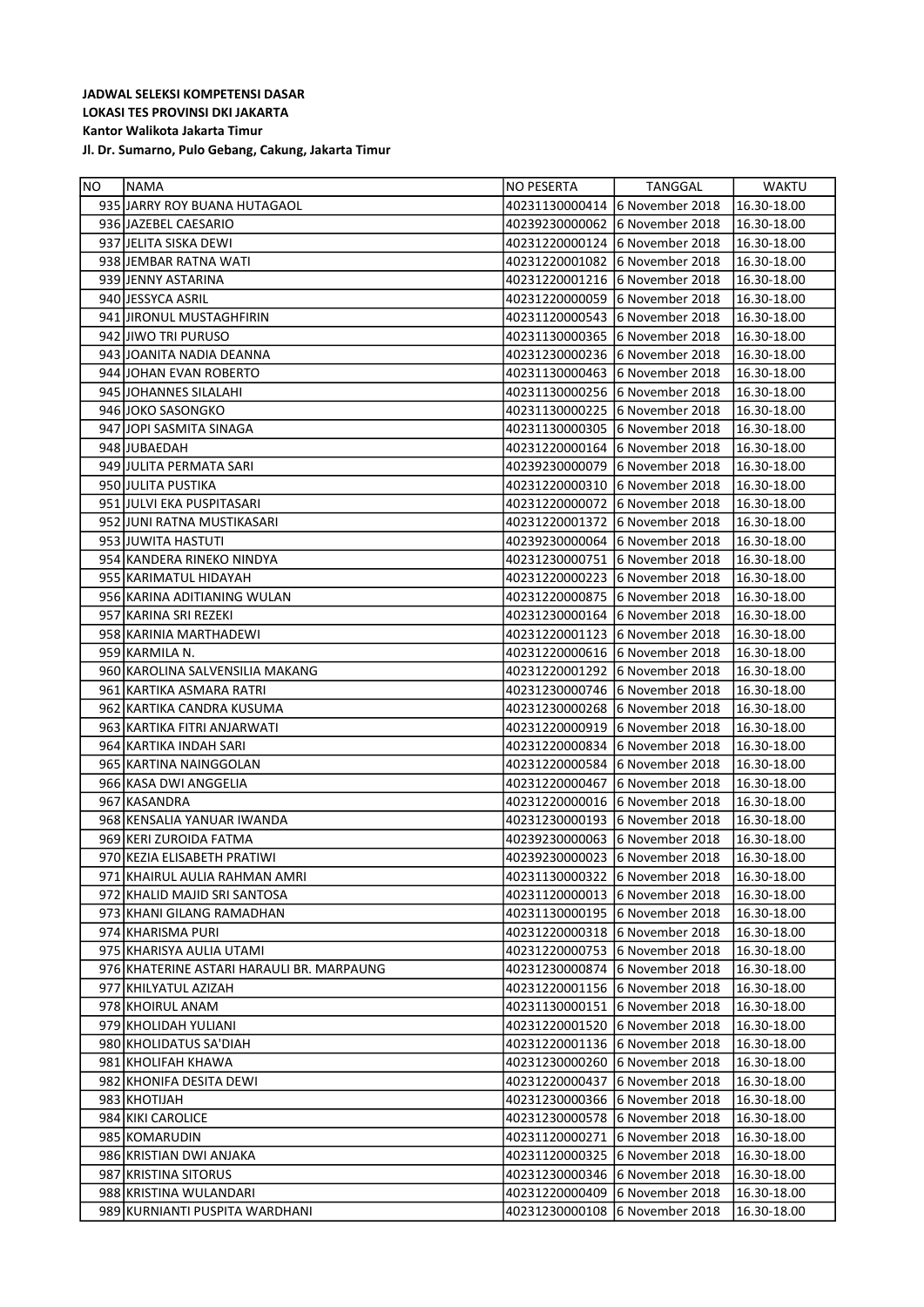| NO. | NAMA                                  | NO PESERTA     | TANGGAL          | WAKTU       |
|-----|---------------------------------------|----------------|------------------|-------------|
|     | 990 KURNIAWAN SATRIA                  | 40231130000208 | 6 November 2018  | 16.30-18.00 |
|     | 991 KURNIAWATI                        | 40239230000025 | 6 November 2018  | 16.30-18.00 |
|     | 992 KUSTIA NINGRUM                    | 40231220000374 | 6 November 2018  | 16.30-18.00 |
|     | 993 LAELA SARI                        | 40231220000652 | 6 November 2018  | 16.30-18.00 |
|     | 994 LAILATUL AULIA                    | 40231220001124 | 6 November 2018  | 16.30-18.00 |
|     | 995 LAILI IDA HASANAH                 | 40231230000829 | 6 November 2018  | 16.30-18.00 |
|     | 996 LAILI RAKHMAWATI                  | 40231220000134 | 6 November 2018  | 16.30-18.00 |
|     | 997 LAILY ROHMANI                     | 40231220001296 | 6 November 2018  | 16.30-18.00 |
|     | 998 LAMTIUR LIDIA GULTOM              | 40231230000265 | 6 November 2018  | 16.30-18.00 |
|     | 999 LARA ALVIANA                      | 40231220001005 | 6 November 2018  | 16.30-18.00 |
|     | 1000 LARAS ESTI ANGGRAINI             | 40231230000637 | 6 November 2018  | 16.30-18.00 |
|     | 1001 LARAS PURWANTI                   | 40231220001198 | 16 November 2018 | 16.30-18.00 |
|     | 1002 LARASATI DWI ANANDA              | 40231220000166 | 6 November 2018  | 16.30-18.00 |
|     | 1003 LASTRI DEVI                      | 40231220000366 | 16 November 2018 | 16.30-18.00 |
|     | 1004 LATIFAH HANUM                    | 40231220000727 | 6 November 2018  | 16.30-18.00 |
|     | 1005 LAURA RIAMORA SINAGA             | 40231220001088 | 16 November 2018 | 16.30-18.00 |
|     | 1006 LAURA RISKY SINAGA               | 40231230000214 | 6 November 2018  | 16.30-18.00 |
|     | 1007 LAURENCIUS SIMATUPANG            | 40231130000349 | 6 November 2018  | 16.30-18.00 |
|     | 1008 LAURENSIA PUTTU ROSAHLY          | 40231220001083 | 16 November 2018 | 16.30-18.00 |
|     | 1009 LAURENTIUS TRUBUS WENDARDI       | 40231120000515 | 6 November 2018  | 16.30-18.00 |
|     | 1010 LEDYA MAULIDINA S                | 40231230000191 | 6 November 2018  | 16.30-18.00 |
|     | 1011 LELA PUSPITA SARI                | 40231220000551 | 6 November 2018  | 16.30-18.00 |
|     | 1012 LELITA HUTAPEA                   | 40231220001274 | 16 November 2018 | 16.30-18.00 |
|     | 1013 LELY FATHIA SANTRI               | 40231220000247 | 16 November 2018 | 16.30-18.00 |
|     | 1014 LENA DWI APRILIANA               | 40231230000911 | 6 November 2018  | 16.30-18.00 |
|     | 1015 LENA YULINDA                     | 40231220000460 | 6 November 2018  | 16.30-18.00 |
|     | 1016 LESI SETIAWATI                   | 40231220000970 | 6 November 2018  | 16.30-18.00 |
|     | 1017 LIA ARIANI                       | 40231220001348 | 6 November 2018  | 16.30-18.00 |
|     | 1018 LIA FAUZIAH                      | 40231230000843 | 16 November 2018 | 16.30-18.00 |
|     | 1019 LIDIA SINAMBELA                  | 40231230000155 | 6 November 2018  | 16.30-18.00 |
|     | 1020 LIJAN EFATA GINTING              | 40231220001044 | 6 November 2018  | 16.30-18.00 |
|     | 1021 LIKA WULANDARI                   | 40231230000619 | 6 November 2018  | 16.30-18.00 |
|     | 1022 LILA KONDI DABUTAR               | 40239230000097 | 6 November 2018  | 16.30-18.00 |
|     | 1023 LILIK TRIWIDODO                  | 40231120000539 | 6 November 2018  | 16.30-18.00 |
|     | 1024 LILY APRIYANI                    | 40231230000738 | 6 November 2018  | 16.30-18.00 |
|     | 1025 LINDA                            | 40231220000664 | 16 November 2018 | 16.30-18.00 |
|     | 1026 LINDA HINDAYANTI                 | 40231220000710 | 6 November 2018  | 16.30-18.00 |
|     | 1027 LINTANG KUSUMA WARDANI           | 40231230000080 | 6 November 2018  | 16.30-18.00 |
|     | 1028 LINTANG PUSPITA NOVASARI         | 40231230000458 | 6 November 2018  | 16.30-18.00 |
|     | 1029 LIS INDIARWATI                   | 40231220000401 | 6 November 2018  | 16.30-18.00 |
|     | 1030 LISA DIAN INDRAWATI              | 40231220001524 | 6 November 2018  | 16.30-18.00 |
|     | 1031 LISA HASANAH                     | 40231220000193 | 6 November 2018  | 16.30-18.00 |
|     | 1032 LISA PUTRI TSANIA                | 40231220001042 | 6 November 2018  | 16.30-18.00 |
|     | 1033 LISA SEPTIANI                    | 40231220001489 | 6 November 2018  | 16.30-18.00 |
|     | 1034 LISBETTY NOVITA SARI PASARIBU    | 40231230000916 | 6 November 2018  | 16.30-18.00 |
|     | 1035 LISNAWATI                        | 40231230000067 | 6 November 2018  | 16.30-18.00 |
|     | 1036 LISNAWATI                        | 40231220000898 | 6 November 2018  | 16.30-18.00 |
|     | 1037 LISNAWATI                        | 40231230000243 | 6 November 2018  | 16.30-18.00 |
|     | 1038 LISTIYANTI                       | 40231220000189 | 6 November 2018  | 16.30-18.00 |
|     | 1039 LITA WIDYATI                     | 40231220000019 | 6 November 2018  | 16.30-18.00 |
|     | 1040 LOLITA SUHASNADEWI               | 40231220000543 | 6 November 2018  | 16.30-18.00 |
|     | 1041 LOLITA SUPRIYANINGSIH            | 40231230000937 | 6 November 2018  | 16.30-18.00 |
|     | 1042 LOLY SEPSIODARMA                 | 40231230000215 | 6 November 2018  | 16.30-18.00 |
|     | 1043 LORENCIA NOVI KARTIKA SCORPIANTI | 40239230000001 | 6 November 2018  | 16.30-18.00 |
|     | 1044 LUCKY AKBAR                      | 40231120000022 | 6 November 2018  | 16.30-18.00 |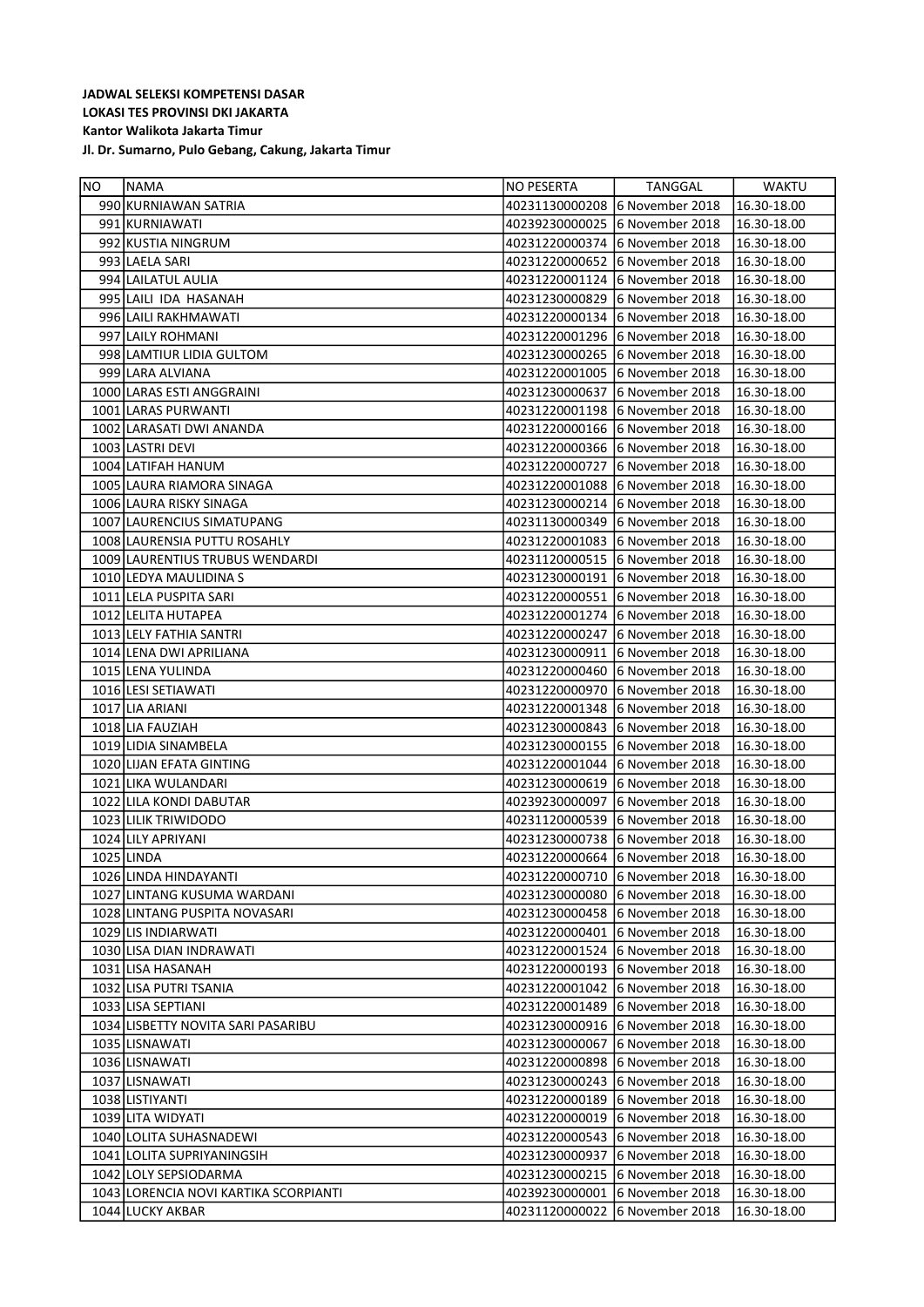| NO | <b>NAMA</b>                            | <b>NO PESERTA</b>              | TANGGAL         | <b>WAKTU</b> |
|----|----------------------------------------|--------------------------------|-----------------|--------------|
|    | 1045 LUCKYTA YUSMALA                   | 40231220000021                 | 6 November 2018 | 16.30-18.00  |
|    | 1046 LUCYANA DWI ARYANI                | 40231220000878                 | 6 November 2018 | 16.30-18.00  |
|    | 1047 LUKAS MEMORI SETIAWAN TAFANAO     | 40231130000226                 | 6 November 2018 | 16.30-18.00  |
|    | 1048 LULU HAIFANISYA                   | 40231220001209                 | 6 November 2018 | 16.30-18.00  |
|    | 1049 LULU IQLIMA SEPTIANA              | 40239230000057                 | 6 November 2018 | 16.30-18.00  |
|    | 1050 LULU NURHASANAH                   | 40231220001533                 | 6 November 2018 | 16.30-18.00  |
|    | 1051 LUSI ANA                          | 40231230000089                 | 6 November 2018 | 16.30-18.00  |
|    | 1052 LUSI DAMAYANTI                    | 40231230000950                 | 6 November 2018 | 16.30-18.00  |
|    | 1053 LUSI HUTABARAT                    | 40231230000567                 | 6 November 2018 | 16.30-18.00  |
|    | 1054 LUSI MARDIANI                     | 40231230000789                 | 6 November 2018 | 16.30-18.00  |
|    | 1055 LUSTI LIDYA SIREGAR               | 40231220000994                 | 6 November 2018 | 16.30-18.00  |
|    | 1056 LUTHFI ADHI PRATAMA               | 40231130000484                 | 6 November 2018 | 16.30-18.00  |
|    | 1057 LUTHFI KHAIRUNA PUTRA ASMARA      | 40231130000024                 | 6 November 2018 | 16.30-18.00  |
|    | 1058 LYDIA DESVITA SARI                | 40231230000631                 | 6 November 2018 | 16.30-18.00  |
|    | 1059 M. ABDUL KOSIMPUTRA               | 40231130000046                 | 6 November 2018 | 16.30-18.00  |
|    | 1060 M. ADIGUNA BHAKTI                 | 40231130000113 6 November 2018 |                 | 16.30-18.00  |
|    | 1061 M. AFFAN ABDURRAHMAN              | 40231120000038                 | 6 November 2018 | 16.30-18.00  |
|    | 1062 M. CLAUDIA ALMA NAHAK             | 40231230000959                 | 6 November 2018 | 16.30-18.00  |
|    | 1063 M. IQBAL PRASETYO. D              | 40231120000353                 | 6 November 2018 | 16.30-18.00  |
|    | 1064 M. LUTHFI KURNIAWAN               | 40231130000240                 | 6 November 2018 | 16.30-18.00  |
|    | 1065 M. ROZI MUZAKKI                   | 40231130000449                 | 6 November 2018 | 16.30-18.00  |
|    | 1066 M. TRI SANJAYA                    | 40231130000171                 | 6 November 2018 | 16.30-18.00  |
|    | 1067 M.ANDIKA RAFLI                    | 40231120000234                 | 6 November 2018 | 16.30-18.00  |
|    | 1068 M.ILHAM AL AZHARI                 | 40231120000442                 | 6 November 2018 | 16.30-18.00  |
|    | 1069 M. WAHYUDIN                       | 40239130000006                 | 6 November 2018 | 16.30-18.00  |
|    | 1070 MAGHFIRA ALFIANA PUTRI            | 40231220000131                 | 6 November 2018 | 16.30-18.00  |
|    | 1071   MAHFIRAH MEGA MAADZALAH         | 40231230000033                 | 6 November 2018 | 16.30-18.00  |
|    | 1072   MALDHINA ASOKA PUTRI            | 40231230000688                 | 6 November 2018 | 16.30-18.00  |
|    | 1073 MAMAI KOMARIAH                    | 40231220001325                 | 6 November 2018 | 16.30-18.00  |
|    | 1074 MAR'ATUS SOLIKHA                  | 40231220001110                 | 6 November 2018 | 16.30-18.00  |
|    | 1075 MARDIANA ULFA                     | 40231220001243                 | 6 November 2018 | 16.30-18.00  |
|    | 1076 MARETA RAHAYU RISTIYANI           | 40231220001338                 | 6 November 2018 | 16.30-18.00  |
|    | 1077 MARGARETA SHERLY NOVIA INDRASWARI | 40231220001254                 | 6 November 2018 | 16.30-18.00  |
|    | 1078 MARGARETH MEWITA DELA             | 40231220000379                 | 6 November 2018 | 16.30-18.00  |
|    | 1079 MARGARETHA HASIANNI BR PARDEDE    | 40231230000329                 | 6 November 2018 | 16.30-18.00  |
|    | 1080 MARIA CHRISTY ARUM SIDHI          | 40231230000464                 | 6 November 2018 | 16.30-18.00  |
|    | 1081 MARIA CHRISTY RENNY               | 40231230000877                 | 6 November 2018 | 16.30-18.00  |
|    | 1082   MARIA MAGDALENA KSM             | 40231220000732                 | 6 November 2018 | 16.30-18.00  |
|    | 1083   MARIA WANODYA SILAEN            | 40239230000084                 | 6 November 2018 | 16.30-18.00  |
|    | 1084   MARIA YURISANTI                 | 40231230000041                 | 6 November 2018 | 16.30-18.00  |
|    | 1085 MARIAM                            | 40231220000618 6 November 2018 |                 | 16.30-18.00  |
|    | 1086   MARIAM MARIAH                   |                                |                 | 16.30-18.00  |
|    | 1087 MARICE SINUHAJI                   | 40231230000515 6 November 2018 |                 | 16.30-18.00  |
|    | 1088   MARINA KHAIRUNNISA HERMARA      | 40231220001170                 | 6 November 2018 | 16.30-18.00  |
|    | 1089 MARINA RATNA AYU SEKARWANGI       | 40231230000508                 | 6 November 2018 | 16.30-18.00  |
|    | 1090   MARINI PUTRI RAMADHANI          | 40231230000198                 | 6 November 2018 | 16.30-18.00  |
|    | 1091 MARIO AGATHA NAMORA S             | 40231130000084                 | 6 November 2018 | 16.30-18.00  |
|    | 1092   MARIO RADITYA OTTAY             | 40231130000066                 | 6 November 2018 | 16.30-18.00  |
|    | 1093 MARISKA                           | 40231230000441                 | 6 November 2018 | 16.30-18.00  |
|    | 1094   MARITA WULANSARI                | 40231220001225                 | 6 November 2018 | 16.30-18.00  |
|    | 1095   MARLIANA PUSPASARI              | 40231230000873                 | 6 November 2018 | 16.30-18.00  |
|    | 1096   MARLINA IVANALY MANULLANG       | 40231220000410                 | 6 November 2018 | 16.30-18.00  |
|    | 1097   MARLINA LIFTIANI                | 40231230000707                 | 6 November 2018 | 16.30-18.00  |
|    | 1098 MARLINA SAMOSIR                   | 40231230000513                 | 6 November 2018 | 16.30-18.00  |
|    | 1099 MARSELINDA RISTIANA               | 40231230000755                 | 6 November 2018 | 16.30-18.00  |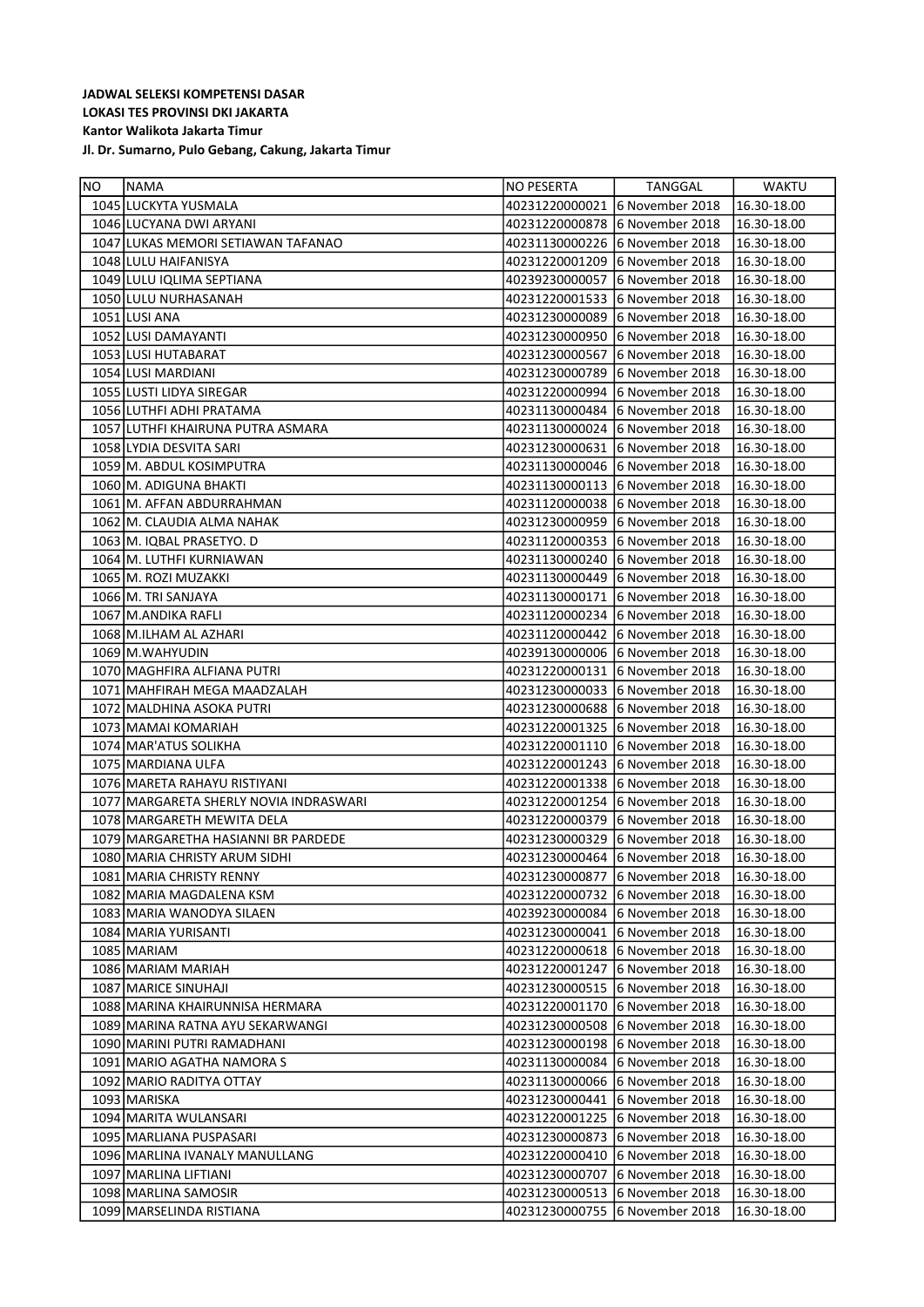| NO | <b>NAMA</b>                       | NO PESERTA                     | TANGGAL                        | WAKTU       |
|----|-----------------------------------|--------------------------------|--------------------------------|-------------|
|    | 1100 MARTA LENA SARI              | 40231220001370                 | 6 November 2018                | 16.30-18.00 |
|    | 1101 MARTHA DUMARIA FLORENCIA     | 40231220000944                 | 6 November 2018                | 16.30-18.00 |
|    | 1102 MARTUA NASUTION              | 40231120000569                 | 6 November 2018                | 16.30-18.00 |
|    | 1103 MARYANI DEBORA               | 40231220001039                 | 6 November 2018                | 16.30-18.00 |
|    | 1104 MASJIDA                      | 40239230000099                 | 6 November 2018                | 16.30-18.00 |
|    | 1105 MASTIUR SIMANJUNTAK          | 40231220001094                 | 6 November 2018                | 16.30-18.00 |
|    | 1106 MASTIUR TAMBUN               | 40231220000452                 | 6 November 2018                | 16.30-18.00 |
|    | 1107 MAULIA ANGGI LARASATI        | 40231230000368                 | 6 November 2018                | 16.30-18.00 |
|    | 1108 MAULINA WULANDARI            | 40231220000533                 | 6 November 2018                | 16.30-18.00 |
|    | 1109 MAULINDA KHAYU NOVIKA        | 40231230000614                 | 6 November 2018                | 16.30-18.00 |
|    | 1110 MAULITA NABILA               | 40231220000539                 | 6 November 2018                | 16.30-18.00 |
|    | 1111 MAYA RISWANTARI              | 40231220000950                 | 6 November 2018                | 16.30-18.00 |
|    | 1112 MAYA UTAMI                   | 40231220001286                 | 6 November 2018                | 16.30-18.00 |
|    | 1113 MAYASARI                     | 40231230000919                 | 6 November 2018                | 16.30-18.00 |
|    | 1114 MBAREP ILYAS                 | 40239130000030                 | 6 November 2018                | 16.30-18.00 |
|    | 1115 MEDIA RIZKI RAHMAWATI        | 40231220001220                 | 6 November 2018                | 16.30-18.00 |
|    | 1116 MEGA AYU LESTARI             | 40239230000073                 | 6 November 2018                | 16.30-18.00 |
|    | 1117 MEGA DELIMA PUSPITA SARI     | 40239230000024                 | 6 November 2018                | 16.30-18.00 |
|    | 1118 MEGA HARTATI KS              | 40231220000982                 | 6 November 2018                | 16.30-18.00 |
|    | 1119 MEGA MAULIDA PUTRI           | 40231220000742                 | 6 November 2018                | 16.30-18.00 |
|    | 1120 MEGA PUSPA PERTIWI           | 40231220001515                 | 6 November 2018                | 16.30-18.00 |
|    | 1121 MEGA VERIANTI DENITA         | 40231220000819                 | 6 November 2018                | 16.30-18.00 |
|    | 1122 MEGAH DHEANE TIA             | 40239230000027                 | 6 November 2018                | 16.30-18.00 |
|    | 1123 MEGAWATI                     | 40231220000173                 | 6 November 2018                | 16.30-18.00 |
|    | 1124 MEILAN MUSTIKASARI           | 40231220001181                 | 6 November 2018                | 16.30-18.00 |
|    | 1125 MEILINA TRI HAPSARI          | 40239230000015                 | 6 November 2018                | 16.30-18.00 |
|    | 1126 MEIRLINE MEILINDA            | 40231220000538                 | 6 November 2018                | 16.30-18.00 |
|    | 1127 MELANIAWATI IRENE NAINGGOLAN | 40231230000842                 | 6 November 2018                | 16.30-18.00 |
|    | 1128 MELATI PUTRI ANGGRAENI       | 40231220000022                 | 6 November 2018                | 16.30-18.00 |
|    | 1129 MELDA YANTI                  | 40231230000811                 | 6 November 2018                | 16.30-18.00 |
|    | 1130 MELDAWATI                    | 40231220001222                 | 6 November 2018                | 16.30-18.00 |
|    | 1131 MELI ANGGRAENI               | 40231220000036                 | 6 November 2018                | 16.30-18.00 |
|    | 1132 MELI DELFIA                  | 40231220000573                 | 6 November 2018                | 16.30-18.00 |
|    | 1133 MELIA DEPI LINA              | 40231220001334                 | 6 November 2018                | 16.30-18.00 |
|    | 1134 MELIA SUSANTI                | 40231220000313                 | 6 November 2018                | 16.30-18.00 |
|    | 1135 MELIA SUSANTI SITORUS        |                                | 40231220001036 6 November 2018 | 16.30-18.00 |
|    | 1136 MELIANA SINAMBELA            | 40231230000139                 | 6 November 2018                | 16.30-18.00 |
|    | 1137   MELINA WISDAYANTI          | 40231230000472                 | 6 November 2018                | 16.30-18.00 |
|    | 1138   MELISA NATASIA A.MD        | 40231220000455                 | 6 November 2018                | 16.30-18.00 |
|    | 1139 MELLY MAYANSARI              | 40231220000781                 | 6 November 2018                | 16.30-18.00 |
|    | 1140 MELVA VERANIKA P. TAMBUNAN   | 40231230000044                 | 6 November 2018                | 16.30-18.00 |
|    | 1141   MELYANA                    | 40231220000180                 | 6 November 2018                | 16.30-18.00 |
|    | 1142 MERALDA ANGGASTA.S           | 40231230000436 6 November 2018 |                                | 16.30-18.00 |
|    | 1143 MERIS NURSIFA.SE             | 40231230000382                 | 6 November 2018                | 16.30-18.00 |
|    | 1144 MERYANTO                     | 40231120000524                 | 6 November 2018                | 16.30-18.00 |
|    | 1145 META OKTAFIA                 | 40231230000936                 | 6 November 2018                | 16.30-18.00 |
|    | 1146 MEVIANA DWI LESTARI          | 40231220000871                 | 6 November 2018                | 16.30-18.00 |
|    | 1147 MEY FITRIYANTI               | 40231220001366 6 November 2018 |                                | 16.30-18.00 |
|    | 1148 MEZA DESRANI YOSA PUTRI      | 40231230000200                 | 6 November 2018                | 16.30-18.00 |
|    | 1149 MIA KAMELIA                  | 40231220000422                 | 6 November 2018                | 16.30-18.00 |
|    | 1150 MIDA KRISYOHANA              | 40231220000014                 | 6 November 2018                | 16.30-18.00 |
|    | 1151 MIFTAH PARID                 | 40231120000046                 | 6 November 2018                | 16.30-18.00 |
|    | 1152 MIFTAKHUL HUDA               | 40239130000011                 | 6 November 2018                | 16.30-18.00 |
|    | 1153 MIFTAKHUL RIZQY R. PUTRI     | 40231230000369                 | 6 November 2018                | 16.30-18.00 |
|    | 1154 MIFTHA ADELINA MAYESTI       | 40239230000094                 | 6 November 2018                | 16.30-18.00 |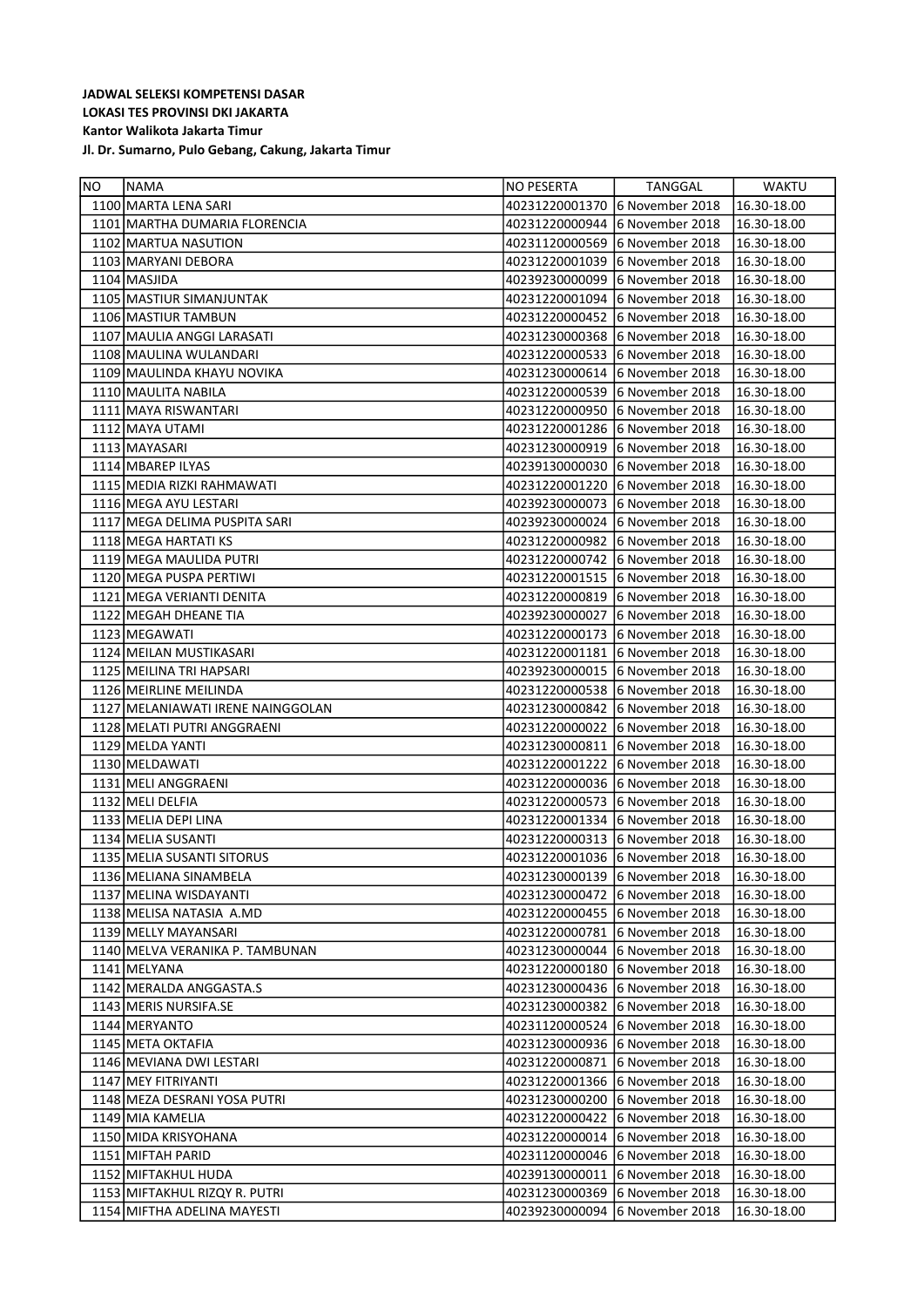| <b>NO</b> | INAMA                                | NO PESERTA                     | TANGGAL                        | WAKTU       |
|-----------|--------------------------------------|--------------------------------|--------------------------------|-------------|
|           | 1155 MILA AMALIA HASANAH             | 40231230000424                 | 6 November 2018                | 16.30-18.00 |
|           | 1156 MILA NURLAELA                   | 40231220000211                 | 6 November 2018                | 16.30-18.00 |
|           | 1157 MILA PERTIWI                    | 40231220000626                 | 6 November 2018                | 16.30-18.00 |
|           | 1158 MILA YUNITA                     | 40231220000340                 | 6 November 2018                | 16.30-18.00 |
|           | 1159 MIMI SYAFITRI                   | 40231230000571                 | 6 November 2018                | 16.30-18.00 |
|           | 1160 MIMIN WIDANINGSIH               | 40231230000969                 | 6 November 2018                | 16.30-18.00 |
|           | 1161 MINARNI                         | 40231230000444                 | 6 November 2018                | 16.30-18.00 |
|           | 1162 MIRA MURNI MIRANTI              | 40239230000029                 | 6 November 2018                | 16.30-18.00 |
|           | 1163 MIRANDA HARDIYANTI              | 40231220000910                 | 6 November 2018                | 16.30-18.00 |
|           | 1164 MIRANTI KARTIKA PUTRI           |                                | 40239230000056 6 November 2018 | 16.30-18.00 |
|           | 1165 MISWATI                         | 40231220000673                 | 6 November 2018                | 16.30-18.00 |
|           | 1166 MITA FRISCILIA                  | 40231220000907                 | 6 November 2018                | 16.30-18.00 |
|           | 1167 MITA NURHIDAYATI                | 40231220001449                 | 6 November 2018                | 16.30-18.00 |
|           | 1168 MITHA SARI PURBA                | 40231220001159                 | 6 November 2018                | 16.30-18.00 |
|           | 1169 MITRA YUDISTIRA                 | 40231220000448                 | 6 November 2018                | 16.30-18.00 |
|           | 1170 MIZMA AZFIYA                    | 40231230000800                 | 6 November 2018                | 16.30-18.00 |
|           | 1171 MM. DICNA ADVENIA NAHAK         | 40231230000957                 | 6 November 2018                | 16.30-18.00 |
|           | 1172 MOCH SADDAM HUSEIN              | 40231120000411                 | 6 November 2018                | 16.30-18.00 |
|           | 1173   MOCH. IQBAL SIHABUDIN         | 40231120000175                 | 6 November 2018                | 16.30-18.00 |
|           | 1174 MOCH.FAHMI HIDAYATULLOH S.      | 40231120000045                 | 6 November 2018                | 16.30-18.00 |
|           | 1175   MOCHAMAD AGIL FAUZAN AZIM     |                                | 40231120000333 6 November 2018 | 16.30-18.00 |
|           | 1176 MOCHAMAD HOSEIN RAMDHANI        | 40231120000567                 | 6 November 2018                | 16.30-18.00 |
|           | 1177   MOCHAMAD SOFIYUDDIN           | 40231120000545                 | 6 November 2018                | 16.30-18.00 |
|           | 1178 MOCHAMAD ULUL AZMI WIRA UTAMA   | 40231130000216                 | 6 November 2018                | 16.30-18.00 |
|           | 1179 MOCHAMAD YUSUF NUGRAHA          | 40231120000153                 | 6 November 2018                | 16.30-18.00 |
|           | 1180 MOCHAMMAD IRFAN MIRANDA PARAKA  | 40231120000269                 | 6 November 2018                | 16.30-18.00 |
|           | 1181 MOCHAMMAD NOOR TAUFIK           | 40231120000394                 | 6 November 2018                | 16.30-18.00 |
|           | 1182   MOHAMAD FAHRUL AZIZ           | 40231120000552                 | 6 November 2018                | 16.30-18.00 |
|           | 1183   MOHAMAD KHAERIZAL ANAM        | 40231120000254                 | 6 November 2018                | 16.30-18.00 |
|           | 1184 MOHAMAD WAHYUDIN                | 40231120000024                 | 6 November 2018                | 16.30-18.00 |
|           | 1185   MOHAMMAD ALIF SAFI'I, A.MD    | 40231130000496                 | 6 November 2018                | 16.30-18.00 |
|           | 1186   MOHAMMAD BAGIR                | 40239130000031                 | 6 November 2018                | 16.30-18.00 |
|           | 1187 MOHAMMAD IRFAN BASIL            | 40231120000212                 | 6 November 2018                | 16.30-18.00 |
|           | 1188 MOHD. IBRAHIM                   | 40231130000474                 | 6 November 2018                | 16.30-18.00 |
|           | 1189 MONA HANDAYANI                  | 40231230000317                 | 6 November 2018                | 16.30-18.00 |
|           | 1190 MONALISA HUTAPEA                | 40231230000087                 | 6 November 2018                | 16.30-18.00 |
|           | 1191 MONALISA VALENTINE MONONEGE     | 40231230000989                 | 6 November 2018                | 16.30-18.00 |
|           | 1192 MONALYSAH LUMBANTOBING          | 40231220001182                 | 6 November 2018                | 16.30-18.00 |
|           | 1193 MONIK HERMAWATI                 | 40231230000284                 | 6 November 2018                | 16.30-18.00 |
|           | 1194 MONITA LADY A PANDIANGAN        | 40231230000314                 | 6 November 2018                | 16.30-18.00 |
|           | 1195 MUCH.FADLI IBRAHIM              | 40231130000253 6 November 2018 |                                | 16.30-18.00 |
|           | 1196 MUCHAMAD NUR SOLEH              | 40231120000202 6 November 2018 |                                | 16.30-18.00 |
|           | 1197 MUFIDATUN NISA                  | 40231220000201                 | 6 November 2018                | 16.30-18.00 |
|           | 1198 MUHAMAD                         |                                | 40231130000326 6 November 2018 | 16.30-18.00 |
|           | 1199 MUHAMAD DEMELLO                 | 40231120000210                 | 6 November 2018                | 16.30-18.00 |
|           | 1200 MUHAMAD GHANI REFALDY           | 40231120000190                 | 6 November 2018                | 16.30-18.00 |
|           | 1201   MUHAMAD GIFARI PUBARIANTO     | 40231130000168                 | 6 November 2018                | 16.30-18.00 |
|           | 1202 MUHAMAD JAFAR                   | 40231120000238                 | 6 November 2018                | 16.30-18.00 |
|           | 1203   MUHAMAD MUHAJI                | 40231120000464 6 November 2018 |                                | 16.30-18.00 |
|           | 1204   MUHAMAD RAMADHANI             | 40231120000102                 | 6 November 2018                | 16.30-18.00 |
|           | 1205 MUHAMAD RUSLI MAULID            | 40231120000305                 | 6 November 2018                | 16.30-18.00 |
|           | 1206 MUHAMMAD ADITYA NAFIS SUPRIYONO | 40231120000471                 | 6 November 2018                | 16.30-18.00 |
|           | 1207   MUHAMMAD ADNAN FAEROZI        | 40231120000105                 | 6 November 2018                | 16.30-18.00 |
|           | 1208 MUHAMMAD ASWIN LAZUARDI         | 40231120000473                 | 6 November 2018                | 16.30-18.00 |
|           | 1209 MUHAMMAD AZKHA                  | 40231120000276                 | 6 November 2018                | 16.30-18.00 |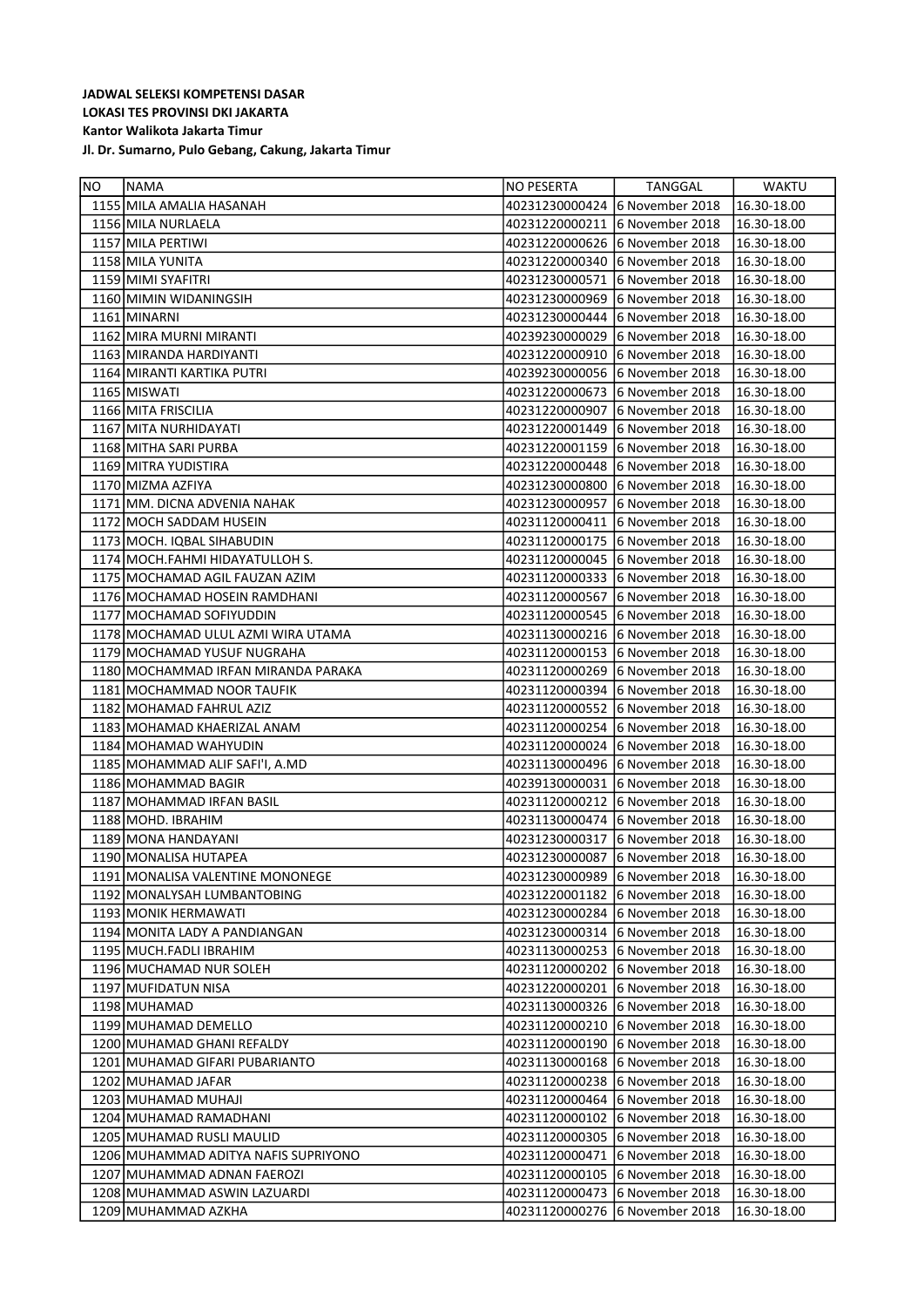| NO | NAMA                                | NO PESERTA                     | TANGGAL                         | WAKTU       |
|----|-------------------------------------|--------------------------------|---------------------------------|-------------|
|    | 1210 MUHAMMAD DZULFAHMI ISMAIL      | 40239130000021                 | 6 November 2018                 | 16.30-18.00 |
|    | 1211 MUHAMMAD ERSHAD                | 40231120000574                 | 6 November 2018                 | 16.30-18.00 |
|    | 1212 MUHAMMAD FAJAR APRILIANTO      | 40231120000362                 | 6 November 2018                 | 16.30-18.00 |
|    | 1213 MUHAMMAD FIKRIE AR-RIZKY E     | 40231130000424                 | 6 November 2018                 | 16.30-18.00 |
|    | 1214 MUHAMMAD FITRIANT POERNOMO     | 40231120000195                 | 6 November 2018                 | 16.30-18.00 |
|    | 1215 MUHAMMAD GILANG MUHARROM. S    | 40231120000419                 | 6 November 2018                 | 16.30-18.00 |
|    | 1216 MUHAMMAD HAFEZ SATYA SUDARTO   | 40239130000014                 | 6 November 2018                 | 16.30-18.00 |
|    | 1217 MUHAMMAD HAFITH YUSUF          | 40231130000056                 | 16 November 2018                | 16.30-18.00 |
|    | 1218 MUHAMMAD IMAM MUDZAKIR         | 40231120000178                 | 6 November 2018                 | 16.30-18.00 |
|    | 1219 MUHAMMAD IQBAL SIREGAR         |                                | 40231120000233 6 November 2018  | 16.30-18.00 |
|    | 1220 MUHAMMAD ISMAIL                |                                | 40231130000274  6 November 2018 | 16.30-18.00 |
|    | 1221 MUHAMMAD NAUFAL IHZA FADHILLAH | 40231120000217                 | 16 November 2018                | 16.30-18.00 |
|    | 1222 MUHAMMAD RAFJI                 | 40231130000458                 | 16 November 2018                | 16.30-18.00 |
|    | 1223 MUHAMMAD REGA PERMANA          | 40231120000554                 | 16 November 2018                | 16.30-18.00 |
|    | 1224 MUHAMMAD REZA FAHLEVI          | 40231120000544                 | 6 November 2018                 | 16.30-18.00 |
|    | 1225 MUHAMMAD RIDWAN                | 40231130000408                 | 16 November 2018                | 16.30-18.00 |
|    | 1226   MUHAMMAD RIZKI NURFAOZAN     |                                |                                 | 16.30-18.00 |
|    | 1227 MUHAMMAD RIZKY HENDRAWAN       | 40231120000319                 | 7 November 2018                 | 08.00-10.30 |
|    | 1228 MUHAMMAD ROKHLY HAMRI TAMHER   | 40231130000131                 | 7 November 2018                 | 08.00-10.30 |
|    | 1229 MUHAMMAD SIDIK TAUFIK          | 40231130000199                 | 7 November 2018                 | 08.00-10.30 |
|    | 1230 MUHAMMAD SINDU WIJAYA          | 40231130000290                 | 17 November 2018                | 08.00-10.30 |
|    | 1231 MUHAMMAD TAQWA                 | 40231130000317                 | 7 November 2018                 | 08.00-10.30 |
|    | 1232 MUHAMMAD THUFAN ADI PRAKOSO    |                                |                                 | 08.00-10.30 |
|    | 1233   MUHAMMAD WILDAN PAMUJI       | 40231120000180                 | 7 November 2018                 | 08.00-10.30 |
|    | 1234 MUHAMMAD YUSUF                 | 40231120000395 7 November 2018 |                                 | 08.00-10.30 |
|    | 1235 MUHRIZAL                       | 40231120000568                 | 7 November 2018                 | 08.00-10.30 |
|    | 1236 MUKHLIS EKO HARYONO            |                                |                                 | 08.00-10.30 |
|    | 1237 MURDHANINGSIH                  |                                |                                 | 08.00-10.30 |
|    | 1238 MURNI FATONAH                  | 40231220001178                 | 7 November 2018                 | 08.00-10.30 |
|    | 1239 MUSTIKA JULIANTI               |                                |                                 | 08.00-10.30 |
|    | 1240   MUTHI'A HANDAYANI            | 40231230000857                 | 17 November 2018                | 08.00-10.30 |
|    | 1241 MUTHOHAR LUTFI                 |                                | 40231120000094 7 November 2018  | 08.00-10.30 |
|    | 1242 MUTIA ARINDRA                  | 40231230000930                 | 7 November 2018                 | 08.00-10.30 |
|    | 1243 MUTIA OKTOSIEN PRADITAMA       |                                |                                 | 08.00-10.30 |
|    | 1244 MUTIA RAHMA                    | 40231220000598                 | 7 November 2018                 | 08.00-10.30 |
|    | 1245 MUTIAH                         | 40231230000188                 | 7 November 2018                 | 08.00-10.30 |
|    | 1246 MUTIARA MACHDALIA              | 40231220001396                 | 7 November 2018                 | 08.00-10.30 |
|    | 1247 NADIA DIVASANDI                | 40231230000195                 | 7 November 2018                 | 08.00-10.30 |
|    | 1248 NADIA PURNAMASARI              |                                |                                 | 08.00-10.30 |
|    | 1249 NADIA YULIZA                   | 40231220001130                 | 7 November 2018                 | 08.00-10.30 |
|    | 1250 NADIRA APRILIA                 |                                |                                 | 08.00-10.30 |
|    | 1251   NADYA YOLANDA                | 40231220000808                 | 7 November 2018                 | 08.00-10.30 |
|    | 1252 NAENIS SUKMIASIH               | 40231230000649                 | 7 November 2018                 | 08.00-10.30 |
|    | 1253 NAILY NIHLAH                   |                                |                                 | 08.00-10.30 |
|    | 1254 NAKA NISA SABILA               |                                | 40231220000478 7 November 2018  | 08.00-10.30 |
|    | 1255 NAMIRA FIA TAMARA              | 40231220000912                 | 7 November 2018                 | 08.00-10.30 |
|    | 1256 NANARIA PUTRI                  |                                | 40231220000122 7 November 2018  | 08.00-10.30 |
|    | 1257   NANDA OKTOWIZA PRAMUDA       |                                |                                 | 08.00-10.30 |
|    | 1258 NANDA RAZACHRI LUBIS           | 40231120000460                 | 7 November 2018                 | 08.00-10.30 |
|    | 1259 NANI BANEA                     | 40231220001550                 | 7 November 2018                 | 08.00-10.30 |
|    | 1260 NANIN YULISTIANI               | 40231220000167                 | 7 November 2018                 | 08.00-10.30 |
|    | 1261 NAOMI ESTI SARITA              | 40231220000899                 | 7 November 2018                 | 08.00-10.30 |
|    | 1262 NASRUDIN NURJAMAN              | 40231130000297                 | 7 November 2018                 | 08.00-10.30 |
|    | 1263   NATASHA AUDIA INDRAMUSTAFA   | 40231220001468                 | 7 November 2018                 | 08.00-10.30 |
|    | 1264 NAURA NADHIFA                  | 40231220001411                 | 7 November 2018                 | 08.00-10.30 |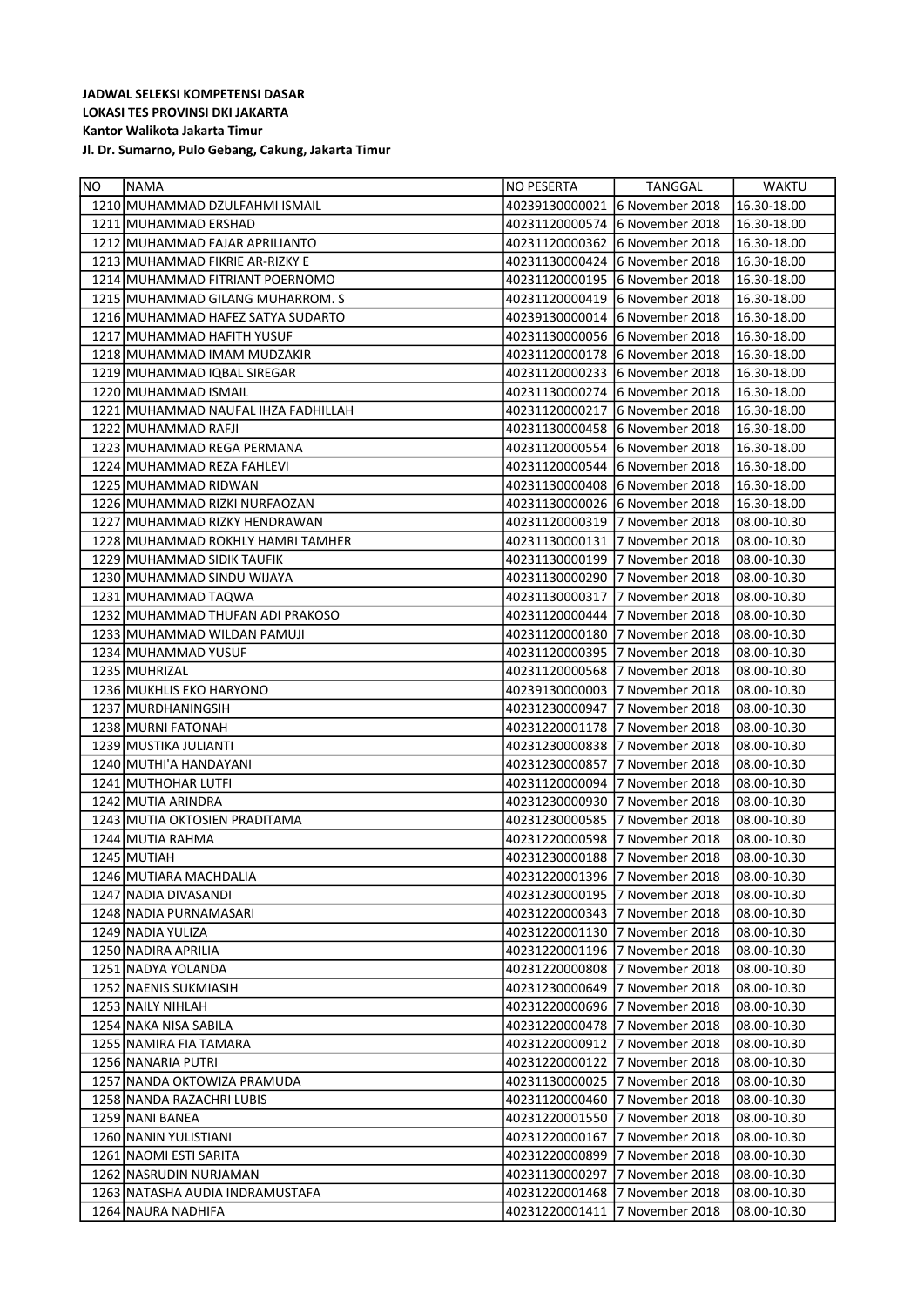| NO | <b>NAMA</b>                          | NO PESERTA     | TANGGAL         | <b>WAKTU</b> |
|----|--------------------------------------|----------------|-----------------|--------------|
|    | 1265 NAVIRA ERLIANI, SE              | 40231230000140 | 7 November 2018 | 08.00-10.30  |
|    | 1266 NAVIVA RIZKIANA                 | 40231220000706 | 7 November 2018 | 08.00-10.30  |
|    | 1267 NELA BELINA                     | 40231230000737 | 7 November 2018 | 08.00-10.30  |
|    | 1268 NELLI ANIATUL MURTADOH          | 40231220000111 | 7 November 2018 | 08.00-10.30  |
|    | 1269 NELRIDATH SEPTINA SIMAMORA      | 40231230000961 | 7 November 2018 | 08.00-10.30  |
|    | 1270 NENDA NUR FATIMAH               | 40231220000840 | 7 November 2018 | 08.00-10.30  |
|    | 1271 NENG HANUM LAEILA SYUTIFA       | 40231220000371 | 7 November 2018 | 08.00-10.30  |
|    | 1272 NENI SUMARNI                    | 40231220000889 | 7 November 2018 | 08.00-10.30  |
|    | 1273 NESYA RATU PERISTA              | 40231220000825 | 7 November 2018 | 08.00-10.30  |
|    | 1274 NETI NOFITA SARI                | 40231230000784 | 7 November 2018 | 08.00-10.30  |
|    | 1275 NI MADE INDAH PRAMITANINGSIH    | 40231220000534 | 7 November 2018 | 08.00-10.30  |
|    | 1276 NIA KARMILA                     | 40231230000410 | 7 November 2018 | 08.00-10.30  |
|    | 1277 NIA KURNIAWATI                  | 40231220001531 | 7 November 2018 | 08.00-10.30  |
|    | 1278 NICO OKTAVIUS WAHYUDI           | 40231120000259 | 7 November 2018 | 08.00-10.30  |
|    | 1279 NIDA AZIZAH                     | 40231220001416 | 7 November 2018 | 08.00-10.30  |
|    | 1280 NIDA HANIFAH                    | 40231220001540 | 7 November 2018 | 08.00-10.30  |
|    | 1281 NIDYA SEKAR PANDINI             | 40231230000750 | 7 November 2018 | 08.00-10.30  |
|    | 1282 NIKE SIFRA SITANGGANG           | 40231220000893 | 7 November 2018 | 08.00-10.30  |
|    | 1283 NIKEN KURNIAWATI                | 40231230000569 | 7 November 2018 | 08.00-10.30  |
|    | 1284 NIKOLAS WICAKSONO PRAKOSO PUTRO | 40231130000209 | 7 November 2018 | 08.00-10.30  |
|    | 1285 NIMA WARISTA NAINGGOLAN         | 40231230000806 | 7 November 2018 | 08.00-10.30  |
|    | 1286 NINA ANAFISATI                  | 40231220000864 | 7 November 2018 | 08.00-10.30  |
|    | 1287 NINA ARDIYANTI                  | 40231220000682 | 7 November 2018 | 08.00-10.30  |
|    | 1288 NINA MUTHMAINAH                 | 40231230000110 | 7 November 2018 | 08.00-10.30  |
|    | 1289 NINDA PUTRI ANANDITA            | 40239230000055 | 7 November 2018 | 08.00-10.30  |
|    | 1290 NINDI ARIANTI                   | 40231220001080 | 7 November 2018 | 08.00-10.30  |
|    | 1291 NINDY PERDANA WARI              | 40231220000771 | 7 November 2018 | 08.00-10.30  |
|    | 1292 NINIA REFKI                     | 40231220000546 | 7 November 2018 | 08.00-10.30  |
|    | 1293 NIRWANA DONGORAN                | 40231230000777 | 7 November 2018 | 08.00-10.30  |
|    | 1294 NISRINA NINDHIA ADZILLINA       | 40231230000457 | 7 November 2018 | 08.00-10.30  |
|    | 1295 NITA HALIMAH                    | 40231220001224 | 7 November 2018 | 08.00-10.30  |
|    | 1296 NITA NUR AFNI                   | 40231220000935 | 7 November 2018 | 08.00-10.30  |
|    | 1297 NOFIYATI                        | 40231230000098 | 7 November 2018 | 08.00-10.30  |
|    | 1298 NOFRIAMIKA PUTRI                | 40231220000365 | 7 November 2018 | 08.00-10.30  |
|    | 1299 NOPI YULIA NINGSIH              | 40231230000613 | 7 November 2018 | 08.00-10.30  |
|    | 1300 NOPRIZA TRI RAHMAWATI           | 40231220000721 | 7 November 2018 | 08.00-10.30  |
|    | 1301 NORA EKA PUTRI                  | 40231220000668 | 7 November 2018 | 08.00-10.30  |
|    | 1302 NORITA FITRIANI NABABAN         | 40231230000661 | 7 November 2018 | 08.00-10.30  |
|    | 1303 NORMAN JAYA HUTABARAT           | 40231130000319 | 7 November 2018 | 08.00-10.30  |
|    | 1304 NOVA KARTIKA SARI               | 40231220000020 | 7 November 2018 | 08.00-10.30  |
|    | 1305 NOVA YULI ERVIANNA              | 40231230000701 | 7 November 2018 | 08.00-10.30  |
|    | 1306 NOVAL                           | 40231120000031 | 7 November 2018 | 08.00-10.30  |
|    | 1307 NOVALINA SILITONGA              | 40231220000797 | 7 November 2018 | 08.00-10.30  |
|    | 1308 NOVANT NUGROHO AKBAR            | 40231130000127 | 7 November 2018 | 08.00-10.30  |
|    | 1309 NOVARIA HUTAPEA                 | 40231220000822 | 7 November 2018 | 08.00-10.30  |
|    | 1310 NOVERIA ANGGORO K.              | 40231220000648 | 7 November 2018 | 08.00-10.30  |
|    | 1311 NOVERO MANARIHON HUTASOIT       | 40239130000005 | 7 November 2018 | 08.00-10.30  |
|    | 1312 NOVI BERTA                      | 40231220001477 | 7 November 2018 | 08.00-10.30  |
|    | 1313 NOVI DIAN WULANSARI             | 40231220001193 | 7 November 2018 | 08.00-10.30  |
|    | 1314 NOVI HERLIN ASDIANA             | 40231220000205 | 7 November 2018 | 08.00-10.30  |
|    | 1315 NOVI HERLINA                    | 40231230000761 | 7 November 2018 | 08.00-10.30  |
|    | 1316 NOVI JULI ASTUTI                | 40231220000792 | 7 November 2018 | 08.00-10.30  |
|    | 1317 NOVI KUSUMA NINGRUM             | 40231230000685 | 7 November 2018 | 08.00-10.30  |
|    | 1318 NOVI NOVALITA SIANTURI          | 40231230000420 | 7 November 2018 | 08.00-10.30  |
|    | 1319 NOVI SEPTIA                     | 40231220001424 | 7 November 2018 | 08.00-10.30  |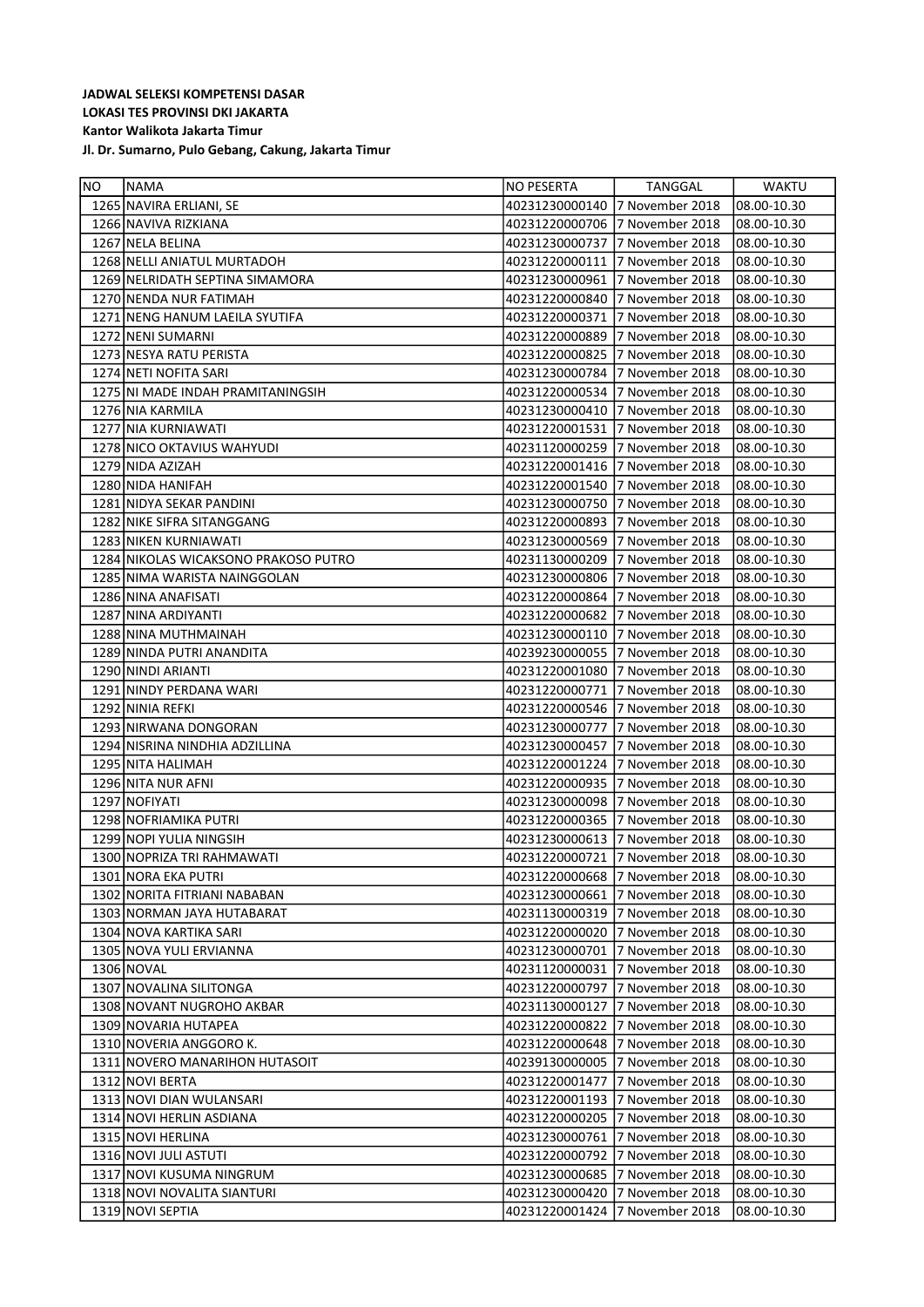| <b>NO</b> | NAMA                               | NO PESERTA                     | TANGGAL         | WAKTU       |
|-----------|------------------------------------|--------------------------------|-----------------|-------------|
|           | 1320 NOVI SUSANTI                  | 40231220000777 7 November 2018 |                 | 08.00-10.30 |
|           | 1321 NOVI VERANTIKA                | 40231220001350 7 November 2018 |                 | 08.00-10.30 |
|           | 1322 NOVIA AYU WIDYAKANDHI         | 40231220000850                 | 7 November 2018 | 08.00-10.30 |
|           | 1323 NOVIA DWI WIDIA FEGRIANI      | 40231220000097                 | 7 November 2018 | 08.00-10.30 |
|           | 1324 NOVIA IRINE                   | 40231230000799                 | 7 November 2018 | 08.00-10.30 |
|           | 1325 NOVIA NANDASARI               | 40231220000266                 | 7 November 2018 | 08.00-10.30 |
|           | 1326 NOVIA SATRIANI                | 40231220000076                 | 7 November 2018 | 08.00-10.30 |
|           | 1327 NOVILIYAN                     | 40231130000419                 | 7 November 2018 | 08.00-10.30 |
|           | 1328 NOVITA HELLENIA               | 40231230000256 7 November 2018 |                 | 08.00-10.30 |
|           | 1329 NOVITA HOTNIDA RUGUN PASARIBU | 40231230000771                 | 7 November 2018 | 08.00-10.30 |
|           | 1330 NOVITA R. PRIMANAGARA         | 40231230000702                 | 7 November 2018 | 08.00-10.30 |
|           | 1331 NOVITA SARI                   | 40231230000092 7 November 2018 |                 | 08.00-10.30 |
|           | 1332 NOVITA SARI                   | 40231220000579                 | 7 November 2018 | 08.00-10.30 |
|           | 1333 NOVRIANDI SETIAWAN            | 40231130000332                 | 7 November 2018 | 08.00-10.30 |
|           | 1334 NUCKI SAMROTUL FUADIAH        | 40231220000905 7 November 2018 |                 | 08.00-10.30 |
|           | 1335 NUFUS NUR AINIE               | 40231220000720                 | 7 November 2018 | 08.00-10.30 |
|           | 1336 NUGRAHENI KARTIKA UTAMI       | 40239230000045 7 November 2018 |                 | 08.00-10.30 |
|           | 1337 NUGROHO NUR SASONGKO          | 40231120000513 7 November 2018 |                 | 08.00-10.30 |
|           | 1338 NUKE ANGGRAENI                | 40231230000408                 | 7 November 2018 | 08.00-10.30 |
|           | 1339 NUR AGESTI                    | 40231220000629                 | 7 November 2018 | 08.00-10.30 |
|           | 1340 NUR AINI                      | 40231230000872                 | 7 November 2018 | 08.00-10.30 |
|           | 1341 NUR AISYAH SRI WIDIANTI       | 40231220000729                 | 7 November 2018 | 08.00-10.30 |
|           | 1342 NUR AMELIA NABABAN            | 40231220000773 7 November 2018 |                 | 08.00-10.30 |
|           | 1343 NUR AMINAH                    | 40231230000718                 | 7 November 2018 | 08.00-10.30 |
|           | 1344 NUR ANISAH M.                 | 40231220000541 7 November 2018 |                 | 08.00-10.30 |
|           | 1345 NUR ANITA ZAMIL               | 40231230000322                 | 7 November 2018 | 08.00-10.30 |
|           | 1346 NUR AZIZA SURAHMAN            | 40231220001053 7 November 2018 |                 | 08.00-10.30 |
|           | 1347 NUR AZIZAH                    | 40231220000757                 | 7 November 2018 | 08.00-10.30 |
|           | 1348 NUR DINNI                     | 40231220000945 7 November 2018 |                 | 08.00-10.30 |
|           | 1349 NUR ENDAH FAJAR HIDAYAH       | 40231230000367                 | 7 November 2018 | 08.00-10.30 |
|           | 1350 NUR FATIMAH                   | 40231220001508                 | 7 November 2018 | 08.00-10.30 |
|           | 1351 NUR FINA LASIFAH              | 40231220000642                 | 7 November 2018 | 08.00-10.30 |
|           | 1352 NUR FITHRI IRNATIQOH          | 40231220000650                 | 7 November 2018 | 08.00-10.30 |
|           | 1353 NUR FITRIANA                  | 40231230000063 7 November 2018 |                 | 08.00-10.30 |
|           | 1354 NUR HIDAYAH                   | 40231220001169                 | 7 November 2018 | 08.00-10.30 |
|           | 1355 NUR IKA AGUSTININGSIH         | 40231220000181 7 November 2018 |                 | 08.00-10.30 |
|           | 1356 NUR INDAH FEBRIANI            | 40231220000817 7 November 2018 |                 | 08.00-10.30 |
|           | 1357 NUR ISLAMIYAH                 | 40231220000560                 | 7 November 2018 | 08.00-10.30 |
|           | 1358 NUR KHOTIJAH                  | 40231220001526                 | 7 November 2018 | 08.00-10.30 |
|           | 1359 NUR LAILYANA                  | 40231220000659                 | 7 November 2018 | 08.00-10.30 |
|           | 1360 NUR OKTAVIA                   | 40231230000956                 | 7 November 2018 | 08.00-10.30 |
|           | 1361 NUR RAHMAWATI                 | 40231220001278                 | 7 November 2018 | 08.00-10.30 |
|           | 1362 NUR RIZQIANA PUTRI            | 40231230000581                 | 7 November 2018 | 08.00-10.30 |
|           | 1363 NUR SETIATI                   | 40231220001085                 | 7 November 2018 | 08.00-10.30 |
|           | 1364 NUR TAUFIK ISMAIL             | 40231130000174                 | 7 November 2018 | 08.00-10.30 |
|           | 1365 NUR ZULLY QURNIAWATI          | 40231220000619                 | 7 November 2018 | 08.00-10.30 |
|           | 1366 NUR'AENI                      | 40231220000214                 | 7 November 2018 | 08.00-10.30 |
|           | 1367 NUR'AINI                      | 40231220000766                 | 7 November 2018 | 08.00-10.30 |
|           | 1368 NURAISYAH FATMA DEWI          | 40231230000180                 | 7 November 2018 | 08.00-10.30 |
|           | 1369 NURANI AFNI                   | 40231220000297                 | 7 November 2018 | 08.00-10.30 |
|           | 1370 NURATIA                       | 40231220000332                 | 7 November 2018 | 08.00-10.30 |
|           | 1371 NUR'AZIZAH MAHALLANI          | 40231220000708                 | 7 November 2018 | 08.00-10.30 |
|           | 1372 NURCAHYATI                    | 40231230000502                 | 7 November 2018 | 08.00-10.30 |
|           | 1373 NURFITA YUNI                  | 40231220001027                 | 7 November 2018 | 08.00-10.30 |
|           | 1374 NURHAMIDAH MAHRANI            | 40231230000915                 | 7 November 2018 | 08.00-10.30 |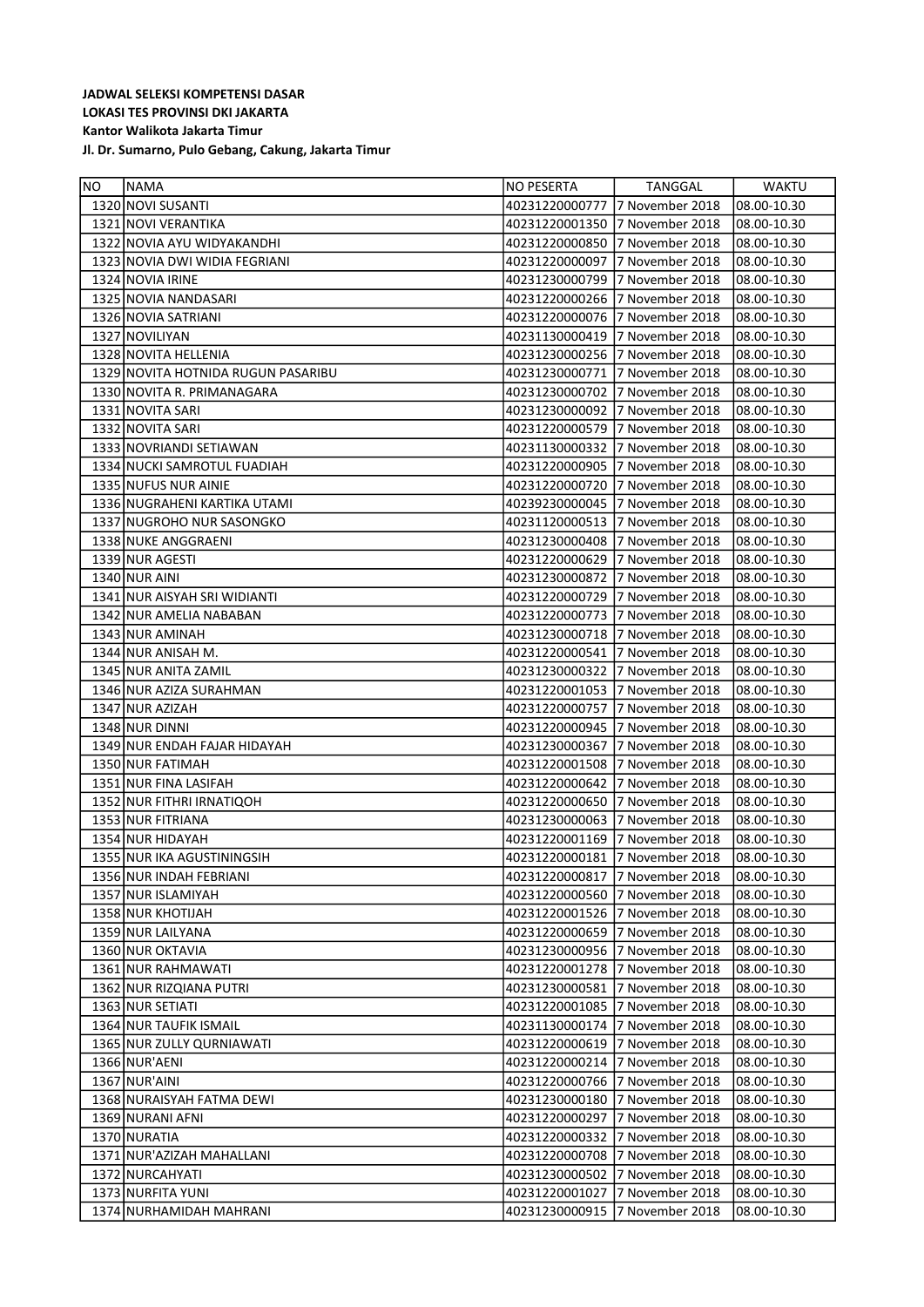| <b>NO</b> | <b>NAMA</b>                             | <b>NO PESERTA</b>              | TANGGAL         | <b>WAKTU</b> |
|-----------|-----------------------------------------|--------------------------------|-----------------|--------------|
|           | 1375 NURHAYATI                          | 40231230000695                 | 7 November 2018 | 08.00-10.30  |
|           | 1376 NURHAYATI SIMATUPANG               | 40231230000262                 | 7 November 2018 | 08.00-10.30  |
|           | 1377 NURHIDAYAT                         | 40231120000326                 | 7 November 2018 | 08.00-10.30  |
|           | 1378 NURLAELA RAKHMA HASTUTI            | 40231220000593                 | 7 November 2018 | 08.00-10.30  |
|           | 1379 NURLATIFAH                         | 40231230000620                 | 7 November 2018 | 08.00-10.30  |
|           | 1380 NURMALIAH                          | 40231230000230                 | 7 November 2018 | 08.00-10.30  |
|           | 1381 NURMEIATI EKA ANANTA               | 40231220000798                 | 7 November 2018 | 08.00-10.30  |
|           | 1382 NURMINDO SIMANULLANG               | 40231220001428                 | 7 November 2018 | 08.00-10.30  |
|           | 1383 NURUL AENI                         | 40231220000028                 | 7 November 2018 | 08.00-10.30  |
|           | 1384 NURUL AINI                         | 40231230000295                 | 7 November 2018 | 08.00-10.30  |
|           | 1385 NURUL AZIZA                        | 40231230000598                 | 7 November 2018 | 08.00-10.30  |
|           | 1386 NURUL DEWI HAPSARI                 | 40231220000795                 | 7 November 2018 | 08.00-10.30  |
|           | 1387 NURUL FATMAWATI                    | 40231230000149                 | 7 November 2018 | 08.00-10.30  |
|           | 1388 NURUL FAZA HAFIYAN                 | 40231220000812                 | 7 November 2018 | 08.00-10.30  |
|           | 1389 NURUL FITRIYANA                    | 40231220001214                 | 7 November 2018 | 08.00-10.30  |
|           | 1390 NURUL HAFIZHAH                     | 40239230000004                 | 7 November 2018 | 08.00-10.30  |
|           | 1391 NURUL HANANI                       | 40231230000377                 | 7 November 2018 | 08.00-10.30  |
|           | 1392 NURUL HIDAYAH                      | 40231230000419                 | 7 November 2018 | 08.00-10.30  |
|           | 1393 NURUL ILMI                         | 40231220000280                 | 7 November 2018 | 08.00-10.30  |
|           | 1394 NURUL IZATI                        | 40231220001111                 | 7 November 2018 | 08.00-10.30  |
|           | 1395 NURUL MUKHLISA SAFAR               | 40231230000246                 | 7 November 2018 | 08.00-10.30  |
|           | 1396 NURUL PRIHADINI                    | 40231220001458                 | 7 November 2018 | 08.00-10.30  |
|           | 1397 NURUL RIZQI ARYANI HAKIM           | 40231220001144                 | 7 November 2018 | 08.00-10.30  |
|           | 1398 NURUL RIZQIA RAMADHANI             | 40231220000735                 | 7 November 2018 | 08.00-10.30  |
|           | 1399 NURVIANNA                          | 40231230000275                 | 7 November 2018 | 08.00-10.30  |
|           | 1400 NURY PAMITA SUSANTI                | 40231220000315                 | 7 November 2018 | 08.00-10.30  |
|           | 1401 NURYANTO                           | 40231120000296                 | 7 November 2018 | 08.00-10.30  |
|           | 1402 NUZULIA RAHMAWATI                  | 40231220000420                 | 7 November 2018 | 08.00-10.30  |
|           | 1403 OFTIKA SARI. SE                    | 40239230000031                 | 7 November 2018 | 08.00-10.30  |
|           | 1404 OKTA ASHARI WINANDA                | 40231230000891                 | 7 November 2018 | 08.00-10.30  |
|           | 1405 OKTA PUSPITA                       | 40231230000107                 | 7 November 2018 | 08.00-10.30  |
|           | 1406 OKTAVIANI NURSOFIANA               | 40231220000544                 | 7 November 2018 | 08.00-10.30  |
|           | 1407 OKTIA RISNAWATI                    | 40231220001040                 | 7 November 2018 | 08.00-10.30  |
|           | 1408 OKY MARLINA S.                     | 40231230000416                 | 7 November 2018 | 08.00-10.30  |
|           | 1409 OLIFIA OVISTA ANTONIO              | 40231120000219                 | 7 November 2018 | 08.00-10.30  |
|           | 1410 OLIVIA FIKA AGNES                  | 40231230000938                 | 7 November 2018 | 08.00-10.30  |
|           | 1411 OLIVIANI RIZKI ARISANTI            | 40231220001369                 | 7 November 2018 | 08.00-10.30  |
|           | 1412 OPIAN ADI WICAKSONO                | 40231120000204                 | 7 November 2018 | 08.00-10.30  |
|           | 1413 OTISH SWARAJ AL-HADIID             | 40231130000301                 | 7 November 2018 | 08.00-10.30  |
|           | 1414 OVERGI ADINA PAMUNGKAS             | 40231120000500                 | 7 November 2018 | 08.00-10.30  |
|           | 1415   PALI INDRA PUTRA                 | 40231130000312 7 November 2018 |                 | 08.00-10.30  |
|           | 1416 PALUPI DINAR ORYZA                 | 40231220000947                 | 7 November 2018 | 08.00-10.30  |
|           | 1417 PAMUNGKAS RAMDANI                  | 40231120000053 7 November 2018 |                 | 08.00-10.30  |
|           | 1418   PANJI PRATAMA PUTRA              | 40231120000257                 | 7 November 2018 | 08.00-10.30  |
|           | 1419 PARTIMAH                           | 40231220001374                 | 7 November 2018 | 08.00-10.30  |
|           | 1420   PARULIANTI MARGARETA             | 40231230000726                 | 7 November 2018 | 08.00-10.30  |
|           | 1421   PASCALIS PRAKOSA JATI            | 40231120000052                 | 7 November 2018 | 08.00-10.30  |
|           | 1422 PEBI NURSUKMA LASMANAWATI          | 40231220001318                 | 7 November 2018 | 08.00-10.30  |
|           | 1423 PEBRI YANTO PANATARAN NAIBORHU     | 40231120000493 7 November 2018 |                 | 08.00-10.30  |
|           | 1424   PETRIA BELA NAWANGSARI INDAHYANA | 40231220001219                 | 7 November 2018 | 08.00-10.30  |
|           | 1425 PIMAN SUBIYONO                     | 40231120000312                 | 7 November 2018 | 08.00-10.30  |
|           | 1426 PIPIN AMRY SIDABUTAR               | 40231220000658                 | 7 November 2018 | 08.00-10.30  |
|           | 1427 PIPIT EKAWATI                      | 40231220000047                 | 7 November 2018 | 08.00-10.30  |
|           | 1428 PITRI PRATIWI                      | 40231230000608                 | 7 November 2018 | 08.00-10.30  |
|           | 1429 PITRI RUWIYANTI                    | 40231220001501                 | 7 November 2018 | 08.00-10.30  |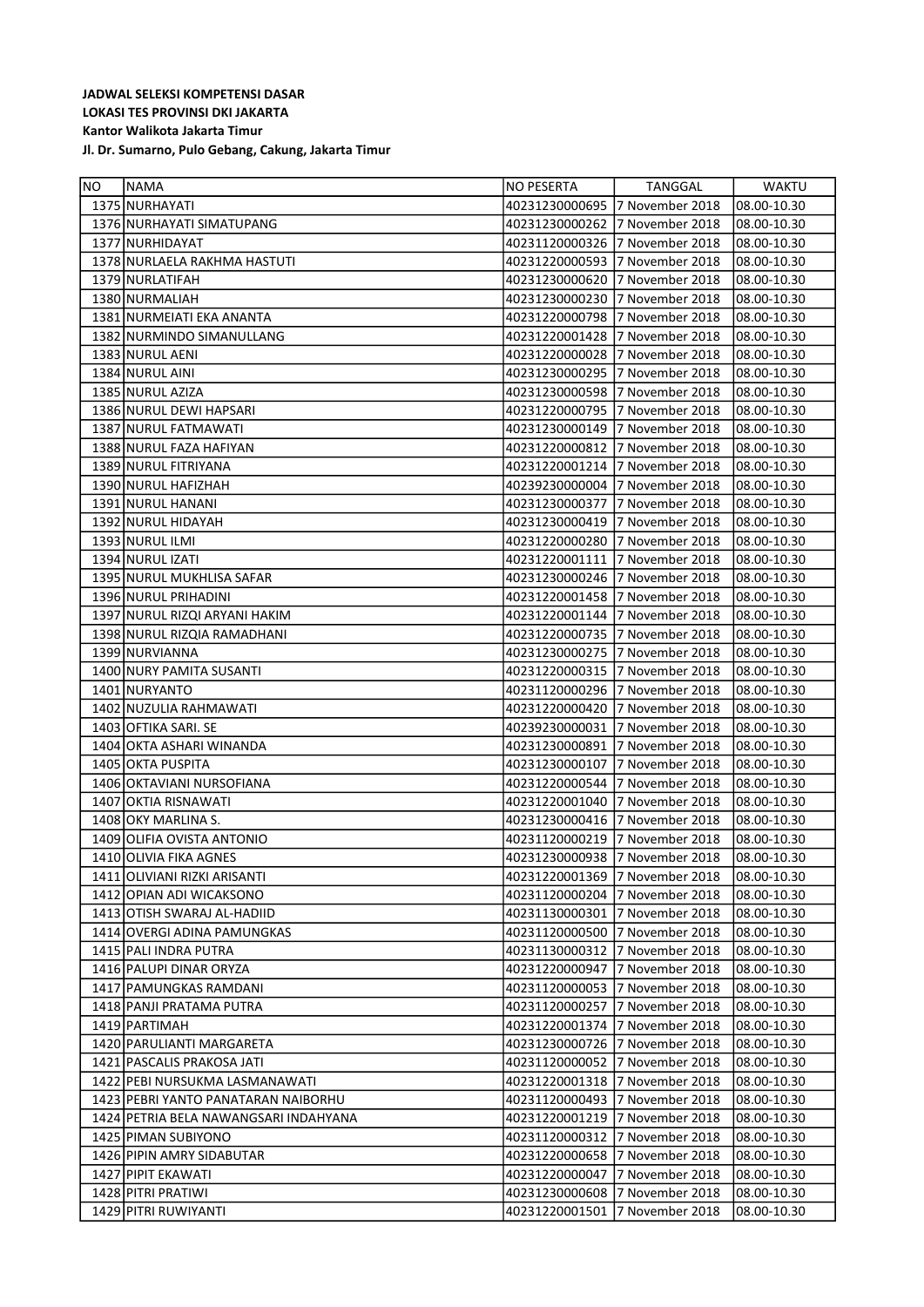| <b>NO</b> | <b>NAMA</b>                            | <b>NO PESERTA</b>              | TANGGAL         | <b>WAKTU</b> |
|-----------|----------------------------------------|--------------------------------|-----------------|--------------|
|           | 1430 PITRIANI                          | 40231220001199                 | 7 November 2018 | 08.00-10.30  |
|           | 1431 PONI NURJANAH                     | 40231220000744                 | 7 November 2018 | 08.00-10.30  |
|           | 1432 PRAMUNITA HARDIKAWATI             | 40231220000904                 | 7 November 2018 | 08.00-10.30  |
|           | 1433 PRASASTI MAULIDEANA               | 40231220000253                 | 7 November 2018 | 08.00-10.30  |
|           | 1434 PRESDINASFRI DAVISTI CHOMBE L     | 40231230000719                 | 7 November 2018 | 08.00-10.30  |
|           | 1435 PRETTY ERINA FITRIAWATI           | 40231230000708                 | 7 November 2018 | 08.00-10.30  |
|           | 1436 PRIHATIN DAMAYANTI                | 40231220001231                 | 7 November 2018 | 08.00-10.30  |
|           | 1437 PRIMA EKO PURWANTO                | 40231130000379                 | 7 November 2018 | 08.00-10.30  |
|           | 1438 PRIYANTI NUR ROFIAH               | 40231220000381                 | 7 November 2018 | 08.00-10.30  |
|           | 1439 PUJI SRIATI                       | 40231220000597                 | 7 November 2018 | 08.00-10.30  |
|           | 1440 PUPUT WULANDARI                   | 40231220001358                 | 7 November 2018 | 08.00-10.30  |
|           | 1441 PURUHITA WARIH DEWANTI            | 40231220000029                 | 7 November 2018 | 08.00-10.30  |
|           | 1442 PUSPA THAARIQOH                   | 40231220000233                 | 7 November 2018 | 08.00-10.30  |
|           | 1443 PUSPARIA SESY APRIANA             | 40231230000539                 | 7 November 2018 | 08.00-10.30  |
|           | 1444 PUTERI HARITA FALENTINA           | 40231230000812                 | 7 November 2018 | 08.00-10.30  |
|           | 1445 PUTRA ANGGARA WIJAYANTO           | 40231130000120                 | 7 November 2018 | 08.00-10.30  |
|           | 1446 PUTRI ARUM ISLAMI                 | 40231220000891                 | 7 November 2018 | 08.00-10.30  |
|           | 1447 PUTRI AYU NINGSIH                 | 40231220000117                 | 7 November 2018 | 08.00-10.30  |
|           | 1448 PUTRI AYUDHIYA ZHAFIRAH           | 40231220001519                 | 7 November 2018 | 08.00-10.30  |
|           | 1449 PUTRI DWI RAHAYU                  | 40231220001273                 | 7 November 2018 | 08.00-10.30  |
|           | 1450 PUTRI KINANTI                     | 40231230000596                 | 7 November 2018 | 08.00-10.30  |
|           | 1451 PUTRI LERI MARIATY                | 40231220001435                 | 7 November 2018 | 08.00-10.30  |
|           | 1452 PUTRI LESTARI                     | 40231220001174                 | 7 November 2018 | 08.00-10.30  |
|           | 1453 PUTRI M SIRAIT                    | 40231220000507                 | 7 November 2018 | 08.00-10.30  |
|           | 1454 PUTRI MARETHA RAMDHAN             | 40231230000700                 | 7 November 2018 | 08.00-10.30  |
|           | 1455 PUTRI NILAM CAHYA                 | 40231220001332                 | 7 November 2018 | 08.00-10.30  |
|           | 1456 PUTRI SEPTANTI ISMALIA            | 40231220000964                 | 7 November 2018 | 08.00-10.30  |
|           | 1457 PUTRI TIARA DWIANA                | 40231230000234                 | 7 November 2018 | 08.00-10.30  |
|           | 1458 PUTRI ULYA NOVISHA                | 40239230000011                 | 7 November 2018 | 08.00-10.30  |
|           | 1459 PUTRI WULANDARI                   | 40231220000058                 | 7 November 2018 | 08.00-10.30  |
|           | 1460 PUTRI YOLANDA RESKY               | 40231230000778                 | 7 November 2018 | 08.00-10.30  |
|           | 1461 PUTRY FADHILAH                    | 40231230000365                 | 7 November 2018 | 08.00-10.30  |
|           | 1462 RACHMA AULIA ANNISA               | 40231220000474                 | 7 November 2018 | 08.00-10.30  |
|           | 1463 RACHMA YUNITA                     | 40231220000450                 | 7 November 2018 | 08.00-10.30  |
|           | 1464 RACHMANIA PUTRI                   | 40231220000933                 | 7 November 2018 | 08.00-10.30  |
|           | 1465 RACHMANTRI                        | 40231120000124                 | 7 November 2018 | 08.00-10.30  |
|           | 1466 RACHMAT IRFANDI                   | 40231130000121 7 November 2018 |                 | 08.00-10.30  |
|           | 1467 RACHMAWATI                        |                                |                 | 08.00-10.30  |
|           | 1468 RACHMI INTANI                     | 40231230000828                 | 7 November 2018 | 08.00-10.30  |
|           | 1469 RACHMI NURHANDAYANI               | 40231220001097 7 November 2018 |                 | 08.00-10.30  |
|           | 1470 RADITA GUSMANTI UTAMI             | 40231220000770                 | 7 November 2018 | 08.00-10.30  |
|           | 1471 RADITYO DIMAS WICAKSONO           | 40231120000482                 | 7 November 2018 | 08.00-10.30  |
|           | 1472 RADITYO HUTOMO AJI RAHMANTO       | 40231130000456                 | 7 November 2018 | 08.00-10.30  |
|           | 1473 RAFHI AGUSTIAN SAPUTRA            | 40231130000248                 | 7 November 2018 | 08.00-10.30  |
|           | 1474 RAFI IKHSAN                       | 40231130000482                 | 7 November 2018 | 08.00-10.30  |
|           | 1475 RAFIYQ WIDIANTO                   | 40231120000363                 | 7 November 2018 | 08.00-10.30  |
|           | 1476 RAHADIANI DIMMA RIMBAWATI ADRIANI | 40231220000638                 | 7 November 2018 | 08.00-10.30  |
|           | 1477 RAHARDI YUSUF SETIAWAN            | 40231120000144                 | 7 November 2018 | 08.00-10.30  |
|           | 1478 RAHAYU DWI SUCIATI                | 40231220000694                 | 7 November 2018 | 08.00-10.30  |
|           | 1479 RAHAYU ILLAHI                     | 40231220001503                 | 7 November 2018 | 08.00-10.30  |
|           | 1480 RAHMANIA ULIA HASNA               | 40231230000440                 | 7 November 2018 | 08.00-10.30  |
|           | 1481 RAHMANTO                          | 40231120000148                 | 7 November 2018 | 08.00-10.30  |
|           | 1482 RAHMAT AKBAR                      | 40231120000085                 | 7 November 2018 | 08.00-10.30  |
|           | 1483 RAHMAT RIADI                      | 40231120000239                 | 7 November 2018 | 08.00-10.30  |
|           | 1484 RAHMAYADI                         | 40231130000257                 | 7 November 2018 | 08.00-10.30  |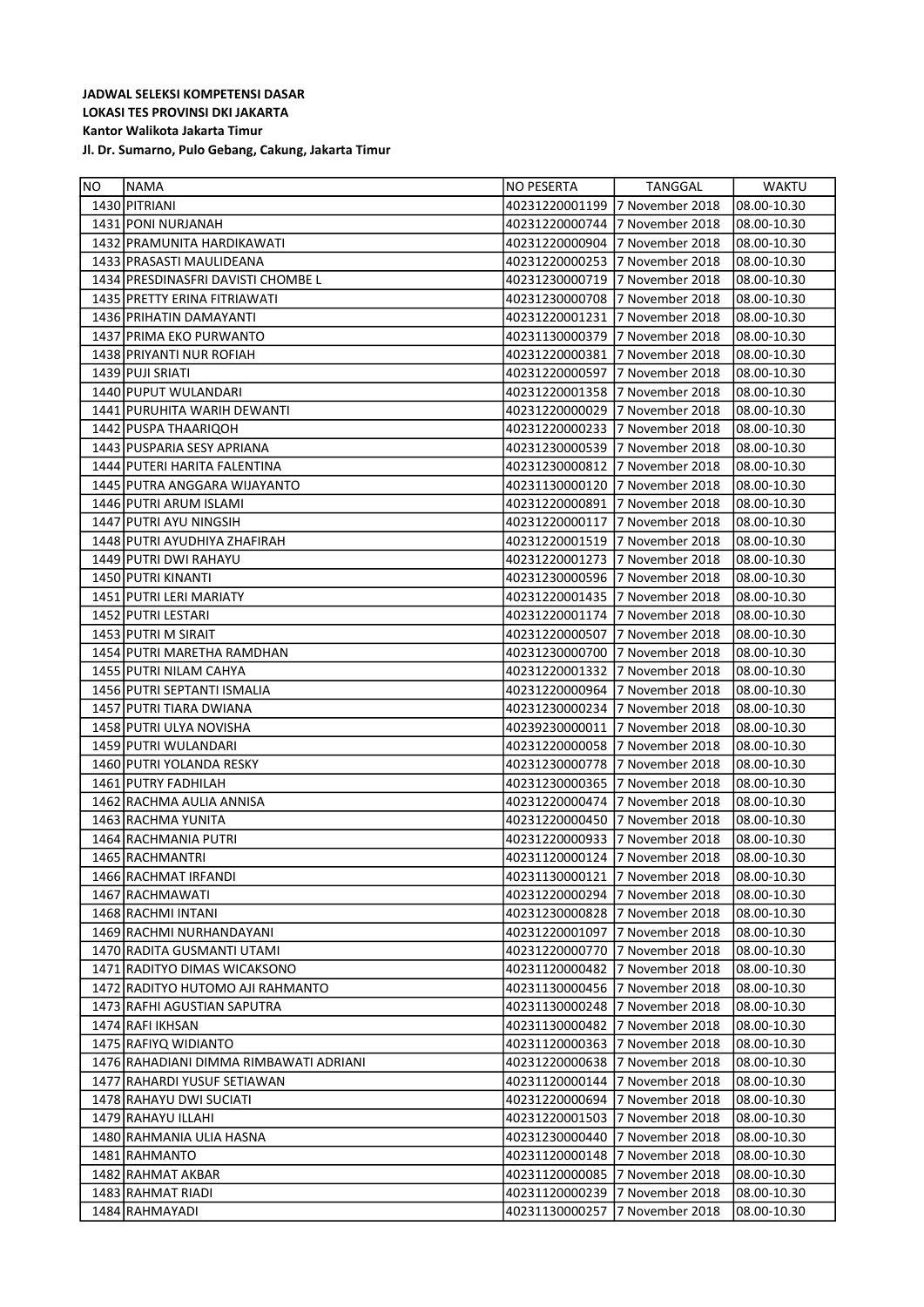| NO        | <b>NAMA</b>                            | NO PESERTA                     | TANGGAL         | <b>WAKTU</b> |
|-----------|----------------------------------------|--------------------------------|-----------------|--------------|
|           | 1485 RAHMINARITA                       | 40231220000433 7 November 2018 |                 | 08.00-10.30  |
|           | 1486 RAINA VERANINTA BR PURBA          | 40231230000890                 | 7 November 2018 | 08.00-10.30  |
|           | 1487 RAISA RINDRAIDAH                  | 40231230000796                 | 7 November 2018 | 08.00-10.30  |
|           | 1488 RAJA BARINGIN GRAHITA NATHA       | 40231130000387                 | 7 November 2018 | 08.00-10.30  |
|           | 1489 RAMDHANI MUNGGARAN                | 40231120000433                 | 7 November 2018 | 08.00-10.30  |
|           | 1490 RAMONA INDAH FERIANI              | 40231220000532                 | 7 November 2018 | 08.00-10.30  |
|           | 1491 RANDI NUR PRASTYO                 | 40231130000453                 | 7 November 2018 | 08.00-10.30  |
|           | 1492 RANDY PRATAMA                     | 40231130000223                 | 7 November 2018 | 08.00-10.30  |
|           | 1493 RANGGI PAKSI                      | 40231120000530                 | 7 November 2018 | 08.00-10.30  |
| 1494 RANI |                                        | 40231230000525                 | 7 November 2018 | 08.00-10.30  |
|           | 1495 RANI FEBILA                       | 40231230000426                 | 7 November 2018 | 08.00-10.30  |
|           | 1496 RANI PANGESTUTI                   | 40231220001197                 | 7 November 2018 | 08.00-10.30  |
|           | 1497 RANI VALENTINA                    | 40231220001557                 | 7 November 2018 | 08.00-10.30  |
|           | 1498 RANI YUDITIA                      | 40231220001566                 | 7 November 2018 | 08.00-10.30  |
|           | 1499 RANNI ASMARADANI                  | 40231220001317                 | 7 November 2018 | 08.00-10.30  |
|           | 1500 RANNY YULIANI                     | 40231220000466                 | 7 November 2018 | 08.00-10.30  |
|           | 1501 RATIH DIAN PARAMITA               | 40231220000653                 | 7 November 2018 | 08.00-10.30  |
|           | 1502 RATIH KUSUMA WARDANI              | 40231220001211                 | 7 November 2018 | 08.00-10.30  |
|           | 1503 RATIH LISTYORINI                  | 40231220001402                 | 7 November 2018 | 08.00-10.30  |
|           | 1504 RATIH RAHMAWATI                   | 40231230000060                 | 7 November 2018 | 08.00-10.30  |
|           | 1505 RATIH SURYANI                     | 40231230000177                 | 7 November 2018 | 08.00-10.30  |
|           | 1506 RATIH UTAMI DEWI                  | 40231230000711                 | 7 November 2018 | 08.00-10.30  |
|           | 1507 RATNA AYU RAHMAWATI               | 40239230000085                 | 7 November 2018 | 08.00-10.30  |
|           | 1508 RATNA INDRISARI                   | 40231220000537                 | 7 November 2018 | 08.00-10.30  |
|           | 1509 RATNA PRATIWI                     | 40231230000319                 | 7 November 2018 | 08.00-10.30  |
|           | 1510 RATNA SARI.S PELAWI               | 40231230000742                 | 7 November 2018 | 08.00-10.30  |
|           | 1511 RATNI DEWI                        | 40231230000015                 | 7 November 2018 | 08.00-10.30  |
|           | 1512 RATRI UTAMI                       | 40239230000093                 | 7 November 2018 | 08.00-10.30  |
|           | 1513 RATU AYU ANISYA ALMADEA           | 40231220001095                 | 7 November 2018 | 08.00-10.30  |
|           | 1514 RATU MARYATUL JANNAH              | 40231220000547                 | 7 November 2018 | 08.00-10.30  |
|           | 1515 RATU PANDU WINATA OKTAVIA ASKANTA | 40231220000419                 | 7 November 2018 | 08.00-10.30  |
|           | 1516 RAUDA INTAN SURYANINGTYAS         | 40231220000916                 | 7 November 2018 | 08.00-10.30  |
|           | 1517 RAUZHAH                           | 40231230000798                 | 7 November 2018 | 08.00-10.30  |
|           | 1518 REBECCA FEBYRIZA                  | 40231230000388                 | 7 November 2018 | 08.00-10.30  |
|           | 1519 RECHTDINA WIDHAPAHLEVI PUTRI      | 40231220001482                 | 7 November 2018 | 08.00-10.30  |
|           | 1520 REFDATUL HUSNA                    | 40231230000972                 | 7 November 2018 | 08.00-10.30  |
|           | 1521 REFI AMELIA                       | 40231220000497 7 November 2018 |                 | 08.00-10.30  |
|           | 1522 REINALDI PANGESTU                 | 40231130000443 7 November 2018 |                 | 08.00-10.30  |
|           | 1523 RENI DESWITA                      | 40231220001368                 | 7 November 2018 | 08.00-10.30  |
|           | 1524 RENI HAMIDAH                      |                                |                 | 08.00-10.30  |
|           | 1525 RENI MARYANI                      | 40231220001371                 | 7 November 2018 | 08.00-10.30  |
|           | 1526 RENIDIA DEWANTI PUTRI PRIWIKASARI | 40231220001322                 | 7 November 2018 | 08.00-10.30  |
|           | 1527 RENO YOVI EKA PUTRI               | 40231220000496 7 November 2018 |                 | 08.00-10.30  |
|           | 1528 RENT RENT RETANALAR               | 40231230000269                 | 7 November 2018 | 08.00-10.30  |
|           | 1529 RESI SYAFITRI                     | 40231220000934 7 November 2018 |                 | 08.00-10.30  |
|           | 1530 RESSA AULIA                       | 40231220000775                 | 7 November 2018 | 08.00-10.30  |
|           | 1531 RESTI AMELIANI                    | 40231230000278                 | 7 November 2018 | 08.00-10.30  |
|           | 1532 RESTI ANGGRETASARI                | 40231230000396                 | 7 November 2018 | 08.00-10.30  |
|           | 1533 RESTI OKTAVIANI                   | 40231220001497                 | 7 November 2018 | 08.00-10.30  |
|           | 1534 RESTI TRISILIA KUSUMAWARDANI      | 40231220000244                 | 7 November 2018 | 08.00-10.30  |
|           | 1535 RESVINA GINANTI                   | 40231230000353                 | 7 November 2018 | 08.00-10.30  |
|           | 1536 RETNO EKA LESTARI TINDAON         | 40231230000434                 | 7 November 2018 | 08.00-10.30  |
|           | 1537 RETNO MARHAENI PUTRI              | 40231220000369                 | 7 November 2018 | 08.00-10.30  |
|           | 1538 RETNO PURWATI                     | 40231230000714                 | 7 November 2018 | 08.00-10.30  |
|           | 1539 RETNO RIFKA ANNISA                | 40231230000565                 | 7 November 2018 | 08.00-10.30  |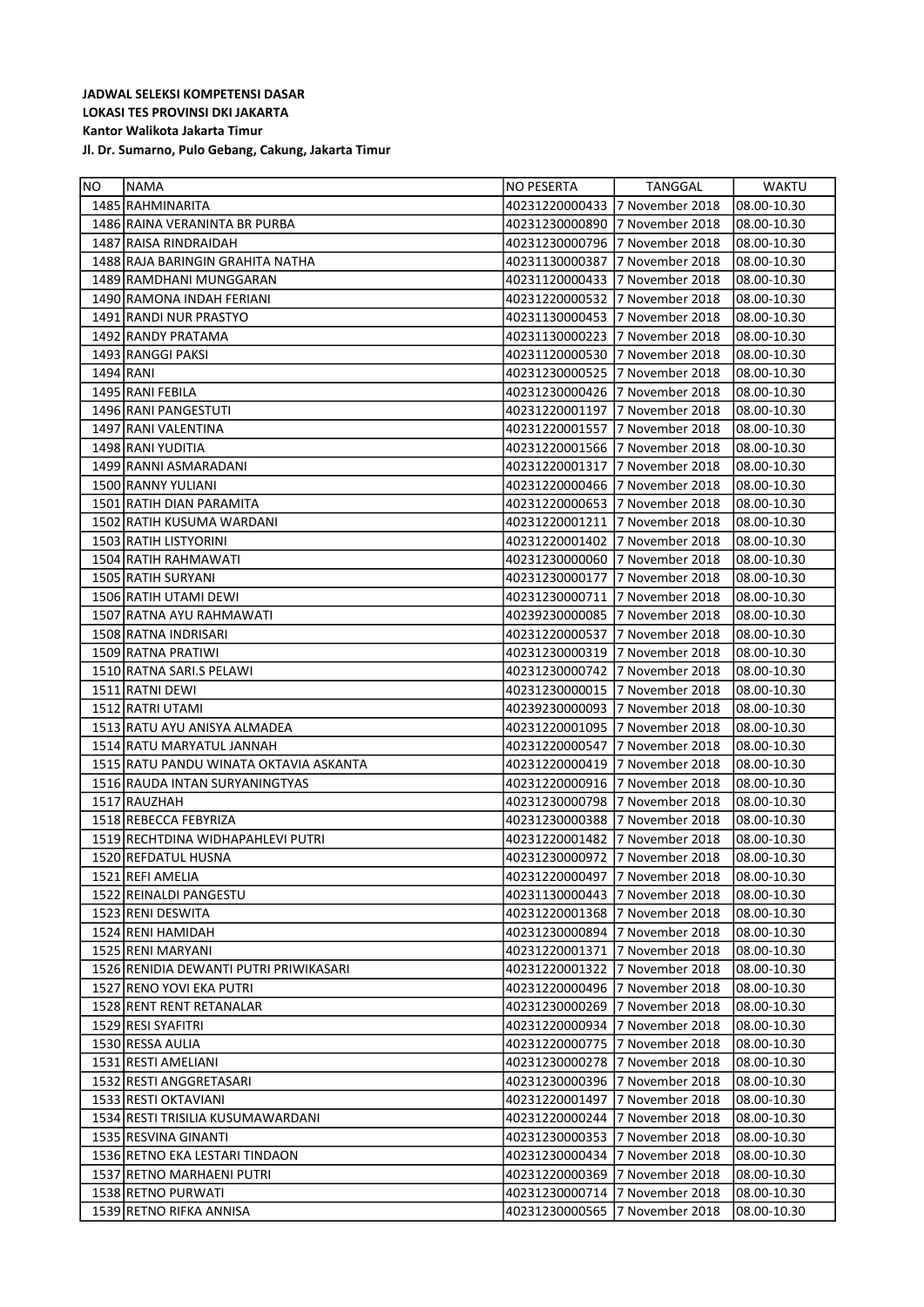| 1540 RETNO TRI ASTUTI<br>40231230000069 7 November 2018<br>08.00-10.30<br>1541 REVAN HERU PRAYOGO<br>40231120000251 7 November 2018<br>08.00-10.30<br>1542 REYDA LAKSITA NINGTYAS<br>40231220001556 7 November 2018<br>08.00-10.30<br>1543 REYNALDI MAHARDIKA<br>40231120000456 7 November 2018<br>08.00-10.30<br>1544 REZA ADITYA MAULANA<br>40231130000176 7 November 2018<br>08.00-10.30<br>1545 REZA HANDAYANI<br>40231220000240 7 November 2018<br>08.00-10.30<br>1546 REZA KUSUMA PAHLEVI<br>40231130000460 7 November 2018<br>08.00-10.30<br>1547 REZA RESDIANA<br>08.00-10.30<br>40231120000027<br>7 November 2018<br>1548 REZA WARDHANA<br>40231120000299 7 November 2018<br>08.00-10.30<br>1549 REZA YUKA SATRIA PRATAMA<br>40239130000016 7 November 2018<br>08.00-10.30<br>1550 REZELLITA GEOVINSI<br>40231220001498 7 November 2018<br>08.00-10.30<br>1551 REZITHA PANGESTI<br>40231220000421 7 November 2018<br>08.00-10.30<br>1552 RHOMADON ADHITIA PRAKARSA<br>40231120000502 7 November 2018<br>08.00-10.30<br>1553 RIA AGUSTINA PAKPAHAN<br>40231220001240 7 November 2018<br>08.00-10.30<br>1554 RIA JUWANITA<br>40231220000188 7 November 2018<br>08.00-10.30<br>1555 RIA SILVIA TURNIP<br>40231230000926 7 November 2018<br>08.00-10.30<br>1556 RIAN DWI BAHANA<br>40231120000121 7 November 2018<br>08.00-10.30<br>1557 RIANDI AKBAR<br>40231130000280<br>7 November 2018<br>08.00-10.30<br>1558 RICI MELIA<br>40231230000428 7 November 2018<br>08.00-10.30<br>1559 RICKY ANUGRAH PUTRA PRADANA<br>40231120000427<br>7 November 2018<br>08.00-10.30<br>7 November 2018<br>1560 RICKY ARDIANSYAH SANJAYA<br>40231120000509<br>08.00-10.30<br>40231130000345 7 November 2018<br>1561 RICKY RAHMANSYAH<br>08.00-10.30<br>1562 RIDA ANDRIYANI<br>40231230000743 7 November 2018<br>08.00-10.30<br>1563 RIDA HERMINA<br>40231230000062 7 November 2018<br>08.00-10.30<br>1564 RIDHO EKO SETYO<br>40231130000465 7 November 2018<br>08.00-10.30<br>1565 RIDWAN ESA SETIAWAN<br>40231120000061 7 November 2018<br>08.00-10.30<br>1566 RIDWAN SYAM<br>40231120000561 7 November 2018<br>08.00-10.30<br>1567 RIEKE KUSUMO NINGRUM<br>40231220000367<br>7 November 2018<br>08.00-10.30<br>1568 RIESWANDHA DIO PRIMASATYA<br>40239130000013 7 November 2018<br>08.00-10.30<br>1569 RIFATHI SYADZLI<br>40231130000479 7 November 2018<br>08.00-10.30<br>1570 RIFKA NURUL ANISA<br>40231220001351 7 November 2018<br>08.00-10.30<br>1571 RIFNIDA SAFTA DININGRUM<br>40231230000096 7 November 2018<br>08.00-10.30<br>40231220000031 7 November 2018<br>1572 RIFQA AMALIA<br>08.00-10.30<br>1573 RIFQI NUR HAKIM<br>40231120000361 7 November 2018<br>08.00-10.30<br>1574 RIFQI RAMDHAN<br>40231120000120<br>7 November 2018<br>08.00-10.30<br>1575 RIJAL HILMAN FIRDAUS<br>40231120000369 7 November 2018<br>108.00-10.30<br>40231230000253 7 November 2018<br>08.00-10.30<br>1576 RIKA CHINTIA VANI<br>40231220000524 7 November 2018<br>1577 RIKA SULISTIOWATI<br>08.00-10.30<br>1578 RIKA YUMA SAHPETRI<br>40231230000616 7 November 2018<br>08.00-10.30<br>1579 RIKE DWI DAMAYANTI<br>40231230000603 7 November 2018<br>08.00-10.30<br>1580 RILANDO SYAHRIYAR<br>40231130000201 7 November 2018<br>08.00-10.30<br>1581 RILFA LASTIA DALIMUNTHE<br>40231220000858 7 November 2018<br>08.00-10.30<br>1582 RIMA DELARITA BR GINTING<br>40231230000679 7 November 2018<br>08.00-10.30<br>1583 RIMA NISYA ARDANI<br>40231230000154 7 November 2018<br>08.00-10.30<br>1584 RINA KURNIAWATI<br>40231230000491 7 November 2018<br>08.00-10.30<br>1585 RINALDI ZULHAM NURWANSYAH<br>40231130000491 7 November 2018<br>08.00-10.30<br>1586 RINDHO WAHYU SANTOSO<br>40231120000137<br>7 November 2018<br>08.00-10.30<br>1587 RINI AMANDA PUTRI<br>40231220000364<br>7 November 2018<br>08.00-10.30<br>1588 RINI ASTRIYANI<br>40231220000465 7 November 2018<br>08.00-10.30<br>1589 RINI HAPSARI<br>40231230000634 7 November 2018<br>08.00-10.30<br>1590 RINI NUR RIZKY<br>40231230000641<br>7 November 2018<br>08.00-10.30<br>1591 RINI SRI WAHYUNI<br>40231230000267<br>7 November 2018<br>08.00-10.30<br>1592 RINI WAHYUNI<br>40231230000132<br>7 November 2018<br>08.00-10.30<br>1593 RIO BAGIA<br>40231120000350<br>7 November 2018<br>08.00-10.30<br>1594 RIO NOVENDRA<br>40231130000205<br>7 November 2018<br>08.00-10.30 | NO. | <b>INAMA</b> | INO PESERTA | TANGGAL | <b>WAKTU</b> |
|-------------------------------------------------------------------------------------------------------------------------------------------------------------------------------------------------------------------------------------------------------------------------------------------------------------------------------------------------------------------------------------------------------------------------------------------------------------------------------------------------------------------------------------------------------------------------------------------------------------------------------------------------------------------------------------------------------------------------------------------------------------------------------------------------------------------------------------------------------------------------------------------------------------------------------------------------------------------------------------------------------------------------------------------------------------------------------------------------------------------------------------------------------------------------------------------------------------------------------------------------------------------------------------------------------------------------------------------------------------------------------------------------------------------------------------------------------------------------------------------------------------------------------------------------------------------------------------------------------------------------------------------------------------------------------------------------------------------------------------------------------------------------------------------------------------------------------------------------------------------------------------------------------------------------------------------------------------------------------------------------------------------------------------------------------------------------------------------------------------------------------------------------------------------------------------------------------------------------------------------------------------------------------------------------------------------------------------------------------------------------------------------------------------------------------------------------------------------------------------------------------------------------------------------------------------------------------------------------------------------------------------------------------------------------------------------------------------------------------------------------------------------------------------------------------------------------------------------------------------------------------------------------------------------------------------------------------------------------------------------------------------------------------------------------------------------------------------------------------------------------------------------------------------------------------------------------------------------------------------------------------------------------------------------------------------------------------------------------------------------------------------------------------------------------------------------------------------------------------------------------------------------------------------------------------------------------------------------------------------------------------------------------------------------------------------------------------------------------------------------------------------------------------------------------------------------------------------------------------------------------------------------------------------------------------------------------------------------------------------------------------------------------------------------------------------------------------------------------------------------------------------------------------------------------------------------------------------------------------------------------------------------------------------------------------------------------------------|-----|--------------|-------------|---------|--------------|
|                                                                                                                                                                                                                                                                                                                                                                                                                                                                                                                                                                                                                                                                                                                                                                                                                                                                                                                                                                                                                                                                                                                                                                                                                                                                                                                                                                                                                                                                                                                                                                                                                                                                                                                                                                                                                                                                                                                                                                                                                                                                                                                                                                                                                                                                                                                                                                                                                                                                                                                                                                                                                                                                                                                                                                                                                                                                                                                                                                                                                                                                                                                                                                                                                                                                                                                                                                                                                                                                                                                                                                                                                                                                                                                                                                                                                                                                                                                                                                                                                                                                                                                                                                                                                                                                                                                                     |     |              |             |         |              |
|                                                                                                                                                                                                                                                                                                                                                                                                                                                                                                                                                                                                                                                                                                                                                                                                                                                                                                                                                                                                                                                                                                                                                                                                                                                                                                                                                                                                                                                                                                                                                                                                                                                                                                                                                                                                                                                                                                                                                                                                                                                                                                                                                                                                                                                                                                                                                                                                                                                                                                                                                                                                                                                                                                                                                                                                                                                                                                                                                                                                                                                                                                                                                                                                                                                                                                                                                                                                                                                                                                                                                                                                                                                                                                                                                                                                                                                                                                                                                                                                                                                                                                                                                                                                                                                                                                                                     |     |              |             |         |              |
|                                                                                                                                                                                                                                                                                                                                                                                                                                                                                                                                                                                                                                                                                                                                                                                                                                                                                                                                                                                                                                                                                                                                                                                                                                                                                                                                                                                                                                                                                                                                                                                                                                                                                                                                                                                                                                                                                                                                                                                                                                                                                                                                                                                                                                                                                                                                                                                                                                                                                                                                                                                                                                                                                                                                                                                                                                                                                                                                                                                                                                                                                                                                                                                                                                                                                                                                                                                                                                                                                                                                                                                                                                                                                                                                                                                                                                                                                                                                                                                                                                                                                                                                                                                                                                                                                                                                     |     |              |             |         |              |
|                                                                                                                                                                                                                                                                                                                                                                                                                                                                                                                                                                                                                                                                                                                                                                                                                                                                                                                                                                                                                                                                                                                                                                                                                                                                                                                                                                                                                                                                                                                                                                                                                                                                                                                                                                                                                                                                                                                                                                                                                                                                                                                                                                                                                                                                                                                                                                                                                                                                                                                                                                                                                                                                                                                                                                                                                                                                                                                                                                                                                                                                                                                                                                                                                                                                                                                                                                                                                                                                                                                                                                                                                                                                                                                                                                                                                                                                                                                                                                                                                                                                                                                                                                                                                                                                                                                                     |     |              |             |         |              |
|                                                                                                                                                                                                                                                                                                                                                                                                                                                                                                                                                                                                                                                                                                                                                                                                                                                                                                                                                                                                                                                                                                                                                                                                                                                                                                                                                                                                                                                                                                                                                                                                                                                                                                                                                                                                                                                                                                                                                                                                                                                                                                                                                                                                                                                                                                                                                                                                                                                                                                                                                                                                                                                                                                                                                                                                                                                                                                                                                                                                                                                                                                                                                                                                                                                                                                                                                                                                                                                                                                                                                                                                                                                                                                                                                                                                                                                                                                                                                                                                                                                                                                                                                                                                                                                                                                                                     |     |              |             |         |              |
|                                                                                                                                                                                                                                                                                                                                                                                                                                                                                                                                                                                                                                                                                                                                                                                                                                                                                                                                                                                                                                                                                                                                                                                                                                                                                                                                                                                                                                                                                                                                                                                                                                                                                                                                                                                                                                                                                                                                                                                                                                                                                                                                                                                                                                                                                                                                                                                                                                                                                                                                                                                                                                                                                                                                                                                                                                                                                                                                                                                                                                                                                                                                                                                                                                                                                                                                                                                                                                                                                                                                                                                                                                                                                                                                                                                                                                                                                                                                                                                                                                                                                                                                                                                                                                                                                                                                     |     |              |             |         |              |
|                                                                                                                                                                                                                                                                                                                                                                                                                                                                                                                                                                                                                                                                                                                                                                                                                                                                                                                                                                                                                                                                                                                                                                                                                                                                                                                                                                                                                                                                                                                                                                                                                                                                                                                                                                                                                                                                                                                                                                                                                                                                                                                                                                                                                                                                                                                                                                                                                                                                                                                                                                                                                                                                                                                                                                                                                                                                                                                                                                                                                                                                                                                                                                                                                                                                                                                                                                                                                                                                                                                                                                                                                                                                                                                                                                                                                                                                                                                                                                                                                                                                                                                                                                                                                                                                                                                                     |     |              |             |         |              |
|                                                                                                                                                                                                                                                                                                                                                                                                                                                                                                                                                                                                                                                                                                                                                                                                                                                                                                                                                                                                                                                                                                                                                                                                                                                                                                                                                                                                                                                                                                                                                                                                                                                                                                                                                                                                                                                                                                                                                                                                                                                                                                                                                                                                                                                                                                                                                                                                                                                                                                                                                                                                                                                                                                                                                                                                                                                                                                                                                                                                                                                                                                                                                                                                                                                                                                                                                                                                                                                                                                                                                                                                                                                                                                                                                                                                                                                                                                                                                                                                                                                                                                                                                                                                                                                                                                                                     |     |              |             |         |              |
|                                                                                                                                                                                                                                                                                                                                                                                                                                                                                                                                                                                                                                                                                                                                                                                                                                                                                                                                                                                                                                                                                                                                                                                                                                                                                                                                                                                                                                                                                                                                                                                                                                                                                                                                                                                                                                                                                                                                                                                                                                                                                                                                                                                                                                                                                                                                                                                                                                                                                                                                                                                                                                                                                                                                                                                                                                                                                                                                                                                                                                                                                                                                                                                                                                                                                                                                                                                                                                                                                                                                                                                                                                                                                                                                                                                                                                                                                                                                                                                                                                                                                                                                                                                                                                                                                                                                     |     |              |             |         |              |
|                                                                                                                                                                                                                                                                                                                                                                                                                                                                                                                                                                                                                                                                                                                                                                                                                                                                                                                                                                                                                                                                                                                                                                                                                                                                                                                                                                                                                                                                                                                                                                                                                                                                                                                                                                                                                                                                                                                                                                                                                                                                                                                                                                                                                                                                                                                                                                                                                                                                                                                                                                                                                                                                                                                                                                                                                                                                                                                                                                                                                                                                                                                                                                                                                                                                                                                                                                                                                                                                                                                                                                                                                                                                                                                                                                                                                                                                                                                                                                                                                                                                                                                                                                                                                                                                                                                                     |     |              |             |         |              |
|                                                                                                                                                                                                                                                                                                                                                                                                                                                                                                                                                                                                                                                                                                                                                                                                                                                                                                                                                                                                                                                                                                                                                                                                                                                                                                                                                                                                                                                                                                                                                                                                                                                                                                                                                                                                                                                                                                                                                                                                                                                                                                                                                                                                                                                                                                                                                                                                                                                                                                                                                                                                                                                                                                                                                                                                                                                                                                                                                                                                                                                                                                                                                                                                                                                                                                                                                                                                                                                                                                                                                                                                                                                                                                                                                                                                                                                                                                                                                                                                                                                                                                                                                                                                                                                                                                                                     |     |              |             |         |              |
|                                                                                                                                                                                                                                                                                                                                                                                                                                                                                                                                                                                                                                                                                                                                                                                                                                                                                                                                                                                                                                                                                                                                                                                                                                                                                                                                                                                                                                                                                                                                                                                                                                                                                                                                                                                                                                                                                                                                                                                                                                                                                                                                                                                                                                                                                                                                                                                                                                                                                                                                                                                                                                                                                                                                                                                                                                                                                                                                                                                                                                                                                                                                                                                                                                                                                                                                                                                                                                                                                                                                                                                                                                                                                                                                                                                                                                                                                                                                                                                                                                                                                                                                                                                                                                                                                                                                     |     |              |             |         |              |
|                                                                                                                                                                                                                                                                                                                                                                                                                                                                                                                                                                                                                                                                                                                                                                                                                                                                                                                                                                                                                                                                                                                                                                                                                                                                                                                                                                                                                                                                                                                                                                                                                                                                                                                                                                                                                                                                                                                                                                                                                                                                                                                                                                                                                                                                                                                                                                                                                                                                                                                                                                                                                                                                                                                                                                                                                                                                                                                                                                                                                                                                                                                                                                                                                                                                                                                                                                                                                                                                                                                                                                                                                                                                                                                                                                                                                                                                                                                                                                                                                                                                                                                                                                                                                                                                                                                                     |     |              |             |         |              |
|                                                                                                                                                                                                                                                                                                                                                                                                                                                                                                                                                                                                                                                                                                                                                                                                                                                                                                                                                                                                                                                                                                                                                                                                                                                                                                                                                                                                                                                                                                                                                                                                                                                                                                                                                                                                                                                                                                                                                                                                                                                                                                                                                                                                                                                                                                                                                                                                                                                                                                                                                                                                                                                                                                                                                                                                                                                                                                                                                                                                                                                                                                                                                                                                                                                                                                                                                                                                                                                                                                                                                                                                                                                                                                                                                                                                                                                                                                                                                                                                                                                                                                                                                                                                                                                                                                                                     |     |              |             |         |              |
|                                                                                                                                                                                                                                                                                                                                                                                                                                                                                                                                                                                                                                                                                                                                                                                                                                                                                                                                                                                                                                                                                                                                                                                                                                                                                                                                                                                                                                                                                                                                                                                                                                                                                                                                                                                                                                                                                                                                                                                                                                                                                                                                                                                                                                                                                                                                                                                                                                                                                                                                                                                                                                                                                                                                                                                                                                                                                                                                                                                                                                                                                                                                                                                                                                                                                                                                                                                                                                                                                                                                                                                                                                                                                                                                                                                                                                                                                                                                                                                                                                                                                                                                                                                                                                                                                                                                     |     |              |             |         |              |
|                                                                                                                                                                                                                                                                                                                                                                                                                                                                                                                                                                                                                                                                                                                                                                                                                                                                                                                                                                                                                                                                                                                                                                                                                                                                                                                                                                                                                                                                                                                                                                                                                                                                                                                                                                                                                                                                                                                                                                                                                                                                                                                                                                                                                                                                                                                                                                                                                                                                                                                                                                                                                                                                                                                                                                                                                                                                                                                                                                                                                                                                                                                                                                                                                                                                                                                                                                                                                                                                                                                                                                                                                                                                                                                                                                                                                                                                                                                                                                                                                                                                                                                                                                                                                                                                                                                                     |     |              |             |         |              |
|                                                                                                                                                                                                                                                                                                                                                                                                                                                                                                                                                                                                                                                                                                                                                                                                                                                                                                                                                                                                                                                                                                                                                                                                                                                                                                                                                                                                                                                                                                                                                                                                                                                                                                                                                                                                                                                                                                                                                                                                                                                                                                                                                                                                                                                                                                                                                                                                                                                                                                                                                                                                                                                                                                                                                                                                                                                                                                                                                                                                                                                                                                                                                                                                                                                                                                                                                                                                                                                                                                                                                                                                                                                                                                                                                                                                                                                                                                                                                                                                                                                                                                                                                                                                                                                                                                                                     |     |              |             |         |              |
|                                                                                                                                                                                                                                                                                                                                                                                                                                                                                                                                                                                                                                                                                                                                                                                                                                                                                                                                                                                                                                                                                                                                                                                                                                                                                                                                                                                                                                                                                                                                                                                                                                                                                                                                                                                                                                                                                                                                                                                                                                                                                                                                                                                                                                                                                                                                                                                                                                                                                                                                                                                                                                                                                                                                                                                                                                                                                                                                                                                                                                                                                                                                                                                                                                                                                                                                                                                                                                                                                                                                                                                                                                                                                                                                                                                                                                                                                                                                                                                                                                                                                                                                                                                                                                                                                                                                     |     |              |             |         |              |
|                                                                                                                                                                                                                                                                                                                                                                                                                                                                                                                                                                                                                                                                                                                                                                                                                                                                                                                                                                                                                                                                                                                                                                                                                                                                                                                                                                                                                                                                                                                                                                                                                                                                                                                                                                                                                                                                                                                                                                                                                                                                                                                                                                                                                                                                                                                                                                                                                                                                                                                                                                                                                                                                                                                                                                                                                                                                                                                                                                                                                                                                                                                                                                                                                                                                                                                                                                                                                                                                                                                                                                                                                                                                                                                                                                                                                                                                                                                                                                                                                                                                                                                                                                                                                                                                                                                                     |     |              |             |         |              |
|                                                                                                                                                                                                                                                                                                                                                                                                                                                                                                                                                                                                                                                                                                                                                                                                                                                                                                                                                                                                                                                                                                                                                                                                                                                                                                                                                                                                                                                                                                                                                                                                                                                                                                                                                                                                                                                                                                                                                                                                                                                                                                                                                                                                                                                                                                                                                                                                                                                                                                                                                                                                                                                                                                                                                                                                                                                                                                                                                                                                                                                                                                                                                                                                                                                                                                                                                                                                                                                                                                                                                                                                                                                                                                                                                                                                                                                                                                                                                                                                                                                                                                                                                                                                                                                                                                                                     |     |              |             |         |              |
|                                                                                                                                                                                                                                                                                                                                                                                                                                                                                                                                                                                                                                                                                                                                                                                                                                                                                                                                                                                                                                                                                                                                                                                                                                                                                                                                                                                                                                                                                                                                                                                                                                                                                                                                                                                                                                                                                                                                                                                                                                                                                                                                                                                                                                                                                                                                                                                                                                                                                                                                                                                                                                                                                                                                                                                                                                                                                                                                                                                                                                                                                                                                                                                                                                                                                                                                                                                                                                                                                                                                                                                                                                                                                                                                                                                                                                                                                                                                                                                                                                                                                                                                                                                                                                                                                                                                     |     |              |             |         |              |
|                                                                                                                                                                                                                                                                                                                                                                                                                                                                                                                                                                                                                                                                                                                                                                                                                                                                                                                                                                                                                                                                                                                                                                                                                                                                                                                                                                                                                                                                                                                                                                                                                                                                                                                                                                                                                                                                                                                                                                                                                                                                                                                                                                                                                                                                                                                                                                                                                                                                                                                                                                                                                                                                                                                                                                                                                                                                                                                                                                                                                                                                                                                                                                                                                                                                                                                                                                                                                                                                                                                                                                                                                                                                                                                                                                                                                                                                                                                                                                                                                                                                                                                                                                                                                                                                                                                                     |     |              |             |         |              |
|                                                                                                                                                                                                                                                                                                                                                                                                                                                                                                                                                                                                                                                                                                                                                                                                                                                                                                                                                                                                                                                                                                                                                                                                                                                                                                                                                                                                                                                                                                                                                                                                                                                                                                                                                                                                                                                                                                                                                                                                                                                                                                                                                                                                                                                                                                                                                                                                                                                                                                                                                                                                                                                                                                                                                                                                                                                                                                                                                                                                                                                                                                                                                                                                                                                                                                                                                                                                                                                                                                                                                                                                                                                                                                                                                                                                                                                                                                                                                                                                                                                                                                                                                                                                                                                                                                                                     |     |              |             |         |              |
|                                                                                                                                                                                                                                                                                                                                                                                                                                                                                                                                                                                                                                                                                                                                                                                                                                                                                                                                                                                                                                                                                                                                                                                                                                                                                                                                                                                                                                                                                                                                                                                                                                                                                                                                                                                                                                                                                                                                                                                                                                                                                                                                                                                                                                                                                                                                                                                                                                                                                                                                                                                                                                                                                                                                                                                                                                                                                                                                                                                                                                                                                                                                                                                                                                                                                                                                                                                                                                                                                                                                                                                                                                                                                                                                                                                                                                                                                                                                                                                                                                                                                                                                                                                                                                                                                                                                     |     |              |             |         |              |
|                                                                                                                                                                                                                                                                                                                                                                                                                                                                                                                                                                                                                                                                                                                                                                                                                                                                                                                                                                                                                                                                                                                                                                                                                                                                                                                                                                                                                                                                                                                                                                                                                                                                                                                                                                                                                                                                                                                                                                                                                                                                                                                                                                                                                                                                                                                                                                                                                                                                                                                                                                                                                                                                                                                                                                                                                                                                                                                                                                                                                                                                                                                                                                                                                                                                                                                                                                                                                                                                                                                                                                                                                                                                                                                                                                                                                                                                                                                                                                                                                                                                                                                                                                                                                                                                                                                                     |     |              |             |         |              |
|                                                                                                                                                                                                                                                                                                                                                                                                                                                                                                                                                                                                                                                                                                                                                                                                                                                                                                                                                                                                                                                                                                                                                                                                                                                                                                                                                                                                                                                                                                                                                                                                                                                                                                                                                                                                                                                                                                                                                                                                                                                                                                                                                                                                                                                                                                                                                                                                                                                                                                                                                                                                                                                                                                                                                                                                                                                                                                                                                                                                                                                                                                                                                                                                                                                                                                                                                                                                                                                                                                                                                                                                                                                                                                                                                                                                                                                                                                                                                                                                                                                                                                                                                                                                                                                                                                                                     |     |              |             |         |              |
|                                                                                                                                                                                                                                                                                                                                                                                                                                                                                                                                                                                                                                                                                                                                                                                                                                                                                                                                                                                                                                                                                                                                                                                                                                                                                                                                                                                                                                                                                                                                                                                                                                                                                                                                                                                                                                                                                                                                                                                                                                                                                                                                                                                                                                                                                                                                                                                                                                                                                                                                                                                                                                                                                                                                                                                                                                                                                                                                                                                                                                                                                                                                                                                                                                                                                                                                                                                                                                                                                                                                                                                                                                                                                                                                                                                                                                                                                                                                                                                                                                                                                                                                                                                                                                                                                                                                     |     |              |             |         |              |
|                                                                                                                                                                                                                                                                                                                                                                                                                                                                                                                                                                                                                                                                                                                                                                                                                                                                                                                                                                                                                                                                                                                                                                                                                                                                                                                                                                                                                                                                                                                                                                                                                                                                                                                                                                                                                                                                                                                                                                                                                                                                                                                                                                                                                                                                                                                                                                                                                                                                                                                                                                                                                                                                                                                                                                                                                                                                                                                                                                                                                                                                                                                                                                                                                                                                                                                                                                                                                                                                                                                                                                                                                                                                                                                                                                                                                                                                                                                                                                                                                                                                                                                                                                                                                                                                                                                                     |     |              |             |         |              |
|                                                                                                                                                                                                                                                                                                                                                                                                                                                                                                                                                                                                                                                                                                                                                                                                                                                                                                                                                                                                                                                                                                                                                                                                                                                                                                                                                                                                                                                                                                                                                                                                                                                                                                                                                                                                                                                                                                                                                                                                                                                                                                                                                                                                                                                                                                                                                                                                                                                                                                                                                                                                                                                                                                                                                                                                                                                                                                                                                                                                                                                                                                                                                                                                                                                                                                                                                                                                                                                                                                                                                                                                                                                                                                                                                                                                                                                                                                                                                                                                                                                                                                                                                                                                                                                                                                                                     |     |              |             |         |              |
|                                                                                                                                                                                                                                                                                                                                                                                                                                                                                                                                                                                                                                                                                                                                                                                                                                                                                                                                                                                                                                                                                                                                                                                                                                                                                                                                                                                                                                                                                                                                                                                                                                                                                                                                                                                                                                                                                                                                                                                                                                                                                                                                                                                                                                                                                                                                                                                                                                                                                                                                                                                                                                                                                                                                                                                                                                                                                                                                                                                                                                                                                                                                                                                                                                                                                                                                                                                                                                                                                                                                                                                                                                                                                                                                                                                                                                                                                                                                                                                                                                                                                                                                                                                                                                                                                                                                     |     |              |             |         |              |
|                                                                                                                                                                                                                                                                                                                                                                                                                                                                                                                                                                                                                                                                                                                                                                                                                                                                                                                                                                                                                                                                                                                                                                                                                                                                                                                                                                                                                                                                                                                                                                                                                                                                                                                                                                                                                                                                                                                                                                                                                                                                                                                                                                                                                                                                                                                                                                                                                                                                                                                                                                                                                                                                                                                                                                                                                                                                                                                                                                                                                                                                                                                                                                                                                                                                                                                                                                                                                                                                                                                                                                                                                                                                                                                                                                                                                                                                                                                                                                                                                                                                                                                                                                                                                                                                                                                                     |     |              |             |         |              |
|                                                                                                                                                                                                                                                                                                                                                                                                                                                                                                                                                                                                                                                                                                                                                                                                                                                                                                                                                                                                                                                                                                                                                                                                                                                                                                                                                                                                                                                                                                                                                                                                                                                                                                                                                                                                                                                                                                                                                                                                                                                                                                                                                                                                                                                                                                                                                                                                                                                                                                                                                                                                                                                                                                                                                                                                                                                                                                                                                                                                                                                                                                                                                                                                                                                                                                                                                                                                                                                                                                                                                                                                                                                                                                                                                                                                                                                                                                                                                                                                                                                                                                                                                                                                                                                                                                                                     |     |              |             |         |              |
|                                                                                                                                                                                                                                                                                                                                                                                                                                                                                                                                                                                                                                                                                                                                                                                                                                                                                                                                                                                                                                                                                                                                                                                                                                                                                                                                                                                                                                                                                                                                                                                                                                                                                                                                                                                                                                                                                                                                                                                                                                                                                                                                                                                                                                                                                                                                                                                                                                                                                                                                                                                                                                                                                                                                                                                                                                                                                                                                                                                                                                                                                                                                                                                                                                                                                                                                                                                                                                                                                                                                                                                                                                                                                                                                                                                                                                                                                                                                                                                                                                                                                                                                                                                                                                                                                                                                     |     |              |             |         |              |
|                                                                                                                                                                                                                                                                                                                                                                                                                                                                                                                                                                                                                                                                                                                                                                                                                                                                                                                                                                                                                                                                                                                                                                                                                                                                                                                                                                                                                                                                                                                                                                                                                                                                                                                                                                                                                                                                                                                                                                                                                                                                                                                                                                                                                                                                                                                                                                                                                                                                                                                                                                                                                                                                                                                                                                                                                                                                                                                                                                                                                                                                                                                                                                                                                                                                                                                                                                                                                                                                                                                                                                                                                                                                                                                                                                                                                                                                                                                                                                                                                                                                                                                                                                                                                                                                                                                                     |     |              |             |         |              |
|                                                                                                                                                                                                                                                                                                                                                                                                                                                                                                                                                                                                                                                                                                                                                                                                                                                                                                                                                                                                                                                                                                                                                                                                                                                                                                                                                                                                                                                                                                                                                                                                                                                                                                                                                                                                                                                                                                                                                                                                                                                                                                                                                                                                                                                                                                                                                                                                                                                                                                                                                                                                                                                                                                                                                                                                                                                                                                                                                                                                                                                                                                                                                                                                                                                                                                                                                                                                                                                                                                                                                                                                                                                                                                                                                                                                                                                                                                                                                                                                                                                                                                                                                                                                                                                                                                                                     |     |              |             |         |              |
|                                                                                                                                                                                                                                                                                                                                                                                                                                                                                                                                                                                                                                                                                                                                                                                                                                                                                                                                                                                                                                                                                                                                                                                                                                                                                                                                                                                                                                                                                                                                                                                                                                                                                                                                                                                                                                                                                                                                                                                                                                                                                                                                                                                                                                                                                                                                                                                                                                                                                                                                                                                                                                                                                                                                                                                                                                                                                                                                                                                                                                                                                                                                                                                                                                                                                                                                                                                                                                                                                                                                                                                                                                                                                                                                                                                                                                                                                                                                                                                                                                                                                                                                                                                                                                                                                                                                     |     |              |             |         |              |
|                                                                                                                                                                                                                                                                                                                                                                                                                                                                                                                                                                                                                                                                                                                                                                                                                                                                                                                                                                                                                                                                                                                                                                                                                                                                                                                                                                                                                                                                                                                                                                                                                                                                                                                                                                                                                                                                                                                                                                                                                                                                                                                                                                                                                                                                                                                                                                                                                                                                                                                                                                                                                                                                                                                                                                                                                                                                                                                                                                                                                                                                                                                                                                                                                                                                                                                                                                                                                                                                                                                                                                                                                                                                                                                                                                                                                                                                                                                                                                                                                                                                                                                                                                                                                                                                                                                                     |     |              |             |         |              |
|                                                                                                                                                                                                                                                                                                                                                                                                                                                                                                                                                                                                                                                                                                                                                                                                                                                                                                                                                                                                                                                                                                                                                                                                                                                                                                                                                                                                                                                                                                                                                                                                                                                                                                                                                                                                                                                                                                                                                                                                                                                                                                                                                                                                                                                                                                                                                                                                                                                                                                                                                                                                                                                                                                                                                                                                                                                                                                                                                                                                                                                                                                                                                                                                                                                                                                                                                                                                                                                                                                                                                                                                                                                                                                                                                                                                                                                                                                                                                                                                                                                                                                                                                                                                                                                                                                                                     |     |              |             |         |              |
|                                                                                                                                                                                                                                                                                                                                                                                                                                                                                                                                                                                                                                                                                                                                                                                                                                                                                                                                                                                                                                                                                                                                                                                                                                                                                                                                                                                                                                                                                                                                                                                                                                                                                                                                                                                                                                                                                                                                                                                                                                                                                                                                                                                                                                                                                                                                                                                                                                                                                                                                                                                                                                                                                                                                                                                                                                                                                                                                                                                                                                                                                                                                                                                                                                                                                                                                                                                                                                                                                                                                                                                                                                                                                                                                                                                                                                                                                                                                                                                                                                                                                                                                                                                                                                                                                                                                     |     |              |             |         |              |
|                                                                                                                                                                                                                                                                                                                                                                                                                                                                                                                                                                                                                                                                                                                                                                                                                                                                                                                                                                                                                                                                                                                                                                                                                                                                                                                                                                                                                                                                                                                                                                                                                                                                                                                                                                                                                                                                                                                                                                                                                                                                                                                                                                                                                                                                                                                                                                                                                                                                                                                                                                                                                                                                                                                                                                                                                                                                                                                                                                                                                                                                                                                                                                                                                                                                                                                                                                                                                                                                                                                                                                                                                                                                                                                                                                                                                                                                                                                                                                                                                                                                                                                                                                                                                                                                                                                                     |     |              |             |         |              |
|                                                                                                                                                                                                                                                                                                                                                                                                                                                                                                                                                                                                                                                                                                                                                                                                                                                                                                                                                                                                                                                                                                                                                                                                                                                                                                                                                                                                                                                                                                                                                                                                                                                                                                                                                                                                                                                                                                                                                                                                                                                                                                                                                                                                                                                                                                                                                                                                                                                                                                                                                                                                                                                                                                                                                                                                                                                                                                                                                                                                                                                                                                                                                                                                                                                                                                                                                                                                                                                                                                                                                                                                                                                                                                                                                                                                                                                                                                                                                                                                                                                                                                                                                                                                                                                                                                                                     |     |              |             |         |              |
|                                                                                                                                                                                                                                                                                                                                                                                                                                                                                                                                                                                                                                                                                                                                                                                                                                                                                                                                                                                                                                                                                                                                                                                                                                                                                                                                                                                                                                                                                                                                                                                                                                                                                                                                                                                                                                                                                                                                                                                                                                                                                                                                                                                                                                                                                                                                                                                                                                                                                                                                                                                                                                                                                                                                                                                                                                                                                                                                                                                                                                                                                                                                                                                                                                                                                                                                                                                                                                                                                                                                                                                                                                                                                                                                                                                                                                                                                                                                                                                                                                                                                                                                                                                                                                                                                                                                     |     |              |             |         |              |
|                                                                                                                                                                                                                                                                                                                                                                                                                                                                                                                                                                                                                                                                                                                                                                                                                                                                                                                                                                                                                                                                                                                                                                                                                                                                                                                                                                                                                                                                                                                                                                                                                                                                                                                                                                                                                                                                                                                                                                                                                                                                                                                                                                                                                                                                                                                                                                                                                                                                                                                                                                                                                                                                                                                                                                                                                                                                                                                                                                                                                                                                                                                                                                                                                                                                                                                                                                                                                                                                                                                                                                                                                                                                                                                                                                                                                                                                                                                                                                                                                                                                                                                                                                                                                                                                                                                                     |     |              |             |         |              |
|                                                                                                                                                                                                                                                                                                                                                                                                                                                                                                                                                                                                                                                                                                                                                                                                                                                                                                                                                                                                                                                                                                                                                                                                                                                                                                                                                                                                                                                                                                                                                                                                                                                                                                                                                                                                                                                                                                                                                                                                                                                                                                                                                                                                                                                                                                                                                                                                                                                                                                                                                                                                                                                                                                                                                                                                                                                                                                                                                                                                                                                                                                                                                                                                                                                                                                                                                                                                                                                                                                                                                                                                                                                                                                                                                                                                                                                                                                                                                                                                                                                                                                                                                                                                                                                                                                                                     |     |              |             |         |              |
|                                                                                                                                                                                                                                                                                                                                                                                                                                                                                                                                                                                                                                                                                                                                                                                                                                                                                                                                                                                                                                                                                                                                                                                                                                                                                                                                                                                                                                                                                                                                                                                                                                                                                                                                                                                                                                                                                                                                                                                                                                                                                                                                                                                                                                                                                                                                                                                                                                                                                                                                                                                                                                                                                                                                                                                                                                                                                                                                                                                                                                                                                                                                                                                                                                                                                                                                                                                                                                                                                                                                                                                                                                                                                                                                                                                                                                                                                                                                                                                                                                                                                                                                                                                                                                                                                                                                     |     |              |             |         |              |
|                                                                                                                                                                                                                                                                                                                                                                                                                                                                                                                                                                                                                                                                                                                                                                                                                                                                                                                                                                                                                                                                                                                                                                                                                                                                                                                                                                                                                                                                                                                                                                                                                                                                                                                                                                                                                                                                                                                                                                                                                                                                                                                                                                                                                                                                                                                                                                                                                                                                                                                                                                                                                                                                                                                                                                                                                                                                                                                                                                                                                                                                                                                                                                                                                                                                                                                                                                                                                                                                                                                                                                                                                                                                                                                                                                                                                                                                                                                                                                                                                                                                                                                                                                                                                                                                                                                                     |     |              |             |         |              |
|                                                                                                                                                                                                                                                                                                                                                                                                                                                                                                                                                                                                                                                                                                                                                                                                                                                                                                                                                                                                                                                                                                                                                                                                                                                                                                                                                                                                                                                                                                                                                                                                                                                                                                                                                                                                                                                                                                                                                                                                                                                                                                                                                                                                                                                                                                                                                                                                                                                                                                                                                                                                                                                                                                                                                                                                                                                                                                                                                                                                                                                                                                                                                                                                                                                                                                                                                                                                                                                                                                                                                                                                                                                                                                                                                                                                                                                                                                                                                                                                                                                                                                                                                                                                                                                                                                                                     |     |              |             |         |              |
|                                                                                                                                                                                                                                                                                                                                                                                                                                                                                                                                                                                                                                                                                                                                                                                                                                                                                                                                                                                                                                                                                                                                                                                                                                                                                                                                                                                                                                                                                                                                                                                                                                                                                                                                                                                                                                                                                                                                                                                                                                                                                                                                                                                                                                                                                                                                                                                                                                                                                                                                                                                                                                                                                                                                                                                                                                                                                                                                                                                                                                                                                                                                                                                                                                                                                                                                                                                                                                                                                                                                                                                                                                                                                                                                                                                                                                                                                                                                                                                                                                                                                                                                                                                                                                                                                                                                     |     |              |             |         |              |
|                                                                                                                                                                                                                                                                                                                                                                                                                                                                                                                                                                                                                                                                                                                                                                                                                                                                                                                                                                                                                                                                                                                                                                                                                                                                                                                                                                                                                                                                                                                                                                                                                                                                                                                                                                                                                                                                                                                                                                                                                                                                                                                                                                                                                                                                                                                                                                                                                                                                                                                                                                                                                                                                                                                                                                                                                                                                                                                                                                                                                                                                                                                                                                                                                                                                                                                                                                                                                                                                                                                                                                                                                                                                                                                                                                                                                                                                                                                                                                                                                                                                                                                                                                                                                                                                                                                                     |     |              |             |         |              |
|                                                                                                                                                                                                                                                                                                                                                                                                                                                                                                                                                                                                                                                                                                                                                                                                                                                                                                                                                                                                                                                                                                                                                                                                                                                                                                                                                                                                                                                                                                                                                                                                                                                                                                                                                                                                                                                                                                                                                                                                                                                                                                                                                                                                                                                                                                                                                                                                                                                                                                                                                                                                                                                                                                                                                                                                                                                                                                                                                                                                                                                                                                                                                                                                                                                                                                                                                                                                                                                                                                                                                                                                                                                                                                                                                                                                                                                                                                                                                                                                                                                                                                                                                                                                                                                                                                                                     |     |              |             |         |              |
|                                                                                                                                                                                                                                                                                                                                                                                                                                                                                                                                                                                                                                                                                                                                                                                                                                                                                                                                                                                                                                                                                                                                                                                                                                                                                                                                                                                                                                                                                                                                                                                                                                                                                                                                                                                                                                                                                                                                                                                                                                                                                                                                                                                                                                                                                                                                                                                                                                                                                                                                                                                                                                                                                                                                                                                                                                                                                                                                                                                                                                                                                                                                                                                                                                                                                                                                                                                                                                                                                                                                                                                                                                                                                                                                                                                                                                                                                                                                                                                                                                                                                                                                                                                                                                                                                                                                     |     |              |             |         |              |
|                                                                                                                                                                                                                                                                                                                                                                                                                                                                                                                                                                                                                                                                                                                                                                                                                                                                                                                                                                                                                                                                                                                                                                                                                                                                                                                                                                                                                                                                                                                                                                                                                                                                                                                                                                                                                                                                                                                                                                                                                                                                                                                                                                                                                                                                                                                                                                                                                                                                                                                                                                                                                                                                                                                                                                                                                                                                                                                                                                                                                                                                                                                                                                                                                                                                                                                                                                                                                                                                                                                                                                                                                                                                                                                                                                                                                                                                                                                                                                                                                                                                                                                                                                                                                                                                                                                                     |     |              |             |         |              |
|                                                                                                                                                                                                                                                                                                                                                                                                                                                                                                                                                                                                                                                                                                                                                                                                                                                                                                                                                                                                                                                                                                                                                                                                                                                                                                                                                                                                                                                                                                                                                                                                                                                                                                                                                                                                                                                                                                                                                                                                                                                                                                                                                                                                                                                                                                                                                                                                                                                                                                                                                                                                                                                                                                                                                                                                                                                                                                                                                                                                                                                                                                                                                                                                                                                                                                                                                                                                                                                                                                                                                                                                                                                                                                                                                                                                                                                                                                                                                                                                                                                                                                                                                                                                                                                                                                                                     |     |              |             |         |              |
|                                                                                                                                                                                                                                                                                                                                                                                                                                                                                                                                                                                                                                                                                                                                                                                                                                                                                                                                                                                                                                                                                                                                                                                                                                                                                                                                                                                                                                                                                                                                                                                                                                                                                                                                                                                                                                                                                                                                                                                                                                                                                                                                                                                                                                                                                                                                                                                                                                                                                                                                                                                                                                                                                                                                                                                                                                                                                                                                                                                                                                                                                                                                                                                                                                                                                                                                                                                                                                                                                                                                                                                                                                                                                                                                                                                                                                                                                                                                                                                                                                                                                                                                                                                                                                                                                                                                     |     |              |             |         |              |
|                                                                                                                                                                                                                                                                                                                                                                                                                                                                                                                                                                                                                                                                                                                                                                                                                                                                                                                                                                                                                                                                                                                                                                                                                                                                                                                                                                                                                                                                                                                                                                                                                                                                                                                                                                                                                                                                                                                                                                                                                                                                                                                                                                                                                                                                                                                                                                                                                                                                                                                                                                                                                                                                                                                                                                                                                                                                                                                                                                                                                                                                                                                                                                                                                                                                                                                                                                                                                                                                                                                                                                                                                                                                                                                                                                                                                                                                                                                                                                                                                                                                                                                                                                                                                                                                                                                                     |     |              |             |         |              |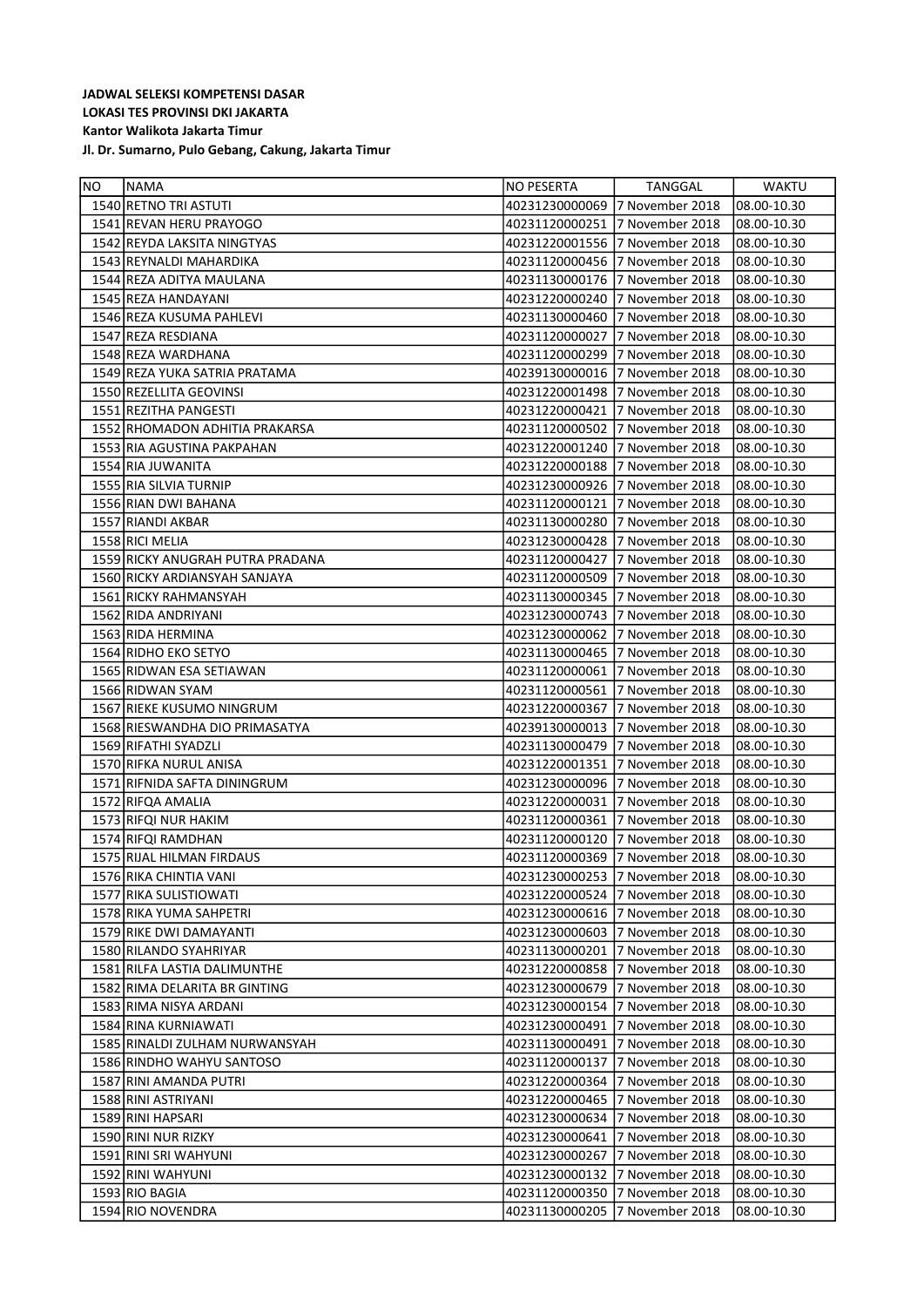| <b>NO</b> | <b>NAMA</b>                        | NO PESERTA                     | TANGGAL         | <b>WAKTU</b> |
|-----------|------------------------------------|--------------------------------|-----------------|--------------|
|           | 1595 RIO SAPUTRA                   | 40231130000283 7 November 2018 |                 | 08.00-10.30  |
|           | 1596 RIONALDI SUJOKO               | 40231130000101                 | 7 November 2018 | 08.00-10.30  |
|           | 1597 RIOSNITA DWI LEOVIKA          | 40231220000191                 | 7 November 2018 | 08.00-10.30  |
|           | 1598 RIPKA KRISTIANI BR PADANG     | 40231220001329                 | 7 November 2018 | 08.00-10.30  |
|           | 1599 RIRI SAFITRI                  | 40231220001031                 | 7 November 2018 | 08.00-10.30  |
|           | 1600 RIRIH DESKA AMALIAH           | 40231220001339                 | 7 November 2018 | 08.00-10.30  |
|           | 1601 RIRIN EVA SIANIPAR            | 40231220000293                 | 7 November 2018 | 08.00-10.30  |
|           | 1602 RIRIN KARLINA                 | 40231220000855                 | 7 November 2018 | 08.00-10.30  |
|           | 1603 RIRIN SEPTIANA                | 40231220001115                 | 7 November 2018 | 08.00-10.30  |
|           | 1604 RIRIS FRISKA                  | 40231230000952                 | 7 November 2018 | 08.00-10.30  |
|           | 1605 RISKA DWI APRIYANTI           | 40231220000156                 | 7 November 2018 | 08.00-10.30  |
|           | 1606 RISKA FAJRI                   | 40231230000146                 | 7 November 2018 | 08.00-10.30  |
|           | 1607 RISKI ANGGITA DALIMUNTHE      | 40231220001353                 | 7 November 2018 | 08.00-10.30  |
|           | 1608 RISKI ISTIA TRIGUNTARI        | 40231230000929                 | 7 November 2018 | 08.00-10.30  |
|           | 1609 RISKY HERMAWAN                | 40231120000329                 | 7 November 2018 | 08.00-10.30  |
|           | 1610 RISMA DAMAYANTI               | 40231220001191                 | 7 November 2018 | 08.00-10.30  |
|           | 1611 RISNA ERLYANTI                | 40231220000578                 | 7 November 2018 | 08.00-10.30  |
|           | 1612 RISTY MIRSAWATI               | 40231220000932                 | 7 November 2018 | 08.00-10.30  |
|           | 1613 RISYA AYU AMELIA              | 40231220001002                 | 7 November 2018 | 08.00-10.30  |
|           | 1614 RITARIYANI                    | 40231230000925                 | 7 November 2018 | 08.00-10.30  |
|           | 1615 RIVANESSA PARADISE            | 40231220000435                 | 7 November 2018 | 08.00-10.30  |
|           | 1616 RIVEN RAVIAH UTAMI            | 40231220001034                 | 7 November 2018 | 08.00-10.30  |
|           | 1617 RIZA AMALIA ARDINI            | 40231220000684                 | 7 November 2018 | 08.00-10.30  |
|           | 1618 RIZA WIBAWA                   | 40231130000330                 | 7 November 2018 | 08.00-10.30  |
|           | 1619 RIZA YURIKA                   | 40231220001058                 | 7 November 2018 | 08.00-10.30  |
|           | 1620 RIZDHA                        | 40231230000403                 | 7 November 2018 | 08.00-10.30  |
|           | 1621 RIZKA FITRI FADHILAH NASUTION | 40239230000086                 | 7 November 2018 | 08.00-10.30  |
|           | 1622 RIZKA TRI ANDANI              | 40231220001442                 | 7 November 2018 | 08.00-10.30  |
|           | 1623 RIZKI AMALIA                  | 40231230000721                 | 7 November 2018 | 08.00-10.30  |
|           | 1624 RIZKI FIRDAUS                 | 40231120000392                 | 7 November 2018 | 08.00-10.30  |
|           | 1625 RIZKI ILLAHI                  | 40231230000610                 | 7 November 2018 | 08.00-10.30  |
|           | 1626 RIZKI RAMADANA                | 40231120000301                 | 7 November 2018 | 08.00-10.30  |
|           | 1627 RIZKI TRI OKTAVIANI           | 40231220000941                 | 7 November 2018 | 08.00-10.30  |
|           | 1628 RIZKI WICAKSONO               | 40231120000340                 | 7 November 2018 | 08.00-10.30  |
|           | 1629 RIZKI YULIANDARI              | 40231230000010                 | 7 November 2018 | 08.00-10.30  |
|           | 1630 RIZKINA INTAN PANDINI         | 40231230000328                 | 7 November 2018 | 08.00-10.30  |
|           | 1631 RIZKY AMALIA                  | 40231220000699                 | 7 November 2018 | 08.00-10.30  |
|           | 1632 RIZKY AMANDA PUTRI            | 40231230000270                 | 7 November 2018 | 08.00-10.30  |
|           | 1633 RIZKY CESSILYA                | 40231220001440                 | 7 November 2018 | 08.00-10.30  |
|           | 1634 RIZKY DWI TARUNA              | 40231120000017                 | 7 November 2018 | 08.00-10.30  |
|           | 1635 RIZKY FELLA                   | 40231220000269                 | 7 November 2018 | 08.00-10.30  |
|           | 1636 RIZKY HIDAYAT                 | 40231120000316                 | 7 November 2018 | 08.00-10.30  |
|           | 1637 RIZKY MAULANA                 | 40231120000432                 | 7 November 2018 | 08.00-10.30  |
|           | 1638 RIZKY PRATAMA MUSTARI         | 40231120000243 7 November 2018 |                 | 08.00-10.30  |
|           | 1639 RIZKY WIKA SHINTYA DEVI       | 40231220001137                 | 7 November 2018 | 08.00-10.30  |
|           | 1640 RIZKYA ELIA GAMALIEL          | 40231120000495                 | 7 November 2018 | 08.00-10.30  |
|           | 1641 RIZQA RIDHO KURNIASARI        | 40231230000797                 | 7 November 2018 | 08.00-10.30  |
|           | 1642 RIZQI ATMANTO                 | 40231120000018                 | 7 November 2018 | 08.00-10.30  |
|           | 1643 RIZQI JUNIANTO                | 40231120000376                 | 7 November 2018 | 08.00-10.30  |
|           | 1644 RO`ALIYAH                     | 40239230000095                 | 7 November 2018 | 08.00-10.30  |
|           | 1645 ROBERT HASUDUNGAN SIDAURUK    | 40231130000009                 | 7 November 2018 | 08.00-10.30  |
|           | 1646 ROBIN GUSTIAWAN               | 40231120000298                 | 7 November 2018 | 08.00-10.30  |
|           | 1647 ROCHMAD WIDIYANTORO           | 40231120000119                 | 7 November 2018 | 08.00-10.30  |
|           | 1648 ROLAND CHANDRA FERIDHANTA     | 40231130000410                 | 7 November 2018 | 08.00-10.30  |
|           | 1649 ROMI ANUGERAH FAJAR           | 40239130000001                 | 7 November 2018 | 08.00-10.30  |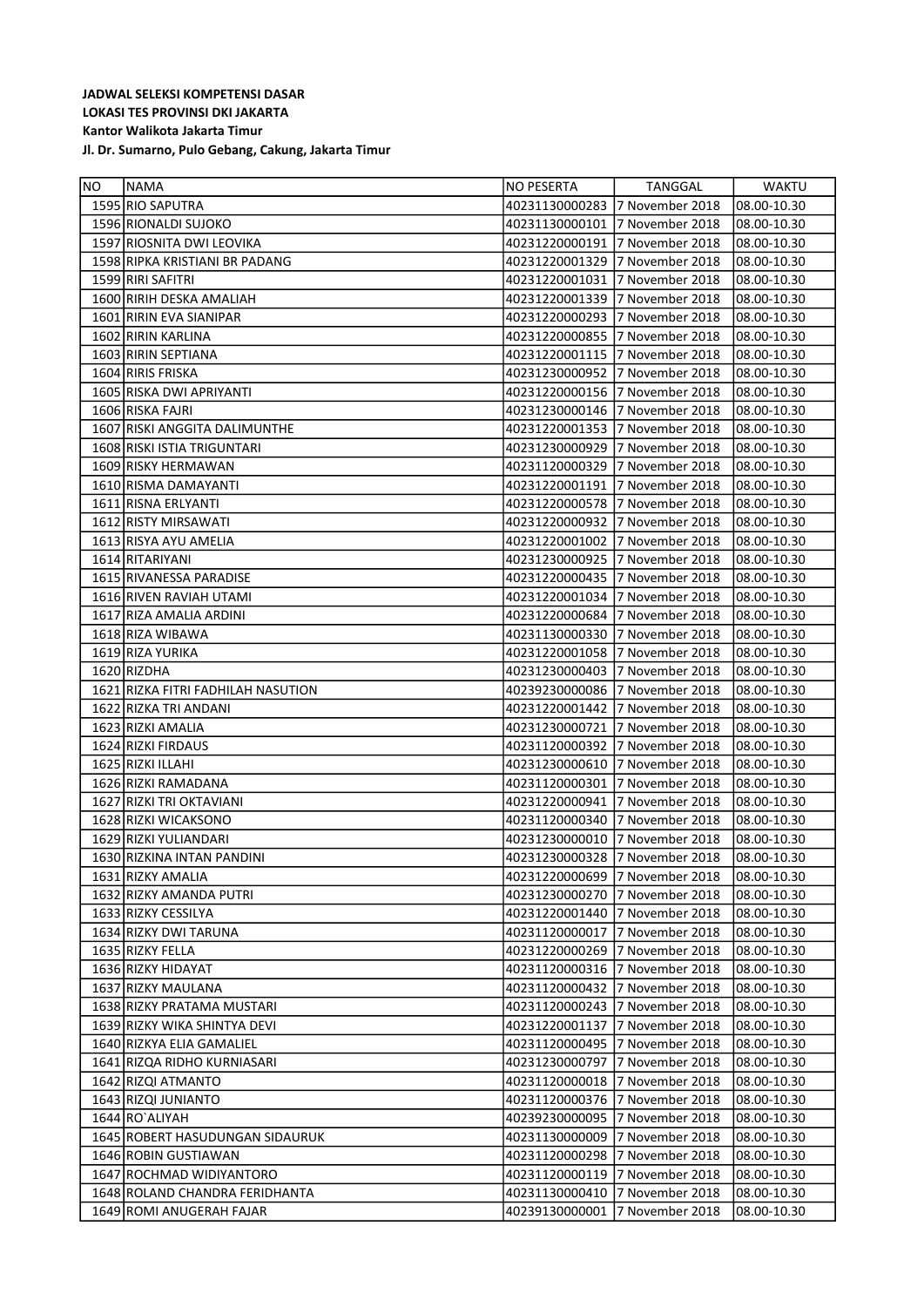| <b>NO</b> | <b>INAMA</b>                         | NO PESERTA                     | TANGGAL                        | <b>WAKTU</b> |
|-----------|--------------------------------------|--------------------------------|--------------------------------|--------------|
|           | 1650 ROMIAN SIBURIAN                 | 40231230000785 7 November 2018 |                                | 08.00-10.30  |
|           | 1651 ROMY D SIANIPAR                 | 40231220001444                 | 7 November 2018                | 08.00-10.30  |
|           | 1652 RONALD MEINALDI                 | 40231120000142                 | 7 November 2018                | 10.00-11.30  |
|           | 1653 RONAULI                         | 40231220001177                 | 7 November 2018                | 10.00-11.30  |
|           | 1654 ROOSITA DAMAYANTI               | 40231220000550                 | 7 November 2018                | 10.00-11.30  |
|           | 1655 ROSA FARADITHA ANWAR            | 40231220000940                 | 7 November 2018                | 10.00-11.30  |
|           | 1656 ROSA RIO MANURUNG               | 40231220001360                 | 7 November 2018                | 10.00-11.30  |
|           | 1657 ROSA RIZKI AGUSTINA             | 40231220000536                 | 7 November 2018                | 10.00-11.30  |
|           | 1658 ROSALIA MEIRY                   | 40231230000921                 | 7 November 2018                | 10.00-11.30  |
|           | 1659 ROSENNI BR SIPAYUNG             | 40231220000129                 | 7 November 2018                | 10.00-11.30  |
|           | 1660 ROSHINTA DINA ULI               | 40231230000373                 | 7 November 2018                | 10.00-11.30  |
|           | 1661 ROSLINDA PUSPITA SARI           | 40231230000123                 | 7 November 2018                | 10.00-11.30  |
|           | 1662 ROSMA MEGASARI SINAGA           | 40231230000479                 | 7 November 2018                | 10.00-11.30  |
|           | 1663 ROSMAWATI                       | 40231230000120                 | 7 November 2018                | 10.00-11.30  |
|           | 1664 ROSWITA F BR BUTAR-BUTAR        | 40231220001007                 | 7 November 2018                | 10.00-11.30  |
|           | 1665 ROVI ANDRAYANI                  | 40231220000098                 | 7 November 2018                | 10.00-11.30  |
|           | 1666 ROZA ANDALIKA                   | 40231120000378                 | 7 November 2018                | 10.00-11.30  |
|           | 1667 ROZA FAUZIAH                    | 40231230000299                 | 7 November 2018                | 10.00-11.30  |
|           | 1668 ROZA RAHMAYENI                  | 40231220000383                 | 7 November 2018                | 10.00-11.30  |
|           | 1669 RUDI ADRIANSYAH                 | 40231120000100                 | 7 November 2018                | 10.00-11.30  |
|           | 1670 RULINOVITA SARI                 | 40231220001236                 | 7 November 2018                | 10.00-11.30  |
|           | 1671 RULY GUNAWAN                    | 40231120000171                 | 7 November 2018                | 10.00-11.30  |
|           | 1672 RUMSIAH DIAH WARDANI            | 40231230000351                 | 7 November 2018                | 10.00-11.30  |
|           | 1673 RURI WANINGSIH                  | 40231220001134 7 November 2018 |                                | 10.00-11.30  |
|           | 1674 RURIE WIEDYA RAHAYU             | 40239230000026                 | 7 November 2018                | 10.00-11.30  |
|           | 1675 RUSTAM JOKO YULIANTO            | 40231120000393 7 November 2018 |                                | 10.00-11.30  |
|           | 1676 RUSWARNITA                      | 40231220000846                 | 7 November 2018                | 10.00-11.30  |
|           | 1677 SADAM FAISAL                    | 40231130000062                 | 7 November 2018                | 10.00-11.30  |
|           | 1678 SADARIAH MANDO HATIGORAN SINAGA | 40231130000159                 | 7 November 2018                | 10.00-11.30  |
|           | 1679 SAELAN AMI BANDONO              | 40231120000039                 | 7 November 2018                | 10.00-11.30  |
|           | 1680 SAFINATUL HOIRIYAH              | 40231230000674                 | 7 November 2018                | 10.00-11.30  |
|           | 1681 SAFITRI                         | 40231220000121                 | 7 November 2018                | 10.00-11.30  |
|           | 1682 SAHAT MARULI SIAGIAN            | 40231130000268                 | 7 November 2018                | 10.00-11.30  |
|           | 1683 SAIFUL ASHAR                    | 40231130000340                 | 7 November 2018                | 10.00-11.30  |
|           | 1684 SALMA RAHMAWATI                 | 40231220001079                 | 7 November 2018                | 10.00-11.30  |
|           | 1685 SAMIRA                          |                                | 40231220000302 7 November 2018 | 10.00-11.30  |
|           | 1686 SAMIYA ASTRI ATSANI             |                                | 40239230000115 7 November 2018 | 10.00-11.30  |
|           | 1687 SAMORA                          | 40231130000494                 | 7 November 2018                | 10.00-11.30  |
|           | 1688 SANDRO DES ALAGOK               | 40231130000245                 | 7 November 2018                | 10.00-11.30  |
|           | 1689 SANDY BERLIAN                   | 40231120000088                 | 7 November 2018                | 10.00-11.30  |
|           | 1690 SANDY SEPTIAN                   | 40231120000189                 | 7 November 2018                | 10.00-11.30  |
|           | 1691 SANDY YOLANDA                   | 40231230000102                 | 7 November 2018                | 10.00-11.30  |
|           | 1692 SANIA RAKHMAH                   | 40231230000169                 | 7 November 2018                | 10.00-11.30  |
|           | 1693 SANTI MUTIARA PANGARIBUAN       | 40231230000241                 | 7 November 2018                | 10.00-11.30  |
|           | 1694 SANTI RIANTINA                  | 40231230000184                 | 7 November 2018                | 10.00-11.30  |
|           | 1695 SANTIARA                        | 40231220000480                 | 7 November 2018                | 10.00-11.30  |
|           | 1696 SARA AGUSTRIANA                 | 40231220001383                 | 7 November 2018                | 10.00-11.30  |
|           | 1697 SARAH LUSIANA ANGGRAINI         | 40231220001212                 | 7 November 2018                | 10.00-11.30  |
|           | 1698 SARAH M. H. LATUMAERISSA        | 40231230000511                 | 7 November 2018                | 10.00-11.30  |
|           | 1699 SARI MARNIDAITO. S              | 40231220001271                 | 7 November 2018                | 10.00-11.30  |
|           | 1700 SARI RESTIANA NINGRUM           | 40231230000837                 | 7 November 2018                | 10.00-11.30  |
|           | 1701 SARI SAYETA PUTRI               | 40231230000727                 | 7 November 2018                | 10.00-11.30  |
|           | 1702 SARJUN ABDULLAH                 | 40231120000068                 | 7 November 2018                | 10.00-11.30  |
|           | 1703 SARMAN SINAGA                   | 40231120000414                 | 7 November 2018                | 10.00-11.30  |
|           | 1704 SARMINI                         | 40231230000045                 | 7 November 2018                | 10.00-11.30  |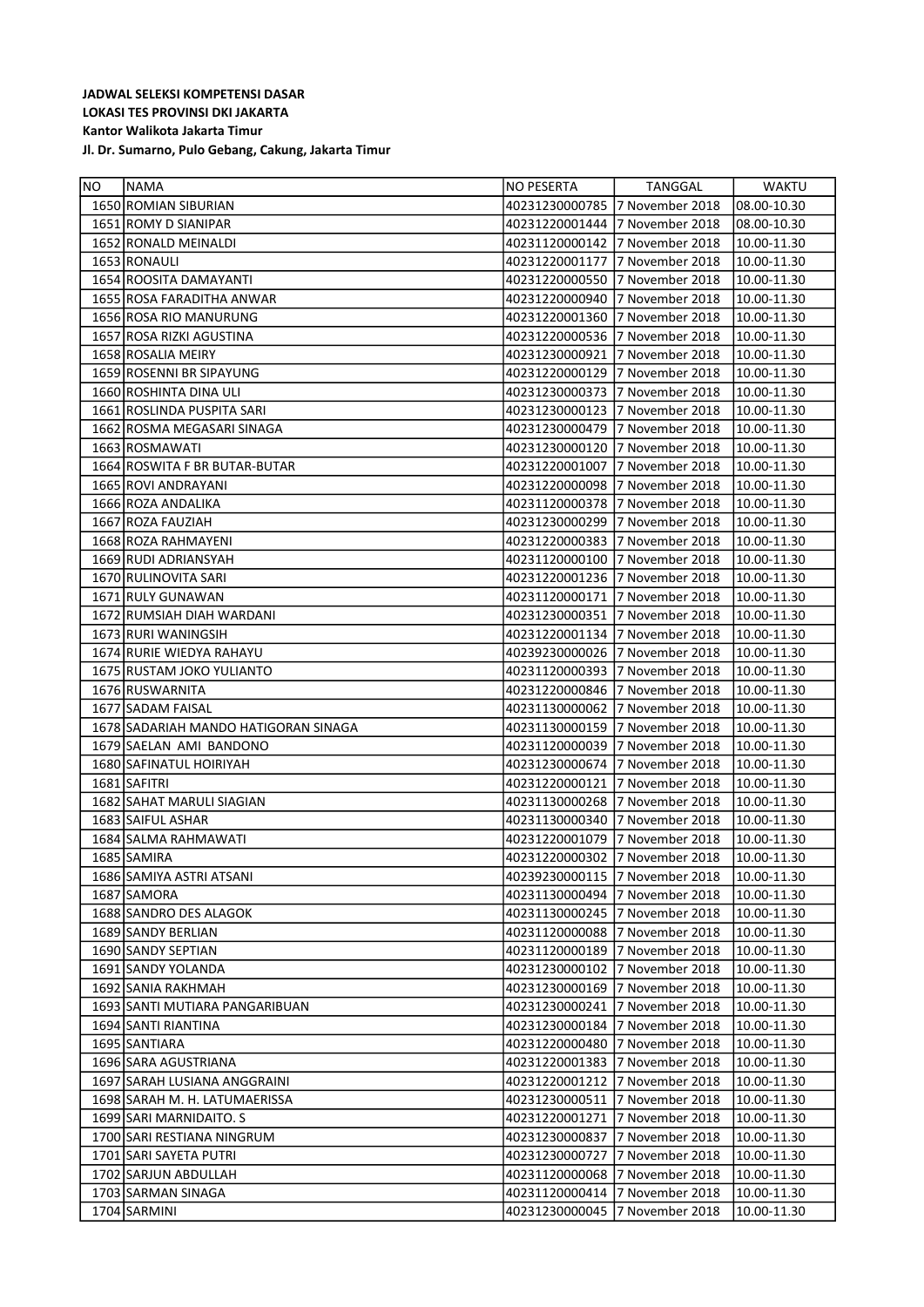| 1705 SARTIKA INTAN RATNASARI<br>40231220000677<br>17 November 2018<br>10.00-11.30<br>7 November 2018<br>1706 SARTIKA SILAEN<br>40231220000106<br>10.00-11.30<br>7 November 2018<br>1707 SATRIA BAGUS PERMANA<br>40231130000260<br>10.00-11.30<br>7 November 2018<br>1708 SATRIYO ATMOJO<br>40231120000481<br>10.00-11.30<br>1709 SATYA WIDIARSO<br>7 November 2018<br>40231120000237<br>10.00-11.30<br>7 November 2018<br>1710 SEFTIA DWI MAYANGSARI<br>40231220000839<br>10.00-11.30<br>1711 SELLA PRADITA YULIANTI<br>40231220001476<br>7 November 2018<br>10.00-11.30<br>1712 SELLY ADI PRILIANA<br>7 November 2018<br>40231220001494<br>10.00-11.30<br>7 November 2018<br>10.00-11.30<br>1713 SELLY MARVIATUN<br>40239230000049<br>40231220000863 7 November 2018<br>1714 SELVIA KUMALA BR SILALAHI<br>10.00-11.30<br>7 November 2018<br>1715 SELVILIA ARISKA<br>40231220000596<br>10.00-11.30<br>7 November 2018<br>1716 SELVY FAUZIA WILIS<br>40231220001525<br>10.00-11.30<br>7 November 2018<br>1717 SEPTI RAHMADANI<br>40231220000802<br>10.00-11.30<br>7 November 2018<br>1718 SEPTIAN AGAM WAHYUDI<br>40231120000550<br>10.00-11.30<br>40231120000032 7 November 2018<br>1719 SEPTIAN HADI<br>10.00-11.30<br>1720 SEPTIAN WIJAYA<br>40231130000258 7 November 2018<br>10.00-11.30<br>7 November 2018<br>1721 SEPTIKA RAHMAWATI<br>40231220000572<br>10.00-11.30<br>40231120000285 7 November 2018<br>1722 SEPTIO HARI NUGROHO<br>10.00-11.30<br>1723 SEPTY DWI VALDO<br>40231220001345 7 November 2018<br>10.00-11.30<br>40231230000330 7 November 2018<br>1724 SEREVINA ELIZABETH SILITONGA<br>10.00-11.30<br>40231220000224 7 November 2018<br>1725 SETIA RAHAYU<br>10.00-11.30<br>40231230000845 7 November 2018<br>1726 SETIANY NAVI SUSIYANTI<br>10.00-11.30<br>1727 SETYO BIMA SAPUTRO<br>40231120000426 7 November 2018<br>10.00-11.30<br>1728 SHAVIRA FATIKA REZKY<br>40231220001171 7 November 2018<br>10.00-11.30<br>1729 SHEIKA AYU NOVRIANTY<br>40239230000021<br>7 November 2018<br>10.00-11.30<br>1730 SHELLA<br>40231220000565 7 November 2018<br>10.00-11.30<br>1731 SHERLLY DWI SEPTIANTI<br>40231220000548 7 November 2018<br>10.00-11.30<br>40231220000705 7 November 2018<br>1732 SHERLY PUTRI IRIANTI<br>10.00-11.30<br>7 November 2018<br>1733 SHINDY AULIA<br>40231220000447<br>10.00-11.30<br>7 November 2018<br>10.00-11.30<br>1734 SHINTA DEWI INDAH SASANTI<br>40231230000520<br>7 November 2018<br>1735 SHINTA DEWINTA<br>40231230000066<br>10.00-11.30<br>7 November 2018<br>1736 SHOFURA PERMATA INTANIA<br>40231220000512<br>10.00-11.30<br>7 November 2018<br>1737 SICILIA JULIANTY BR HUTABARAT<br>40231220001108<br>10.00-11.30<br>1738 SIFA FAUZIAH<br>40231230000470<br>7 November 2018<br>10.00-11.30<br>1739 SIGIT NUGROHO<br>40231120000516<br>7 November 2018<br>10.00-11.30<br>1740 SIGIT SUKHEM<br>40231130000292 7 November 2018<br>10.00-11.30<br>1741 SILFIA ANGRAINI<br>40231220000004 7 November 2018<br>$10.00 - 11.30$<br>1742 SILVIA<br>40231220000394<br>7 November 2018<br>10.00-11.30<br>1743 SILVIA HERDIANI<br>40231230000648<br>7 November 2018<br>10.00-11.30<br>40231220001433<br>7 November 2018<br>10.00-11.30<br>1744 SILVIANA FITRIANI<br>1745 SILVINA RAMADANI<br>40231230000481<br>7 November 2018<br>10.00-11.30<br>1746 SIMON MEHULI<br>40231130000354<br>7 November 2018<br>10.00-11.30<br>1747 SINAR M SIMAMORA<br>40231230000744<br>7 November 2018<br>10.00-11.30<br>1748 SINTA DWI WULANDARI<br>40231220001504<br>7 November 2018<br>10.00-11.30<br>1749 SINTA AGNES APRIANI<br>40231230000992<br>7 November 2018<br>10.00-11.30<br>1750 SINTA DWI LESTARI<br>40231220000359<br>7 November 2018<br>10.00-11.30<br>1751 SINTA YUNITA<br>40231220000915<br>7 November 2018<br>10.00-11.30<br>1752 SINTIA ASFARAWENTI<br>40231230000543<br>7 November 2018<br>10.00-11.30<br>1753 SINTIA LORIKA PARMA<br>40231220000493<br>7 November 2018<br>10.00-11.30<br>1754 SITI AISYAH<br>40231230000588<br>7 November 2018<br>10.00-11.30<br>1755 SITI AMALIA SHOLIHAH<br>40231220000672<br>7 November 2018<br>10.00-11.30<br>1756 SITI AZIZAH<br>40231220001060<br>7 November 2018<br>10.00-11.30<br>1757 SITI CITRASARI<br>40231220001276<br>7 November 2018<br>10.00-11.30<br>1758 SITI DIANA SAFITRI<br>40231220000557<br>7 November 2018<br>10.00-11.30<br>1759 SITI IRPATUL MUNAWAROH<br>40231220001026<br>7 November 2018<br>10.00-11.30 | <b>NO</b> | <b>INAMA</b> | NO PESERTA | <b>TANGGAL</b> | WAKTU |
|------------------------------------------------------------------------------------------------------------------------------------------------------------------------------------------------------------------------------------------------------------------------------------------------------------------------------------------------------------------------------------------------------------------------------------------------------------------------------------------------------------------------------------------------------------------------------------------------------------------------------------------------------------------------------------------------------------------------------------------------------------------------------------------------------------------------------------------------------------------------------------------------------------------------------------------------------------------------------------------------------------------------------------------------------------------------------------------------------------------------------------------------------------------------------------------------------------------------------------------------------------------------------------------------------------------------------------------------------------------------------------------------------------------------------------------------------------------------------------------------------------------------------------------------------------------------------------------------------------------------------------------------------------------------------------------------------------------------------------------------------------------------------------------------------------------------------------------------------------------------------------------------------------------------------------------------------------------------------------------------------------------------------------------------------------------------------------------------------------------------------------------------------------------------------------------------------------------------------------------------------------------------------------------------------------------------------------------------------------------------------------------------------------------------------------------------------------------------------------------------------------------------------------------------------------------------------------------------------------------------------------------------------------------------------------------------------------------------------------------------------------------------------------------------------------------------------------------------------------------------------------------------------------------------------------------------------------------------------------------------------------------------------------------------------------------------------------------------------------------------------------------------------------------------------------------------------------------------------------------------------------------------------------------------------------------------------------------------------------------------------------------------------------------------------------------------------------------------------------------------------------------------------------------------------------------------------------------------------------------------------------------------------------------------------------------------------------------------------------------------------------------------------------------------------------------------------------------------------------------------------------------------------------------------------------------------------------------------------------------------------------------------------------------------------------------------------------------------------------------------------------------------------------------------------------------------------------------------------------------------------------------------------------------------------------------------------------------------------------------------------------------------------------------------|-----------|--------------|------------|----------------|-------|
|                                                                                                                                                                                                                                                                                                                                                                                                                                                                                                                                                                                                                                                                                                                                                                                                                                                                                                                                                                                                                                                                                                                                                                                                                                                                                                                                                                                                                                                                                                                                                                                                                                                                                                                                                                                                                                                                                                                                                                                                                                                                                                                                                                                                                                                                                                                                                                                                                                                                                                                                                                                                                                                                                                                                                                                                                                                                                                                                                                                                                                                                                                                                                                                                                                                                                                                                                                                                                                                                                                                                                                                                                                                                                                                                                                                                                                                                                                                                                                                                                                                                                                                                                                                                                                                                                                                                                                                                                        |           |              |            |                |       |
|                                                                                                                                                                                                                                                                                                                                                                                                                                                                                                                                                                                                                                                                                                                                                                                                                                                                                                                                                                                                                                                                                                                                                                                                                                                                                                                                                                                                                                                                                                                                                                                                                                                                                                                                                                                                                                                                                                                                                                                                                                                                                                                                                                                                                                                                                                                                                                                                                                                                                                                                                                                                                                                                                                                                                                                                                                                                                                                                                                                                                                                                                                                                                                                                                                                                                                                                                                                                                                                                                                                                                                                                                                                                                                                                                                                                                                                                                                                                                                                                                                                                                                                                                                                                                                                                                                                                                                                                                        |           |              |            |                |       |
|                                                                                                                                                                                                                                                                                                                                                                                                                                                                                                                                                                                                                                                                                                                                                                                                                                                                                                                                                                                                                                                                                                                                                                                                                                                                                                                                                                                                                                                                                                                                                                                                                                                                                                                                                                                                                                                                                                                                                                                                                                                                                                                                                                                                                                                                                                                                                                                                                                                                                                                                                                                                                                                                                                                                                                                                                                                                                                                                                                                                                                                                                                                                                                                                                                                                                                                                                                                                                                                                                                                                                                                                                                                                                                                                                                                                                                                                                                                                                                                                                                                                                                                                                                                                                                                                                                                                                                                                                        |           |              |            |                |       |
|                                                                                                                                                                                                                                                                                                                                                                                                                                                                                                                                                                                                                                                                                                                                                                                                                                                                                                                                                                                                                                                                                                                                                                                                                                                                                                                                                                                                                                                                                                                                                                                                                                                                                                                                                                                                                                                                                                                                                                                                                                                                                                                                                                                                                                                                                                                                                                                                                                                                                                                                                                                                                                                                                                                                                                                                                                                                                                                                                                                                                                                                                                                                                                                                                                                                                                                                                                                                                                                                                                                                                                                                                                                                                                                                                                                                                                                                                                                                                                                                                                                                                                                                                                                                                                                                                                                                                                                                                        |           |              |            |                |       |
|                                                                                                                                                                                                                                                                                                                                                                                                                                                                                                                                                                                                                                                                                                                                                                                                                                                                                                                                                                                                                                                                                                                                                                                                                                                                                                                                                                                                                                                                                                                                                                                                                                                                                                                                                                                                                                                                                                                                                                                                                                                                                                                                                                                                                                                                                                                                                                                                                                                                                                                                                                                                                                                                                                                                                                                                                                                                                                                                                                                                                                                                                                                                                                                                                                                                                                                                                                                                                                                                                                                                                                                                                                                                                                                                                                                                                                                                                                                                                                                                                                                                                                                                                                                                                                                                                                                                                                                                                        |           |              |            |                |       |
|                                                                                                                                                                                                                                                                                                                                                                                                                                                                                                                                                                                                                                                                                                                                                                                                                                                                                                                                                                                                                                                                                                                                                                                                                                                                                                                                                                                                                                                                                                                                                                                                                                                                                                                                                                                                                                                                                                                                                                                                                                                                                                                                                                                                                                                                                                                                                                                                                                                                                                                                                                                                                                                                                                                                                                                                                                                                                                                                                                                                                                                                                                                                                                                                                                                                                                                                                                                                                                                                                                                                                                                                                                                                                                                                                                                                                                                                                                                                                                                                                                                                                                                                                                                                                                                                                                                                                                                                                        |           |              |            |                |       |
|                                                                                                                                                                                                                                                                                                                                                                                                                                                                                                                                                                                                                                                                                                                                                                                                                                                                                                                                                                                                                                                                                                                                                                                                                                                                                                                                                                                                                                                                                                                                                                                                                                                                                                                                                                                                                                                                                                                                                                                                                                                                                                                                                                                                                                                                                                                                                                                                                                                                                                                                                                                                                                                                                                                                                                                                                                                                                                                                                                                                                                                                                                                                                                                                                                                                                                                                                                                                                                                                                                                                                                                                                                                                                                                                                                                                                                                                                                                                                                                                                                                                                                                                                                                                                                                                                                                                                                                                                        |           |              |            |                |       |
|                                                                                                                                                                                                                                                                                                                                                                                                                                                                                                                                                                                                                                                                                                                                                                                                                                                                                                                                                                                                                                                                                                                                                                                                                                                                                                                                                                                                                                                                                                                                                                                                                                                                                                                                                                                                                                                                                                                                                                                                                                                                                                                                                                                                                                                                                                                                                                                                                                                                                                                                                                                                                                                                                                                                                                                                                                                                                                                                                                                                                                                                                                                                                                                                                                                                                                                                                                                                                                                                                                                                                                                                                                                                                                                                                                                                                                                                                                                                                                                                                                                                                                                                                                                                                                                                                                                                                                                                                        |           |              |            |                |       |
|                                                                                                                                                                                                                                                                                                                                                                                                                                                                                                                                                                                                                                                                                                                                                                                                                                                                                                                                                                                                                                                                                                                                                                                                                                                                                                                                                                                                                                                                                                                                                                                                                                                                                                                                                                                                                                                                                                                                                                                                                                                                                                                                                                                                                                                                                                                                                                                                                                                                                                                                                                                                                                                                                                                                                                                                                                                                                                                                                                                                                                                                                                                                                                                                                                                                                                                                                                                                                                                                                                                                                                                                                                                                                                                                                                                                                                                                                                                                                                                                                                                                                                                                                                                                                                                                                                                                                                                                                        |           |              |            |                |       |
|                                                                                                                                                                                                                                                                                                                                                                                                                                                                                                                                                                                                                                                                                                                                                                                                                                                                                                                                                                                                                                                                                                                                                                                                                                                                                                                                                                                                                                                                                                                                                                                                                                                                                                                                                                                                                                                                                                                                                                                                                                                                                                                                                                                                                                                                                                                                                                                                                                                                                                                                                                                                                                                                                                                                                                                                                                                                                                                                                                                                                                                                                                                                                                                                                                                                                                                                                                                                                                                                                                                                                                                                                                                                                                                                                                                                                                                                                                                                                                                                                                                                                                                                                                                                                                                                                                                                                                                                                        |           |              |            |                |       |
|                                                                                                                                                                                                                                                                                                                                                                                                                                                                                                                                                                                                                                                                                                                                                                                                                                                                                                                                                                                                                                                                                                                                                                                                                                                                                                                                                                                                                                                                                                                                                                                                                                                                                                                                                                                                                                                                                                                                                                                                                                                                                                                                                                                                                                                                                                                                                                                                                                                                                                                                                                                                                                                                                                                                                                                                                                                                                                                                                                                                                                                                                                                                                                                                                                                                                                                                                                                                                                                                                                                                                                                                                                                                                                                                                                                                                                                                                                                                                                                                                                                                                                                                                                                                                                                                                                                                                                                                                        |           |              |            |                |       |
|                                                                                                                                                                                                                                                                                                                                                                                                                                                                                                                                                                                                                                                                                                                                                                                                                                                                                                                                                                                                                                                                                                                                                                                                                                                                                                                                                                                                                                                                                                                                                                                                                                                                                                                                                                                                                                                                                                                                                                                                                                                                                                                                                                                                                                                                                                                                                                                                                                                                                                                                                                                                                                                                                                                                                                                                                                                                                                                                                                                                                                                                                                                                                                                                                                                                                                                                                                                                                                                                                                                                                                                                                                                                                                                                                                                                                                                                                                                                                                                                                                                                                                                                                                                                                                                                                                                                                                                                                        |           |              |            |                |       |
|                                                                                                                                                                                                                                                                                                                                                                                                                                                                                                                                                                                                                                                                                                                                                                                                                                                                                                                                                                                                                                                                                                                                                                                                                                                                                                                                                                                                                                                                                                                                                                                                                                                                                                                                                                                                                                                                                                                                                                                                                                                                                                                                                                                                                                                                                                                                                                                                                                                                                                                                                                                                                                                                                                                                                                                                                                                                                                                                                                                                                                                                                                                                                                                                                                                                                                                                                                                                                                                                                                                                                                                                                                                                                                                                                                                                                                                                                                                                                                                                                                                                                                                                                                                                                                                                                                                                                                                                                        |           |              |            |                |       |
|                                                                                                                                                                                                                                                                                                                                                                                                                                                                                                                                                                                                                                                                                                                                                                                                                                                                                                                                                                                                                                                                                                                                                                                                                                                                                                                                                                                                                                                                                                                                                                                                                                                                                                                                                                                                                                                                                                                                                                                                                                                                                                                                                                                                                                                                                                                                                                                                                                                                                                                                                                                                                                                                                                                                                                                                                                                                                                                                                                                                                                                                                                                                                                                                                                                                                                                                                                                                                                                                                                                                                                                                                                                                                                                                                                                                                                                                                                                                                                                                                                                                                                                                                                                                                                                                                                                                                                                                                        |           |              |            |                |       |
|                                                                                                                                                                                                                                                                                                                                                                                                                                                                                                                                                                                                                                                                                                                                                                                                                                                                                                                                                                                                                                                                                                                                                                                                                                                                                                                                                                                                                                                                                                                                                                                                                                                                                                                                                                                                                                                                                                                                                                                                                                                                                                                                                                                                                                                                                                                                                                                                                                                                                                                                                                                                                                                                                                                                                                                                                                                                                                                                                                                                                                                                                                                                                                                                                                                                                                                                                                                                                                                                                                                                                                                                                                                                                                                                                                                                                                                                                                                                                                                                                                                                                                                                                                                                                                                                                                                                                                                                                        |           |              |            |                |       |
|                                                                                                                                                                                                                                                                                                                                                                                                                                                                                                                                                                                                                                                                                                                                                                                                                                                                                                                                                                                                                                                                                                                                                                                                                                                                                                                                                                                                                                                                                                                                                                                                                                                                                                                                                                                                                                                                                                                                                                                                                                                                                                                                                                                                                                                                                                                                                                                                                                                                                                                                                                                                                                                                                                                                                                                                                                                                                                                                                                                                                                                                                                                                                                                                                                                                                                                                                                                                                                                                                                                                                                                                                                                                                                                                                                                                                                                                                                                                                                                                                                                                                                                                                                                                                                                                                                                                                                                                                        |           |              |            |                |       |
|                                                                                                                                                                                                                                                                                                                                                                                                                                                                                                                                                                                                                                                                                                                                                                                                                                                                                                                                                                                                                                                                                                                                                                                                                                                                                                                                                                                                                                                                                                                                                                                                                                                                                                                                                                                                                                                                                                                                                                                                                                                                                                                                                                                                                                                                                                                                                                                                                                                                                                                                                                                                                                                                                                                                                                                                                                                                                                                                                                                                                                                                                                                                                                                                                                                                                                                                                                                                                                                                                                                                                                                                                                                                                                                                                                                                                                                                                                                                                                                                                                                                                                                                                                                                                                                                                                                                                                                                                        |           |              |            |                |       |
|                                                                                                                                                                                                                                                                                                                                                                                                                                                                                                                                                                                                                                                                                                                                                                                                                                                                                                                                                                                                                                                                                                                                                                                                                                                                                                                                                                                                                                                                                                                                                                                                                                                                                                                                                                                                                                                                                                                                                                                                                                                                                                                                                                                                                                                                                                                                                                                                                                                                                                                                                                                                                                                                                                                                                                                                                                                                                                                                                                                                                                                                                                                                                                                                                                                                                                                                                                                                                                                                                                                                                                                                                                                                                                                                                                                                                                                                                                                                                                                                                                                                                                                                                                                                                                                                                                                                                                                                                        |           |              |            |                |       |
|                                                                                                                                                                                                                                                                                                                                                                                                                                                                                                                                                                                                                                                                                                                                                                                                                                                                                                                                                                                                                                                                                                                                                                                                                                                                                                                                                                                                                                                                                                                                                                                                                                                                                                                                                                                                                                                                                                                                                                                                                                                                                                                                                                                                                                                                                                                                                                                                                                                                                                                                                                                                                                                                                                                                                                                                                                                                                                                                                                                                                                                                                                                                                                                                                                                                                                                                                                                                                                                                                                                                                                                                                                                                                                                                                                                                                                                                                                                                                                                                                                                                                                                                                                                                                                                                                                                                                                                                                        |           |              |            |                |       |
|                                                                                                                                                                                                                                                                                                                                                                                                                                                                                                                                                                                                                                                                                                                                                                                                                                                                                                                                                                                                                                                                                                                                                                                                                                                                                                                                                                                                                                                                                                                                                                                                                                                                                                                                                                                                                                                                                                                                                                                                                                                                                                                                                                                                                                                                                                                                                                                                                                                                                                                                                                                                                                                                                                                                                                                                                                                                                                                                                                                                                                                                                                                                                                                                                                                                                                                                                                                                                                                                                                                                                                                                                                                                                                                                                                                                                                                                                                                                                                                                                                                                                                                                                                                                                                                                                                                                                                                                                        |           |              |            |                |       |
|                                                                                                                                                                                                                                                                                                                                                                                                                                                                                                                                                                                                                                                                                                                                                                                                                                                                                                                                                                                                                                                                                                                                                                                                                                                                                                                                                                                                                                                                                                                                                                                                                                                                                                                                                                                                                                                                                                                                                                                                                                                                                                                                                                                                                                                                                                                                                                                                                                                                                                                                                                                                                                                                                                                                                                                                                                                                                                                                                                                                                                                                                                                                                                                                                                                                                                                                                                                                                                                                                                                                                                                                                                                                                                                                                                                                                                                                                                                                                                                                                                                                                                                                                                                                                                                                                                                                                                                                                        |           |              |            |                |       |
|                                                                                                                                                                                                                                                                                                                                                                                                                                                                                                                                                                                                                                                                                                                                                                                                                                                                                                                                                                                                                                                                                                                                                                                                                                                                                                                                                                                                                                                                                                                                                                                                                                                                                                                                                                                                                                                                                                                                                                                                                                                                                                                                                                                                                                                                                                                                                                                                                                                                                                                                                                                                                                                                                                                                                                                                                                                                                                                                                                                                                                                                                                                                                                                                                                                                                                                                                                                                                                                                                                                                                                                                                                                                                                                                                                                                                                                                                                                                                                                                                                                                                                                                                                                                                                                                                                                                                                                                                        |           |              |            |                |       |
|                                                                                                                                                                                                                                                                                                                                                                                                                                                                                                                                                                                                                                                                                                                                                                                                                                                                                                                                                                                                                                                                                                                                                                                                                                                                                                                                                                                                                                                                                                                                                                                                                                                                                                                                                                                                                                                                                                                                                                                                                                                                                                                                                                                                                                                                                                                                                                                                                                                                                                                                                                                                                                                                                                                                                                                                                                                                                                                                                                                                                                                                                                                                                                                                                                                                                                                                                                                                                                                                                                                                                                                                                                                                                                                                                                                                                                                                                                                                                                                                                                                                                                                                                                                                                                                                                                                                                                                                                        |           |              |            |                |       |
|                                                                                                                                                                                                                                                                                                                                                                                                                                                                                                                                                                                                                                                                                                                                                                                                                                                                                                                                                                                                                                                                                                                                                                                                                                                                                                                                                                                                                                                                                                                                                                                                                                                                                                                                                                                                                                                                                                                                                                                                                                                                                                                                                                                                                                                                                                                                                                                                                                                                                                                                                                                                                                                                                                                                                                                                                                                                                                                                                                                                                                                                                                                                                                                                                                                                                                                                                                                                                                                                                                                                                                                                                                                                                                                                                                                                                                                                                                                                                                                                                                                                                                                                                                                                                                                                                                                                                                                                                        |           |              |            |                |       |
|                                                                                                                                                                                                                                                                                                                                                                                                                                                                                                                                                                                                                                                                                                                                                                                                                                                                                                                                                                                                                                                                                                                                                                                                                                                                                                                                                                                                                                                                                                                                                                                                                                                                                                                                                                                                                                                                                                                                                                                                                                                                                                                                                                                                                                                                                                                                                                                                                                                                                                                                                                                                                                                                                                                                                                                                                                                                                                                                                                                                                                                                                                                                                                                                                                                                                                                                                                                                                                                                                                                                                                                                                                                                                                                                                                                                                                                                                                                                                                                                                                                                                                                                                                                                                                                                                                                                                                                                                        |           |              |            |                |       |
|                                                                                                                                                                                                                                                                                                                                                                                                                                                                                                                                                                                                                                                                                                                                                                                                                                                                                                                                                                                                                                                                                                                                                                                                                                                                                                                                                                                                                                                                                                                                                                                                                                                                                                                                                                                                                                                                                                                                                                                                                                                                                                                                                                                                                                                                                                                                                                                                                                                                                                                                                                                                                                                                                                                                                                                                                                                                                                                                                                                                                                                                                                                                                                                                                                                                                                                                                                                                                                                                                                                                                                                                                                                                                                                                                                                                                                                                                                                                                                                                                                                                                                                                                                                                                                                                                                                                                                                                                        |           |              |            |                |       |
|                                                                                                                                                                                                                                                                                                                                                                                                                                                                                                                                                                                                                                                                                                                                                                                                                                                                                                                                                                                                                                                                                                                                                                                                                                                                                                                                                                                                                                                                                                                                                                                                                                                                                                                                                                                                                                                                                                                                                                                                                                                                                                                                                                                                                                                                                                                                                                                                                                                                                                                                                                                                                                                                                                                                                                                                                                                                                                                                                                                                                                                                                                                                                                                                                                                                                                                                                                                                                                                                                                                                                                                                                                                                                                                                                                                                                                                                                                                                                                                                                                                                                                                                                                                                                                                                                                                                                                                                                        |           |              |            |                |       |
|                                                                                                                                                                                                                                                                                                                                                                                                                                                                                                                                                                                                                                                                                                                                                                                                                                                                                                                                                                                                                                                                                                                                                                                                                                                                                                                                                                                                                                                                                                                                                                                                                                                                                                                                                                                                                                                                                                                                                                                                                                                                                                                                                                                                                                                                                                                                                                                                                                                                                                                                                                                                                                                                                                                                                                                                                                                                                                                                                                                                                                                                                                                                                                                                                                                                                                                                                                                                                                                                                                                                                                                                                                                                                                                                                                                                                                                                                                                                                                                                                                                                                                                                                                                                                                                                                                                                                                                                                        |           |              |            |                |       |
|                                                                                                                                                                                                                                                                                                                                                                                                                                                                                                                                                                                                                                                                                                                                                                                                                                                                                                                                                                                                                                                                                                                                                                                                                                                                                                                                                                                                                                                                                                                                                                                                                                                                                                                                                                                                                                                                                                                                                                                                                                                                                                                                                                                                                                                                                                                                                                                                                                                                                                                                                                                                                                                                                                                                                                                                                                                                                                                                                                                                                                                                                                                                                                                                                                                                                                                                                                                                                                                                                                                                                                                                                                                                                                                                                                                                                                                                                                                                                                                                                                                                                                                                                                                                                                                                                                                                                                                                                        |           |              |            |                |       |
|                                                                                                                                                                                                                                                                                                                                                                                                                                                                                                                                                                                                                                                                                                                                                                                                                                                                                                                                                                                                                                                                                                                                                                                                                                                                                                                                                                                                                                                                                                                                                                                                                                                                                                                                                                                                                                                                                                                                                                                                                                                                                                                                                                                                                                                                                                                                                                                                                                                                                                                                                                                                                                                                                                                                                                                                                                                                                                                                                                                                                                                                                                                                                                                                                                                                                                                                                                                                                                                                                                                                                                                                                                                                                                                                                                                                                                                                                                                                                                                                                                                                                                                                                                                                                                                                                                                                                                                                                        |           |              |            |                |       |
|                                                                                                                                                                                                                                                                                                                                                                                                                                                                                                                                                                                                                                                                                                                                                                                                                                                                                                                                                                                                                                                                                                                                                                                                                                                                                                                                                                                                                                                                                                                                                                                                                                                                                                                                                                                                                                                                                                                                                                                                                                                                                                                                                                                                                                                                                                                                                                                                                                                                                                                                                                                                                                                                                                                                                                                                                                                                                                                                                                                                                                                                                                                                                                                                                                                                                                                                                                                                                                                                                                                                                                                                                                                                                                                                                                                                                                                                                                                                                                                                                                                                                                                                                                                                                                                                                                                                                                                                                        |           |              |            |                |       |
|                                                                                                                                                                                                                                                                                                                                                                                                                                                                                                                                                                                                                                                                                                                                                                                                                                                                                                                                                                                                                                                                                                                                                                                                                                                                                                                                                                                                                                                                                                                                                                                                                                                                                                                                                                                                                                                                                                                                                                                                                                                                                                                                                                                                                                                                                                                                                                                                                                                                                                                                                                                                                                                                                                                                                                                                                                                                                                                                                                                                                                                                                                                                                                                                                                                                                                                                                                                                                                                                                                                                                                                                                                                                                                                                                                                                                                                                                                                                                                                                                                                                                                                                                                                                                                                                                                                                                                                                                        |           |              |            |                |       |
|                                                                                                                                                                                                                                                                                                                                                                                                                                                                                                                                                                                                                                                                                                                                                                                                                                                                                                                                                                                                                                                                                                                                                                                                                                                                                                                                                                                                                                                                                                                                                                                                                                                                                                                                                                                                                                                                                                                                                                                                                                                                                                                                                                                                                                                                                                                                                                                                                                                                                                                                                                                                                                                                                                                                                                                                                                                                                                                                                                                                                                                                                                                                                                                                                                                                                                                                                                                                                                                                                                                                                                                                                                                                                                                                                                                                                                                                                                                                                                                                                                                                                                                                                                                                                                                                                                                                                                                                                        |           |              |            |                |       |
|                                                                                                                                                                                                                                                                                                                                                                                                                                                                                                                                                                                                                                                                                                                                                                                                                                                                                                                                                                                                                                                                                                                                                                                                                                                                                                                                                                                                                                                                                                                                                                                                                                                                                                                                                                                                                                                                                                                                                                                                                                                                                                                                                                                                                                                                                                                                                                                                                                                                                                                                                                                                                                                                                                                                                                                                                                                                                                                                                                                                                                                                                                                                                                                                                                                                                                                                                                                                                                                                                                                                                                                                                                                                                                                                                                                                                                                                                                                                                                                                                                                                                                                                                                                                                                                                                                                                                                                                                        |           |              |            |                |       |
|                                                                                                                                                                                                                                                                                                                                                                                                                                                                                                                                                                                                                                                                                                                                                                                                                                                                                                                                                                                                                                                                                                                                                                                                                                                                                                                                                                                                                                                                                                                                                                                                                                                                                                                                                                                                                                                                                                                                                                                                                                                                                                                                                                                                                                                                                                                                                                                                                                                                                                                                                                                                                                                                                                                                                                                                                                                                                                                                                                                                                                                                                                                                                                                                                                                                                                                                                                                                                                                                                                                                                                                                                                                                                                                                                                                                                                                                                                                                                                                                                                                                                                                                                                                                                                                                                                                                                                                                                        |           |              |            |                |       |
|                                                                                                                                                                                                                                                                                                                                                                                                                                                                                                                                                                                                                                                                                                                                                                                                                                                                                                                                                                                                                                                                                                                                                                                                                                                                                                                                                                                                                                                                                                                                                                                                                                                                                                                                                                                                                                                                                                                                                                                                                                                                                                                                                                                                                                                                                                                                                                                                                                                                                                                                                                                                                                                                                                                                                                                                                                                                                                                                                                                                                                                                                                                                                                                                                                                                                                                                                                                                                                                                                                                                                                                                                                                                                                                                                                                                                                                                                                                                                                                                                                                                                                                                                                                                                                                                                                                                                                                                                        |           |              |            |                |       |
|                                                                                                                                                                                                                                                                                                                                                                                                                                                                                                                                                                                                                                                                                                                                                                                                                                                                                                                                                                                                                                                                                                                                                                                                                                                                                                                                                                                                                                                                                                                                                                                                                                                                                                                                                                                                                                                                                                                                                                                                                                                                                                                                                                                                                                                                                                                                                                                                                                                                                                                                                                                                                                                                                                                                                                                                                                                                                                                                                                                                                                                                                                                                                                                                                                                                                                                                                                                                                                                                                                                                                                                                                                                                                                                                                                                                                                                                                                                                                                                                                                                                                                                                                                                                                                                                                                                                                                                                                        |           |              |            |                |       |
|                                                                                                                                                                                                                                                                                                                                                                                                                                                                                                                                                                                                                                                                                                                                                                                                                                                                                                                                                                                                                                                                                                                                                                                                                                                                                                                                                                                                                                                                                                                                                                                                                                                                                                                                                                                                                                                                                                                                                                                                                                                                                                                                                                                                                                                                                                                                                                                                                                                                                                                                                                                                                                                                                                                                                                                                                                                                                                                                                                                                                                                                                                                                                                                                                                                                                                                                                                                                                                                                                                                                                                                                                                                                                                                                                                                                                                                                                                                                                                                                                                                                                                                                                                                                                                                                                                                                                                                                                        |           |              |            |                |       |
|                                                                                                                                                                                                                                                                                                                                                                                                                                                                                                                                                                                                                                                                                                                                                                                                                                                                                                                                                                                                                                                                                                                                                                                                                                                                                                                                                                                                                                                                                                                                                                                                                                                                                                                                                                                                                                                                                                                                                                                                                                                                                                                                                                                                                                                                                                                                                                                                                                                                                                                                                                                                                                                                                                                                                                                                                                                                                                                                                                                                                                                                                                                                                                                                                                                                                                                                                                                                                                                                                                                                                                                                                                                                                                                                                                                                                                                                                                                                                                                                                                                                                                                                                                                                                                                                                                                                                                                                                        |           |              |            |                |       |
|                                                                                                                                                                                                                                                                                                                                                                                                                                                                                                                                                                                                                                                                                                                                                                                                                                                                                                                                                                                                                                                                                                                                                                                                                                                                                                                                                                                                                                                                                                                                                                                                                                                                                                                                                                                                                                                                                                                                                                                                                                                                                                                                                                                                                                                                                                                                                                                                                                                                                                                                                                                                                                                                                                                                                                                                                                                                                                                                                                                                                                                                                                                                                                                                                                                                                                                                                                                                                                                                                                                                                                                                                                                                                                                                                                                                                                                                                                                                                                                                                                                                                                                                                                                                                                                                                                                                                                                                                        |           |              |            |                |       |
|                                                                                                                                                                                                                                                                                                                                                                                                                                                                                                                                                                                                                                                                                                                                                                                                                                                                                                                                                                                                                                                                                                                                                                                                                                                                                                                                                                                                                                                                                                                                                                                                                                                                                                                                                                                                                                                                                                                                                                                                                                                                                                                                                                                                                                                                                                                                                                                                                                                                                                                                                                                                                                                                                                                                                                                                                                                                                                                                                                                                                                                                                                                                                                                                                                                                                                                                                                                                                                                                                                                                                                                                                                                                                                                                                                                                                                                                                                                                                                                                                                                                                                                                                                                                                                                                                                                                                                                                                        |           |              |            |                |       |
|                                                                                                                                                                                                                                                                                                                                                                                                                                                                                                                                                                                                                                                                                                                                                                                                                                                                                                                                                                                                                                                                                                                                                                                                                                                                                                                                                                                                                                                                                                                                                                                                                                                                                                                                                                                                                                                                                                                                                                                                                                                                                                                                                                                                                                                                                                                                                                                                                                                                                                                                                                                                                                                                                                                                                                                                                                                                                                                                                                                                                                                                                                                                                                                                                                                                                                                                                                                                                                                                                                                                                                                                                                                                                                                                                                                                                                                                                                                                                                                                                                                                                                                                                                                                                                                                                                                                                                                                                        |           |              |            |                |       |
|                                                                                                                                                                                                                                                                                                                                                                                                                                                                                                                                                                                                                                                                                                                                                                                                                                                                                                                                                                                                                                                                                                                                                                                                                                                                                                                                                                                                                                                                                                                                                                                                                                                                                                                                                                                                                                                                                                                                                                                                                                                                                                                                                                                                                                                                                                                                                                                                                                                                                                                                                                                                                                                                                                                                                                                                                                                                                                                                                                                                                                                                                                                                                                                                                                                                                                                                                                                                                                                                                                                                                                                                                                                                                                                                                                                                                                                                                                                                                                                                                                                                                                                                                                                                                                                                                                                                                                                                                        |           |              |            |                |       |
|                                                                                                                                                                                                                                                                                                                                                                                                                                                                                                                                                                                                                                                                                                                                                                                                                                                                                                                                                                                                                                                                                                                                                                                                                                                                                                                                                                                                                                                                                                                                                                                                                                                                                                                                                                                                                                                                                                                                                                                                                                                                                                                                                                                                                                                                                                                                                                                                                                                                                                                                                                                                                                                                                                                                                                                                                                                                                                                                                                                                                                                                                                                                                                                                                                                                                                                                                                                                                                                                                                                                                                                                                                                                                                                                                                                                                                                                                                                                                                                                                                                                                                                                                                                                                                                                                                                                                                                                                        |           |              |            |                |       |
|                                                                                                                                                                                                                                                                                                                                                                                                                                                                                                                                                                                                                                                                                                                                                                                                                                                                                                                                                                                                                                                                                                                                                                                                                                                                                                                                                                                                                                                                                                                                                                                                                                                                                                                                                                                                                                                                                                                                                                                                                                                                                                                                                                                                                                                                                                                                                                                                                                                                                                                                                                                                                                                                                                                                                                                                                                                                                                                                                                                                                                                                                                                                                                                                                                                                                                                                                                                                                                                                                                                                                                                                                                                                                                                                                                                                                                                                                                                                                                                                                                                                                                                                                                                                                                                                                                                                                                                                                        |           |              |            |                |       |
|                                                                                                                                                                                                                                                                                                                                                                                                                                                                                                                                                                                                                                                                                                                                                                                                                                                                                                                                                                                                                                                                                                                                                                                                                                                                                                                                                                                                                                                                                                                                                                                                                                                                                                                                                                                                                                                                                                                                                                                                                                                                                                                                                                                                                                                                                                                                                                                                                                                                                                                                                                                                                                                                                                                                                                                                                                                                                                                                                                                                                                                                                                                                                                                                                                                                                                                                                                                                                                                                                                                                                                                                                                                                                                                                                                                                                                                                                                                                                                                                                                                                                                                                                                                                                                                                                                                                                                                                                        |           |              |            |                |       |
|                                                                                                                                                                                                                                                                                                                                                                                                                                                                                                                                                                                                                                                                                                                                                                                                                                                                                                                                                                                                                                                                                                                                                                                                                                                                                                                                                                                                                                                                                                                                                                                                                                                                                                                                                                                                                                                                                                                                                                                                                                                                                                                                                                                                                                                                                                                                                                                                                                                                                                                                                                                                                                                                                                                                                                                                                                                                                                                                                                                                                                                                                                                                                                                                                                                                                                                                                                                                                                                                                                                                                                                                                                                                                                                                                                                                                                                                                                                                                                                                                                                                                                                                                                                                                                                                                                                                                                                                                        |           |              |            |                |       |
|                                                                                                                                                                                                                                                                                                                                                                                                                                                                                                                                                                                                                                                                                                                                                                                                                                                                                                                                                                                                                                                                                                                                                                                                                                                                                                                                                                                                                                                                                                                                                                                                                                                                                                                                                                                                                                                                                                                                                                                                                                                                                                                                                                                                                                                                                                                                                                                                                                                                                                                                                                                                                                                                                                                                                                                                                                                                                                                                                                                                                                                                                                                                                                                                                                                                                                                                                                                                                                                                                                                                                                                                                                                                                                                                                                                                                                                                                                                                                                                                                                                                                                                                                                                                                                                                                                                                                                                                                        |           |              |            |                |       |
|                                                                                                                                                                                                                                                                                                                                                                                                                                                                                                                                                                                                                                                                                                                                                                                                                                                                                                                                                                                                                                                                                                                                                                                                                                                                                                                                                                                                                                                                                                                                                                                                                                                                                                                                                                                                                                                                                                                                                                                                                                                                                                                                                                                                                                                                                                                                                                                                                                                                                                                                                                                                                                                                                                                                                                                                                                                                                                                                                                                                                                                                                                                                                                                                                                                                                                                                                                                                                                                                                                                                                                                                                                                                                                                                                                                                                                                                                                                                                                                                                                                                                                                                                                                                                                                                                                                                                                                                                        |           |              |            |                |       |
|                                                                                                                                                                                                                                                                                                                                                                                                                                                                                                                                                                                                                                                                                                                                                                                                                                                                                                                                                                                                                                                                                                                                                                                                                                                                                                                                                                                                                                                                                                                                                                                                                                                                                                                                                                                                                                                                                                                                                                                                                                                                                                                                                                                                                                                                                                                                                                                                                                                                                                                                                                                                                                                                                                                                                                                                                                                                                                                                                                                                                                                                                                                                                                                                                                                                                                                                                                                                                                                                                                                                                                                                                                                                                                                                                                                                                                                                                                                                                                                                                                                                                                                                                                                                                                                                                                                                                                                                                        |           |              |            |                |       |
|                                                                                                                                                                                                                                                                                                                                                                                                                                                                                                                                                                                                                                                                                                                                                                                                                                                                                                                                                                                                                                                                                                                                                                                                                                                                                                                                                                                                                                                                                                                                                                                                                                                                                                                                                                                                                                                                                                                                                                                                                                                                                                                                                                                                                                                                                                                                                                                                                                                                                                                                                                                                                                                                                                                                                                                                                                                                                                                                                                                                                                                                                                                                                                                                                                                                                                                                                                                                                                                                                                                                                                                                                                                                                                                                                                                                                                                                                                                                                                                                                                                                                                                                                                                                                                                                                                                                                                                                                        |           |              |            |                |       |
|                                                                                                                                                                                                                                                                                                                                                                                                                                                                                                                                                                                                                                                                                                                                                                                                                                                                                                                                                                                                                                                                                                                                                                                                                                                                                                                                                                                                                                                                                                                                                                                                                                                                                                                                                                                                                                                                                                                                                                                                                                                                                                                                                                                                                                                                                                                                                                                                                                                                                                                                                                                                                                                                                                                                                                                                                                                                                                                                                                                                                                                                                                                                                                                                                                                                                                                                                                                                                                                                                                                                                                                                                                                                                                                                                                                                                                                                                                                                                                                                                                                                                                                                                                                                                                                                                                                                                                                                                        |           |              |            |                |       |
|                                                                                                                                                                                                                                                                                                                                                                                                                                                                                                                                                                                                                                                                                                                                                                                                                                                                                                                                                                                                                                                                                                                                                                                                                                                                                                                                                                                                                                                                                                                                                                                                                                                                                                                                                                                                                                                                                                                                                                                                                                                                                                                                                                                                                                                                                                                                                                                                                                                                                                                                                                                                                                                                                                                                                                                                                                                                                                                                                                                                                                                                                                                                                                                                                                                                                                                                                                                                                                                                                                                                                                                                                                                                                                                                                                                                                                                                                                                                                                                                                                                                                                                                                                                                                                                                                                                                                                                                                        |           |              |            |                |       |
|                                                                                                                                                                                                                                                                                                                                                                                                                                                                                                                                                                                                                                                                                                                                                                                                                                                                                                                                                                                                                                                                                                                                                                                                                                                                                                                                                                                                                                                                                                                                                                                                                                                                                                                                                                                                                                                                                                                                                                                                                                                                                                                                                                                                                                                                                                                                                                                                                                                                                                                                                                                                                                                                                                                                                                                                                                                                                                                                                                                                                                                                                                                                                                                                                                                                                                                                                                                                                                                                                                                                                                                                                                                                                                                                                                                                                                                                                                                                                                                                                                                                                                                                                                                                                                                                                                                                                                                                                        |           |              |            |                |       |
|                                                                                                                                                                                                                                                                                                                                                                                                                                                                                                                                                                                                                                                                                                                                                                                                                                                                                                                                                                                                                                                                                                                                                                                                                                                                                                                                                                                                                                                                                                                                                                                                                                                                                                                                                                                                                                                                                                                                                                                                                                                                                                                                                                                                                                                                                                                                                                                                                                                                                                                                                                                                                                                                                                                                                                                                                                                                                                                                                                                                                                                                                                                                                                                                                                                                                                                                                                                                                                                                                                                                                                                                                                                                                                                                                                                                                                                                                                                                                                                                                                                                                                                                                                                                                                                                                                                                                                                                                        |           |              |            |                |       |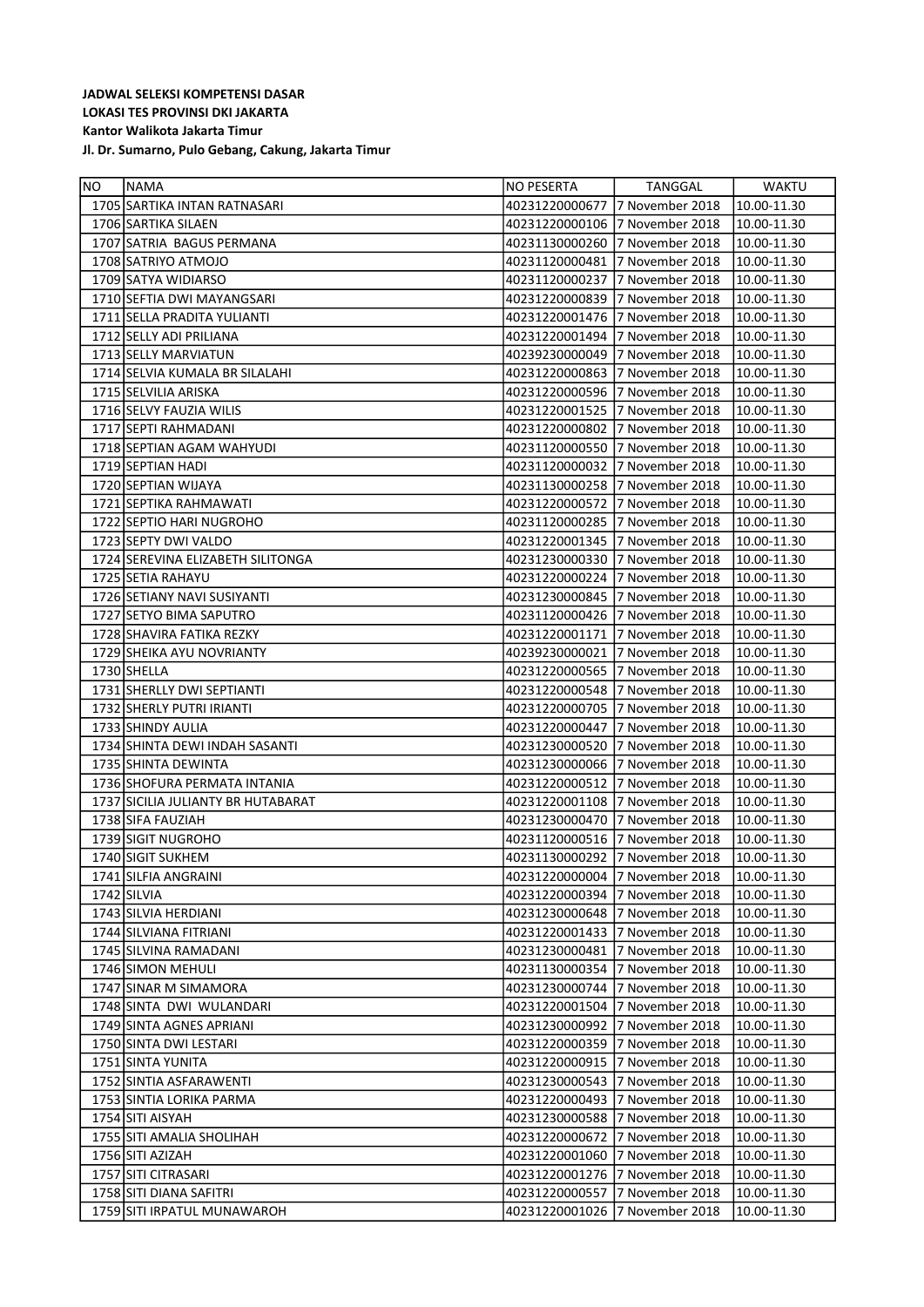| <b>NO</b> | <b>NAMA</b>                  | NO PESERTA     | TANGGAL                        | <b>WAKTU</b> |
|-----------|------------------------------|----------------|--------------------------------|--------------|
|           | 1760 SITI KHOIRIYAH          | 40231220001342 | 17 November 2018               | 10.00-11.30  |
|           | 1761 SITI LAELATUL BADRIYAH  | 40231230000165 | 7 November 2018                | 10.00-11.30  |
|           | 1762 SITI MARDIYAH           | 40231220000790 | 7 November 2018                | 10.00-11.30  |
|           | 1763 SITI NUR CHOLIFAH       | 40231230000611 | 7 November 2018                | 10.00-11.30  |
|           | 1764 SITI NUR FADILAH        | 40231220001352 | 7 November 2018                | 10.00-11.30  |
|           | 1765 SITI NURDINNAH          | 40231230000548 | 7 November 2018                | 10.00-11.30  |
|           | 1766 SITI NURHASANAH         | 40239230000003 | 7 November 2018                | 10.00-11.30  |
|           | 1767 SITI NURHASANAH         | 40231230000654 | 7 November 2018                | 10.00-11.30  |
|           | 1768 SITI RAHAYU             | 40231220000258 | 7 November 2018                | 10.00-11.30  |
|           | 1769 SITI ROHANI             | 40231220001047 | 7 November 2018                | 10.00-11.30  |
|           | 1770 SITI SARAH              | 40231220000158 | 7 November 2018                | 10.00-11.30  |
|           | 1771 SITI YUNIAR             | 40231220001207 | 7 November 2018                | 10.00-11.30  |
|           | 1772 SITTI UMAYA             | 40231220001150 | 7 November 2018                | 10.00-11.30  |
|           | 1773 SIWI WINASIS            | 40231220000861 | 7 November 2018                | 10.00-11.30  |
|           | 1774 SIZAR WILY PRADANA      | 40231120000359 | 7 November 2018                | 10.00-11.30  |
|           | 1775 SOFFIE DWI AYU PUSPITA  | 40231220000337 | 7 November 2018                | 10.00-11.30  |
|           | 1776 SOFIAN MANULLANG        | 40231120000375 | 7 November 2018                | 10.00-11.30  |
|           | 1777 SOFY QURROTA A'YUNI     | 40231220001018 | 7 November 2018                | 10.00-11.30  |
|           | 1778 SOFYAN BAYU NOVALIYANTO | 40231120000226 | 7 November 2018                | 10.00-11.30  |
|           | 1779 SONIA NELVIYANI         | 40231230000101 | 7 November 2018                | 10.00-11.30  |
|           | 1780 SONTARI                 | 40231220000617 | 7 November 2018                | 10.00-11.30  |
|           | 1781 SONY AGASI PRADITA      | 40231130000399 | 7 November 2018                | 10.00-11.30  |
|           | 1782 SOPHIA CHRISTINA CG     | 40231220000718 | 7 November 2018                | 10.00-11.30  |
|           | 1783 SRI AGUSTINA FAJRIWATI  | 40231220000227 | 7 November 2018                | 10.00-11.30  |
|           | 1784 SRI ASTUTI              | 40231230000609 | 7 November 2018                | 10.00-11.30  |
|           | 1785 SRI HASTUTI             | 40231220001020 | 7 November 2018                | 10.00-11.30  |
|           | 1786 SRI HAYATI PUTRI        | 40231220001382 | 7 November 2018                | 10.00-11.30  |
|           | 1787 SRI HIDAYATI            | 40231230000624 | 7 November 2018                | 10.00-11.30  |
|           | 1788 SRI LESTARI             | 40231220000062 | 7 November 2018                | 10.00-11.30  |
|           | 1789 SRI MARDATILLAH         | 40231230000279 | 7 November 2018                | 10.00-11.30  |
|           | 1790 SRI MARYATI             | 40231220000702 | 7 November 2018                | 10.00-11.30  |
|           | 1791 SRI MULYANI             | 40231220001230 | 7 November 2018                | 10.00-11.30  |
|           | 1792 SRI NOVIA RATNASARY     | 40231220000678 | 7 November 2018                | 10.00-11.30  |
|           | 1793 SRI NOVITA YUSUF        | 40231230000665 | 7 November 2018                | 10.00-11.30  |
|           | 1794 SRI NUGRAHENI           | 40231220001554 | 7 November 2018                | 10.00-11.30  |
|           | 1795 SRI PURWATI             | 40231220000902 | 7 November 2018                | 10.00-11.30  |
|           | 1796 SRI RATNA M. RIFAI      |                | 40231230000895 7 November 2018 | 10.00-11.30  |
|           | 1797 SRI WAHYUNI LUBIS       | 40231220001362 | 7 November 2018                | 10.00-11.30  |
|           | 1798 STEPHANI APRILYA        | 40231230000963 | 7 November 2018                | 10.00-11.30  |
|           | 1799 SUBHIYATI ARUMSARI      | 40231230000475 | 7 November 2018                | 10.00-11.30  |
|           | 1800 SUBIASTO HADIWALUYO     | 40239130000032 | 7 November 2018                | 10.00-11.30  |
|           | 1801 SUCI ARDIANTI           | 40231230000781 | 7 November 2018                | 10.00-11.30  |
|           | 1802 SUCI ASHABAL JANNAH     | 40231220001395 | 7 November 2018                | 10.00-11.30  |
|           | 1803 SUCI MARIA RITA CHRISTI | 40231220001403 | 7 November 2018                | 10.00-11.30  |
|           | 1804 SUCI MAWARNI            | 40231230000997 | 7 November 2018                | 10.00-11.30  |
|           | 1805 SUCI RAMADHANI          | 40231230000026 | 7 November 2018                | 10.00-11.30  |
|           | 1806 SUHRAN MUHRAMTO         | 40231120000187 | 7 November 2018                | 10.00-11.30  |
|           | 1807 SUKKRON MAKMUN          | 40231130000096 | 7 November 2018                | 10.00-11.30  |
|           | 1808 SULFIYANTI              | 40231220001143 | 7 November 2018                | 10.00-11.30  |
|           | 1809 SULIS RAHMI IZZI        | 40231220001303 | 7 November 2018                | 10.00-11.30  |
|           | 1810 SULIS SETIAWATI PUTRI   | 40231220000983 | 7 November 2018                | 10.00-11.30  |
|           | 1811 SUMARYANI               | 40231230000498 | 7 November 2018                | 10.00-11.30  |
|           | 1812 SUPRAYOGO               | 40231130000299 | 7 November 2018                | 10.00-11.30  |
|           | 1813 SURYA MAHARDIKA         | 40231130000038 | 7 November 2018                | 10.00-11.30  |
|           | 1814 SURYA TANJUNG           | 40231130000051 | 7 November 2018                | 10.00-11.30  |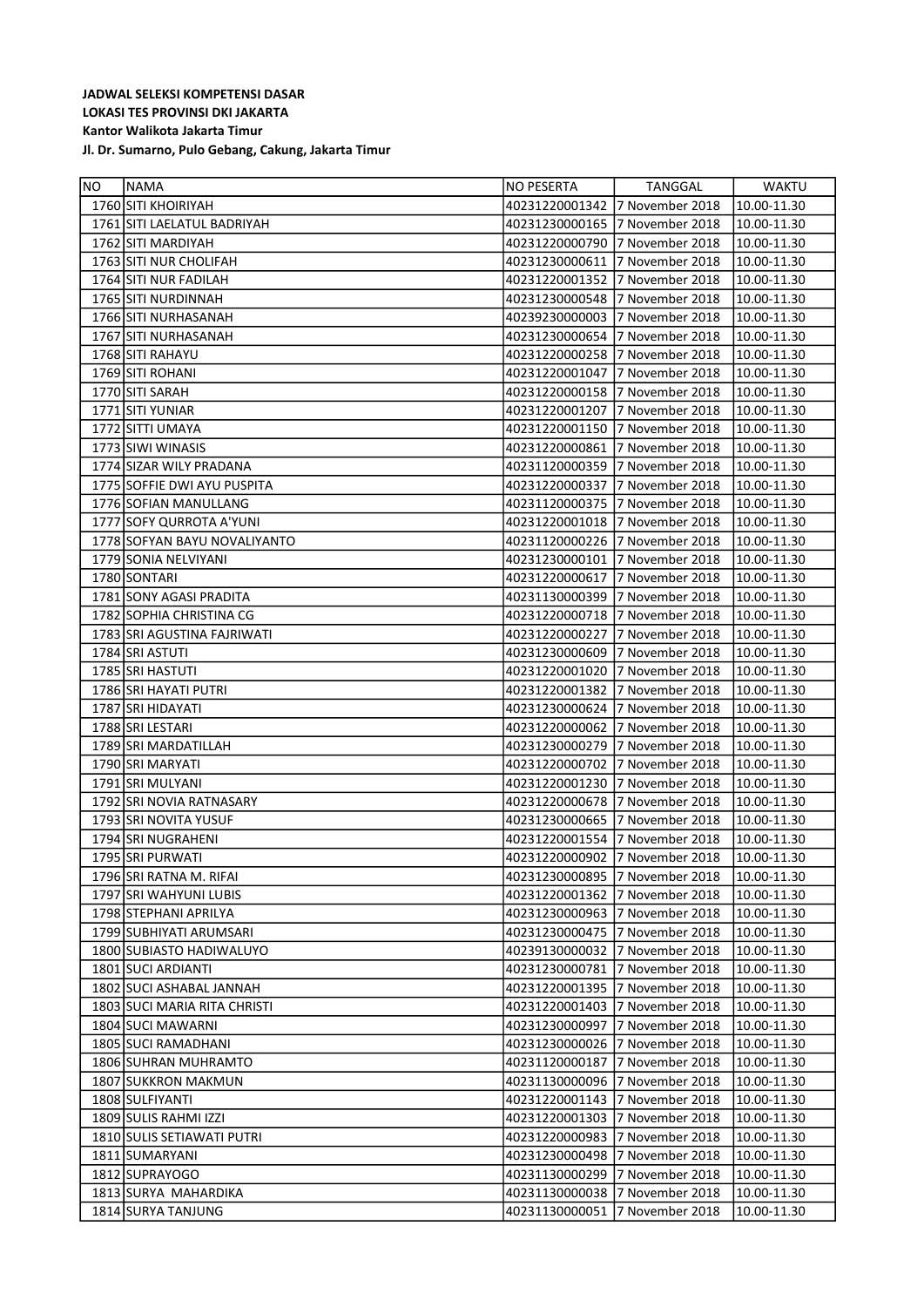| <b>NO</b> | <b>NAMA</b>                          | NO PESERTA     | <b>TANGGAL</b>  | <b>WAKTU</b> |
|-----------|--------------------------------------|----------------|-----------------|--------------|
|           | 1815 SUSANTI BERLIANA SIAGIAN        | 40231220001029 | 7 November 2018 | 10.00-11.30  |
|           | 1816 SUSI KUSRINI                    | 40231220001070 | 7 November 2018 | 10.00-11.30  |
|           | 1817 SUSIANA IQBAR SETYAWATI         | 40231220000622 | 7 November 2018 | 10.00-11.30  |
|           | 1818 SUSILAWATI                      | 40231230000839 | 7 November 2018 | 10.00-11.30  |
|           | 1819 SUSY SULASTRI                   | 40231230000161 | 7 November 2018 | 10.00-11.30  |
|           | 1820 SVANI MANURUNG                  | 40231220001558 | 7 November 2018 | 10.00-11.30  |
|           | 1821 SYAHDIAR NOPRIADI               | 40231130000190 | 7 November 2018 | 10.00-11.30  |
|           | 1822 SYAHRONI BINUGROHO              | 40231130000211 | 7 November 2018 | 10.00-11.30  |
|           | 1823 SYAIFUL NUR HUDA                | 40231120000300 | 7 November 2018 | 10.00-11.30  |
|           | 1824 SYAIFUL NURUL HIDAYAT           | 40231130000249 | 7 November 2018 | 10.00-11.30  |
|           | 1825 SYAM SURYADI                    | 40231120000339 | 7 November 2018 | 10.00-11.30  |
|           | 1826 SYARAH HIDAYATI                 | 40231220000406 | 7 November 2018 | 10.00-11.30  |
|           | 1827 SYARIF HIDAYATULLAH             | 40231120000002 | 7 November 2018 | 10.00-11.30  |
|           | 1828 SYARIFAH AMANY                  | 40231220000376 | 7 November 2018 | 10.00-11.30  |
|           | 1829 SYARIFAH HANUM                  | 40231230000119 | 7 November 2018 | 10.00-11.30  |
|           | 1830 SYIFA CHAFIDARAHMAH             | 40231220001572 | 7 November 2018 | 10.00-11.30  |
|           | 1831 SYLVIA MARCELLA                 | 40231220001025 | 7 November 2018 | 10.00-11.30  |
|           | 1832 SYOFYAN IDRIS                   | 40231130000294 | 7 November 2018 | 10.00-11.30  |
|           | 1833 SYSKA PUTRA ADHIANZAH           | 40231120000128 | 7 November 2018 | 10.00-11.30  |
|           | 1834 TAFFANI AGIS PURNAMA, S.AK      | 40231130000371 | 7 November 2018 | 10.00-11.30  |
|           | 1835 TALITHA IDELIA LUBIS            | 40231220000463 | 7 November 2018 | 10.00-11.30  |
|           | 1836 TANIA ANJANI                    | 40231230000690 | 7 November 2018 | 10.00-11.30  |
|           | 1837 TANIA SABRINA                   | 40231230000623 | 7 November 2018 | 10.00-11.30  |
|           | 1838 TARSILAH                        | 40231130000452 | 7 November 2018 | 10.00-11.30  |
|           | 1839 TAUFIK HIDAYAT                  | 40231120000431 | 7 November 2018 | 10.00-11.30  |
|           | 1840 TEFANTI YULI ARNI               | 40231220000147 | 7 November 2018 | 10.00-11.30  |
|           | 1841 TEGUH HERMAWAN                  | 40231120000408 | 7 November 2018 | 10.00-11.30  |
|           | 1842 TEGUH SETIA ANUGRAH GINTA PUTRA | 40231120000161 | 7 November 2018 | 10.00-11.30  |
|           | 1843 TEJO SURYANTO                   | 40231130000342 | 7 November 2018 | 10.00-11.30  |
|           | 1844 TENGKU FAJAR ROMDHONNILHAKIM    | 40231120000099 | 7 November 2018 | 10.00-11.30  |
|           | 1845 TERESIA TIOMAN MARLINA          | 40231230000823 | 7 November 2018 | 10.00-11.30  |
|           | 1846 TESSA JUSANTI                   | 40231220000635 | 7 November 2018 | 10.00-11.30  |
|           | 1847 THERESIA IRENE                  | 40231230000575 | 7 November 2018 | 10.00-11.30  |
|           | 1848 TIA AGNESTIANA                  | 40231220000948 | 7 November 2018 | 10.00-11.30  |
|           | 1849 TIA ASTUTI WIDIANTI             | 40231230000645 | 7 November 2018 | 10.00-11.30  |
|           | 1850 TIARA HEKSA PUTRI               | 40231220001190 | 7 November 2018 | 10.00-11.30  |
|           | 1851 TIARA WIDANINGSIH               | 40231220001341 | 7 November 2018 | 10.00-11.30  |
|           | 1852 TIARACINDY                      | 40231220000761 | 7 November 2018 | 10.00-11.30  |
|           | 1853 TIDSI KHAIRUNNISA               | 40231230000765 | 7 November 2018 | 10.00-11.30  |
|           | 1854 TIKA ATIKAH                     | 40231220000161 | 7 November 2018 | 10.00-11.30  |
|           | 1855 TIKA DELIMA SIAHAAN             | 40231230000144 | 7 November 2018 | 10.00-11.30  |
|           | 1856 TIKA RAHMA PUTRI                | 40231220001204 | 7 November 2018 | 10.00-11.30  |
|           | 1857 TIKA WAHYUNINGSIH               | 40231220001045 | 7 November 2018 | 10.00-11.30  |
|           | 1858 TIO MARIA SIPAYUNG              | 40231230000218 | 7 November 2018 | 10.00-11.30  |
|           | 1859 TIRTA KHAIRUDIN                 | 40231130000356 | 7 November 2018 | 10.00-11.30  |
|           | 1860 TISA SEPTI KUSUMA               | 40231230000739 | 7 November 2018 | 10.00-11.30  |
|           | 1861 TITA PRADJNA AZALIA             | 40231230000846 | 7 November 2018 | 10.00-11.30  |
|           | 1862 TITANI AJENG FEBRIANTY          | 40231220001327 | 7 November 2018 | 10.00-11.30  |
|           | 1863 TITO ADI SAPUTRA                | 40231120000540 | 7 November 2018 | 10.00-11.30  |
|           | 1864 TITO HADYAN                     | 40231120000391 | 7 November 2018 | 10.00-11.30  |
|           | 1865 TOMMY GINANJAR                  | 40231130000170 | 7 November 2018 | 10.00-11.30  |
|           | 1866 TOTOK SUGIARTO                  | 40239130000023 | 7 November 2018 | 10.00-11.30  |
|           | 1867 TRESNA DEWI APRIYANTI           | 40231220001314 | 7 November 2018 | 10.00-11.30  |
|           | 1868 TRI ANDINI ARIFAH               | 40231220001127 | 7 November 2018 | 10.00-11.30  |
|           | 1869 TRI BUDI HARSOYO                | 40231120000143 | 7 November 2018 | 10.00-11.30  |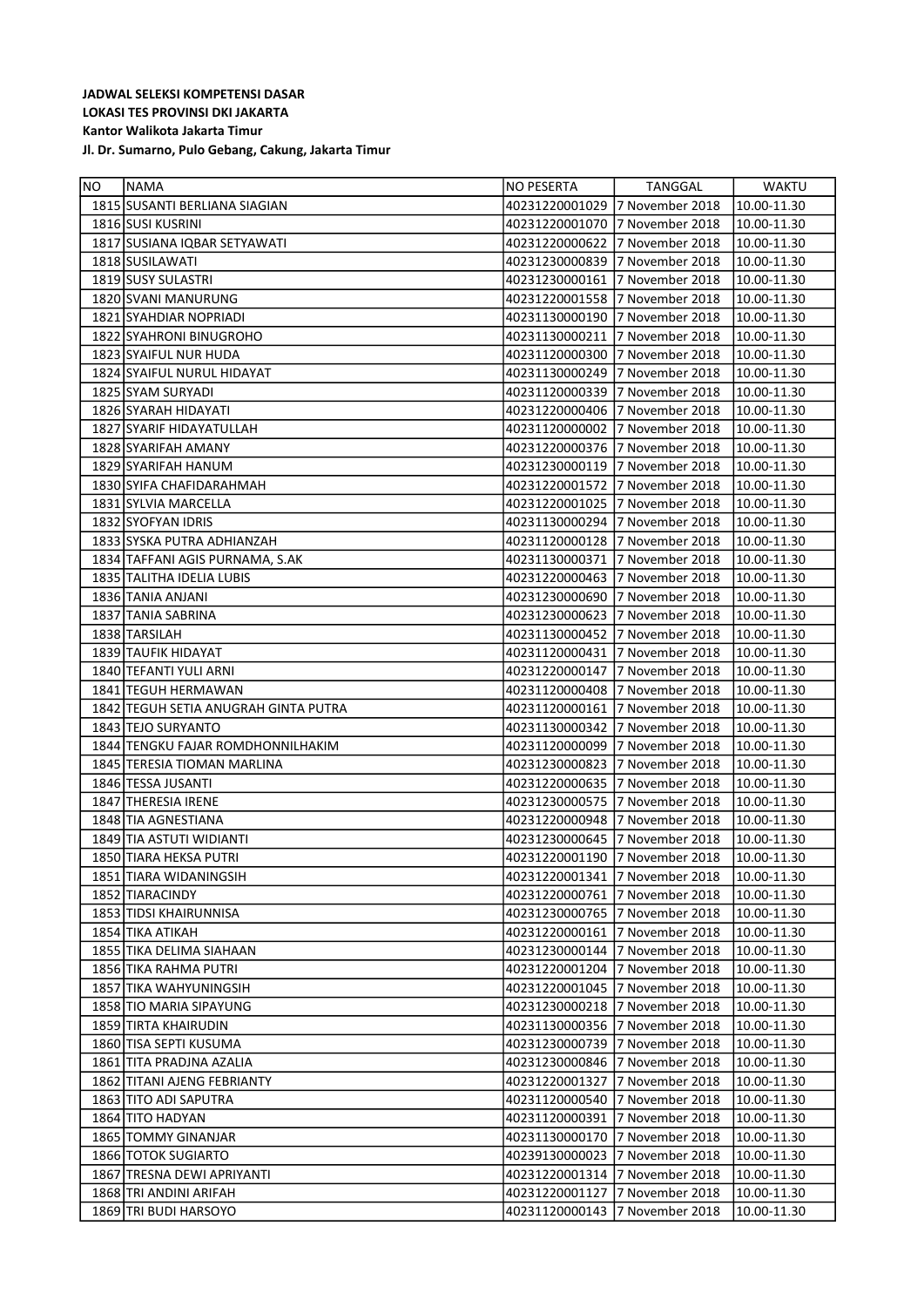| <b>NO</b> | <b>NAMA</b>                          | NO PESERTA                     | TANGGAL                        | <b>WAKTU</b> |
|-----------|--------------------------------------|--------------------------------|--------------------------------|--------------|
|           | 1870 TRI DEVI RIANA                  | 40231220001288                 | 7 November 2018                | 10.00-11.30  |
|           | 1871 TRI FEBRIANA PUTRI              | 40231230000190                 | 7 November 2018                | 10.00-11.30  |
|           | 1872 TRI NANDA NUR SAFITRI           | 40231220000508                 | 7 November 2018                | 10.00-11.30  |
|           | 1873 TRI OKTAVIANI                   | 40231220000540                 | 7 November 2018                | 10.00-11.30  |
|           | 1874 TRI OKTAVIANINGSIH              | 40231230000039                 | 7 November 2018                | 10.00-11.30  |
|           | 1875 TRI RAHAYU INDAH LESTARI        | 40231220000311                 | 7 November 2018                | 10.00-11.30  |
|           | 1876 TRI RENGGANI PURBOSARI          | 40231220001439                 | 7 November 2018                | 10.00-11.30  |
|           | 1877 TRI SETIAWATI RAHAYU            | 40231220000894                 | 7 November 2018                | 10.00-11.30  |
|           | 1878 TRI SOLEHA                      | 40231220001562                 | 7 November 2018                | 10.00-11.30  |
|           | 1879 TRI SUASTI ASTUNINGTYAS         | 40231220000183                 | 7 November 2018                | 10.00-11.30  |
|           | 1880 TRI YULIANTI                    | 40231220001092                 | 7 November 2018                | 10.00-11.30  |
|           | 1881 TRIA RAHMADITA                  | 40231220001560                 | 7 November 2018                | 10.00-11.30  |
|           | 1882 TRIANA WAHYUNING DEWI           | 40231220001121                 | 7 November 2018                | 10.00-11.30  |
|           | 1883 TRICAHYA SUKMA VALENTINE GOMA   | 40231220001076                 | 7 November 2018                | 10.00-11.30  |
|           | 1884 TRISDAYANTI                     | 40231220001445 7 November 2018 |                                | 10.00-11.30  |
|           | 1885 TRISNI WIDI ASTUTI              | 40231220000636                 | 7 November 2018                | 10.00-11.30  |
|           | 1886 TRY AMI HOTTA RIA SINURAT       | 40231230000263 7 November 2018 |                                | 10.00-11.30  |
|           | 1887 TRY ZULIYANTI                   | 40231230000213 7 November 2018 |                                | 10.00-11.30  |
|           | 1888 TUBAGUS MAULANA YUSUF           | 40231120000071                 | 7 November 2018                | 10.00-11.30  |
|           | 1889 TUTI DEWI RATNA                 | 40239230000105                 | 7 November 2018                | 10.00-11.30  |
|           | 1890 TUTUT ALAWIYAH                  | 40231230000070                 | 7 November 2018                | 10.00-11.30  |
|           | 1891 TUTY MARIA NATALIA BR. SIMAMORA | 40231220001456                 | 7 November 2018                | 10.00-11.30  |
|           | 1892 UKI BUDI WIJAYA                 | 40231130000295 7 November 2018 |                                | 10.00-11.30  |
|           | 1893 ULFA FAJARINI                   | 40231230000425 7 November 2018 |                                | 10.00-11.30  |
|           | 1894 ULFA FAUZIAH                    | 40231220000461                 | 7 November 2018                | 10.00-11.30  |
|           | 1895 ULFA MEGA PRATIWI               | 40239230000037                 | 7 November 2018                | 10.00-11.30  |
|           | 1896 ULFATUS SYIFA                   | 40231220001232                 | 7 November 2018                | 10.00-11.30  |
|           | 1897 ULI ARTA SITORUS                | 40231230000068                 | 7 November 2018                | 10.00-11.30  |
|           | 1898 ULIMA QAIS SHABRINA ANINDITO    | 40231220001041                 | 7 November 2018                | 10.00-11.30  |
|           | 1899 UMI HASANAH                     | 40231230000658                 | 7 November 2018                | 10.00-11.30  |
|           | 1900 UMI MURYANI                     | 40231220001412                 | 7 November 2018                | 10.00-11.30  |
|           | 1901 UMI RAHMAWATI                   | 40231220001364                 | 7 November 2018                | 10.00-11.30  |
|           | 1902 UMIATUN NUR FITRIANI            | 40231220000709                 | 7 November 2018                | 10.00-11.30  |
|           | 1903 UMMI ATIAH                      | 40231230000733 7 November 2018 |                                | 10.00-11.30  |
|           | 1904 UMMU HUMAIRA KULSUM             | 40231220001275                 | 7 November 2018                | 10.00-11.30  |
|           | 1905 UNIKA TABRONI                   |                                | 40231220001074 7 November 2018 | 10.00-11.30  |
|           | 1906 USWATUN HASANAH                 | 40231220000607                 | 7 November 2018                | 10.00-11.30  |
|           | 1907 UTARI ELDA                      | 40231230000779                 | 7 November 2018                | 10.00-11.30  |
|           | 1908 UTARI NUR PRATIWI               | 40239230000058                 | 7 November 2018                | 10.00-11.30  |
|           | 1909 VALENTINA ARITONANG             | 40231230000431                 | 7 November 2018                | 10.00-11.30  |
|           | 1910 VALENTINA UTIK LINAWATI         | 40231220000960                 | 7 November 2018                | 10.00-11.30  |
|           | 1911   VALENTINO KADMAERUBUN         | 40231120000007                 | 7 November 2018                | 10.00-11.30  |
|           | 1912 VALERIE LAURA                   | 40231230000204                 | 7 November 2018                | 10.00-11.30  |
|           | 1913 VANESTA LANA LABERTA            | 40231220000012                 | 7 November 2018                | 10.00-11.30  |
|           | 1914 VANI AMILIA DEWI                | 40231230000655                 | 7 November 2018                | 10.00-11.30  |
|           | 1915 VANI RUSDIANA BASUKI            | 40231220000510                 | 7 November 2018                | 10.00-11.30  |
|           | 1916 VENEZIA DEBIARSY LISYANSHA      | 40231230000749                 | 7 November 2018                | 10.00-11.30  |
|           | 1917 VENI KURNIASARI                 | 40231220001265                 | 7 November 2018                | 10.00-11.30  |
|           | 1918 VERA IVONITA                    | 40231230000696                 | 7 November 2018                | 10.00-11.30  |
|           | 1919 VERA WAHYUNI ULANDARI           | 40231220000157                 | 7 November 2018                | 10.00-11.30  |
|           | 1920 VERAWATY SULASTRI OMPUSUNGGU    | 40231220000130                 | 7 November 2018                | 10.00-11.30  |
|           | 1921   VERONIKA SIHOMBING            | 40231220001505                 | 7 November 2018                | 10.00-11.30  |
|           | 1922 VERY ANGGADIREJA                | 40231130000197                 | 7 November 2018                | 10.00-11.30  |
|           | 1923 VHIRDA DANIYATI HARYANTO        | 40231220000799                 | 7 November 2018                | 10.00-11.30  |
|           | 1924 VIANA ANGGRAENI ZAHRIN          | 40231220001469                 | 7 November 2018                | 10.00-11.30  |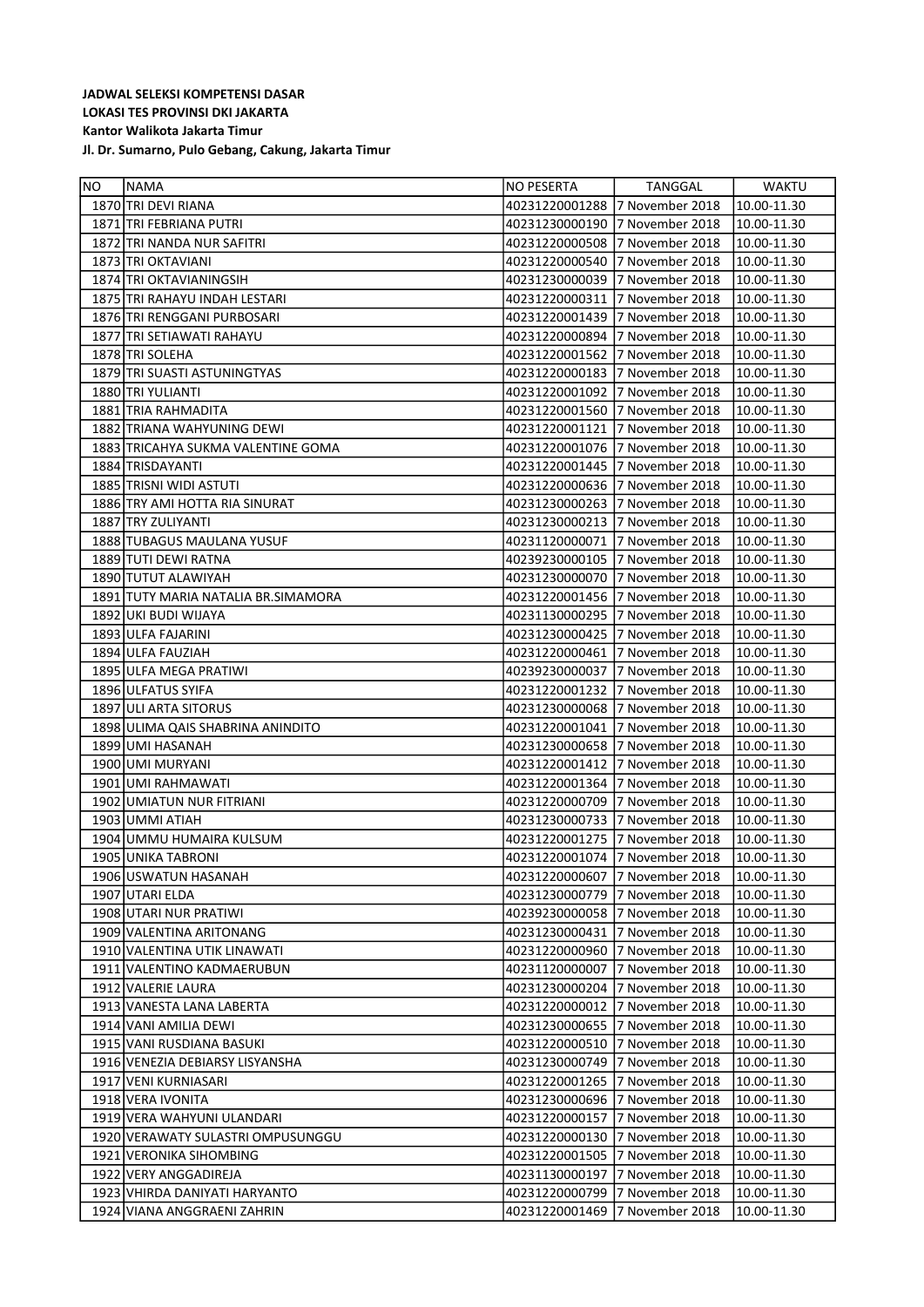| <b>NO</b> | <b>INAMA</b>                        | NO PESERTA                     | TANGGAL                        | WAKTU           |
|-----------|-------------------------------------|--------------------------------|--------------------------------|-----------------|
|           | 1925 VICKY SILVIA                   | 40231220001155 7 November 2018 |                                | 10.00-11.30     |
|           | 1926 VIDA ERVINA                    | 40231220000562                 | 7 November 2018                | 10.00-11.30     |
|           | 1927 VIDYA ANGGREANI JASMIN         | 40231230000079                 | 7 November 2018                | 10.00-11.30     |
|           | 1928 VIERA PRADINDA RUSTIANTI       | 40231220001267                 | 7 November 2018                | 10.00-11.30     |
|           | 1929 VIHATI SISILIA SIMBOLON        | 40231220000716                 | 7 November 2018                | 10.00-11.30     |
|           | 1930 VIKA MEUTIA FEBRINA            | 40231230000897                 | 7 November 2018                | 10.00-11.30     |
|           | 1931 VINA AMINA MAULINA             | 40231220001015                 | 7 November 2018                | 10.00-11.30     |
|           | 1932 VINA APRILIANASARI             | 40231230000691                 | 7 November 2018                | 10.00-11.30     |
|           | 1933 VINA MEDYKA JULIANA            | 40231220000519                 | 7 November 2018                | 10.00-11.30     |
|           | 1934 VINDA AISYA RESTIKA            | 40239230000048                 | 7 November 2018                | 10.00-11.30     |
|           | 1935 VINITA NOVIANI FATIHAH         | 40231230000801                 | 7 November 2018                | 10.00-11.30     |
|           | 1936 VINNI RULFIYANI                | 40231220000991                 | 7 November 2018                | 10.00-11.30     |
|           | 1937 VIOLA FAUZIAH                  | 40231220000886                 | 7 November 2018                | 10.00-11.30     |
|           | 1938 VIONIKA APRILIASTA BR GINTING  | 40231220001331                 | 7 November 2018                | 10.00-11.30     |
|           | 1939 VITALOKA KEMALADEWI HUTAGALUNG | 40231230000433 7 November 2018 |                                | 10.00-11.30     |
|           | 1940 VIVI APRILIYANTI               | 40239230000042 7 November 2018 |                                | 10.00-11.30     |
|           | 1941 VIVI ASTRIANI                  | 40231220000835 7 November 2018 |                                | 10.00-11.30     |
|           | 1942 VIVI MAULINDA RESTI            | 40231220000162                 | 7 November 2018                | 10.00-11.30     |
|           | 1943 VIVI SONDANG MASRIDA GIRSANG   | 40231230000557                 | 7 November 2018                | 10.00-11.30     |
|           | 1944 VIVI ZULFIANI                  | 40231220000918                 | 7 November 2018                | 10.00-11.30     |
|           | 1945 WAHID AL ANSHARI               | 40231120000286                 | 7 November 2018                | 10.00-11.30     |
|           | 1946 WAHYU AGUSTIRA PUTRA           | 40231130000183 7 November 2018 |                                | 10.00-11.30     |
|           | 1947 WAHYU ALANGGA                  | 40231130000180                 | 7 November 2018                | 10.00-11.30     |
|           | 1948 WAHYU ANANTO ANUGRAH           | 40231130000264                 | 7 November 2018                | 10.00-11.30     |
|           | 1949 WAHYU CANDRANING WULAN         | 40231220001447                 | 7 November 2018                | 10.00-11.30     |
|           | 1950 WAHYU CHANDRA PRATAMA          | 40231130000006                 | 7 November 2018                | 10.00-11.30     |
|           | 1951 WAHYU HARJA SAPUTRA            | 40231130000325 7 November 2018 |                                | 10.00-11.30     |
|           | 1952 WAHYU NURWANTO                 | 40231120000213 7 November 2018 |                                | 10.00-11.30     |
|           | 1953 WAHYU PURNOMO SIDHI            | 40231130000191                 | 7 November 2018                | 10.00-11.30     |
|           | 1954 WAHYU RIDHA MAHARANI           | 40231220000261                 | 7 November 2018                | 10.00-11.30     |
|           | 1955 WAHYUNI ARTA                   | 40231230000647                 | 7 November 2018                | 10.00-11.30     |
|           | 1956 WEISMANN IMMANUELS             | 40231130000169                 | 7 November 2018                | 10.00-11.30     |
|           | 1957 WENINGTYAS PRIASTIWI           | 40231230000340                 | 7 November 2018                | 10.00-11.30     |
|           | 1958 WHENNY DEVIANA NAHAMPUN        | 40231230000542                 | 7 November 2018                | 10.00-11.30     |
|           | 1959 WIBISONO SUSANTO               | 40231120000065 7 November 2018 |                                | 10.00-11.30     |
|           | 1960 WIDI GUSTI SUPRIADI            |                                | 40231120000306 7 November 2018 | 10.00-11.30     |
|           | 1961 WIDIA BRANETA BR PURBA         |                                | 40231220000476 7 November 2018 | $10.00 - 11.30$ |
|           | 1962 WIDIYA NURUL LITA              | 40231230000827                 | 7 November 2018                | 10.00-11.30     |
|           | 1963 WIDIYA SETIO RIMBAWAN          | 40231130000459                 | 7 November 2018                | 10.00-11.30     |
|           | 1964 WIDYA PRICILIA MARURU          | 40231230000185                 | 7 November 2018                | 10.00-11.30     |
|           | 1965 WIDYA SUSANTI                  | 40231220001311                 | 7 November 2018                | 10.00-11.30     |
|           | 1966 WIDYASTUTI                     | 40231220000494                 | 7 November 2018                | 10.00-11.30     |
|           | 1967 WILDA JULIYANTI                | 40231220000767                 | 7 November 2018                | 10.00-11.30     |
|           | 1968 WILI KUSUMA                    | 40231220000514                 | 7 November 2018                | 10.00-11.30     |
|           | 1969 WILJA AGUS                     | 40231130000074                 | 7 November 2018                | 10.00-11.30     |
|           | 1970 WILMAR JOHAN AFRIZAL           | 40231130000416                 | 7 November 2018                | 10.00-11.30     |
|           | 1971 WINARSIH                       | 40231220000389                 | 7 November 2018                | 10.00-11.30     |
|           | 1972 WINDA ARYANTI                  | 40231220000897                 | 7 November 2018                | 10.00-11.30     |
|           | 1973 WINDA AYU KHOIRUN NISAA'       | 40231220001093                 | 7 November 2018                | 10.00-11.30     |
|           | 1974 WINDA DEBBY PUSPITA            | 40231220000388                 | 7 November 2018                | 10.00-11.30     |
|           | 1975   WINDA EKAWATI                | 40239230000102                 | 7 November 2018                | 10.00-11.30     |
|           | 1976 WINDA SRI HASTUTI              | 40231220001229                 | 7 November 2018                | 10.00-11.30     |
|           | 1977 WINDHA ANGGRAENI               | 40231220000844                 | 7 November 2018                | 10.00-11.30     |
|           | 1978 WINDY DWI DJAYANTI             | 40231230000292                 | 7 November 2018                | 10.00-11.30     |
|           | 1979 WINDY WIBAWANTI UPAKARTI L. S  | 40231230000103                 | 7 November 2018                | 10.00-11.30     |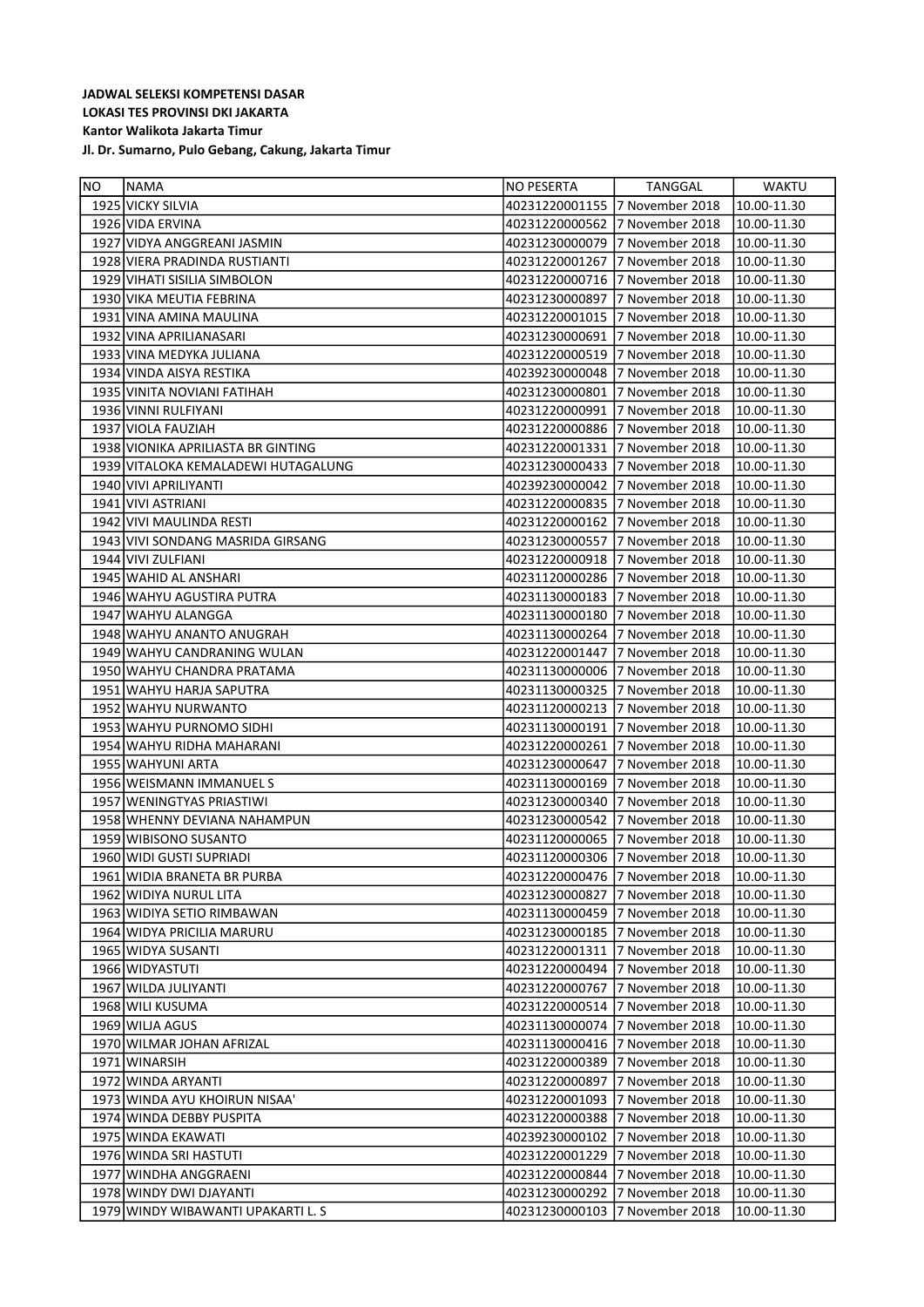| NO | NAMA                                | NO PESERTA     | TANGGAL                         | WAKTU       |
|----|-------------------------------------|----------------|---------------------------------|-------------|
|    | 1980 WINNY BRIGITA TAMBUNAN         | 40231230000902 | 7 November 2018                 | 10.00-11.30 |
|    | 1981 WIRA SUGANDA                   | 40231120000248 | 7 November 2018                 | 10.00-11.30 |
|    | 1982 WISNUADI SONY PRADANA          | 40231130000099 | 7 November 2018                 | 10.00-11.30 |
|    | 1983 WITDIARTI                      | 40231220001217 | 7 November 2018                 | 10.00-11.30 |
|    | 1984 WITLI SUSANTI                  | 40231230000437 | 7 November 2018                 | 10.00-11.30 |
|    | 1985 WIWIK DYAH KURNIAWATI          | 40231230000121 | 7 November 2018                 | 10.00-11.30 |
|    | 1986 WIWIN SAVITRI                  | 40231220000645 | 7 November 2018                 | 10.00-11.30 |
|    | 1987 WIWIT LESTARI                  | 40231230000173 | 7 November 2018                 | 10.00-11.30 |
|    | 1988 WURI ANI HIDAYAH               | 40231220000754 | 7 November 2018                 | 10.00-11.30 |
|    | 1989 YANICK IGLESIAS                | 40231130000466 | 7 November 2018                 | 10.00-11.30 |
|    | 1990 YANUAR FAIRUZI MUNAWAR         | 40231130000450 | 17 November 2018                | 10.00-11.30 |
|    | 1991   YARNITA MARINDA              | 40231230000182 | 7 November 2018                 | 10.00-11.30 |
|    | 1992   YASMIN GARDA WIDASMARA       | 40231230000720 | 17 November 2018                | 10.00-11.30 |
|    | 1993 YEHEZKIEL                      | 40231130000142 | 7 November 2018                 | 10.00-11.30 |
|    | 1994 YEN FEBRIYANI                  | 40231220000357 | 17 November 2018                | 10.00-11.30 |
|    | 1995 YENI SHYLVIA BUKIT             | 40231230000339 | 17 November 2018                | 10.00-11.30 |
|    | 1996 YENITA ERDHIANI                | 40231230000559 | 17 November 2018                | 10.00-11.30 |
|    | 1997   YENNI PUSTIKA HANDAYANI      | 40231230000553 | 7 November 2018                 | 10.00-11.30 |
|    | 1998 YEREMIA RUMAPEA                | 40231130000335 | 7 November 2018                 | 10.00-11.30 |
|    | 1999 YESI EMELIYA                   |                |                                 |             |
|    |                                     | 40231230000530 | 17 November 2018                | 10.00-11.30 |
|    | 2000 YESSI SARASWATI                | 40231220000026 | 7 November 2018                 | 10.00-11.30 |
|    | 2001 YESSY GUSTIANTI                |                | 40231130000054 17 November 2018 | 10.00-11.30 |
|    | 2002 YEYEN AFRELIA                  |                |                                 | 10.00-11.30 |
|    | 2003   YOANA CINTHYA PERMATA SARI   | 40231230000487 | 7 November 2018                 | 10.00-11.30 |
|    | 2004 YOGA ANUGRAH AMAD PAMBUDI      | 40231120000221 | 17 November 2018                | 10.00-11.30 |
|    | 2005 YOGA CHRISTANDO                | 40231120000349 | 7 November 2018                 | 10.00-11.30 |
|    | 2006 YOGI HENDRIA PERNANDO          | 40231120000096 | 7 November 2018                 | 10.00-11.30 |
|    | 2007 YOGIE PRASETYO                 | 40231120000565 | 7 November 2018                 | 10.00-11.30 |
|    | 2008 YOHANA KRISTINA                | 40231220001233 | 7 November 2018                 | 10.00-11.30 |
|    | 2009 YOKE MEILIA DEWAYANTI          | 40231220001386 | 7 November 2018                 | 10.00-11.30 |
|    | 2010 YONGKI ABRAHAM                 |                |                                 | 10.00-11.30 |
|    | 2011   YOPANNI WULANDARI            | 40239230000090 | 7 November 2018                 | 10.00-11.30 |
|    | 2012 YORA APRILIA PUTRI             | 40231220000503 | 7 November 2018                 | 10.00-11.30 |
|    | 2013 YOSE YOGAZWARI                 | 40231120000531 | 7 November 2018                 | 10.00-11.30 |
|    | 2014 YOTAN PARAHITA                 | 40231130000304 | 7 November 2018                 | 10.00-11.30 |
|    | 2015 YOVI NURAINI                   | 40231230000349 | 17 November 2018                | 10.00-11.30 |
|    | 2016 YOVITA SARI HARTARI            | 40231230000629 | 7 November 2018                 | 10.00-11.30 |
|    | 2017 YUDA PRATAMA                   | 40231120000006 | 7 November 2018                 | 10.00-11.30 |
|    | 2018 YUDANTO                        | 40231130000221 | 7 November 2018                 | 10.00-11.30 |
|    | 2019 YUDHITH ARDHI SATRIA           |                |                                 | 10.00-11.30 |
|    | 2020 YUKEU REZKI NOVIANI            |                |                                 | 10.00-11.30 |
|    | 2021 YULI AISYAH RACHMA             |                | 40231220000292 17 November 2018 | 10.00-11.30 |
|    | 2022 YULI ARFAH                     |                |                                 | 10.00-11.30 |
|    | 2023 YULI MEGAWATI                  | 40231220000358 | 7 November 2018                 | 10.00-11.30 |
|    | 2024 YULIA HANDAYANI                |                |                                 | 10.00-11.30 |
|    | 2025 YULIA LINTANG PERTIWI          | 40231220000210 | 7 November 2018                 | 10.00-11.30 |
|    | 2026 YULIA NELLA                    | 40231230000791 | 7 November 2018                 | 10.00-11.30 |
|    | 2027   YULIA RISKA WIDYA CHRISTIESA | 40231230000599 | 7 November 2018                 | 10.00-11.30 |
|    | 2028 YULIAN PRATIWI                 | 40231220000048 | 7 November 2018                 | 10.00-11.30 |
|    | 2029 YULIAN YANUARDI SENTOSA        | 40231130000457 | 7 November 2018                 | 10.00-11.30 |
|    | 2030 YULIANA                        | 40231220000260 | 7 November 2018                 | 10.00-11.30 |
|    | 2031 YULIANAH                       | 40231220000591 | 7 November 2018                 | 10.00-11.30 |
|    | 2032 YULINA MERRYS PRADIPTA         | 40231220000811 | 7 November 2018                 | 10.00-11.30 |
|    | 2033 YULVIA SETIA NINGSIH           | 40231220001195 | 7 November 2018                 | 10.00-11.30 |
|    | 2034 YUNDA PERGIWA                  | 40231220000888 | 7 November 2018                 | 10.00-11.30 |